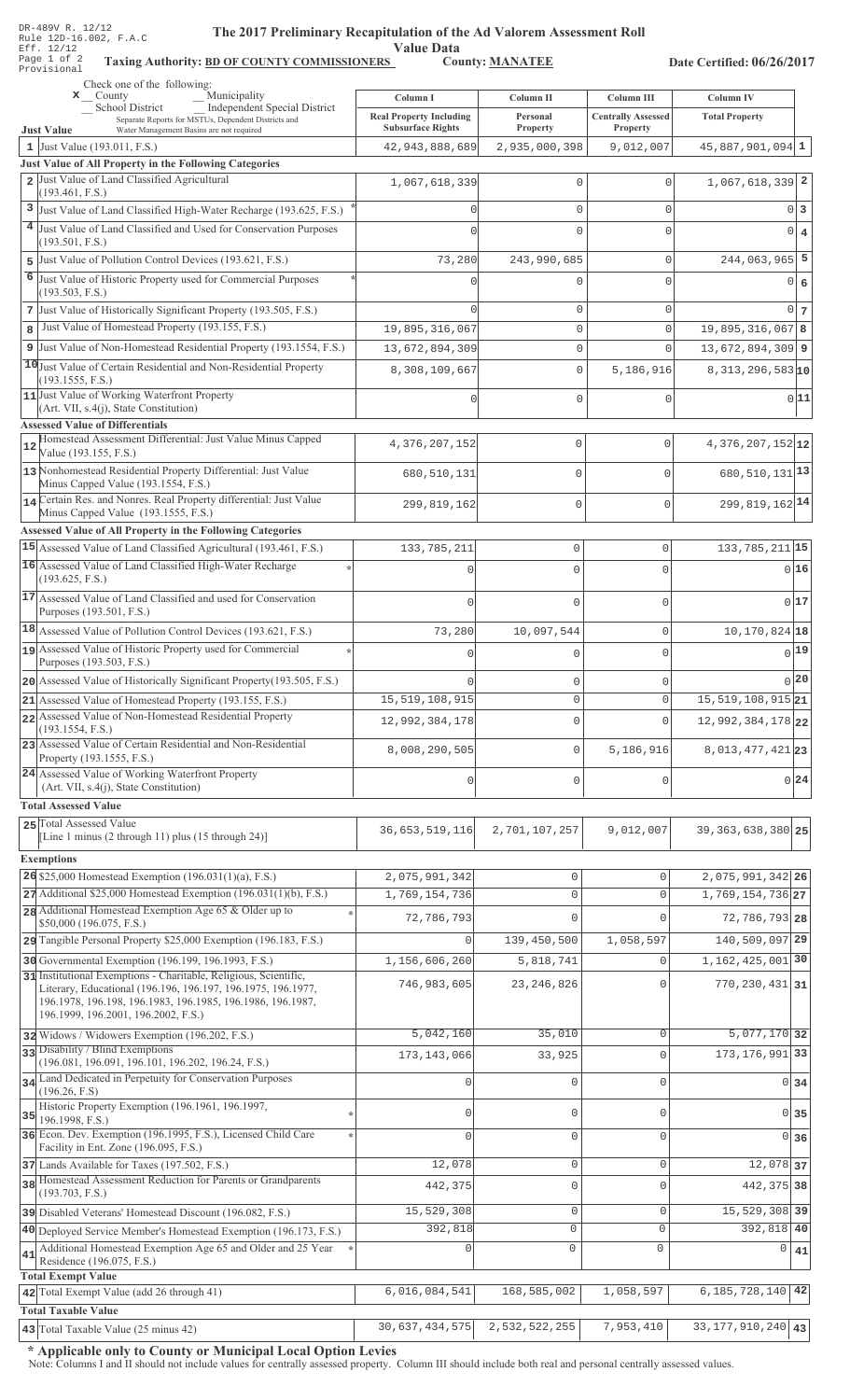# The 2017 Preliminary Recapitulation of the Ad Valorem Assessment Roll **Parcels and Accounts**

# Date Certified: 06/26/2017

# Taxing Authority: **BD OF COUNTY COMMISSIONERS**

# Additions/Deletions

|   |                                                                                       | <b>Just Value</b> | <b>Taxable Value</b> |
|---|---------------------------------------------------------------------------------------|-------------------|----------------------|
|   | New Construction                                                                      | 1,090,997,953     | 962, 748, 423        |
|   | Additions                                                                             | 16, 127, 388      | 10,629,734           |
| 3 | Annexations                                                                           | 0                 | $\Omega$             |
| 4 | Deletions                                                                             | 20,139,262        | 20, 139, 262         |
| 5 | Rehabilitative Improvements Increasing Assessed Value by at Least 100%                | $\Omega$          | 0                    |
| 6 | Total TPP Taxable Value in Excess of 115% of Previous Year Total TPP<br>Taxable Value |                   | 0                    |
| 7 | Net New Value $(1 + 2 + 3 - 4 + 5 + 6=7)$                                             | 1,086,986,079     | 953, 238, 895        |

## **Selected Just Values**

|    |                                                                                                       | <b>Just Value</b> |
|----|-------------------------------------------------------------------------------------------------------|-------------------|
| 8  | Just Value of Subsurface Rights (this amount included in Line 1, Column I, Page One)<br>193.481, F.S. | 994,829           |
| 9  | Just Value of Centrally Assessed Railroad Property Value                                              | 6,545,621         |
| 10 | Just Value of Centrally Assessed Private Car Line Property Value                                      | 2,466,386         |

Note: Sum of items 9 and 10 should equal centrally assessed just value on page 1, line 1, column III.

## **Homestead Portability**

| 11 | # of Parcels Receiving Transfer of Homestead Differential | 2,129      |
|----|-----------------------------------------------------------|------------|
| 12 | Value of Transferred Homestead Differential               | 96,683,037 |

|                                  |                                  | Column 1             | Column 2                 |
|----------------------------------|----------------------------------|----------------------|--------------------------|
| <b>Total Parcels or Accounts</b> |                                  | <b>Real Property</b> | <b>Personal Property</b> |
|                                  |                                  | Parcels              | Accounts                 |
| 13                               | <b>Total Parcels or Accounts</b> | 183,802              | 27,603                   |

#### **Property with Reduced Assessed Value**

|                                                                                                 |                                              | 0        |
|-------------------------------------------------------------------------------------------------|----------------------------------------------|----------|
|                                                                                                 |                                              |          |
| $\ast$<br>Land Classified High-Water Recharge (193.625, F.S.)                                   | 0                                            | 0        |
| Land Classified and Used for Conservation Purposes (193.501, F.S.)                              | 0                                            | 0        |
| Pollution Control Devices (193.621, F.S.)                                                       |                                              | 21       |
| Historic Property used for Commercial Purposes (193.503, F.S.) *                                | 0                                            | 0        |
| Historically Significant Property (193.505, F.S.)                                               | $\Omega$                                     | $\Omega$ |
| Homestead Property; Parcels with Capped Value (193.155, F.S.)                                   | 76,327                                       | 0        |
| Non-Homestead Residential Property; Parcels with Capped Value (193.1554, F.S.)                  | 36,619                                       | 0        |
| Certain Residential and Non-Residential Property; Parcels with Capped Value<br>(193.1555, F.S.) | 4,184                                        | $\Omega$ |
| Working Waterfront Property (Art. VII, s.4(j), State Constitution)                              | 0                                            | $\Omega$ |
|                                                                                                 | Land Classified Agricultural (193.461, F.S.) | 2,302    |

#### **Other Reductions in Assessed Value**

| 24 | Lands Available for Taxes (197.502, F.S.)                                  |     |  |
|----|----------------------------------------------------------------------------|-----|--|
| 25 | Homestead Assessment Reduction for Parents or Grandparents (193.703, F.S.) |     |  |
| 26 | Disabled Veterans' Homestead Discount (196.082, F.S.)                      | 163 |  |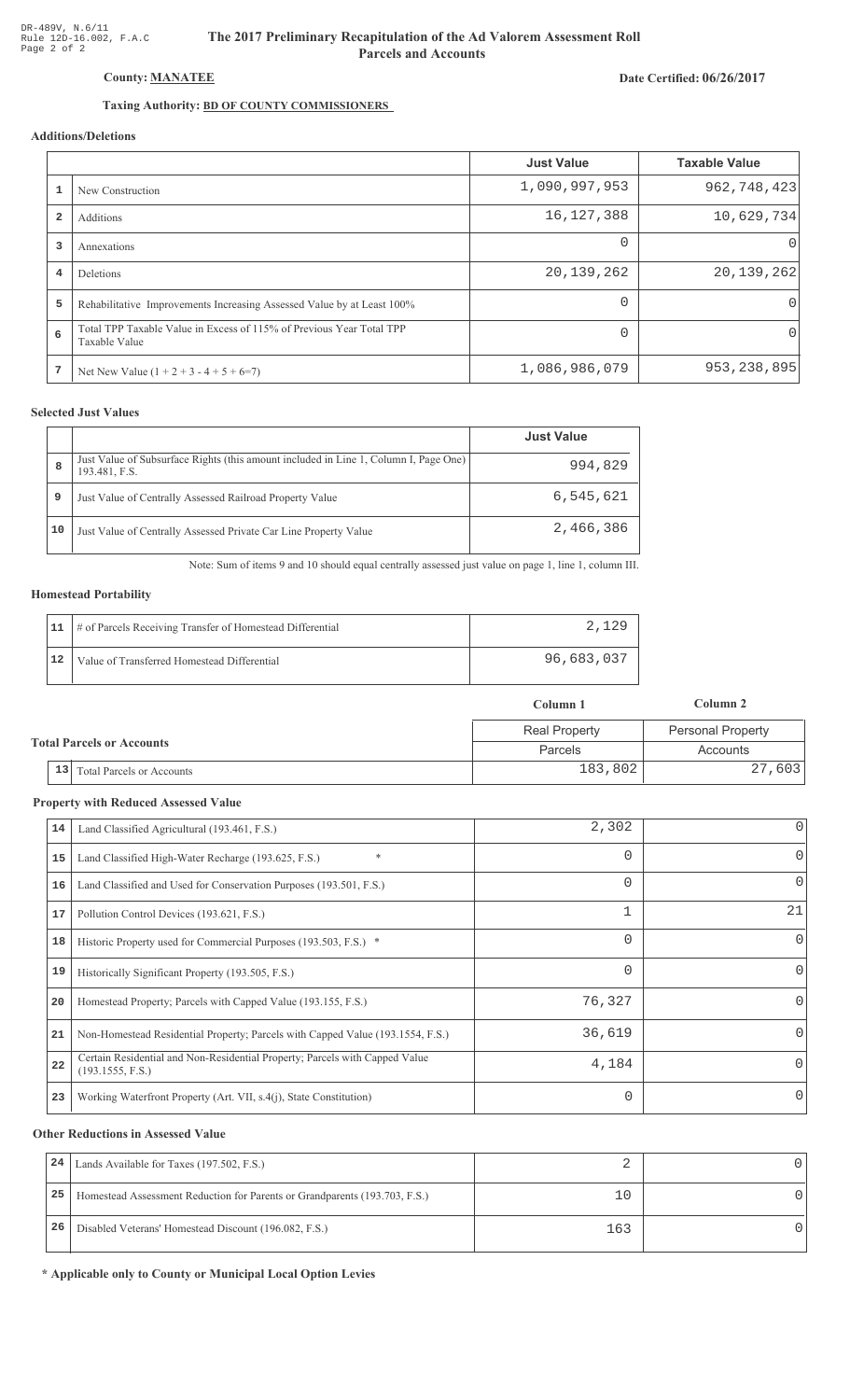| DR-489V R. 12/12 |  |  |                        |
|------------------|--|--|------------------------|
|                  |  |  | Rule 12D-16.002, F.A.C |
| Eff. 12/12       |  |  |                        |
| Page 1 of 2      |  |  | Taxing                 |
| Provisional      |  |  |                        |

# The 2017 Preliminary Recapitulation of the Ad Valorem Assessment Roll

**Value Data** 

Taxing Authority: BD OF COUNTY COMM-UNINCORP\_ County: MANATEE

Date Certified: 06/26/2017

| Check one of the following:<br>Municipality<br>$\mathbf{x}$ County                                                               |                                                            |                       |                                       |                                    |      |
|----------------------------------------------------------------------------------------------------------------------------------|------------------------------------------------------------|-----------------------|---------------------------------------|------------------------------------|------|
| Independent Special District<br>_School District                                                                                 | Column I                                                   | Column II<br>Personal | Column III                            | Column IV<br><b>Total Property</b> |      |
| Separate Reports for MSTUs, Dependent Districts and<br>Water Management Basins are not required<br><b>Just Value</b>             | <b>Real Property Including</b><br><b>Subsurface Rights</b> | Property              | <b>Centrally Assessed</b><br>Property |                                    |      |
| 1 Just Value (193.011, F.S.)                                                                                                     | 31, 123, 017, 671                                          | 2,560,805,370         | 7,814,855                             | $33,691,637,896$ 1                 |      |
| Just Value of All Property in the Following Categories<br>2 Just Value of Land Classified Agricultural                           |                                                            |                       |                                       |                                    |      |
| (193.461, F.S.)                                                                                                                  | 1,060,775,006                                              | $\Omega$              | $\Omega$                              | $1,060,775,006$ 2                  |      |
| 3 Just Value of Land Classified High-Water Recharge (193.625, F.S.)                                                              | $\Omega$                                                   | $\Omega$              | $\Omega$                              | $0\vert 3$                         |      |
| 4 Just Value of Land Classified and Used for Conservation Purposes                                                               |                                                            | $\Omega$              | $\Omega$                              | $0 \mid 4$                         |      |
| (193.501, F.S.)<br>Just Value of Pollution Control Devices (193.621, F.S.)                                                       | 73,280                                                     | 243, 971, 555         | $\Omega$                              | $244,044,835$ 5                    |      |
| 5<br>6 Just Value of Historic Property used for Commercial Purposes                                                              |                                                            |                       | $\cap$                                |                                    |      |
| (193.503, F.S.)                                                                                                                  |                                                            |                       |                                       | $0 \mid 6$                         |      |
| 7 Just Value of Historically Significant Property (193.505, F.S.)                                                                |                                                            | $\mathbf 0$           | $\mathbf 0$                           | $0\vert 7$                         |      |
| Just Value of Homestead Property (193.155, F.S.)<br>8                                                                            | 16,081,765,399                                             | $\mathbf{0}$          | $\Omega$                              | $16,081,765,399$ 8                 |      |
| 9 Just Value of Non-Homestead Residential Property (193.1554, F.S.)                                                              | 8,116,789,829                                              | $\mathbf 0$           | $\Omega$                              | $8,116,789,829$ 9                  |      |
| 10 Just Value of Certain Residential and Non-Residential Property<br>(193.1555, F.S.)                                            | 5,863,737,130                                              | $\mathbf{0}$          | 4,480,074                             | $5,868,217,204$ <sub>10</sub>      |      |
| 11 Just Value of Working Waterfront Property                                                                                     |                                                            | $\Omega$              | $\Omega$                              |                                    | 0 11 |
| (Art. VII, s.4(j), State Constitution)                                                                                           |                                                            |                       |                                       |                                    |      |
| <b>Assessed Value of Differentials</b><br>Homestead Assessment Differential: Just Value Minus Capped                             |                                                            |                       |                                       |                                    |      |
| Value (193.155, F.S.)                                                                                                            | 3, 338, 122, 552                                           | 0                     | $\mathbf{0}$                          | $3,338,122,552$ 12                 |      |
| 13 Nonhomestead Residential Property Differential: Just Value                                                                    | 356,589,838                                                | 0                     | $\mathbf 0$                           | 356, 589, 838 13                   |      |
| Minus Capped Value (193.1554, F.S.)<br>14 Certain Res. and Nonres. Real Property differential: Just Value                        |                                                            |                       |                                       |                                    |      |
| Minus Capped Value (193.1555, F.S.)                                                                                              | 163,524,934                                                | 0                     | $\mathbf 0$                           | 163, 524, 934 14                   |      |
| <b>Assessed Value of All Property in the Following Categories</b>                                                                |                                                            |                       |                                       |                                    |      |
| 15 Assessed Value of Land Classified Agricultural (193.461, F.S.)                                                                | 133, 577, 349                                              | $\mathbf 0$           | 0                                     | 133, 577, 349 15                   |      |
| 16 Assessed Value of Land Classified High-Water Recharge<br>(193.625, F.S.)                                                      | $\cap$                                                     | $\mathbf 0$           | $\mathbf 0$                           | 016                                |      |
| 17 Assessed Value of Land Classified and used for Conservation                                                                   |                                                            | $\Omega$              | $\Omega$                              | 017                                |      |
| Purposes (193.501, F.S.)                                                                                                         |                                                            |                       |                                       |                                    |      |
| 18 Assessed Value of Pollution Control Devices (193.621, F.S.)                                                                   | 73,280                                                     | 10,095,631            | 0                                     | 10, 168, 911 18                    |      |
| assessed Value of Historic Property used for Commercial<br>Purposes (193.503, F.S.)                                              | 0                                                          | $\mathbf 0$           | $\mathbf 0$                           | $0$ 19                             |      |
| 20 Assessed Value of Historically Significant Property (193.505, F.S.)                                                           |                                                            | $\mathbf 0$           | 0                                     | 0 20                               |      |
| 21 Assessed Value of Homestead Property (193.155, F.S.)                                                                          | 12,743,642,847                                             | U                     | U                                     | $12,743,642,847$ <sub>21</sub>     |      |
| 22 Assessed Value of Non-Homestead Residential Property                                                                          | 7,760,199,991                                              | $\mathbf 0$           | $\mathbf{0}$                          | 7,760,199,991 22                   |      |
| (193.1554, F.S.)<br>23 Assessed Value of Certain Residential and Non-Residential                                                 |                                                            |                       |                                       |                                    |      |
| Property (193.1555, F.S.)                                                                                                        | 5,700,212,196                                              | $\mathbf 0$           | 4,480,074                             | 5,704,692,270 23                   |      |
| 24 Assessed Value of Working Waterfront Property                                                                                 | 0                                                          | $\mathbf 0$           | 0                                     | 0 24                               |      |
| (Art. VII, s.4(j), State Constitution)<br><b>Total Assessed Value</b>                                                            |                                                            |                       |                                       |                                    |      |
| 25 Total Assessed Value                                                                                                          |                                                            |                       |                                       |                                    |      |
| [Line 1 minus $(2 \text{ through } 11)$ plus $(15 \text{ through } 24)$ ]                                                        | 26, 337, 582, 690                                          | 2,326,929,446         | 7,814,855                             | 28, 672, 326, 991 25               |      |
| <b>Exemptions</b>                                                                                                                |                                                            |                       |                                       |                                    |      |
| 26 \$25,000 Homestead Exemption (196.031(1)(a), F.S.)                                                                            | 1,699,905,509                                              | 0                     | $\Omega$                              | 1,699,905,509 26                   |      |
| 27 Additional \$25,000 Homestead Exemption (196.031(1)(b), F.S.)                                                                 | 1,464,045,440                                              | $\mathsf{O}\xspace$   | $\Omega$                              | 1,464,045,440 27                   |      |
| 28 Additional Homestead Exemption Age 65 & Older up to<br>\$50,000 (196.075, F.S.)                                               | 55,009,679                                                 | $\cap$                | ∩                                     | 55,009,679 28                      |      |
| 29 Tangible Personal Property \$25,000 Exemption (196.183, F.S.)                                                                 | $\mathbf{0}$                                               | 106,103,468           | 901,092                               | 107,004,560 29                     |      |
| 30 Governmental Exemption (196.199, 196.1993, F.S.)                                                                              | 754,208,594                                                | 4,376,927             | $\Omega$                              | 758, 585, 521 30                   |      |
| 31 Institutional Exemptions - Charitable, Religious, Scientific,<br>Literary, Educational (196.196, 196.197, 196.1975, 196.1977, | 460,024,859                                                | 16, 196, 313          | U                                     | 476, 221, 172 31                   |      |
| 196.1978, 196.198, 196.1983, 196.1985, 196.1986, 196.1987,                                                                       |                                                            |                       |                                       |                                    |      |
| 196.1999, 196.2001, 196.2002, F.S.)                                                                                              |                                                            |                       |                                       |                                    |      |
| 32 Widows / Widowers Exemption (196.202, F.S.)<br>33 Disability / Blind Exemptions                                               | 3,835,765                                                  | 32,060                | $\Omega$                              | 3,867,825 32                       |      |
| (196.081, 196.091, 196.101, 196.202, 196.24, F.S.)                                                                               | 146, 174, 553                                              | 33,005                | $\Omega$                              | 146, 207, 558 33                   |      |
| 34 Land Dedicated in Perpetuity for Conservation Purposes                                                                        | $\mathbf{0}$                                               | $\mathbf{0}$          | $\mathbf 0$                           | $0 \overline{\smash)34}$           |      |
| (196.26, F.S)<br>Historic Property Exemption (196.1961, 196.1997,                                                                |                                                            |                       |                                       |                                    |      |
| $35$ 196.1998, F.S.)                                                                                                             | $\mathbf{0}$                                               | $\mathbb O$           | $\Omega$                              | $0\overline{35}$                   |      |
| 36 Econ. Dev. Exemption (196.1995, F.S.), Licensed Child Care<br>Facility in Ent. Zone (196.095, F.S.)                           | $\Omega$                                                   | $\mathbf 0$           | $\Omega$                              | 0 36                               |      |
| 37 Lands Available for Taxes (197.502, F.S.)                                                                                     | 6,678                                                      | $\mathbb O$           | $\mathbf{0}$                          | 6,678 37                           |      |
| 38 Homestead Assessment Reduction for Parents or Grandparents                                                                    | 424,444                                                    | $\mathbf 0$           | $\Omega$                              | 424, 444 38                        |      |
| (193.703, F.S.)                                                                                                                  | 12,941,913                                                 | $\mathbb O$           | $\mathbf 0$                           | 12, 941, 913 39                    |      |
| 39 Disabled Veterans' Homestead Discount (196.082, F.S.)<br>40 Deployed Service Member's Homestead Exemption (196.173, F.S.)     | 353,170                                                    | 0                     | $\mathbf{0}$                          | $353, 170$ 40                      |      |
| Additional Homestead Exemption Age 65 and Older and 25 Year                                                                      | 0                                                          | $\mathsf{O}\xspace$   | $\mathsf{O}\xspace$                   | 0                                  | 41   |
| 41<br>Residence (196.075, F.S.)                                                                                                  |                                                            |                       |                                       |                                    |      |
| <b>Total Exempt Value</b><br>42 Total Exempt Value (add 26 through 41)                                                           | 4,596,930,604                                              | 126, 741, 773         | 901,092                               | 4,724,573,469 42                   |      |
| <b>Total Taxable Value</b>                                                                                                       |                                                            |                       |                                       |                                    |      |
| 43 Total Taxable Value (25 minus 42)                                                                                             | 21,740,652,086                                             | 2, 200, 187, 673      | 6,913,763                             | $\overline{23,}947,753,522$ 43     |      |

\* Applicable only to County or Municipal Local Option Levies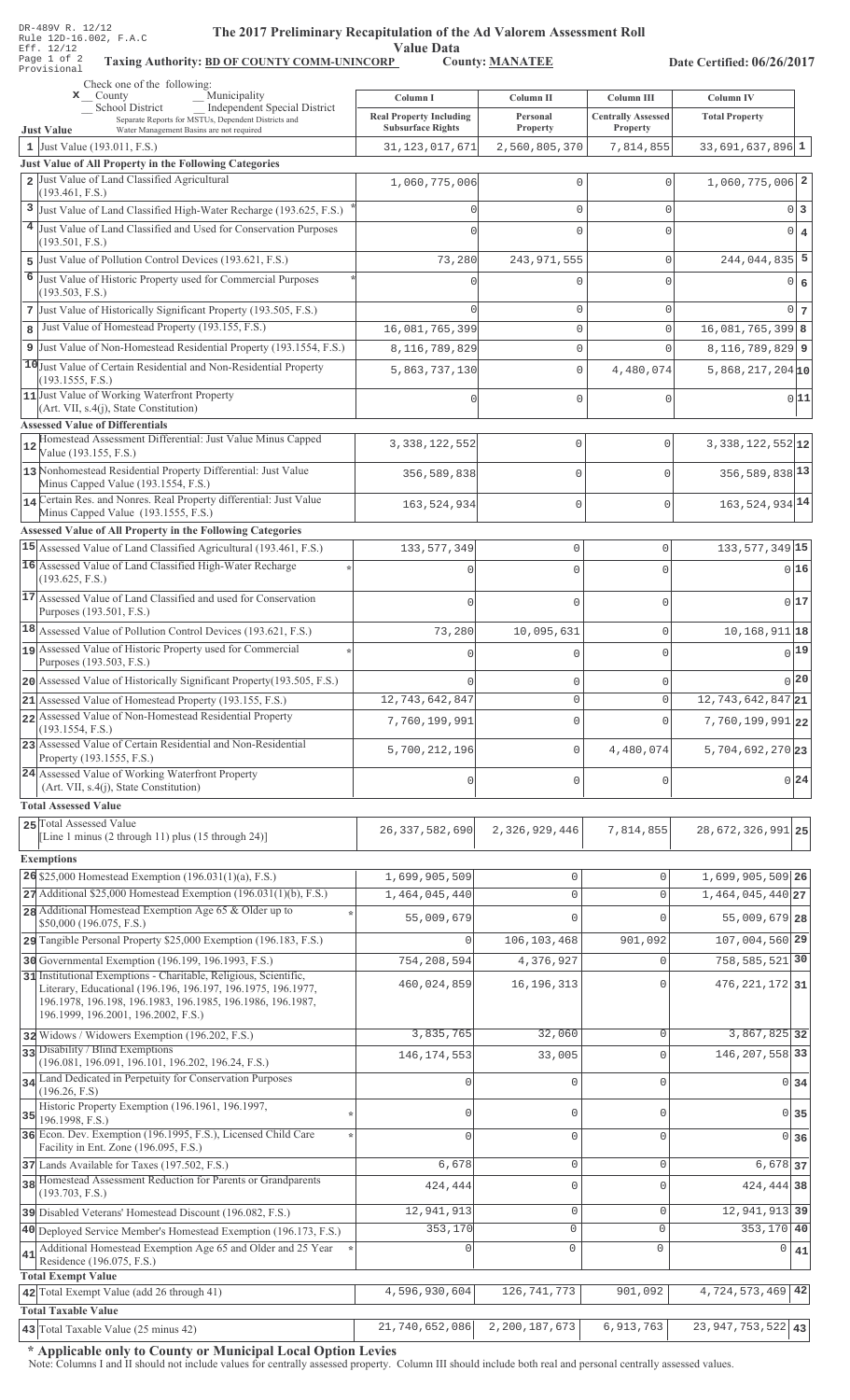# The 2017 Preliminary Recapitulation of the Ad Valorem Assessment Roll **Parcels and Accounts**

## Date Certified: 06/26/2017

# Taxing Authority: **BD OF COUNTY COMM-UNINCORP**

## Additions/Deletions

|                         |                                                                                       | <b>Just Value</b> | <b>Taxable Value</b> |
|-------------------------|---------------------------------------------------------------------------------------|-------------------|----------------------|
|                         | New Construction                                                                      | 910,867,082       | 790,546,872          |
| $\overline{\mathbf{2}}$ | Additions                                                                             | 9,275,848         | 5,597,873            |
| 3                       | Annexations                                                                           | $-531,787$        | $-531,787$           |
| 4                       | Deletions                                                                             | 11,574,039        | 11,574,039           |
| 5                       | Rehabilitative Improvements Increasing Assessed Value by at Least 100%                | $\Omega$          | $\Omega$             |
| 6                       | Total TPP Taxable Value in Excess of 115% of Previous Year Total TPP<br>Taxable Value | $\Omega$          | $\Omega$             |
| 7                       | Net New Value $(1 + 2 + 3 - 4 + 5 + 6=7)$                                             | 908,037,104       | 784,038,919          |

#### **Selected Just Values**

|    |                                                                                                       | <b>Just Value</b> |
|----|-------------------------------------------------------------------------------------------------------|-------------------|
| 8  | Just Value of Subsurface Rights (this amount included in Line 1, Column I, Page One)<br>193.481, F.S. | 994,017           |
| 9  | Just Value of Centrally Assessed Railroad Property Value                                              | 5,694,386         |
| 10 | Just Value of Centrally Assessed Private Car Line Property Value                                      | 2,120,469         |

Note: Sum of items 9 and 10 should equal centrally assessed just value on page 1, line 1, column III.

#### **Homestead Portability**

|    | 11   # of Parcels Receiving Transfer of Homestead Differential | 1,808      |
|----|----------------------------------------------------------------|------------|
| 12 | Value of Transferred Homestead Differential                    | 81,654,541 |

|                                  |                                        | Column 1             | Column 2                 |  |
|----------------------------------|----------------------------------------|----------------------|--------------------------|--|
| <b>Total Parcels or Accounts</b> |                                        | <b>Real Property</b> | <b>Personal Property</b> |  |
|                                  |                                        | Parcels              | Accounts                 |  |
|                                  | 13<br><b>Total Parcels or Accounts</b> | 143,042              | 21, 175                  |  |

#### **Property with Reduced Assessed Value**

| 14 | Land Classified Agricultural (193.461, F.S.)                                                    | 2,281    | 0            |
|----|-------------------------------------------------------------------------------------------------|----------|--------------|
| 15 | *<br>Land Classified High-Water Recharge (193.625, F.S.)                                        | 0        | 0            |
| 16 | Land Classified and Used for Conservation Purposes (193.501, F.S.)                              | 0        | 0            |
| 17 | Pollution Control Devices (193.621, F.S.)                                                       | 1        | 19           |
| 18 | Historic Property used for Commercial Purposes (193.503, F.S.) *                                | 0        | $\mathbf{0}$ |
| 19 | Historically Significant Property (193.505, F.S.)                                               | $\Omega$ | $\Omega$     |
| 20 | Homestead Property; Parcels with Capped Value (193.155, F.S.)                                   | 62,257   | 0            |
| 21 | Non-Homestead Residential Property; Parcels with Capped Value (193.1554, F.S.)                  | 24,977   | 0            |
| 22 | Certain Residential and Non-Residential Property; Parcels with Capped Value<br>(193.1555, F.S.) | 3,103    | $\Omega$     |
| 23 | Working Waterfront Property (Art. VII, s.4(j), State Constitution)                              |          | 0            |

#### **Other Reductions in Assessed Value**

| 24 | Lands Available for Taxes (197.502, F.S.)                                  |     |  |
|----|----------------------------------------------------------------------------|-----|--|
| 25 | Homestead Assessment Reduction for Parents or Grandparents (193.703, F.S.) |     |  |
| 26 | Disabled Veterans' Homestead Discount (196.082, F.S.)                      | 135 |  |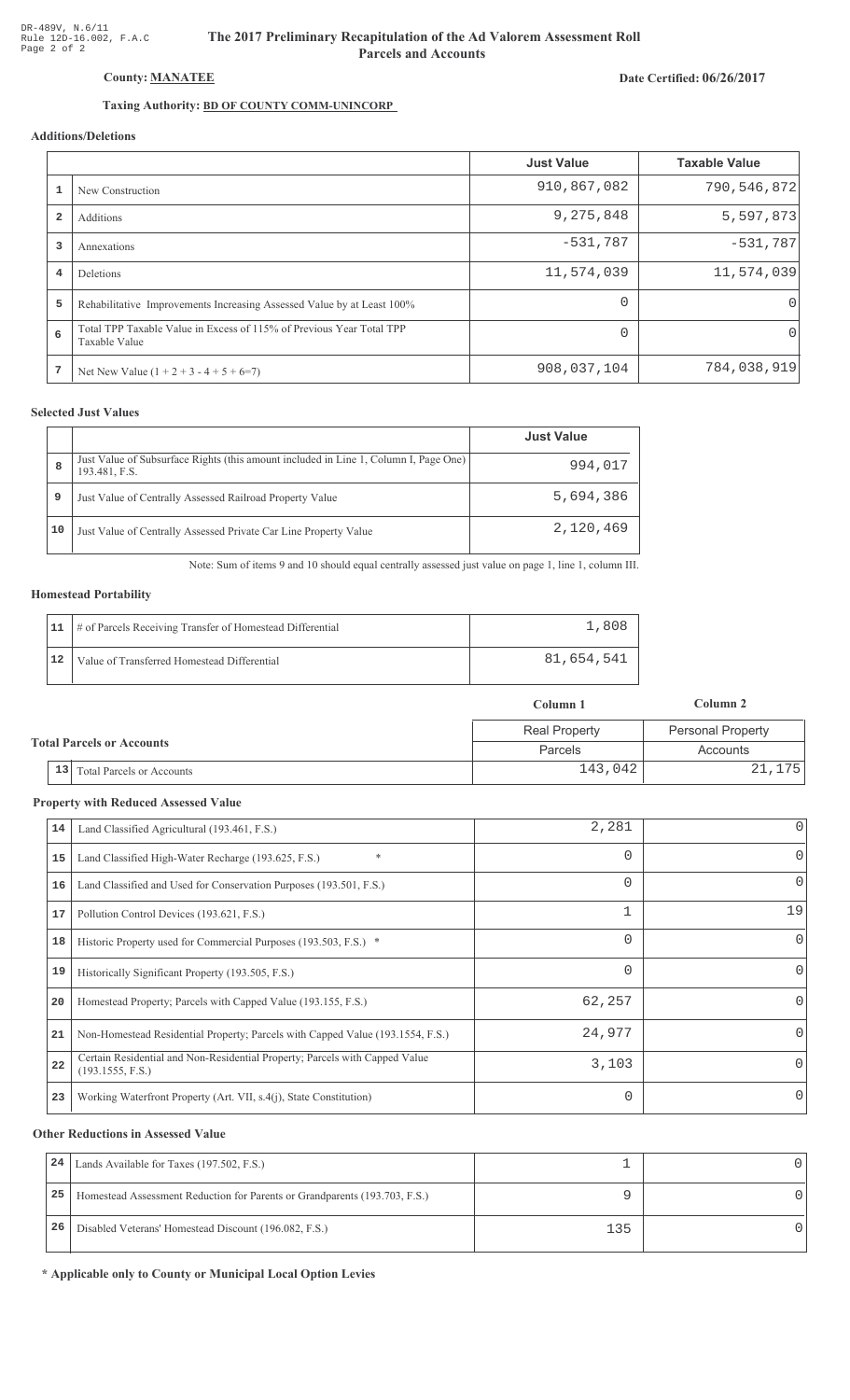| DR-489V R. 12/12<br>The 2017 Preliminary Recapitulation of the Ad Valorem Assessment Roll<br>Rule 12D-16.002, F.A.C                                                                                                                   |                                                                        |                                   |                                                            |                                           |  |
|---------------------------------------------------------------------------------------------------------------------------------------------------------------------------------------------------------------------------------------|------------------------------------------------------------------------|-----------------------------------|------------------------------------------------------------|-------------------------------------------|--|
| Eff. 12/12<br>Page 1 of 2<br><b>Taxing Authority: PALMAIRE MSTU</b><br>Provisional                                                                                                                                                    | <b>Value Data</b><br><b>County: MANATEE</b>                            |                                   |                                                            | Date Certified: 06/26/2017                |  |
| Check one of the following:<br>Municipality                                                                                                                                                                                           |                                                                        |                                   |                                                            |                                           |  |
| $\mathbf{x}$ County<br>Independent Special District<br>School District<br>Separate Reports for MSTUs, Dependent Districts and<br><b>Just Value</b><br>Water Management Basins are not required                                        | Column I<br><b>Real Property Including</b><br><b>Subsurface Rights</b> | Column II<br>Personal<br>Property | <b>Column III</b><br><b>Centrally Assessed</b><br>Property | <b>Column IV</b><br><b>Total Property</b> |  |
| 1 Just Value (193.011, F.S.)                                                                                                                                                                                                          | 588, 555, 566                                                          | 0                                 | $\mathsf{O}\xspace$                                        | $588, 555, 566$ 1                         |  |
| Just Value of All Property in the Following Categories                                                                                                                                                                                |                                                                        |                                   |                                                            |                                           |  |
| 2 Just Value of Land Classified Agricultural<br>(193.461, F.S.)                                                                                                                                                                       | 0                                                                      | 0                                 | $\mathbf 0$                                                | $\overline{\mathbf{2}}$<br>$\overline{0}$ |  |
| 3 Just Value of Land Classified High-Water Recharge (193.625, F.S.)                                                                                                                                                                   | $\circ$                                                                | 0                                 | $\mathbf 0$                                                | 0<br>3                                    |  |
| 4 Just Value of Land Classified and Used for Conservation Purposes<br>(193.501, F.S.)                                                                                                                                                 | $\Omega$                                                               | 0                                 | $\mathbf{0}$                                               | $\overline{0}$<br>$\overline{4}$          |  |
| Just Value of Pollution Control Devices (193.621, F.S.)<br>5                                                                                                                                                                          | 0                                                                      | 0                                 | $\mathbf 0$                                                | 5<br>$\overline{0}$                       |  |
| 6<br>Just Value of Historic Property used for Commercial Purposes<br>(193.503, F.S.)                                                                                                                                                  | $\Omega$                                                               | 0                                 | $\mathbf{0}$                                               | $\overline{0}$<br>6                       |  |
| 7 Just Value of Historically Significant Property (193.505, F.S.)                                                                                                                                                                     |                                                                        | 0                                 | $\mathbf 0$                                                | $\Omega$<br>$7\phantom{.0}$               |  |
| Just Value of Homestead Property (193.155, F.S.)<br>8                                                                                                                                                                                 | 327, 448, 555                                                          | 0                                 | $\mathbf 0$                                                | $327, 448, 555$ 8                         |  |
| 9 Just Value of Non-Homestead Residential Property (193.1554, F.S.)                                                                                                                                                                   | 202,063,985                                                            | $\mathbf 0$                       | $\mathbf 0$                                                | $202,063,985$ 9                           |  |
| 10 Just Value of Certain Residential and Non-Residential Property<br>(193.1555, F.S.)                                                                                                                                                 | 59,043,026                                                             | 0                                 | $\Omega$                                                   | 59,043,026 10                             |  |
| 11 Just Value of Working Waterfront Property<br>(Art. VII, s.4(j), State Constitution)                                                                                                                                                | $\Omega$                                                               | 0                                 | $\mathbf 0$                                                | 0 11                                      |  |
| <b>Assessed Value of Differentials</b>                                                                                                                                                                                                |                                                                        |                                   |                                                            |                                           |  |
| Homestead Assessment Differential: Just Value Minus Capped<br>Value (193.155, F.S.)                                                                                                                                                   | 73,858,303                                                             | $\mathbf 0$                       | 0                                                          | $73,858,303$ 12                           |  |
| 13 Nonhomestead Residential Property Differential: Just Value<br>Minus Capped Value (193.1554, F.S.)                                                                                                                                  | 14,603,535                                                             | $\mathbb O$                       | $\overline{0}$                                             | 14,603,535 13                             |  |
| 14 Certain Res. and Nonres. Real Property differential: Just Value<br>Minus Capped Value (193.1555, F.S.)                                                                                                                             | 1,320,884                                                              | $\mathbb O$                       | 0                                                          | 1,320,884 14                              |  |
| <b>Assessed Value of All Property in the Following Categories</b>                                                                                                                                                                     |                                                                        |                                   |                                                            |                                           |  |
| 15 Assessed Value of Land Classified Agricultural (193.461, F.S.)                                                                                                                                                                     | $\mathsf{O}\xspace$                                                    | 0                                 | $\mathsf{O}\xspace$                                        | 0 15                                      |  |
| 16 Assessed Value of Land Classified High-Water Recharge<br>(193.625, F.S.)                                                                                                                                                           | $\mathbf{0}$                                                           | 0                                 | 0                                                          | 016                                       |  |
| 17 Assessed Value of Land Classified and used for Conservation<br>Purposes (193.501, F.S.)                                                                                                                                            | $\overline{0}$                                                         | $\mathbf 0$                       | 0                                                          | 017                                       |  |
| 18 Assessed Value of Pollution Control Devices (193.621, F.S.)                                                                                                                                                                        | $\mathbf 0$                                                            | $\mathsf{O}\xspace$               | $\mathsf{O}\xspace$                                        | 018                                       |  |
| 19 Assessed Value of Historic Property used for Commercial                                                                                                                                                                            |                                                                        |                                   |                                                            | $0^{19}$                                  |  |
| Purposes (193.503, F.S.)                                                                                                                                                                                                              | $\mathbf 0$                                                            | 0                                 | $\circ$                                                    |                                           |  |
| 20 Assessed Value of Historically Significant Property (193.505, F.S.)                                                                                                                                                                |                                                                        | 0                                 | 0                                                          | 0 20                                      |  |
| 21 Assessed Value of Homestead Property (193.155, F.S.)<br>22 Assessed Value of Non-Homestead Residential Property                                                                                                                    | 253,590,252                                                            | 0                                 | $\mathsf 0$                                                | 253, 590, 252 21                          |  |
| (193.1554, F.S.)                                                                                                                                                                                                                      | 187,460,450                                                            | $\mathbf 0$                       | $\mathbf 0$                                                | 187,460,450 22                            |  |
| 23 Assessed Value of Certain Residential and Non-Residential<br>Property (193.1555, F.S.)                                                                                                                                             | 57, 722, 142                                                           | $\mathbf 0$                       | $\mathbf 0$                                                | 57, 722, 142 23                           |  |
| 24 Assessed Value of Working Waterfront Property<br>(Art. VII, s.4(j), State Constitution)                                                                                                                                            | $\mathbf 0$                                                            | $\mathsf 0$                       | $\mathsf{O}\xspace$                                        | $0^{24}$                                  |  |
| <b>Total Assessed Value</b>                                                                                                                                                                                                           |                                                                        |                                   |                                                            |                                           |  |
| 25 Total Assessed Value<br>[Line 1 minus $(2 \text{ through } 11)$ plus $(15 \text{ through } 24)$ ]                                                                                                                                  | 498, 772, 844                                                          | $\mathbb O$                       | $\mathsf{O}\xspace$                                        | 498, 772, 844 25                          |  |
| <b>Exemptions</b>                                                                                                                                                                                                                     |                                                                        |                                   |                                                            |                                           |  |
| 26 \$25,000 Homestead Exemption $(196.031(1)(a), F.S.)$                                                                                                                                                                               | 36,025,000                                                             | 0                                 | $\mathbf{0}$                                               | 36,025,000 26                             |  |
| 27 Additional \$25,000 Homestead Exemption (196.031(1)(b), F.S.)                                                                                                                                                                      | 34, 481, 798                                                           | 0                                 | $\mathbf{0}$                                               | 34, 481, 798 27                           |  |
| 28 Additional Homestead Exemption Age 65 & Older up to<br>\$50,000 (196.075, F.S.)                                                                                                                                                    | 1,517,500                                                              | 0                                 | $\mathbf{0}$                                               | 1,517,500 28                              |  |
| 29 Tangible Personal Property \$25,000 Exemption (196.183, F.S.)                                                                                                                                                                      |                                                                        | 0                                 | $\mathbf 0$                                                | $0$   29                                  |  |
| 30 Governmental Exemption (196.199, 196.1993, F.S.)                                                                                                                                                                                   | 100                                                                    | 0                                 | $\mathbf{0}$                                               | $100$ 30                                  |  |
| 31 Institutional Exemptions - Charitable, Religious, Scientific,<br>Literary, Educational (196.196, 196.197, 196.1975, 196.1977,<br>196.1978, 196.198, 196.1983, 196.1985, 196.1986, 196.1987,<br>196.1999, 196.2001, 196.2002, F.S.) |                                                                        | 0                                 | $\bigcap$                                                  | $\overline{0}$<br>31                      |  |
| 32 Widows / Widowers Exemption (196.202, F.S.)                                                                                                                                                                                        | 141,000                                                                | 0                                 | 0                                                          | 141,000 32                                |  |
| 33 Disability / Blind Exemptions<br>(196.081, 196.091, 196.101, 196.202, 196.24, F.S.)                                                                                                                                                | 3, 339, 853                                                            | 0                                 | $\mathbf 0$                                                | 3, 339, 853 33                            |  |
| 34 Land Dedicated in Perpetuity for Conservation Purposes<br>(196.26, F.S)                                                                                                                                                            | O                                                                      | 0                                 | $\mathbf 0$                                                | 0 34                                      |  |
| Historic Property Exemption (196.1961, 196.1997,<br>$35$ 196.1998, F.S.)                                                                                                                                                              | 0                                                                      | 0                                 | $\mathbf 0$                                                | 0 35                                      |  |
| 36 Econ. Dev. Exemption (196.1995, F.S.), Licensed Child Care<br>Facility in Ent. Zone (196.095, F.S.)                                                                                                                                | $\Omega$                                                               | 0                                 | $\mathbf{0}$                                               | 0 36                                      |  |
| 37 Lands Available for Taxes (197.502, F.S.)                                                                                                                                                                                          |                                                                        | 0                                 | $\mathbf 0$                                                | $0$ 37                                    |  |
| 38 Homestead Assessment Reduction for Parents or Grandparents<br>(193.703, F.S.)                                                                                                                                                      | 52,392                                                                 | 0                                 | $\Omega$                                                   | 52,392 38                                 |  |
| 39 Disabled Veterans' Homestead Discount (196.082, F.S.)                                                                                                                                                                              | 433,726                                                                | 0                                 | $\mathbf 0$                                                | 433, 726 39                               |  |
| 40 Deployed Service Member's Homestead Exemption (196.173, F.S.)                                                                                                                                                                      |                                                                        | $\mathbf{0}$                      | 0                                                          | $\circ$<br>40                             |  |
| Additional Homestead Exemption Age 65 and Older and 25 Year<br>41<br>Residence (196.075, F.S.)                                                                                                                                        | 0                                                                      | $\circ$                           | 0                                                          | 0<br>41                                   |  |
| Total Exempt Value<br>42 Total Exempt Value (add 26 through 41)                                                                                                                                                                       | 75,991,369                                                             | $\mathbb O$                       | 0                                                          | 75,991,369<br>42                          |  |
| <b>Total Taxable Value</b>                                                                                                                                                                                                            |                                                                        |                                   |                                                            |                                           |  |
| 43 Total Taxable Value (25 minus 42)                                                                                                                                                                                                  | 422,781,475                                                            | $\mathbb O$                       | $\circ$                                                    | 422, 781, 475 43                          |  |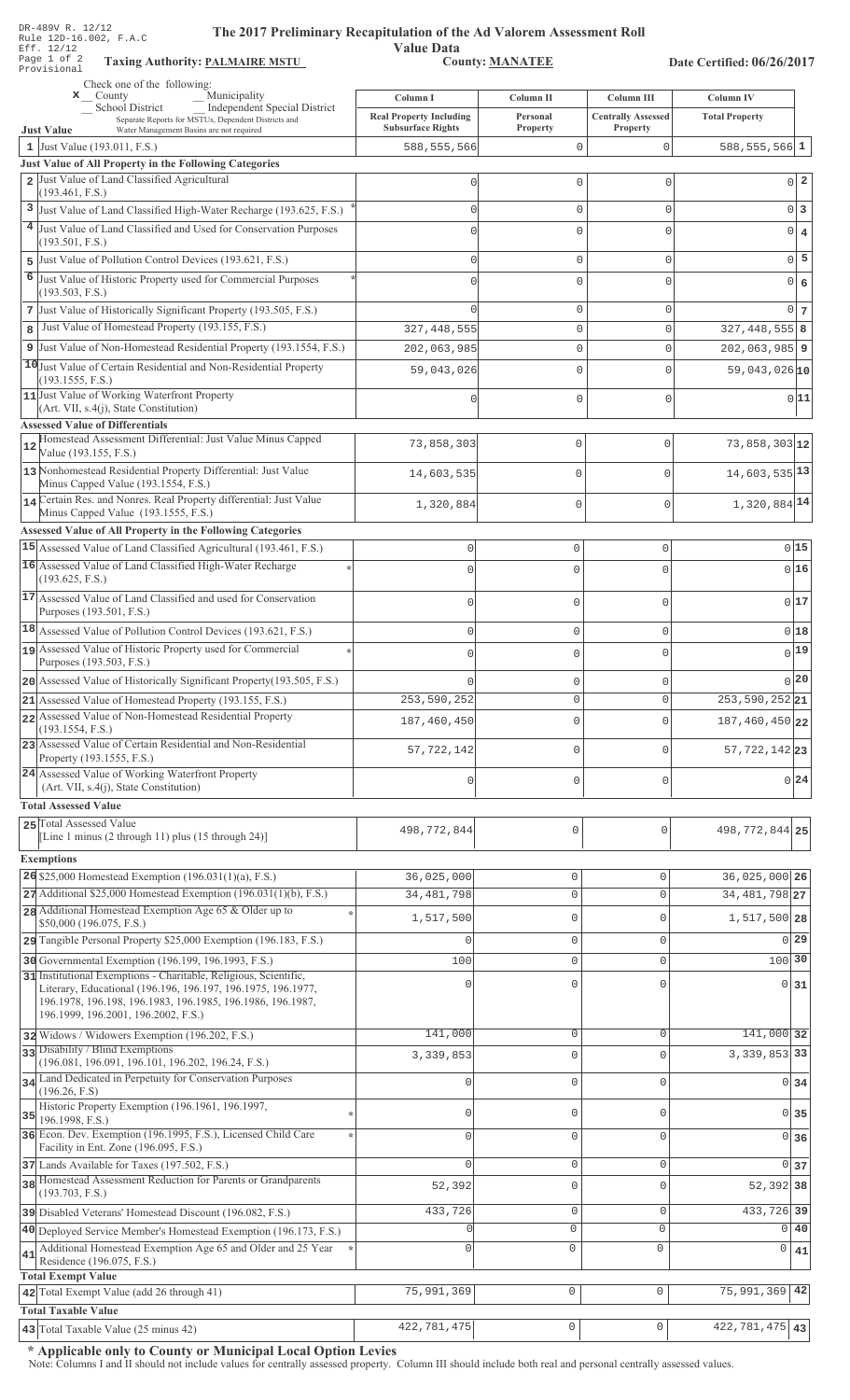## County: MANATEE

## Taxing Authority: PALMAIRE MSTU

## Additions/Deletions

|                |                                                                                       | <b>Just Value</b> | <b>Taxable Value</b> |
|----------------|---------------------------------------------------------------------------------------|-------------------|----------------------|
|                | New Construction                                                                      | 592,792           | 492,702              |
| $\overline{2}$ | Additions                                                                             | 61,364            | 54,522               |
| 3              | Annexations                                                                           | $\Omega$          | 0                    |
| 4              | Deletions                                                                             | 59,814            | 59,814               |
| 5              | Rehabilitative Improvements Increasing Assessed Value by at Least 100%                | $\Omega$          | 0                    |
| 6              | Total TPP Taxable Value in Excess of 115% of Previous Year Total TPP<br>Taxable Value | $\Omega$          | $\mathbf 0$          |
| 7              | Net New Value $(1 + 2 + 3 - 4 + 5 + 6=7)$                                             | 594,342           | 487,410              |

## **Selected Just Values**

|    |                                                                                                       | <b>Just Value</b> |
|----|-------------------------------------------------------------------------------------------------------|-------------------|
| 8  | Just Value of Subsurface Rights (this amount included in Line 1, Column I, Page One)<br>193.481, F.S. |                   |
| 9  | Just Value of Centrally Assessed Railroad Property Value                                              |                   |
| 10 | Just Value of Centrally Assessed Private Car Line Property Value                                      |                   |

Note: Sum of items 9 and 10 should equal centrally assessed just value on page 1, line 1, column III.

#### **Homestead Portability**

|    | 11   # of Parcels Receiving Transfer of Homestead Differential |           |
|----|----------------------------------------------------------------|-----------|
| 12 | Value of Transferred Homestead Differential                    | 1,014,828 |

|                                  | Column 1             | Column 2                 |  |
|----------------------------------|----------------------|--------------------------|--|
|                                  | <b>Real Property</b> | <b>Personal Property</b> |  |
| <b>Total Parcels or Accounts</b> | Parcels              | Accounts                 |  |
| 13 Total Parcels or Accounts     | 2,901                |                          |  |

#### **Property with Reduced Assessed Value**

| 14 | Land Classified Agricultural (193.461, F.S.)                                                    |          | 0 |
|----|-------------------------------------------------------------------------------------------------|----------|---|
| 15 | *<br>Land Classified High-Water Recharge (193.625, F.S.)                                        |          | 0 |
| 16 | Land Classified and Used for Conservation Purposes (193.501, F.S.)                              | 0        | 0 |
| 17 | Pollution Control Devices (193.621, F.S.)                                                       | $\Omega$ | 0 |
| 18 | Historic Property used for Commercial Purposes (193.503, F.S.) *                                | 0        | 0 |
| 19 | Historically Significant Property (193.505, F.S.)                                               |          | 0 |
| 20 | Homestead Property; Parcels with Capped Value (193.155, F.S.)                                   | 1,340    | 0 |
| 21 | Non-Homestead Residential Property; Parcels with Capped Value (193.1554, F.S.)                  | 843      | 0 |
| 22 | Certain Residential and Non-Residential Property; Parcels with Capped Value<br>(193.1555, F.S.) | 6        | 0 |
| 23 | Working Waterfront Property (Art. VII, s.4(j), State Constitution)                              |          | 0 |

#### **Other Reductions in Assessed Value**

| 24 | Lands Available for Taxes (197.502, F.S.)                                  |  |
|----|----------------------------------------------------------------------------|--|
| 25 | Homestead Assessment Reduction for Parents or Grandparents (193.703, F.S.) |  |
| 26 | Disabled Veterans' Homestead Discount (196.082, F.S.)                      |  |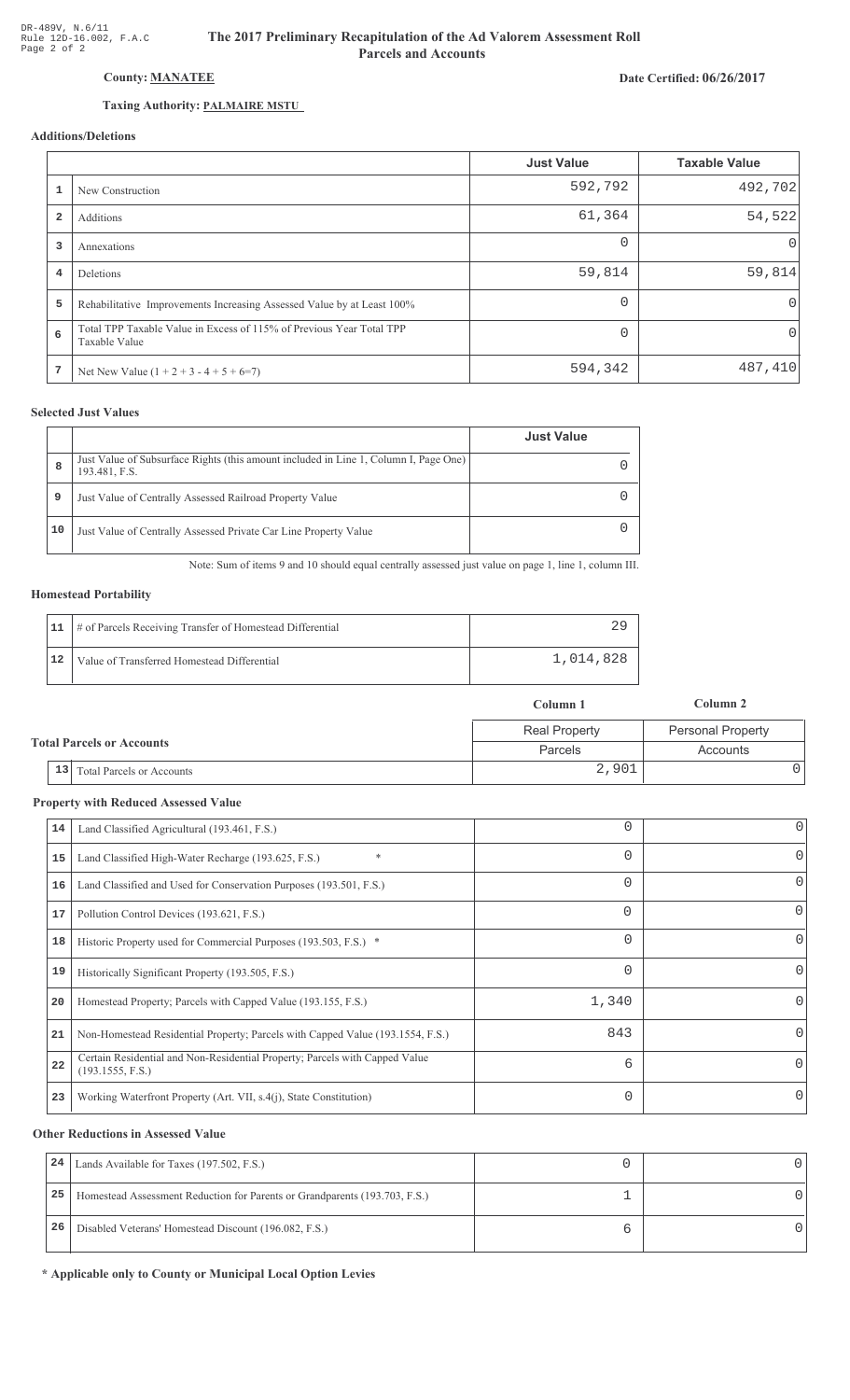| DR-489V R. 12/12<br>The 2017 Preliminary Recapitulation of the Ad Valorem Assessment Roll<br>Rule 12D-16.002, F.A.C<br>Eff. 12/12<br>Page 1 of 2<br><b>Taxing Authority: CITY OF ANNA MARIA</b> | <b>Value Data</b>              | <b>County: MANATEE</b> |                           | Date Certified: 06/26/2017   |    |
|-------------------------------------------------------------------------------------------------------------------------------------------------------------------------------------------------|--------------------------------|------------------------|---------------------------|------------------------------|----|
| Provisional                                                                                                                                                                                     |                                |                        |                           |                              |    |
| Check one of the following:<br>$\mathbf x$ Municipality<br>County                                                                                                                               | Column I                       | Column II              | Column III                | Column IV                    |    |
| School District<br><b>Independent Special District</b><br>Separate Reports for MSTUs, Dependent Districts and                                                                                   | <b>Real Property Including</b> | Personal               | <b>Centrally Assessed</b> | <b>Total Property</b>        |    |
| Water Management Basins are not required<br><b>Just Value</b>                                                                                                                                   | <b>Subsurface Rights</b>       | Property               | Property                  |                              |    |
| 1 Just Value (193.011, F.S.)                                                                                                                                                                    | 1,259,604,101                  | 5,711,682              | $\Omega$                  | $1, 265, 315, 783$ 1         |    |
| Just Value of All Property in the Following Categories                                                                                                                                          |                                |                        |                           |                              |    |
| Just Value of Land Classified Agricultural<br>$\overline{a}$<br>(193.461, F.S.)                                                                                                                 | 0                              | 0                      | 0                         | $0\vert 2$                   |    |
| Just Value of Land Classified High-Water Recharge (193.625, F.S.)<br>3                                                                                                                          | O                              | 0                      | $\mathbf{0}$              | 0 <sup>3</sup>               |    |
| Just Value of Land Classified and Used for Conservation Purposes                                                                                                                                | $\bigcap$                      | $\mathbf 0$            | $\Omega$                  | $0 \mid 4$                   |    |
| (193.501, F.S.)                                                                                                                                                                                 |                                |                        |                           |                              |    |
| Just Value of Pollution Control Devices (193.621, F.S.)<br>5                                                                                                                                    | $\cap$                         | 0                      | $\mathbf{0}$              | $\Omega$                     | 5  |
| 6<br>Just Value of Historic Property used for Commercial Purposes                                                                                                                               | $\bigcap$                      | 0                      | $\Omega$                  | 0 6                          |    |
| (193.503, F.S.)                                                                                                                                                                                 |                                |                        |                           |                              |    |
| 7 Just Value of Historically Significant Property (193.505, F.S.)<br>Just Value of Homestead Property (193.155, F.S.)                                                                           |                                | 0                      | $\mathbf{0}$              | 0 <sub>7</sub>               |    |
| 8                                                                                                                                                                                               | 378,034,780                    | 0                      | $\Omega$                  | $378,034,780$ 8              |    |
| Just Value of Non-Homestead Residential Property (193.1554, F.S.)<br>9                                                                                                                          | 801, 382, 439                  | 0                      | $\Omega$                  | $801, 382, 439$ 9            |    |
| 10 Just Value of Certain Residential and Non-Residential Property<br>(193.1555, F.S.)                                                                                                           | 80,186,882                     | $\mathbf 0$            | C                         | $80, 186, 882$ <sup>10</sup> |    |
| 11 Just Value of Working Waterfront Property                                                                                                                                                    | 0                              | $\mathbf 0$            | $\mathbf{0}$              | 0 11                         |    |
| (Art. VII, s.4(j), State Constitution)                                                                                                                                                          |                                |                        |                           |                              |    |
| <b>Assessed Value of Differentials</b><br>Homestead Assessment Differential: Just Value Minus Capped                                                                                            |                                |                        |                           |                              |    |
| 12<br>Value (193.155, F.S.)                                                                                                                                                                     | 149,787,693                    | $\mathbb O$            | $\Omega$                  | 149, 787, 693 12             |    |
| 13 Nonhomestead Residential Property Differential: Just Value                                                                                                                                   | 49, 361, 308                   | $\mathbf 0$            | $\Omega$                  | 49, 361, 308 13              |    |
| Minus Capped Value (193.1554, F.S.)                                                                                                                                                             |                                |                        |                           |                              |    |
| 14 Certain Res. and Nonres. Real Property differential: Just Value<br>Minus Capped Value (193.1555, F.S.)                                                                                       | 11,222,053                     | $\mathbb O$            | $\Omega$                  | 11, 222, 053 14              |    |
| <b>Assessed Value of All Property in the Following Categories</b>                                                                                                                               |                                |                        |                           |                              |    |
| 15 Assessed Value of Land Classified Agricultural (193.461, F.S.)                                                                                                                               | $\mathbb O$                    | $\mathbb O$            | 0                         | 015                          |    |
| 16 Assessed Value of Land Classified High-Water Recharge                                                                                                                                        |                                |                        |                           |                              |    |
| (193.625, F.S.)                                                                                                                                                                                 | $\mathbf{0}$                   | 0                      | $\Omega$                  | 0 16                         |    |
| 17 Assessed Value of Land Classified and used for Conservation                                                                                                                                  | $\mathbf{0}$                   | 0                      | 0                         | 0 17                         |    |
| Purposes (193.501, F.S.)                                                                                                                                                                        |                                |                        |                           |                              |    |
| 18 Assessed Value of Pollution Control Devices (193.621, F.S.)                                                                                                                                  | $\circ$                        | $\mathsf{O}\xspace$    | 0                         | 0 18                         |    |
| 19 Assessed Value of Historic Property used for Commercial                                                                                                                                      | $\Omega$                       | 0                      | $\Omega$                  | $0$ <sup>19</sup>            |    |
| Purposes (193.503, F.S.)                                                                                                                                                                        |                                |                        |                           | 0 20                         |    |
| 20 Assessed Value of Historically Significant Property (193.505, F.S.)                                                                                                                          | $\Omega$                       | $\mathbb O$            | 0                         |                              |    |
| 21 Assessed Value of Homestead Property (193.155, F.S.)<br>22 Assessed Value of Non-Homestead Residential Property                                                                              | 228, 247, 087                  | $\mathbb O$            | 0                         | 228, 247, 087 21             |    |
| (193.1554, F.S.)                                                                                                                                                                                | 752,021,131                    | $\mathsf{O}\xspace$    | 0                         | $752,021,131$ <sub>22</sub>  |    |
| 23 Assessed Value of Certain Residential and Non-Residential                                                                                                                                    | 68,964,829                     | $\mathbf 0$            | $\mathbf{0}$              | 68, 964, 829 23              |    |
| Property (193.1555, F.S.)                                                                                                                                                                       |                                |                        |                           |                              |    |
| 24 Assessed Value of Working Waterfront Property<br>(Art. VII, s.4(j), State Constitution)                                                                                                      | $\mathbf 0$                    | $\mathsf{O}\xspace$    | 0                         | 0 24                         |    |
| <b>Total Assessed Value</b>                                                                                                                                                                     |                                |                        |                           |                              |    |
| 25 Total Assessed Value                                                                                                                                                                         |                                |                        |                           |                              |    |
| [Line 1 minus (2 through 11) plus (15 through 24)]                                                                                                                                              | 1,049,233,047                  | 5,711,682              | $\mathsf{O}\xspace$       | 1,054,944,729 25             |    |
| <b>Exemptions</b>                                                                                                                                                                               |                                |                        |                           |                              |    |
| 26 \$25,000 Homestead Exemption $(196.031(1)(a), F.S.)$                                                                                                                                         | 11,850,000                     | $\mathbb O$            | 0                         | 11,850,000 26                |    |
| 27 Additional \$25,000 Homestead Exemption (196.031(1)(b), F.S.)                                                                                                                                | 11,818,691                     | $\mathbf 0$            | $\mathbf{0}$              | $11,818,691$ 27              |    |
| 28 Additional Homestead Exemption Age 65 & Older up to                                                                                                                                          | 414,204                        | $\mathbf 0$            | $\mathbf{0}$              | 414,204 28                   |    |
| \$50,000 (196.075, F.S.)                                                                                                                                                                        |                                |                        |                           |                              |    |
| 29 Tangible Personal Property \$25,000 Exemption (196.183, F.S.)                                                                                                                                | $\Omega$                       | 886,037                | $\circ$                   | 886,037 29                   |    |
| 30 Governmental Exemption (196.199, 196.1993, F.S.)<br>31 Institutional Exemptions - Charitable, Religious, Scientific,                                                                         | 27, 269, 042                   | $\mathbf 0$            | $\mathsf{O}\xspace$       | 27, 269, 042 30              |    |
| Literary, Educational (196.196, 196.197, 196.1975, 196.1977,                                                                                                                                    | 7,062,923                      | 133,450                | $\Omega$                  | 7,196,373 31                 |    |
| 196.1978, 196.198, 196.1983, 196.1985, 196.1986, 196.1987,                                                                                                                                      |                                |                        |                           |                              |    |
| 196.1999, 196.2001, 196.2002, F.S.)                                                                                                                                                             |                                |                        |                           |                              |    |
| 32 Widows / Widowers Exemption (196.202, F.S.)                                                                                                                                                  | 42,000                         | $\circ$                | $\circ$                   | 42,000 32                    |    |
| 33 Disability / Blind Exemptions<br>(196.081, 196.091, 196.101, 196.202, 196.24, F.S.)                                                                                                          | 1,339,694                      | $\mathbb O$            | $\mathbf 0$               | 1,339,694 33                 |    |
| 34 Land Dedicated in Perpetuity for Conservation Purposes                                                                                                                                       | 0                              | $\mathbf 0$            | $\mathbf{0}$              | 0 34                         |    |
| (196.26, F.S)                                                                                                                                                                                   |                                |                        |                           |                              |    |
| Historic Property Exemption (196.1961, 196.1997,<br>35 196.1998, F.S.)                                                                                                                          | 0                              | $\mathbf 0$            | $\mathbf{0}$              | $0\overline{35}$             |    |
| 36 Econ. Dev. Exemption (196.1995, F.S.), Licensed Child Care                                                                                                                                   | $\mathbf{0}$                   | $\mathbf 0$            | $\mathbf{0}$              | 0 36                         |    |
| Facility in Ent. Zone (196.095, F.S.)                                                                                                                                                           |                                |                        |                           |                              |    |
| 37 Lands Available for Taxes (197.502, F.S.)                                                                                                                                                    | $\mathbf 0$                    | $\mathbf 0$            | $\mathsf{O}\xspace$       | 0 37                         |    |
| 38 Homestead Assessment Reduction for Parents or Grandparents<br>(193.703, F.S.)                                                                                                                | $\cap$                         | $\overline{0}$         | $\mathbf{0}$              | 0 <sup>38</sup>              |    |
| 39 Disabled Veterans' Homestead Discount (196.082, F.S.)                                                                                                                                        | 80,784                         | $\mathbf 0$            | $\mathbf{0}$              | 80,784 39                    |    |
| 40 Deployed Service Member's Homestead Exemption (196.173, F.S.)                                                                                                                                | U                              | $\mathsf 0$            | $\mathsf 0$               | $\Omega$                     | 40 |
| Additional Homestead Exemption Age 65 and Older and 25 Year                                                                                                                                     | $\Omega$                       | $\mathbf 0$            | $\mathsf 0$               | 0<br>41                      |    |
| 41<br>Residence (196.075, F.S.)                                                                                                                                                                 |                                |                        |                           |                              |    |
| <b>Total Exempt Value</b>                                                                                                                                                                       |                                |                        |                           |                              |    |
| 42 Total Exempt Value (add 26 through 41)                                                                                                                                                       | 59,877,338                     | 1,019,487              | $\mathbb O$               | 60,896,825<br>42             |    |
| <b>Total Taxable Value</b>                                                                                                                                                                      | 989, 355, 709                  | 4,692,195              | $\mathbb O$               | 994,047,904                  |    |
| 43 Total Taxable Value (25 minus 42)                                                                                                                                                            |                                |                        |                           | 43                           |    |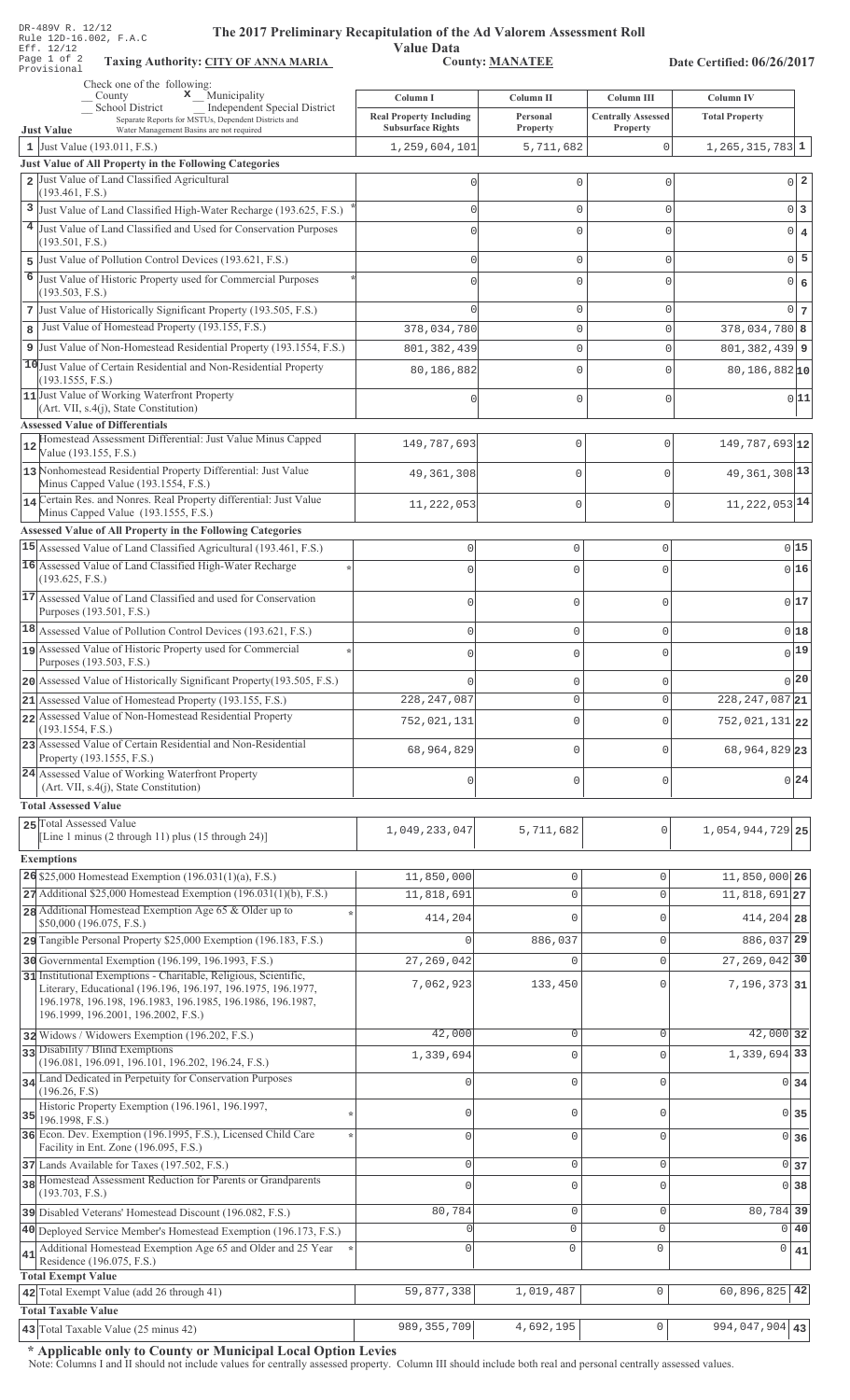Date Certified: 06/26/2017

# County: MANATEE

## Taxing Authority: CITY OF ANNA MARIA

## Additions/Deletions

|                |                                                                                       | <b>Just Value</b> | <b>Taxable Value</b> |
|----------------|---------------------------------------------------------------------------------------|-------------------|----------------------|
|                | New Construction                                                                      | 20,405,309        | 20,026,769           |
| $\overline{2}$ | Additions                                                                             | 2,057,185         | 1,711,905            |
| 3              | Annexations                                                                           | $\Omega$          | $\Omega$             |
| 4              | Deletions                                                                             | 1,050,267         | 1,050,267            |
| 5              | Rehabilitative Improvements Increasing Assessed Value by at Least 100%                |                   | $\Omega$             |
| 6              | Total TPP Taxable Value in Excess of 115% of Previous Year Total TPP<br>Taxable Value |                   | 0                    |
| 7              | Net New Value $(1 + 2 + 3 - 4 + 5 + 6=7)$                                             | 21, 412, 227      | 20,688,407           |

#### **Selected Just Values**

|    |                                                                                                       | <b>Just Value</b> |
|----|-------------------------------------------------------------------------------------------------------|-------------------|
| 8  | Just Value of Subsurface Rights (this amount included in Line 1, Column I, Page One)<br>193.481, F.S. |                   |
| 9  | Just Value of Centrally Assessed Railroad Property Value                                              |                   |
| 10 | Just Value of Centrally Assessed Private Car Line Property Value                                      |                   |

Note: Sum of items 9 and 10 should equal centrally assessed just value on page 1, line 1, column III.

#### **Homestead Portability**

|    | 11   # of Parcels Receiving Transfer of Homestead Differential |           |
|----|----------------------------------------------------------------|-----------|
| 12 | Value of Transferred Homestead Differential                    | 1,225,698 |

|                                           | Column 1                                    | Column 2          |
|-------------------------------------------|---------------------------------------------|-------------------|
|                                           | <b>Real Property</b>                        | Personal Property |
|                                           | <b>Total Parcels or Accounts</b><br>Parcels |                   |
| <sup>1</sup> 13 Total Parcels or Accounts | 1,687                                       |                   |

#### **Property with Reduced Assessed Value**

| 14 | Land Classified Agricultural (193.461, F.S.)                                                    |          | 0        |
|----|-------------------------------------------------------------------------------------------------|----------|----------|
| 15 | $\ast$<br>Land Classified High-Water Recharge (193.625, F.S.)                                   | 0        | 0        |
| 16 | Land Classified and Used for Conservation Purposes (193.501, F.S.)                              |          | 0        |
| 17 | Pollution Control Devices (193.621, F.S.)                                                       | $\Omega$ | 0        |
| 18 | Historic Property used for Commercial Purposes (193.503, F.S.) *                                | 0        | 0        |
| 19 | Historically Significant Property (193.505, F.S.)                                               |          | 0        |
| 20 | Homestead Property; Parcels with Capped Value (193.155, F.S.)                                   | 457      | 0        |
| 21 | Non-Homestead Residential Property; Parcels with Capped Value (193.1554, F.S.)                  | 641      | 0        |
| 22 | Certain Residential and Non-Residential Property; Parcels with Capped Value<br>(193.1555, F.S.) | 59       | $\Omega$ |
| 23 | Working Waterfront Property (Art. VII, s.4(j), State Constitution)                              | 0        | 0        |
|    |                                                                                                 |          |          |

#### **Other Reductions in Assessed Value**

| 24 | Lands Available for Taxes (197.502, F.S.)                                  |  |
|----|----------------------------------------------------------------------------|--|
| 25 | Homestead Assessment Reduction for Parents or Grandparents (193.703, F.S.) |  |
| 26 | Disabled Veterans' Homestead Discount (196.082, F.S.)                      |  |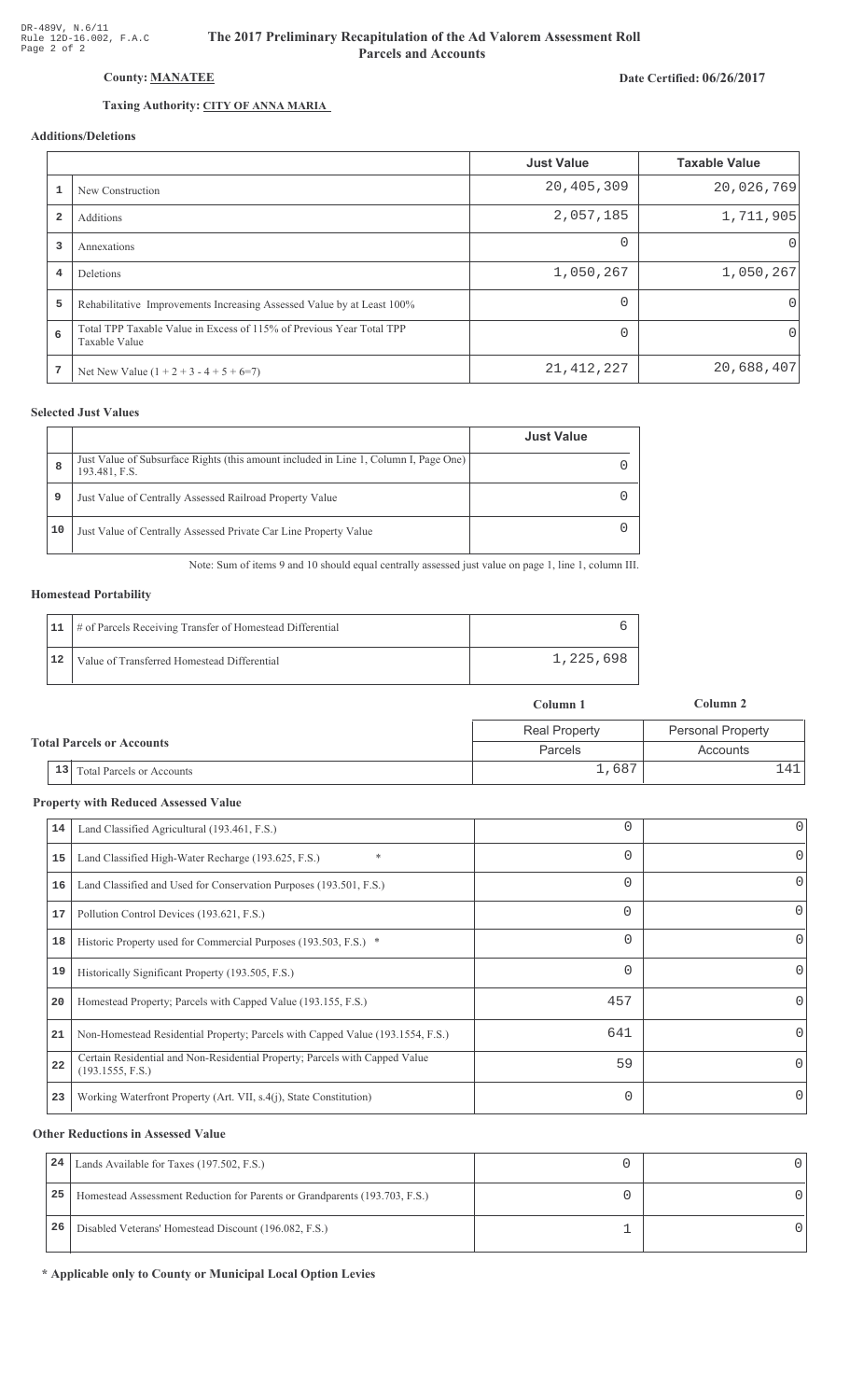| DR-489V R. 12/12<br>The 2017 Preliminary Recapitulation of the Ad Valorem Assessment Roll<br>Rule 12D-16.002, F.A.C                                                       |                                                                        |                                          |                                                |                                           |                                  |
|---------------------------------------------------------------------------------------------------------------------------------------------------------------------------|------------------------------------------------------------------------|------------------------------------------|------------------------------------------------|-------------------------------------------|----------------------------------|
| <b>Value Data</b><br>Eff. 12/12<br>Page 1 of 2<br><b>County: MANATEE</b><br><b>Taxing Authority: CITY OF BRADENTON BEACH</b><br>Date Certified: 06/26/2017<br>Provisional |                                                                        |                                          |                                                |                                           |                                  |
| Check one of the following:                                                                                                                                               |                                                                        |                                          |                                                |                                           |                                  |
| $\mathbf x$ Municipality<br>County<br>School District<br>Independent Special District<br>Separate Reports for MSTUs, Dependent Districts and                              | Column I<br><b>Real Property Including</b><br><b>Subsurface Rights</b> | Column II<br>Personal<br><b>Property</b> | <b>Column III</b><br><b>Centrally Assessed</b> | <b>Column IV</b><br><b>Total Property</b> |                                  |
| <b>Just Value</b><br>Water Management Basins are not required<br>1 Just Value (193.011, F.S.)                                                                             | 745,511,907                                                            | 7,257,898                                | Property<br>$\mathbf 0$                        | $752, 769, 805$ 1                         |                                  |
| Just Value of All Property in the Following Categories                                                                                                                    |                                                                        |                                          |                                                |                                           |                                  |
| 2 Just Value of Land Classified Agricultural<br>(193.461, F.S.)                                                                                                           | $\mathbf 0$                                                            | $\mathbf 0$                              | $\Omega$                                       |                                           | $\overline{2}$<br>$\Omega$       |
| 3 Just Value of Land Classified High-Water Recharge (193.625, F.S.)                                                                                                       | $\mathbf 0$                                                            | $\mathbf 0$                              | $\Omega$                                       |                                           | 0 <sup>3</sup>                   |
| 4 Just Value of Land Classified and Used for Conservation Purposes                                                                                                        | $\Omega$                                                               | $\mathbf 0$                              | $\cap$                                         |                                           | $\overline{0}$<br>$\overline{4}$ |
| (193.501, F.S.)<br>5 Just Value of Pollution Control Devices (193.621, F.S.)                                                                                              | $\mathbf 0$                                                            | $\mathbf 0$                              | $\Omega$                                       |                                           | $0$ 5                            |
| 6 Just Value of Historic Property used for Commercial Purposes                                                                                                            | $\Omega$                                                               | $\mathbf 0$                              | ∩                                              |                                           | $\overline{0}$<br>6              |
| (193.503, F.S.)                                                                                                                                                           |                                                                        |                                          |                                                |                                           |                                  |
| 7 Just Value of Historically Significant Property (193.505, F.S.)                                                                                                         | $\Omega$                                                               | $\mathbf 0$                              | $\Omega$                                       |                                           | 0 <sub>7</sub>                   |
| Just Value of Homestead Property (193.155, F.S.)<br>8                                                                                                                     | 101,853,252                                                            | $\mathbf 0$                              | $\mathbf 0$                                    | $101,853,252$ 8                           |                                  |
| 9 Just Value of Non-Homestead Residential Property (193.1554, F.S.)<br>10 Just Value of Certain Residential and Non-Residential Property                                  | 522,902,547                                                            | 0                                        | $\Omega$                                       | $522,902,547$ 9                           |                                  |
| (193.1555, F.S.)                                                                                                                                                          | 120,756,108                                                            | $\mathbf 0$                              | $\Omega$                                       | $120, 756, 108$ <sub>10</sub>             |                                  |
| 11 Just Value of Working Waterfront Property<br>(Art. VII, s.4(j), State Constitution)                                                                                    | $\mathbf 0$                                                            | $\mathbf 0$                              | $\mathbf{0}$                                   |                                           | 0 11                             |
| <b>Assessed Value of Differentials</b>                                                                                                                                    |                                                                        |                                          |                                                |                                           |                                  |
| Homestead Assessment Differential: Just Value Minus Capped<br>12<br>Value (193.155, F.S.)                                                                                 | 38, 387, 014                                                           | $\mathbf 0$                              | 0                                              | 38, 387, 014 12                           |                                  |
| 13 Nonhomestead Residential Property Differential: Just Value<br>Minus Capped Value (193.1554, F.S.)                                                                      | 54, 224, 287                                                           | $\mathbf 0$                              | $\Omega$                                       | 54, 224, 287 13                           |                                  |
| 14 Certain Res. and Nonres. Real Property differential: Just Value                                                                                                        | 14, 297, 488                                                           | $\mathbf 0$                              | 0                                              | 14, 297, 488 14                           |                                  |
| Minus Capped Value (193.1555, F.S.)<br><b>Assessed Value of All Property in the Following Categories</b>                                                                  |                                                                        |                                          |                                                |                                           |                                  |
| 15 Assessed Value of Land Classified Agricultural (193.461, F.S.)                                                                                                         | 0                                                                      | 0                                        | 0                                              |                                           | 0 15                             |
| 16 Assessed Value of Land Classified High-Water Recharge                                                                                                                  | $\Omega$                                                               | $\mathbf 0$                              | $\overline{0}$                                 |                                           | 016                              |
| (193.625, F.S.)<br>17 Assessed Value of Land Classified and used for Conservation                                                                                         | $\mathbf{0}$                                                           | $\mathsf 0$                              | 0                                              |                                           | 0 17                             |
| Purposes (193.501, F.S.)                                                                                                                                                  |                                                                        |                                          |                                                |                                           |                                  |
| 18 Assessed Value of Pollution Control Devices (193.621, F.S.)                                                                                                            | $\mathbf{0}$                                                           | $\mathsf 0$                              | $\mathbf 0$                                    |                                           | 0 18                             |
| assessed Value of Historic Property used for Commercial<br>Purposes (193.503, F.S.)                                                                                       |                                                                        | 0                                        | 0                                              |                                           | 0 19                             |
| 20 Assessed Value of Historically Significant Property (193.505, F.S.)                                                                                                    |                                                                        | $\mathsf 0$                              | 0                                              |                                           | 0 20                             |
| 21 Assessed Value of Homestead Property (193.155, F.S.)                                                                                                                   | 63, 466, 238                                                           | $\mathbf 0$                              | $\mathbf 0$                                    | $63, 466, 238$ 21                         |                                  |
| 22 Assessed Value of Non-Homestead Residential Property<br>(193.1554, F.S.)                                                                                               | 468,678,260                                                            | $\mathbf 0$                              | 0                                              | 468,678,260 22                            |                                  |
| 23 Assessed Value of Certain Residential and Non-Residential<br>Property (193.1555, F.S.)                                                                                 | 106, 458, 620                                                          | $\mathsf 0$                              | 0                                              | $106, 458, 620$ 23                        |                                  |
| 24 Assessed Value of Working Waterfront Property<br>(Art. VII, s.4(j), State Constitution)                                                                                | $\mathbf{0}$                                                           | $\mathsf 0$                              | $\mathbf{0}$                                   |                                           | 0 24                             |
| <b>Total Assessed Value</b>                                                                                                                                               |                                                                        |                                          |                                                |                                           |                                  |
| 25 Total Assessed Value                                                                                                                                                   | 638,603,118                                                            | 7,257,898                                | 0                                              | 645, 861, 016 25                          |                                  |
| [Line 1 minus (2 through 11) plus (15 through 24)]                                                                                                                        |                                                                        |                                          |                                                |                                           |                                  |
| <b>Exemptions</b>                                                                                                                                                         |                                                                        |                                          |                                                |                                           |                                  |
| 26 \$25,000 Homestead Exemption $(196.031(1)(a), F.S.)$<br>$27$ Additional \$25,000 Homestead Exemption (196.031(1)(b), F.S.)                                             | 6,375,000<br>6,069,011                                                 | 0<br>0                                   | 0<br>$\mathsf{O}\xspace$                       | $6,375,000$ 26<br>$6,069,011$ 27          |                                  |
| 28 Additional Homestead Exemption Age 65 & Older up to                                                                                                                    | 225,000                                                                | 0                                        | $\mathbf 0$                                    | 225,000 28                                |                                  |
| \$50,000 (196.075, F.S.)<br>29 Tangible Personal Property \$25,000 Exemption (196.183, F.S.)                                                                              | $\Omega$                                                               | 865,919                                  | $\mathbf 0$                                    | 865, 919 29                               |                                  |
| 30 Governmental Exemption (196.199, 196.1993, F.S.)                                                                                                                       | 63, 215, 377                                                           | 0                                        | $\mathsf{O}\xspace$                            | 63, 215, 377 30                           |                                  |
| 31 Institutional Exemptions - Charitable, Religious, Scientific,                                                                                                          |                                                                        |                                          |                                                |                                           |                                  |
| Literary, Educational (196.196, 196.197, 196.1975, 196.1977,<br>196.1978, 196.198, 196.1983, 196.1985, 196.1986, 196.1987,<br>196.1999, 196.2001, 196.2002, F.S.)         | 2,473,263                                                              | 0                                        | $\Omega$                                       | $2,473,263$ 31                            |                                  |
| 32 Widows / Widowers Exemption (196.202, F.S.)                                                                                                                            | 24,500                                                                 | 0                                        | $\mathbf 0$                                    | $24,500$ 32                               |                                  |
| 33 Disability / Blind Exemptions                                                                                                                                          | 824,233                                                                | 0                                        | $\Omega$                                       | 824, 233 33                               |                                  |
| (196.081, 196.091, 196.101, 196.202, 196.24, F.S.)<br>34 Land Dedicated in Perpetuity for Conservation Purposes                                                           | $\mathbf 0$                                                            | 0                                        | $\mathbf 0$                                    |                                           | 0 34                             |
| (196.26, F.S)<br>Historic Property Exemption (196.1961, 196.1997,                                                                                                         |                                                                        |                                          |                                                |                                           |                                  |
| $35$ 196.1998, F.S.)                                                                                                                                                      | $\mathbf 0$                                                            | 0                                        | $\mathbf 0$                                    | $\Omega$                                  | 35                               |
| 36 Econ. Dev. Exemption (196.1995, F.S.), Licensed Child Care<br>Facility in Ent. Zone (196.095, F.S.)                                                                    | $\mathbf 0$                                                            | 0                                        | $\mathbf 0$                                    |                                           | $0 \overline{\smash{\big)}\ 36}$ |
| 37 Lands Available for Taxes (197.502, F.S.)                                                                                                                              | $\mathbf{0}$                                                           | $\mathbf 0$                              | $\mathbf 0$                                    |                                           | 0 37                             |
| 38 Homestead Assessment Reduction for Parents or Grandparents<br>(193.703, F.S.)                                                                                          | $\mathbf 0$                                                            | 0                                        | $\mathbf{0}$                                   |                                           | 0 <sup>38</sup>                  |
| 39 Disabled Veterans' Homestead Discount (196.082, F.S.)                                                                                                                  | 102,753                                                                | 0                                        | 0                                              | 102, 753 39                               |                                  |
| 40 Deployed Service Member's Homestead Exemption (196.173, F.S.)                                                                                                          | $\mathbf{0}$                                                           | 0                                        | $\mathbf{0}$                                   | $\circ$                                   | 40                               |
| Additional Homestead Exemption Age 65 and Older and 25 Year<br>41<br>Residence (196.075, F.S.)                                                                            | $\mathbf 0$                                                            | $\circ$                                  | 0                                              | 0                                         | 41                               |
| <b>Total Exempt Value</b><br>42 Total Exempt Value (add 26 through 41)                                                                                                    | 79,309,137                                                             | 865,919                                  | 0                                              | 80, 175, 056                              | 42                               |
| <b>Total Taxable Value</b>                                                                                                                                                |                                                                        |                                          |                                                |                                           |                                  |
| 43 Total Taxable Value (25 minus 42)                                                                                                                                      | 559, 293, 981                                                          | 6,391,979                                | $\mathsf{O}\xspace$                            | $565,685,960$ 43                          |                                  |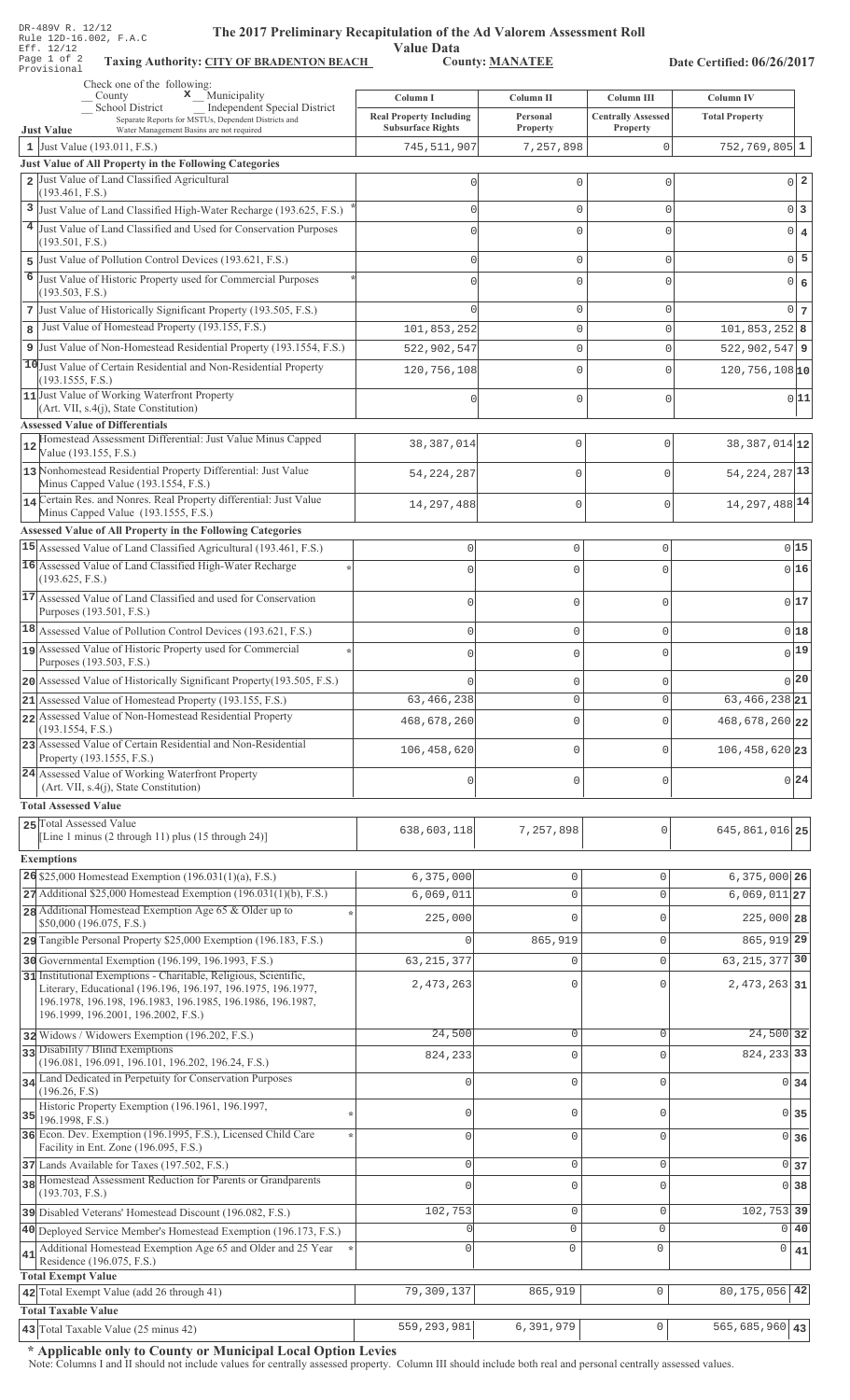# Date Certified: 06/26/2017

# Taxing Authority: CITY OF BRADENTON BEACH

County: MANATEE

# Additions/Deletions

|                |                                                                                       | <b>Just Value</b> | <b>Taxable Value</b> |
|----------------|---------------------------------------------------------------------------------------|-------------------|----------------------|
|                | New Construction                                                                      | 6,823,563         | 6,747,763            |
| $\overline{2}$ | Additions                                                                             | 486,757           | 412,497              |
| 3              | Annexations                                                                           | $\Omega$          | $\cup$               |
| 4              | Deletions                                                                             | 663,875           | 663,875              |
| 5              | Rehabilitative Improvements Increasing Assessed Value by at Least 100%                | $\Omega$          | 0                    |
| 6              | Total TPP Taxable Value in Excess of 115% of Previous Year Total TPP<br>Taxable Value | $\Omega$          | 0                    |
| 7              | Net New Value $(1 + 2 + 3 - 4 + 5 + 6=7)$                                             | 6,646,445         | 6,496,385            |

## **Selected Just Values**

|    |                                                                                                       | <b>Just Value</b> |
|----|-------------------------------------------------------------------------------------------------------|-------------------|
| 8  | Just Value of Subsurface Rights (this amount included in Line 1, Column I, Page One)<br>193.481, F.S. |                   |
| 9  | Just Value of Centrally Assessed Railroad Property Value                                              |                   |
| 10 | Just Value of Centrally Assessed Private Car Line Property Value                                      |                   |

Note: Sum of items 9 and 10 should equal centrally assessed just value on page 1, line 1, column III.

## **Homestead Portability**

|    | 11   # of Parcels Receiving Transfer of Homestead Differential |         |
|----|----------------------------------------------------------------|---------|
| 12 | Value of Transferred Homestead Differential                    | 313,872 |

|                                  |                                         | Column 1             | Column 2                 |
|----------------------------------|-----------------------------------------|----------------------|--------------------------|
|                                  |                                         | <b>Real Property</b> | <b>Personal Property</b> |
| <b>Total Parcels or Accounts</b> |                                         | Parcels              | Accounts                 |
|                                  | 13 <br><b>Total Parcels or Accounts</b> | 1,917                | 247                      |

#### **Property with Reduced Assessed Value**

| 14 | Land Classified Agricultural (193.461, F.S.)                                                    |          | 0        |
|----|-------------------------------------------------------------------------------------------------|----------|----------|
| 15 | $\ast$<br>Land Classified High-Water Recharge (193.625, F.S.)                                   | 0        | 0        |
| 16 | Land Classified and Used for Conservation Purposes (193.501, F.S.)                              |          | 0        |
| 17 | Pollution Control Devices (193.621, F.S.)                                                       | $\Omega$ | 0        |
| 18 | Historic Property used for Commercial Purposes (193.503, F.S.) *                                | 0        | 0        |
| 19 | Historically Significant Property (193.505, F.S.)                                               |          | 0        |
| 20 | Homestead Property; Parcels with Capped Value (193.155, F.S.)                                   | 239      | 0        |
| 21 | Non-Homestead Residential Property; Parcels with Capped Value (193.1554, F.S.)                  | 983      | 0        |
| 22 | Certain Residential and Non-Residential Property; Parcels with Capped Value<br>(193.1555, F.S.) | 59       | $\Omega$ |
| 23 | Working Waterfront Property (Art. VII, s.4(j), State Constitution)                              | 0        | 0        |
|    |                                                                                                 |          |          |

#### **Other Reductions in Assessed Value**

| 24 | Lands Available for Taxes (197.502, F.S.)                                  |  |
|----|----------------------------------------------------------------------------|--|
| 25 | Homestead Assessment Reduction for Parents or Grandparents (193.703, F.S.) |  |
| 26 | Disabled Veterans' Homestead Discount (196.082, F.S.)                      |  |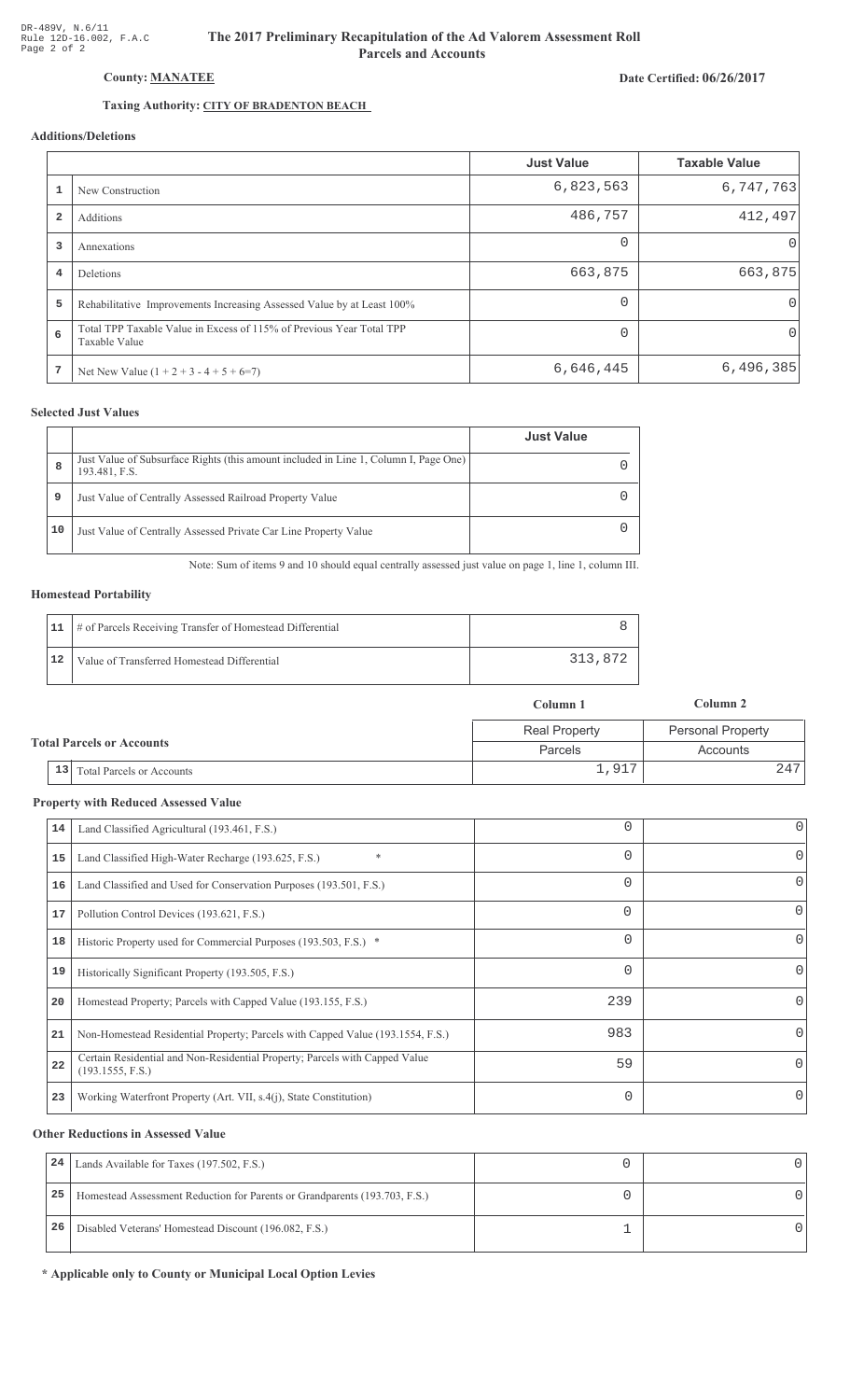| DR-489V R. 12/12<br>The 2017 Preliminary Recapitulation of the Ad Valorem Assessment Roll<br>Rule 12D-16.002, F.A.C                                                     |                                                            |                                    |                                       |                               |                   |
|-------------------------------------------------------------------------------------------------------------------------------------------------------------------------|------------------------------------------------------------|------------------------------------|---------------------------------------|-------------------------------|-------------------|
| Eff. 12/12<br>Page 1 of 2<br><b>Taxing Authority: CITY OF BRADENTON</b><br>Provisional                                                                                  | <b>Value Data</b>                                          | <b>County: MANATEE</b>             |                                       | Date Certified: 06/26/2017    |                   |
| Check one of the following:<br>$\mathbf x$ Municipality<br>County                                                                                                       | Column I                                                   | Column II                          | <b>Column III</b>                     | <b>Column IV</b>              |                   |
| School District<br>Independent Special District<br>Separate Reports for MSTUs, Dependent Districts and<br><b>Just Value</b><br>Water Management Basins are not required | <b>Real Property Including</b><br><b>Subsurface Rights</b> | Personal<br>Property               | <b>Centrally Assessed</b><br>Property | <b>Total Property</b>         |                   |
| 1 Just Value (193.011, F.S.)                                                                                                                                            | 4, 444, 933, 920                                           | 282, 404, 085                      | 493,345                               | $4,727,831,350$ 1             |                   |
| Just Value of All Property in the Following Categories<br>2 Just Value of Land Classified Agricultural                                                                  |                                                            |                                    |                                       |                               |                   |
| (193.461, F.S.)                                                                                                                                                         | 1,486,753                                                  | $\mathbb O$                        | $\Omega$                              | $1,486,753$ 2                 |                   |
| 3 Just Value of Land Classified High-Water Recharge (193.625, F.S.)                                                                                                     | $\Omega$                                                   | $\mathbf{0}$                       | $\mathbf{0}$                          |                               | 0 <sup>3</sup>    |
| 4 Just Value of Land Classified and Used for Conservation Purposes<br>(193.501, F.S.)                                                                                   | $\Omega$                                                   | $\mathbf 0$                        | $\mathbf 0$                           | $\overline{0}$                | $\overline{4}$    |
| 5 Just Value of Pollution Control Devices (193.621, F.S.)                                                                                                               | $\Omega$                                                   | $\mathbf 0$                        | $\mathbf{0}$                          | $\circ$                       | 5                 |
| 6 Just Value of Historic Property used for Commercial Purposes                                                                                                          | $\Omega$                                                   | $\mathbf 0$                        | $\Omega$                              | $\overline{0}$                | 6                 |
| (193.503, F.S.)                                                                                                                                                         |                                                            |                                    |                                       |                               |                   |
| 7 Just Value of Historically Significant Property (193.505, F.S.)<br>Just Value of Homestead Property (193.155, F.S.)<br>8                                              | $\Omega$<br>1,597,298,519                                  | $\mathsf{O}\xspace$<br>$\mathbb O$ | $\mathbf{0}$<br>$\mathbf 0$           | 1,597,298,519 8               | 0 <sub>7</sub>    |
| 9 Just Value of Non-Homestead Residential Property (193.1554, F.S.)                                                                                                     | 1, 221, 272, 171                                           | $\mathbb O$                        | $\mathbf{0}$                          | $1,221,272,171$ 9             |                   |
| 10 Just Value of Certain Residential and Non-Residential Property                                                                                                       | 1,624,876,477                                              | $\mathsf{O}\xspace$                | 295,913                               | $1,625,172,390$ 10            |                   |
| (193.1555, F.S.)                                                                                                                                                        |                                                            |                                    |                                       |                               |                   |
| 11 Just Value of Working Waterfront Property<br>(Art. VII, s.4(j), State Constitution)                                                                                  | $\Omega$                                                   | $\mathsf{O}\xspace$                | $\mathbf{0}$                          |                               | 0 11              |
| <b>Assessed Value of Differentials</b>                                                                                                                                  |                                                            |                                    |                                       |                               |                   |
| Homestead Assessment Differential: Just Value Minus Capped<br>12<br>Value (193.155, F.S.)                                                                               | 372,799,222                                                | 0                                  | $\mathbf{0}$                          | $372,799,222$ 12              |                   |
| 13 Nonhomestead Residential Property Differential: Just Value                                                                                                           | 68,511,685                                                 | 0                                  | $\mathbf{0}$                          | 68, 511, 685 13               |                   |
| Minus Capped Value (193.1554, F.S.)<br>14 Certain Res. and Nonres. Real Property differential: Just Value                                                               |                                                            |                                    |                                       |                               |                   |
| Minus Capped Value (193.1555, F.S.)                                                                                                                                     | 64,766,041                                                 | 0                                  | $\mathbf{0}$                          | 64,766,041 <sup>14</sup>      |                   |
| <b>Assessed Value of All Property in the Following Categories</b>                                                                                                       |                                                            |                                    |                                       |                               |                   |
| 15 Assessed Value of Land Classified Agricultural (193.461, F.S.)<br>16 Assessed Value of Land Classified High-Water Recharge                                           | 77,485                                                     | $\mathsf{O}\xspace$                | $\mathbb O$                           | 77,485 15                     |                   |
| (193.625, F.S.)                                                                                                                                                         | $\mathbf 0$                                                | $\overline{0}$                     | $\mathbf 0$                           |                               | 016               |
| 17 Assessed Value of Land Classified and used for Conservation<br>Purposes (193.501, F.S.)                                                                              | $\mathbf 0$                                                | $\mathbf 0$                        | $\mathsf{O}\xspace$                   |                               | 0 17              |
| 18 Assessed Value of Pollution Control Devices (193.621, F.S.)                                                                                                          | $\mathbf 0$                                                | $\mathbf 0$                        | $\mathsf{O}\xspace$                   |                               | 018               |
| assessed Value of Historic Property used for Commercial<br>Purposes (193.503, F.S.)                                                                                     |                                                            | C                                  |                                       |                               | $0$ <sup>19</sup> |
| 20 Assessed Value of Historically Significant Property (193.505, F.S.)                                                                                                  |                                                            | $\mathbf 0$                        | $\circ$                               |                               | $\bigcap$ 20      |
| 21 Assessed Value of Homestead Property (193.155, F.S.)                                                                                                                 | 1,224,499,297                                              | $\mathbf 0$                        | $\circ$                               | $1,224,499,297$ <sub>21</sub> |                   |
| 22 Assessed Value of Non-Homestead Residential Property<br>(193.1554, F.S.)                                                                                             | 1,152,760,486                                              | $\overline{0}$                     | $\mathbf{0}$                          | 1, 152, 760, 486 22           |                   |
| 23 Assessed Value of Certain Residential and Non-Residential<br>Property (193.1555, F.S.)                                                                               | 1,560,110,436                                              | $\mathbb O$                        | 295,913                               | $1,560,406,349$ 23            |                   |
| 24 Assessed Value of Working Waterfront Property                                                                                                                        | $\mathbf{0}$                                               | $\mathbf 0$                        | $\mathbf 0$                           |                               | 0 24              |
| (Art. VII, s.4(j), State Constitution)<br><b>Total Assessed Value</b>                                                                                                   |                                                            |                                    |                                       |                               |                   |
| 25 Total Assessed Value                                                                                                                                                 |                                                            |                                    |                                       |                               |                   |
| [Line 1 minus (2 through 11) plus (15 through 24)]                                                                                                                      | 3,937,447,704                                              | 282, 404, 085                      | 493,345                               | 4, 220, 345, 134 25           |                   |
| <b>Exemptions</b>                                                                                                                                                       |                                                            |                                    |                                       |                               |                   |
| 26 \$25,000 Homestead Exemption $(196.031(1)(a), F.S.)$                                                                                                                 | 247, 175, 318                                              | 0                                  | 0                                     | 247, 175, 318 26              |                   |
| 27 Additional \$25,000 Homestead Exemption (196.031(1)(b), F.S.)<br>28 Additional Homestead Exemption Age 65 & Older up to                                              | 191,522,823                                                | $\mathsf{O}\xspace$                | $\mathbf 0$                           | 191, 522, 823 27              |                   |
| \$50,000 (196.075, F.S.)                                                                                                                                                | 0                                                          | $\Omega$                           | $\mathbf 0$                           | $\overline{0}$                | 28                |
| 29 Tangible Personal Property \$25,000 Exemption (196.183, F.S.)                                                                                                        | 0                                                          | 22,007,758                         | 58,844                                | 22,066,602 29                 |                   |
| 30 Governmental Exemption (196.199, 196.1993, F.S.)<br>31 Institutional Exemptions - Charitable, Religious, Scientific,                                                 | 205, 534, 422                                              | 1,441,814                          | 0                                     | 206, 976, 236 30              |                   |
| Literary, Educational (196.196, 196.197, 196.1975, 196.1977,<br>196.1978, 196.198, 196.1983, 196.1985, 196.1986, 196.1987,<br>196.1999, 196.2001, 196.2002, F.S.)       | 180,077,778                                                | 4,499,849                          | $\mathbf 0$                           | 184, 577, 627 31              |                   |
| 32 Widows / Widowers Exemption (196.202, F.S.)                                                                                                                          | 774,458                                                    | 1,880                              | $\mathbf{0}$                          | 776,338 32                    |                   |
| 33 Disability / Blind Exemptions<br>(196.081, 196.091, 196.101, 196.202, 196.24, F.S.)                                                                                  | 14,946,582                                                 | $\Omega$                           | $\mathbf{0}$                          | 14,946,582 33                 |                   |
| 34 Land Dedicated in Perpetuity for Conservation Purposes                                                                                                               | 0                                                          | $\mathbf 0$                        | $\mathbf 0$                           | $\overline{0}$                | 34                |
| (196.26, F.S)<br>Historic Property Exemption (196.1961, 196.1997,                                                                                                       |                                                            |                                    |                                       |                               |                   |
| $35$ 196.1998, F.S.)                                                                                                                                                    | 0                                                          | $\mathbf{0}$                       | $\mathsf{O}\xspace$                   | 0                             | 35                |
| 36 Econ. Dev. Exemption (196.1995, F.S.), Licensed Child Care<br>Facility in Ent. Zone (196.095, F.S.)                                                                  | $\Omega$                                                   | $\mathbf{0}$                       | $\mathbf 0$                           | $\overline{0}$                | 36                |
| 37 Lands Available for Taxes (197.502, F.S.)                                                                                                                            | 5,400                                                      | $\mathbf 0$                        | $\mathbf 0$                           | $5,400$ 37                    |                   |
| 38 Homestead Assessment Reduction for Parents or Grandparents<br>(193.703, F.S.)                                                                                        | 0                                                          | $\mathbf{0}$                       | $\mathbf{0}$                          | $\Omega$                      | 38                |
| 39 Disabled Veterans' Homestead Discount (196.082, F.S.)                                                                                                                | 1,182,634                                                  | $\mathsf{O}\xspace$                | $\mathsf{O}\xspace$                   | 1, 182, 634 39                |                   |
| 40 Deployed Service Member's Homestead Exemption (196.173, F.S.)                                                                                                        | 39,648                                                     | 0                                  | $\circ$                               | 39,648 40                     |                   |
| Additional Homestead Exemption Age 65 and Older and 25 Year<br>41<br>Residence (196.075, F.S.)                                                                          | O                                                          | $\mathbf{0}$                       | 0                                     | 0                             | 41                |
| <b>Total Exempt Value</b><br>42 Total Exempt Value (add 26 through 41)                                                                                                  | 841, 259, 063                                              | 27,951,301                         | 58,844                                | 869, 269, 208                 | 42                |
| <b>Total Taxable Value</b>                                                                                                                                              |                                                            |                                    |                                       |                               |                   |
| 43 Total Taxable Value (25 minus 42)                                                                                                                                    | 3,096,188,641                                              | 254, 452, 784                      | 434,501                               | $3,351,075,926$ 43            |                   |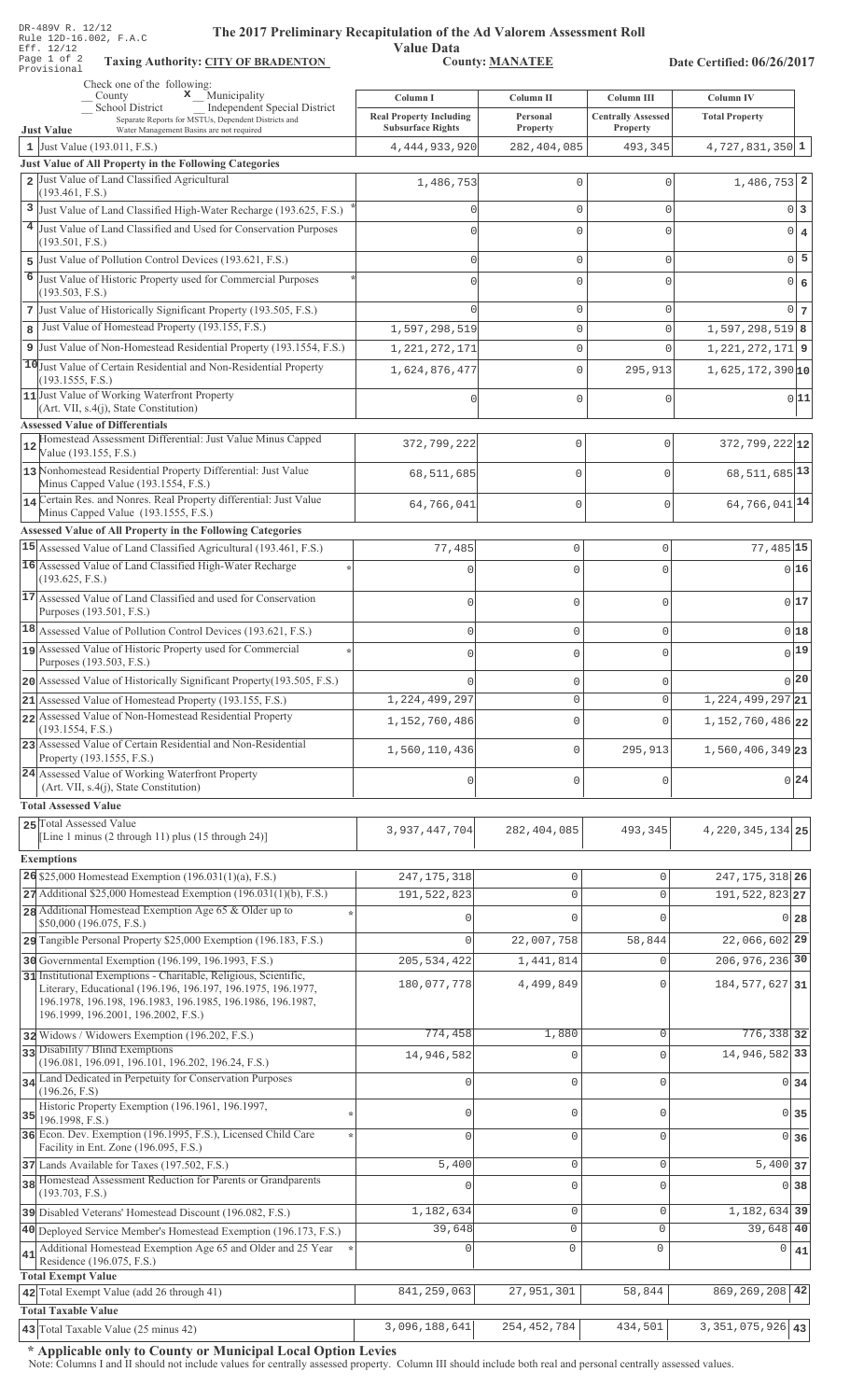# Date Certified: 06/26/2017

# County: MANATEE

# Taxing Authority: CITY OF BRADENTON

# Additions/Deletions

|                         |                                                                                       | <b>Just Value</b> | <b>Taxable Value</b> |
|-------------------------|---------------------------------------------------------------------------------------|-------------------|----------------------|
|                         | New Construction                                                                      | 92,928,915        | 86, 323, 635         |
| $\overline{\mathbf{2}}$ | Additions                                                                             | 643,584           | 214, 334             |
| 3                       | Annexations                                                                           | 531,787           | 531,787              |
| 4                       | Deletions                                                                             | 2,656,319         | 2,656,319            |
| 5                       | Rehabilitative Improvements Increasing Assessed Value by at Least 100%                | $\Omega$          | 0                    |
| 6                       | Total TPP Taxable Value in Excess of 115% of Previous Year Total TPP<br>Taxable Value | $\Omega$          | 0                    |
| 7                       | Net New Value $(1 + 2 + 3 - 4 + 5 + 6=7)$                                             | 91, 447, 967      | 84, 413, 437         |

## **Selected Just Values**

|    |                                                                                                       | <b>Just Value</b> |
|----|-------------------------------------------------------------------------------------------------------|-------------------|
| 8  | Just Value of Subsurface Rights (this amount included in Line 1, Column I, Page One)<br>193.481, F.S. | 777               |
| 9  | Just Value of Centrally Assessed Railroad Property Value                                              | 364,767           |
| 10 | Just Value of Centrally Assessed Private Car Line Property Value                                      | 128,578           |

Note: Sum of items 9 and 10 should equal centrally assessed just value on page 1, line 1, column III.

## **Homestead Portability**

|    | 11   # of Parcels Receiving Transfer of Homestead Differential |           |
|----|----------------------------------------------------------------|-----------|
| 12 | Value of Transferred Homestead Differential                    | 9,459,132 |

|                                  |                                        | Column 1             | Column 2                 |
|----------------------------------|----------------------------------------|----------------------|--------------------------|
| <b>Total Parcels or Accounts</b> |                                        | <b>Real Property</b> | <b>Personal Property</b> |
|                                  |                                        | Parcels              | Accounts                 |
|                                  | 13<br><b>Total Parcels or Accounts</b> | 22,860               | 3,303                    |

#### **Property with Reduced Assessed Value**

| 14 | Land Classified Agricultural (193.461, F.S.)                                                    | 11       | $\overline{0}$ |
|----|-------------------------------------------------------------------------------------------------|----------|----------------|
| 15 | $\ast$<br>Land Classified High-Water Recharge (193.625, F.S.)                                   | $\Omega$ | 0              |
| 16 | Land Classified and Used for Conservation Purposes (193.501, F.S.)                              | $\Omega$ | 0              |
| 17 | Pollution Control Devices (193.621, F.S.)                                                       | $\Omega$ | 0              |
| 18 | Historic Property used for Commercial Purposes (193.503, F.S.) *                                | $\Omega$ | 0              |
| 19 | Historically Significant Property (193.505, F.S.)                                               | $\Omega$ | 0              |
| 20 | Homestead Property; Parcels with Capped Value (193.155, F.S.)                                   | 9,236    |                |
| 21 | Non-Homestead Residential Property; Parcels with Capped Value (193.1554, F.S.)                  | 5,095    |                |
| 22 | Certain Residential and Non-Residential Property; Parcels with Capped Value<br>(193.1555, F.S.) | 641      | 0              |
| 23 | Working Waterfront Property (Art. VII, s.4(j), State Constitution)                              | $\Omega$ |                |

#### **Other Reductions in Assessed Value**

| 24 | Lands Available for Taxes (197.502, F.S.)                                  |     |  |
|----|----------------------------------------------------------------------------|-----|--|
| 25 | Homestead Assessment Reduction for Parents or Grandparents (193.703, F.S.) |     |  |
| 26 | Disabled Veterans' Homestead Discount (196.082, F.S.)                      | ⊥6. |  |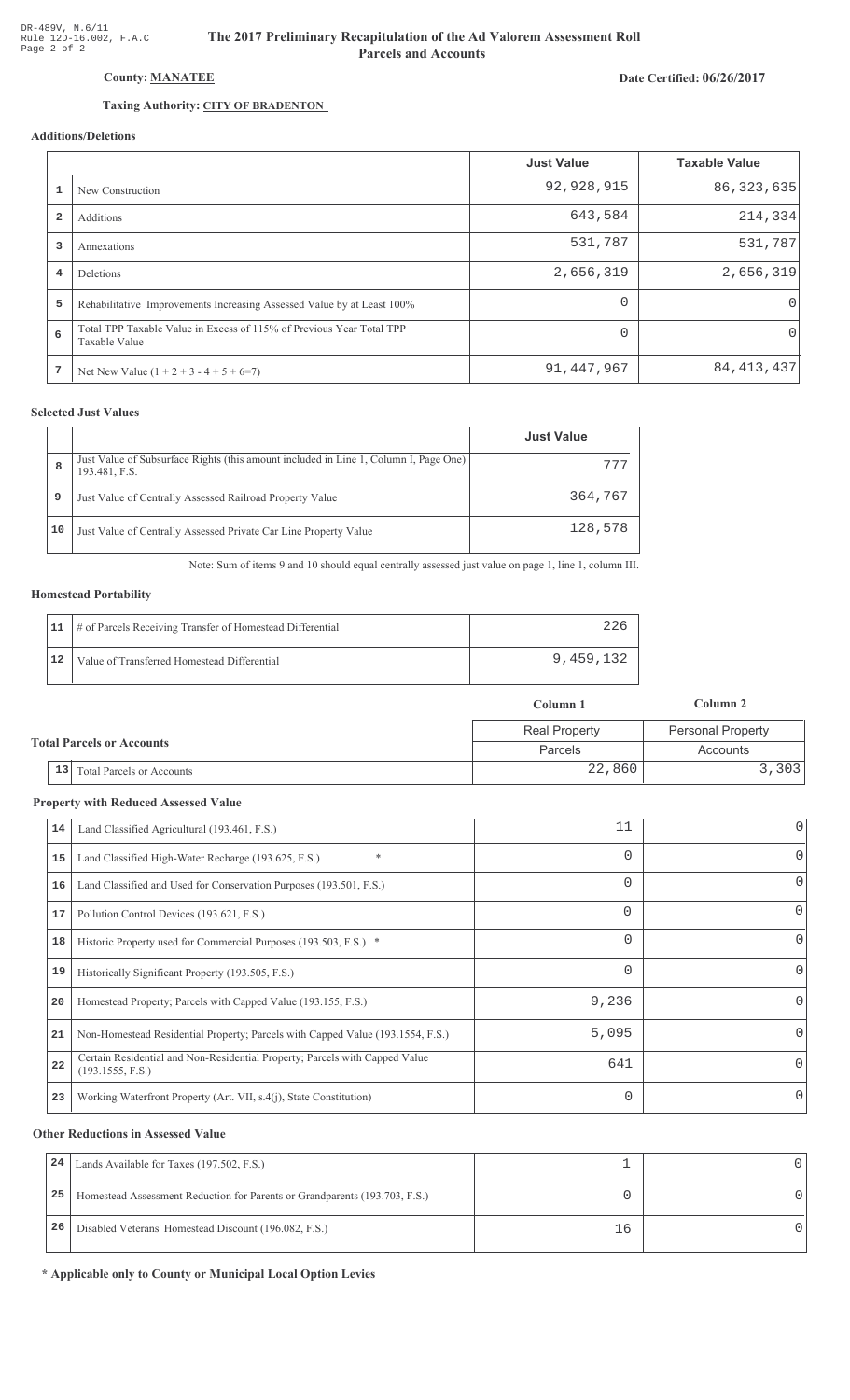|    | DR-489V R. 12/12<br>The 2017 Preliminary Recapitulation of the Ad Valorem Assessment Roll<br>Rule 12D-16.002, F.A.C                       |                                                            |                        |                                       |                             |                         |
|----|-------------------------------------------------------------------------------------------------------------------------------------------|------------------------------------------------------------|------------------------|---------------------------------------|-----------------------------|-------------------------|
|    | <b>Value Data</b><br>Eff. 12/12<br>Page 1 of 2<br><b>County: MANATEE</b><br><b>Taxing Authority: CITY OF HOLMES BEACH</b>                 |                                                            |                        |                                       | Date Certified: 06/26/2017  |                         |
|    | Provisional<br>Check one of the following:                                                                                                |                                                            |                        |                                       |                             |                         |
|    | $\mathbf x$ Municipality<br>County<br>School District<br><b>Independent Special District</b>                                              | Column I                                                   | Column II              | Column III                            | <b>Column IV</b>            |                         |
|    | Separate Reports for MSTUs, Dependent Districts and<br><b>Just Value</b><br>Water Management Basins are not required                      | <b>Real Property Including</b><br><b>Subsurface Rights</b> | Personal<br>Property   | <b>Centrally Assessed</b><br>Property | <b>Total Property</b>       |                         |
|    | 1 Just Value (193.011, F.S.)                                                                                                              | 2, 239, 240, 925                                           | 15,440,398             | $\circ$                               | $2,254,681,323$ 1           |                         |
|    | <b>Just Value of All Property in the Following Categories</b><br>2 Just Value of Land Classified Agricultural                             | $\mathbf{0}$                                               | $\mathbf{0}$           | $\mathbf 0$                           | $\overline{0}$              | $\overline{\mathbf{2}}$ |
|    | (193.461, F.S.)                                                                                                                           |                                                            |                        |                                       |                             |                         |
|    | 3 Just Value of Land Classified High-Water Recharge (193.625, F.S.)<br>4 Just Value of Land Classified and Used for Conservation Purposes | $\mathbf{0}$                                               | $\mathbf{0}$           | $\mathbf 0$                           |                             | 0 <sup>3</sup>          |
|    | (193.501, F.S.)                                                                                                                           | $\Omega$                                                   | $\mathbf 0$            | $\mathbf 0$                           | 0                           | $\overline{4}$          |
|    | 5 Just Value of Pollution Control Devices (193.621, F.S.)                                                                                 | $\mathbf{0}$                                               | $\mathbf{0}$           | $\mathbf 0$                           | $\mathbf 0$                 | 5                       |
|    | 6 Just Value of Historic Property used for Commercial Purposes<br>(193.503, F.S.)                                                         | $\Omega$                                                   | $\mathbf 0$            | $\Omega$                              | 0                           | 6                       |
|    | 7 Just Value of Historically Significant Property (193.505, F.S.)                                                                         | $\cap$                                                     | $\mathbb O$            | $\mathbf 0$                           | 0                           | $7\phantom{.0}$         |
| 8  | Just Value of Homestead Property (193.155, F.S.)                                                                                          | 692,362,867                                                | $\circ$                | $\mathbf 0$                           | $692, 362, 867$ 8           |                         |
|    | 9 Just Value of Non-Homestead Residential Property (193.1554, F.S.)                                                                       | 1, 422, 157, 599                                           | $\mathbb O$            | $\mathbf 0$                           | $1,422,157,599$ 9           |                         |
|    | 10 Just Value of Certain Residential and Non-Residential Property<br>(193.1555, F.S.)                                                     | 124,720,459                                                | $\mathbb O$            | $\mathbf 0$                           | $124,720,459$ <sub>10</sub> |                         |
|    | 11 Just Value of Working Waterfront Property                                                                                              | $\Omega$                                                   | $\mathbb O$            | $\mathbf 0$                           |                             | 0 11                    |
|    | (Art. VII, s.4(j), State Constitution)<br><b>Assessed Value of Differentials</b>                                                          |                                                            |                        |                                       |                             |                         |
| 12 | Homestead Assessment Differential: Just Value Minus Capped                                                                                | 231,735,072                                                | $\mathbb O$            | 0                                     | $231,735,072$ 12            |                         |
|    | Value (193.155, F.S.)                                                                                                                     |                                                            |                        |                                       |                             |                         |
|    | 13 Nonhomestead Residential Property Differential: Just Value<br>Minus Capped Value (193.1554, F.S.)                                      | 83, 932, 675                                               | $\mathbb O$            | $\mathbf 0$                           | 83, 932, 675 13             |                         |
|    | 14 Certain Res. and Nonres. Real Property differential: Just Value<br>Minus Capped Value (193.1555, F.S.)                                 | 20,031,620                                                 | $\mathbb O$            | 0                                     | $20,031,620$ <sup>14</sup>  |                         |
|    | <b>Assessed Value of All Property in the Following Categories</b>                                                                         |                                                            |                        |                                       |                             |                         |
|    | 15 Assessed Value of Land Classified Agricultural (193.461, F.S.)                                                                         | 0                                                          | $\mathsf{O}\xspace$    | 0                                     |                             | 015                     |
|    | 16 Assessed Value of Land Classified High-Water Recharge                                                                                  | $\Omega$                                                   | $\overline{0}$         | $\Omega$                              |                             | 016                     |
|    | (193.625, F.S.)<br>17 Assessed Value of Land Classified and used for Conservation                                                         |                                                            |                        |                                       |                             |                         |
|    | Purposes (193.501, F.S.)                                                                                                                  | $\mathbf 0$                                                | $\mathbf 0$            | $\mathsf{O}\xspace$                   |                             | 017                     |
|    | 18 Assessed Value of Pollution Control Devices (193.621, F.S.)                                                                            | $\mathbf 0$                                                | $\mathbf 0$            | $\mathbf 0$                           |                             | 0 18                    |
|    | assessed Value of Historic Property used for Commercial<br>Purposes (193.503, F.S.)                                                       |                                                            | $\cap$                 |                                       |                             | $0$ 19                  |
|    | 20 Assessed Value of Historically Significant Property (193.505, F.S.)                                                                    |                                                            | $\mathbf 0$            | $\mathbf 0$                           |                             | $0^{20}$                |
|    | 21 Assessed Value of Homestead Property (193.155, F.S.)                                                                                   | 460,627,795                                                | $\mathbf{0}$           | $\circ$                               | $460,627,795$ <sub>21</sub> |                         |
|    | 22 Assessed Value of Non-Homestead Residential Property<br>(193.1554, F.S.)                                                               | 1,338,224,924                                              | $\mathbf 0$            | $\mathbf 0$                           | 1,338,224,924 22            |                         |
|    | 23 Assessed Value of Certain Residential and Non-Residential                                                                              | 104,688,839                                                | $\mathbf 0$            | $\circ$                               | 104,688,839 23              |                         |
|    | Property (193.1555, F.S.)<br>24 Assessed Value of Working Waterfront Property                                                             |                                                            |                        |                                       |                             |                         |
|    | (Art. VII, s.4(j), State Constitution)                                                                                                    | $\mathbf 0$                                                | $\mathbf 0$            | $\mathbf 0$                           |                             | 0 24                    |
|    | <b>Total Assessed Value</b>                                                                                                               |                                                            |                        |                                       |                             |                         |
|    | 25 Total Assessed Value<br>[Line 1 minus (2 through 11) plus (15 through 24)]                                                             | 1,903,541,558                                              | 15,440,398             | 0                                     | 1,918,981,956 25            |                         |
|    | <b>Exemptions</b>                                                                                                                         |                                                            |                        |                                       |                             |                         |
|    | 26 \$25,000 Homestead Exemption $(196.031(1)(a), F.S.)$                                                                                   | 29,350,000                                                 | 0                      | 0                                     | 29,350,000 26               |                         |
|    | $27$ Additional \$25,000 Homestead Exemption (196.031(1)(b), F.S.)                                                                        | 29,180,921                                                 | $\mathbb O$            | $\mathsf{O}\xspace$                   | 29, 180, 921 27             |                         |
|    | 28 Additional Homestead Exemption Age 65 & Older up to<br>\$50,000 (196.075, F.S.)                                                        | 900,000                                                    | $\mathbf 0$            | $\mathbf{0}$                          | $900,000$ 28                |                         |
|    | 29 Tangible Personal Property \$25,000 Exemption (196.183, F.S.)                                                                          | 0                                                          | 2,258,394              | $\circ$                               | 2, 258, 394 29              |                         |
|    | 30 Governmental Exemption (196.199, 196.1993, F.S.)                                                                                       | 11,495,192                                                 | 0                      | $\mathsf{O}\xspace$                   | 11, 495, 192 30             |                         |
|    | 31 Institutional Exemptions - Charitable, Religious, Scientific,<br>Literary, Educational (196.196, 196.197, 196.1975, 196.1977,          | 15,604,066                                                 | 0                      | $\mathbf{0}$                          | 15,604,066 31               |                         |
|    | 196.1978, 196.198, 196.1983, 196.1985, 196.1986, 196.1987,                                                                                |                                                            |                        |                                       |                             |                         |
|    | 196.1999, 196.2001, 196.2002, F.S.)<br>32 Widows / Widowers Exemption (196.202, F.S.)                                                     | 117,500                                                    | $\mathbb O$            | $\mathbf 0$                           | 117,500 32                  |                         |
|    | 33 Disability / Blind Exemptions                                                                                                          | 2,544,149                                                  | 0                      | $\mathbf 0$                           | 2,544,149 33                |                         |
|    | (196.081, 196.091, 196.101, 196.202, 196.24, F.S.)<br>34 Land Dedicated in Perpetuity for Conservation Purposes                           |                                                            |                        |                                       |                             |                         |
|    | (196.26, F.S)                                                                                                                             | 0                                                          | $\mathbf 0$            | $\mathbf{0}$                          | $0 \overline{\smash{34}}$   |                         |
|    | Historic Property Exemption (196.1961, 196.1997,<br>$35$ 196.1998, F.S.)                                                                  | 0                                                          | $\mathbf 0$            | $\mathbb O$                           | $\overline{0}$              | 35                      |
|    | 36 Econ. Dev. Exemption (196.1995, F.S.), Licensed Child Care                                                                             | 0                                                          | $\mathbf{0}$           | $\mathbf{0}$                          | 0 36                        |                         |
|    | Facility in Ent. Zone (196.095, F.S.)<br>37 Lands Available for Taxes (197.502, F.S.)                                                     | $\Omega$                                                   | $\mathbf 0$            | $\mathsf{O}\xspace$                   | $\overline{0}$              | 37                      |
|    | 38 Homestead Assessment Reduction for Parents or Grandparents                                                                             | 17,931                                                     | $\mathbf 0$            | $\mathsf{O}\xspace$                   | 17,931 38                   |                         |
|    | (193.703, F.S.)                                                                                                                           |                                                            |                        |                                       |                             |                         |
|    | 39 Disabled Veterans' Homestead Discount (196.082, F.S.)<br>40 Deployed Service Member's Homestead Exemption (196.173, F.S.)              | 508,641<br>$\Omega$                                        | $\mathbf 0$<br>$\circ$ | $\mathsf{O}\xspace$<br>0              | $508,641$ 39<br>$\circ$     | 40                      |
|    | Additional Homestead Exemption Age 65 and Older and 25 Year                                                                               | 0                                                          | $\mathbf 0$            | 0                                     | 0                           | 41                      |
| 41 | Residence (196.075, F.S.)                                                                                                                 |                                                            |                        |                                       |                             |                         |
|    | <b>Total Exempt Value</b><br>42 Total Exempt Value (add 26 through 41)                                                                    | 89,718,400                                                 | 2, 258, 394            | $\circ$                               | 91,976,794                  | 42                      |
|    | <b>Total Taxable Value</b>                                                                                                                |                                                            |                        |                                       |                             |                         |

Note: Columns I and II should not include values for centrally assessed property. Column III should include both real and personal centrally assessed values.

43 Total Taxable Value (25 minus 42) **1,813,823,158** 13,182,004 0 1,827,005,162 **43**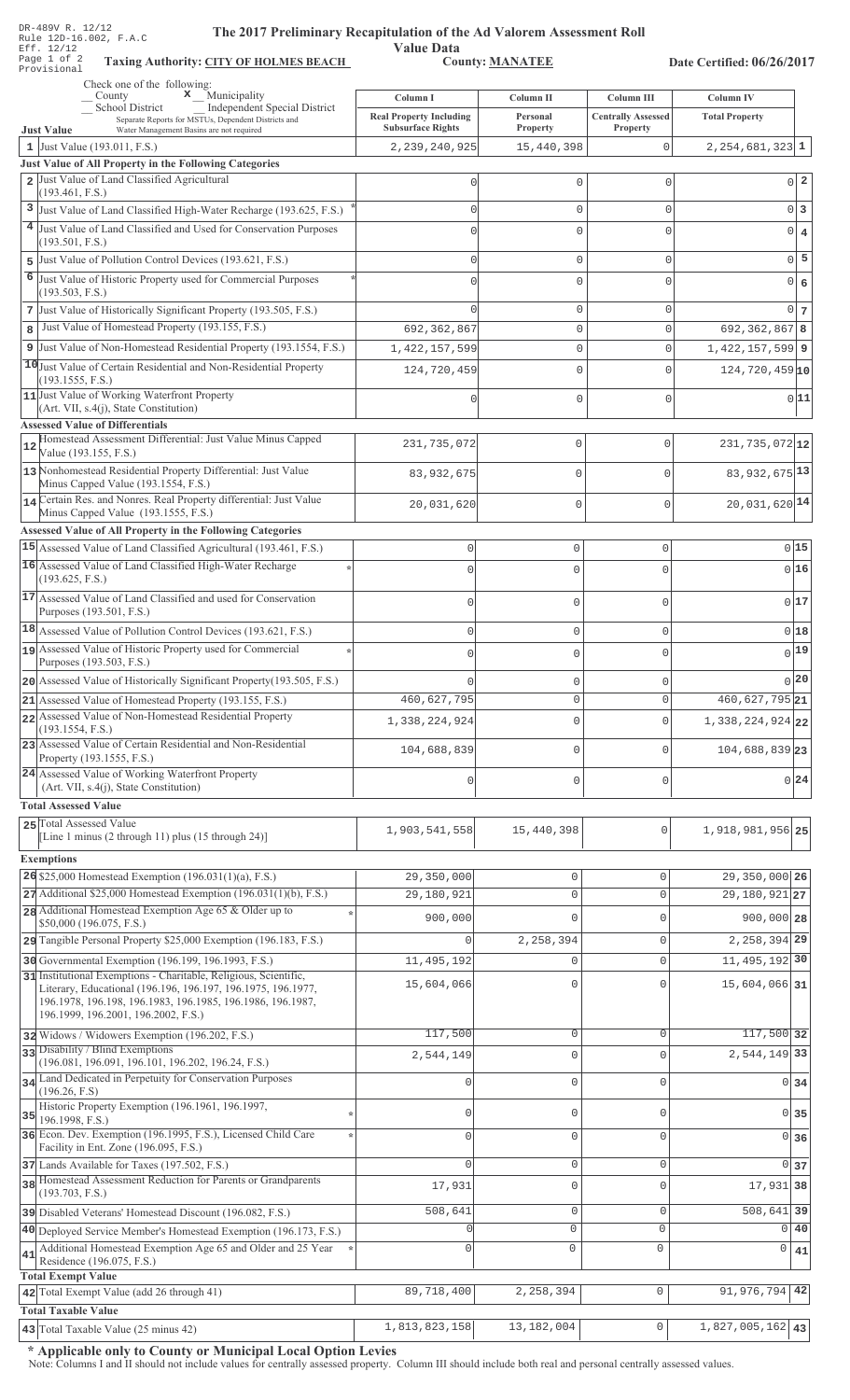# Date Certified: 06/26/2017

# Taxing Authority: CITY OF HOLMES BEACH

County: MANATEE

# Additions/Deletions

|                         |                                                                                       | <b>Just Value</b> | <b>Taxable Value</b> |
|-------------------------|---------------------------------------------------------------------------------------|-------------------|----------------------|
|                         | New Construction                                                                      | 14,538,298        | 14, 202, 018         |
| $\overline{\mathbf{2}}$ | Additions                                                                             | 2,123,704         | 1,778,428            |
| 3                       | Annexations                                                                           | $\Omega$          | $\Omega$             |
| 4                       | <b>Deletions</b>                                                                      | 2,478,214         | 2,478,214            |
| 5                       | Rehabilitative Improvements Increasing Assessed Value by at Least 100%                | $\Omega$          | 0                    |
| 6                       | Total TPP Taxable Value in Excess of 115% of Previous Year Total TPP<br>Taxable Value | $\cap$            | 0                    |
| 7                       | Net New Value $(1 + 2 + 3 - 4 + 5 + 6=7)$                                             | 14, 183, 788      | 13,502,232           |

## **Selected Just Values**

|    |                                                                                                       | <b>Just Value</b> |
|----|-------------------------------------------------------------------------------------------------------|-------------------|
| 8  | Just Value of Subsurface Rights (this amount included in Line 1, Column I, Page One)<br>193.481, F.S. |                   |
| 9  | Just Value of Centrally Assessed Railroad Property Value                                              |                   |
| 10 | Just Value of Centrally Assessed Private Car Line Property Value                                      |                   |

Note: Sum of items 9 and 10 should equal centrally assessed just value on page 1, line 1, column III.

## **Homestead Portability**

|    | 11   # of Parcels Receiving Transfer of Homestead Differential |           |
|----|----------------------------------------------------------------|-----------|
| 12 | Value of Transferred Homestead Differential                    | 1,237,960 |

|                                      | Column 1             | Column 2          |
|--------------------------------------|----------------------|-------------------|
|                                      | <b>Real Property</b> | Personal Property |
| <b>Total Parcels or Accounts</b>     | Parcels              | Accounts          |
| $\vert$ 13 Total Parcels or Accounts |                      | 4,383<br>3491     |

#### **Property with Reduced Assessed Value**

| 14 | Land Classified Agricultural (193.461, F.S.)                                                    |          | 0        |
|----|-------------------------------------------------------------------------------------------------|----------|----------|
| 15 | $\ast$<br>Land Classified High-Water Recharge (193.625, F.S.)                                   | 0        | 0        |
| 16 | Land Classified and Used for Conservation Purposes (193.501, F.S.)                              |          | 0        |
| 17 | Pollution Control Devices (193.621, F.S.)                                                       | $\Omega$ | 0        |
| 18 | Historic Property used for Commercial Purposes (193.503, F.S.) *                                | 0        | 0        |
| 19 | Historically Significant Property (193.505, F.S.)                                               |          | 0        |
| 20 | Homestead Property; Parcels with Capped Value (193.155, F.S.)                                   | 1,097    | 0        |
| 21 | Non-Homestead Residential Property; Parcels with Capped Value (193.1554, F.S.)                  | 1,744    | 0        |
| 22 | Certain Residential and Non-Residential Property; Parcels with Capped Value<br>(193.1555, F.S.) | 61       | $\Omega$ |
| 23 | Working Waterfront Property (Art. VII, s.4(j), State Constitution)                              | 0        | 0        |
|    |                                                                                                 |          |          |

#### **Other Reductions in Assessed Value**

| 24 | Lands Available for Taxes (197.502, F.S.)                                  |  |
|----|----------------------------------------------------------------------------|--|
| 25 | Homestead Assessment Reduction for Parents or Grandparents (193.703, F.S.) |  |
| 26 | Disabled Veterans' Homestead Discount (196.082, F.S.)                      |  |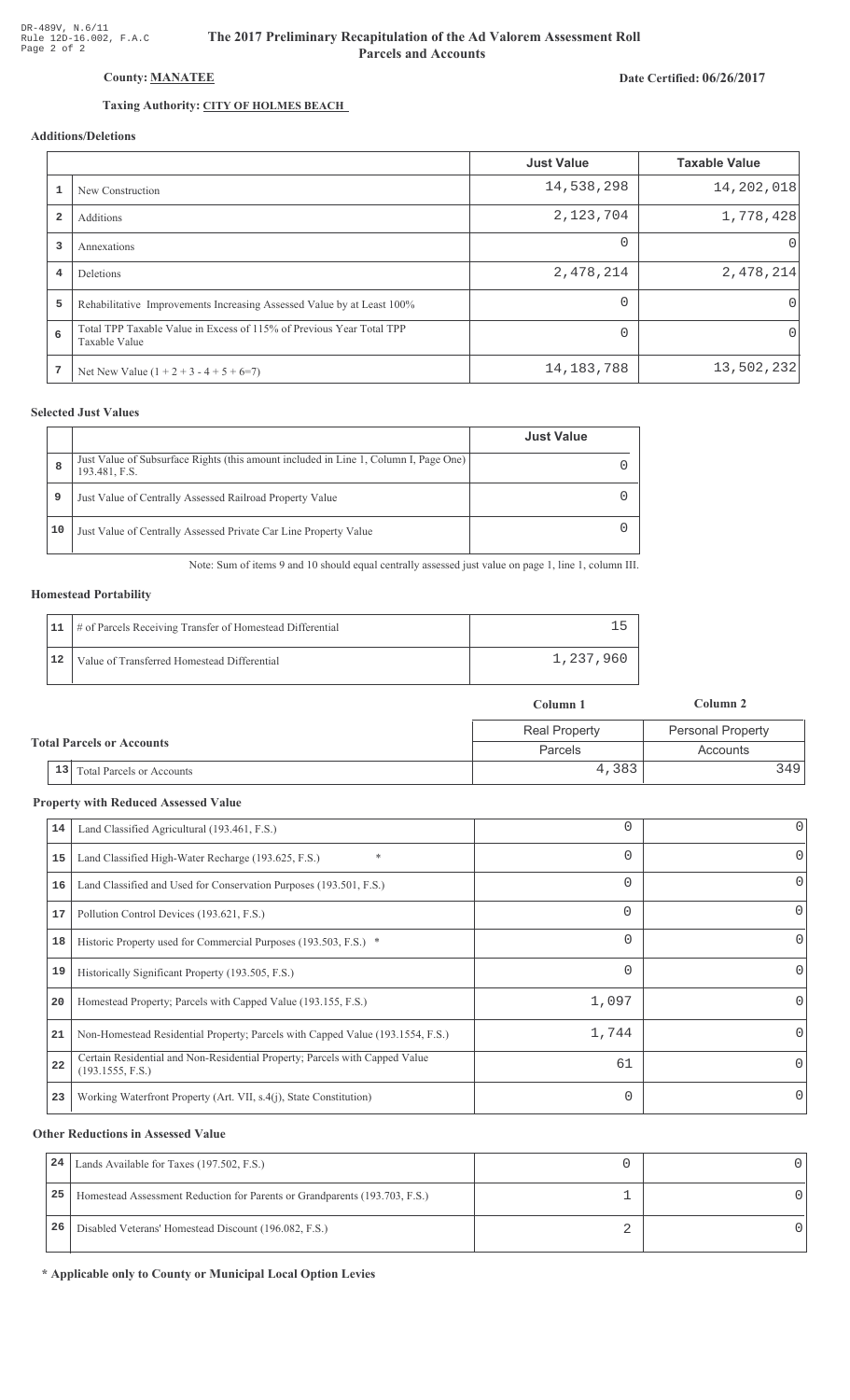| DR-489V R. 14/14<br>The 2017 Preliminary Recapitulation of the Ad Valorem Assessment Roll<br>Rule 12D-16.002, F.A.C<br>Eff. 12/12<br>Page 1 of 2<br><b>Taxing Authority: TOWN OF LONGBOAT KEY</b><br>Provisional | <b>Value Data</b>                                          | <b>County: MANATEE</b>         |                                       | Date Certified: 06/26/2017       |                                  |
|------------------------------------------------------------------------------------------------------------------------------------------------------------------------------------------------------------------|------------------------------------------------------------|--------------------------------|---------------------------------------|----------------------------------|----------------------------------|
| Check one of the following:<br>$\mathbf x$ Municipality<br>County                                                                                                                                                | Column I                                                   | Column II                      | Column III                            | Column IV                        |                                  |
| <b>School District</b><br><b>Independent Special District</b><br>Separate Reports for MSTUs, Dependent Districts and                                                                                             | <b>Real Property Including</b><br><b>Subsurface Rights</b> | Personal                       | <b>Centrally Assessed</b><br>Property | <b>Total Property</b>            |                                  |
| <b>Just Value</b><br>Water Management Basins are not required<br>1 Just Value $(193.011, F.S.)$                                                                                                                  | 1,981,555,486                                              | Property<br>8,751,200          | 0                                     | $1,990,306,686$ <sup>1</sup>     |                                  |
| Just Value of All Property in the Following Categories                                                                                                                                                           |                                                            |                                |                                       |                                  |                                  |
| 2 Just Value of Land Classified Agricultural                                                                                                                                                                     |                                                            | $\Omega$                       | $\Omega$                              |                                  | $0\vert 2$                       |
| (193.461, F.S.)                                                                                                                                                                                                  |                                                            |                                |                                       |                                  |                                  |
| 3<br>Just Value of Land Classified High-Water Recharge (193.625, F.S.)                                                                                                                                           | 0                                                          | $\mathbf 0$                    | $\Omega$                              |                                  | $0\vert 3$                       |
| 4 Just Value of Land Classified and Used for Conservation Purposes<br>(193.501, F.S.)                                                                                                                            | C                                                          | $\mathbf 0$                    | O                                     |                                  | $\overline{0}$<br>$\overline{4}$ |
| Just Value of Pollution Control Devices (193.621, F.S.)<br>5                                                                                                                                                     | $\Omega$                                                   | $\mathbf 0$                    | $\Omega$                              |                                  | $0$ 5                            |
| 6<br>Just Value of Historic Property used for Commercial Purposes<br>(193.503, F.S.)                                                                                                                             |                                                            | $\mathbf 0$                    | U                                     |                                  | $\overline{0}$<br>6              |
| 7 Just Value of Historically Significant Property (193.505, F.S.)                                                                                                                                                |                                                            | $\mathbb O$                    | 0                                     |                                  | 0 <sub>7</sub>                   |
| Just Value of Homestead Property (193.155, F.S.)<br>8                                                                                                                                                            | 620, 427, 079                                              | $\mathbf 0$                    | 0                                     | $620, 427, 079$ 8                |                                  |
| 9 Just Value of Non-Homestead Residential Property (193.1554, F.S.)                                                                                                                                              | 1,262,951,013                                              | $\mathbf 0$                    | 0                                     | $1,262,951,013$ 9                |                                  |
| 10 Just Value of Certain Residential and Non-Residential Property<br>(193.1555, F.S.)                                                                                                                            | 98, 177, 394                                               | $\mathbf{0}$                   | $\Omega$                              | 98, 177, 394 10                  |                                  |
| 11 Just Value of Working Waterfront Property                                                                                                                                                                     |                                                            | $\mathbf{0}$                   | $\Omega$                              |                                  | 0 11                             |
| (Art. VII, s.4(j), State Constitution)                                                                                                                                                                           |                                                            |                                |                                       |                                  |                                  |
| <b>Assessed Value of Differentials</b><br>Homestead Assessment Differential: Just Value Minus Capped                                                                                                             |                                                            |                                |                                       |                                  |                                  |
| 12<br>Value (193.155, F.S.)                                                                                                                                                                                      | 145,605,304                                                | 0                              | $\mathbf 0$                           | $145,605,304$ 12                 |                                  |
| 13 Nonhomestead Residential Property Differential: Just Value<br>Minus Capped Value (193.1554, F.S.)                                                                                                             | 49, 445, 908                                               | 0                              | $\mathbf{0}$                          | 49, 445, 908 13                  |                                  |
| 14 Certain Res. and Nonres. Real Property differential: Just Value<br>Minus Capped Value (193.1555, F.S.)                                                                                                        | 13, 225, 627                                               | 0                              | $\mathbf{0}$                          | 13, 225, 627 14                  |                                  |
| Assessed Value of All Property in the Following Categories<br>15 Assessed Value of Land Classified Agricultural (193.461, F.S.)                                                                                  |                                                            |                                |                                       |                                  | 015                              |
| 16 Assessed Value of Land Classified High-Water Recharge                                                                                                                                                         | 0                                                          | $\mathbb O$                    | $\mathbf{0}$                          |                                  |                                  |
| (193.625, F.S.)                                                                                                                                                                                                  |                                                            | $\Omega$                       | $\Omega$                              |                                  | 016                              |
| 17 Assessed Value of Land Classified and used for Conservation<br>Purposes (193.501, F.S.)                                                                                                                       | $\Omega$                                                   | $\mathbb O$                    | $\mathbf{0}$                          |                                  | 017                              |
| 18 Assessed Value of Pollution Control Devices (193.621, F.S.)                                                                                                                                                   | 0                                                          | $\mathbb O$                    | $\mathsf{O}\xspace$                   |                                  | 018                              |
| 19 Assessed Value of Historic Property used for Commercial                                                                                                                                                       |                                                            | 0                              | U                                     |                                  | $\overline{0}$ 19                |
| Purposes (193.503, F.S.)                                                                                                                                                                                         |                                                            |                                |                                       |                                  |                                  |
| 20 Assessed Value of Historically Significant Property (193.505, F.S.)                                                                                                                                           |                                                            | $\mathbf{0}$                   | $\Omega$                              |                                  | 0 20                             |
| 21 Assessed Value of Homestead Property (193.155, F.S.)<br>22 Assessed Value of Non-Homestead Residential Property                                                                                               | 474,821,775                                                | $\circ$                        | $\mathbf 0$                           | 474, 821, 775 21                 |                                  |
| (193.1554, F.S.)                                                                                                                                                                                                 | 1, 213, 505, 105                                           | $\mathbb O$                    | $\mathbf{0}$                          | 1, 213, 505, 105 22              |                                  |
| 23 Assessed Value of Certain Residential and Non-Residential<br>Property (193.1555, F.S.)                                                                                                                        | 84, 951, 767                                               | $\mathbb O$                    | $\mathbf 0$                           | 84, 951, 767 23                  |                                  |
| 24 Assessed Value of Working Waterfront Property<br>(Art. VII, s.4(j), State Constitution)                                                                                                                       | 0                                                          | $\mathbb O$                    | $\mathbf 0$                           |                                  | 0 24                             |
| <b>Total Assessed Value</b>                                                                                                                                                                                      |                                                            |                                |                                       |                                  |                                  |
| 25 Total Assessed Value                                                                                                                                                                                          | 1,773,278,647                                              | 8,751,200                      | $\mathcal{C}$                         | 1,782,029,847 25                 |                                  |
| [Line 1 minus (2 through 11) plus (15 through 24)]                                                                                                                                                               |                                                            |                                |                                       |                                  |                                  |
| <b>Exemptions</b>                                                                                                                                                                                                |                                                            |                                |                                       |                                  |                                  |
| 26 \$25,000 Homestead Exemption $(196.031(1)(a), F.S.)$<br>$27$ Additional \$25,000 Homestead Exemption (196.031(1)(b), F.S.)                                                                                    | 23,625,000<br>23,554,540                                   | $\mathsf{O}\xspace$<br>$\circ$ | 0<br>0                                | 23,625,000 26<br>23, 554, 540 27 |                                  |
| 28 Additional Homestead Exemption Age 65 & Older up to                                                                                                                                                           |                                                            |                                |                                       |                                  |                                  |
| \$50,000 (196.075, F.S.)                                                                                                                                                                                         | 596,768                                                    | $\mathbf{0}$                   | 0                                     | 596,768 28                       |                                  |
| 29 Tangible Personal Property \$25,000 Exemption (196.183, F.S.)                                                                                                                                                 | $\circ$                                                    | 1,059,488                      | 0                                     | 1,059,488 29                     |                                  |
| 30 Governmental Exemption (196.199, 196.1993, F.S.)<br>31 Institutional Exemptions - Charitable, Religious, Scientific,                                                                                          | 21,006,231                                                 | $\Omega$                       | $\mathsf{O}\xspace$                   | $21,006,231$ 30                  |                                  |
| Literary, Educational (196.196, 196.197, 196.1975, 196.1977,<br>196.1978, 196.198, 196.1983, 196.1985, 196.1986, 196.1987,<br>196.1999, 196.2001, 196.2002, F.S.)                                                | 12,076,313                                                 | 22,034                         | 0                                     | 12,098,347 31                    |                                  |
| 32 Widows / Widowers Exemption (196.202, F.S.)                                                                                                                                                                   | 92,000                                                     | 0                              | 0                                     | 92,000 32                        |                                  |
| 33 Disability / Blind Exemptions<br>(196.081, 196.091, 196.101, 196.202, 196.24, F.S.)                                                                                                                           | 3, 454, 125                                                | $\mathbb O$                    | 0                                     | 3, 454, 125 33                   |                                  |
| 34 Land Dedicated in Perpetuity for Conservation Purposes                                                                                                                                                        | $\Omega$                                                   | $\mathbb O$                    | 0                                     |                                  | 0 34                             |
| (196.26, F.S)<br>Historic Property Exemption (196.1961, 196.1997,<br>35<br>196.1998, F.S.)                                                                                                                       | Ω                                                          | 0                              | 0                                     |                                  | $0\vert 35$                      |
| 36 Econ. Dev. Exemption (196.1995, F.S.), Licensed Child Care                                                                                                                                                    | $\Omega$                                                   | $\mathbb O$                    | 0                                     |                                  | 0 36                             |
| Facility in Ent. Zone (196.095, F.S.)                                                                                                                                                                            |                                                            |                                |                                       |                                  |                                  |
| 37 Lands Available for Taxes (197.502, F.S.)<br>38 Homestead Assessment Reduction for Parents or Grandparents                                                                                                    | $\circ$                                                    | $\mathsf{O}\xspace$            | 0                                     |                                  | $0\overline{37}$                 |
| (193.703, F.S.)                                                                                                                                                                                                  | $\Omega$                                                   | $\mathsf{O}\xspace$            | $\overline{0}$                        |                                  | 0 <sup>38</sup>                  |
| 39 Disabled Veterans' Homestead Discount (196.082, F.S.)                                                                                                                                                         | 159,251                                                    | $\mathsf{O}\xspace$            | 0                                     | 159, 251 39                      |                                  |
| 40 Deployed Service Member's Homestead Exemption (196.173, F.S.)                                                                                                                                                 | U                                                          | 0                              | $\mathbf 0$                           | $\Omega$                         | 40                               |
| Additional Homestead Exemption Age 65 and Older and 25 Year<br>41<br>Residence (196.075, F.S.)                                                                                                                   | $\mathbf{0}$                                               | $\circ$                        | $\mathbf 0$                           | $\mathbf 0$                      | 41                               |
| <b>Total Exempt Value</b><br>42 Total Exempt Value (add 26 through 41)                                                                                                                                           | 84, 564, 228                                               | 1,081,522                      | $\mathbb O$                           | $85,645,750$ 42                  |                                  |
| <b>Total Taxable Value</b>                                                                                                                                                                                       |                                                            |                                |                                       |                                  |                                  |
| 43 Total Taxable Value (25 minus 42)                                                                                                                                                                             | 1,688,714,419                                              | 7,669,678                      | 0                                     | 1,696,384,097                    | 43                               |

DR-489V R. 12/12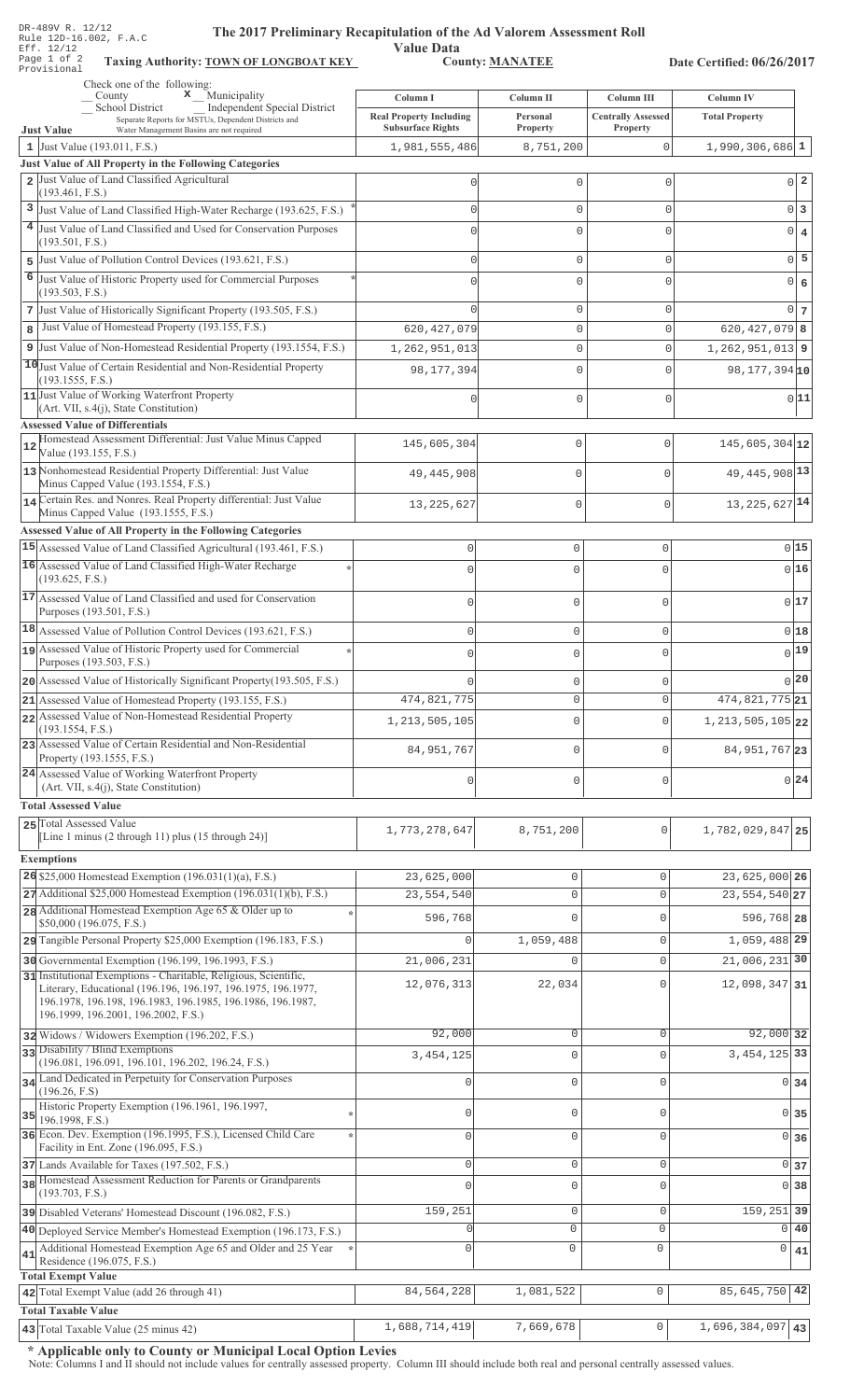# Date Certified: 06/26/2017

# Taxing Authority: **TOWN OF LONGBOAT KEY**

County: MANATEE

# Additions/Deletions

|                |                                                                                       | <b>Just Value</b> | <b>Taxable Value</b> |
|----------------|---------------------------------------------------------------------------------------|-------------------|----------------------|
|                | New Construction                                                                      | 41,845,320        | 41,561,900           |
| $\overline{2}$ | Additions                                                                             | 1,166,619         | 746,029              |
| 3              | Annexations                                                                           | $\Omega$          | $\Omega$             |
| $\overline{4}$ | Deletions                                                                             | 1,201,199         | 1,201,199            |
| 5              | Rehabilitative Improvements Increasing Assessed Value by at Least 100%                | 0                 | $\Omega$             |
| 6              | Total TPP Taxable Value in Excess of 115% of Previous Year Total TPP<br>Taxable Value |                   | 0                    |
| 7              | Net New Value $(1 + 2 + 3 - 4 + 5 + 6=7)$                                             | 41,810,740        | 41,106,730           |

### **Selected Just Values**

|    |                                                                                                       | <b>Just Value</b> |
|----|-------------------------------------------------------------------------------------------------------|-------------------|
| 8  | Just Value of Subsurface Rights (this amount included in Line 1, Column I, Page One)<br>193.481, F.S. |                   |
| 9  | Just Value of Centrally Assessed Railroad Property Value                                              |                   |
| 10 | Just Value of Centrally Assessed Private Car Line Property Value                                      |                   |

Note: Sum of items 9 and 10 should equal centrally assessed just value on page 1, line 1, column III.

#### **Homestead Portability**

|    | 11   # of Parcels Receiving Transfer of Homestead Differential |         |
|----|----------------------------------------------------------------|---------|
| 12 | Value of Transferred Homestead Differential                    | 883,147 |

|                                  |                              | Column 1             | Column 2                 |
|----------------------------------|------------------------------|----------------------|--------------------------|
| <b>Total Parcels or Accounts</b> |                              | <b>Real Property</b> | <b>Personal Property</b> |
|                                  |                              | <b>Parcels</b>       | Accounts                 |
|                                  | 13 Total Parcels or Accounts | 3,721                |                          |

#### **Property with Reduced Assessed Value**

| 14 | Land Classified Agricultural (193.461, F.S.)                                                    |          | 0        |
|----|-------------------------------------------------------------------------------------------------|----------|----------|
| 15 | $\ast$<br>Land Classified High-Water Recharge (193.625, F.S.)                                   | 0        | 0        |
| 16 | Land Classified and Used for Conservation Purposes (193.501, F.S.)                              |          | 0        |
| 17 | Pollution Control Devices (193.621, F.S.)                                                       | $\Omega$ | 0        |
| 18 | Historic Property used for Commercial Purposes (193.503, F.S.) *                                | 0        | 0        |
| 19 | Historically Significant Property (193.505, F.S.)                                               |          | 0        |
| 20 | Homestead Property; Parcels with Capped Value (193.155, F.S.)                                   | 873      | 0        |
| 21 | Non-Homestead Residential Property; Parcels with Capped Value (193.1554, F.S.)                  | 1,488    | 0        |
| 22 | Certain Residential and Non-Residential Property; Parcels with Capped Value<br>(193.1555, F.S.) | 29       | $\Omega$ |
| 23 | Working Waterfront Property (Art. VII, s.4(j), State Constitution)                              | 0        | 0        |
|    |                                                                                                 |          |          |

#### **Other Reductions in Assessed Value**

| 24 | Lands Available for Taxes (197.502, F.S.)                                  |  |
|----|----------------------------------------------------------------------------|--|
| 25 | Homestead Assessment Reduction for Parents or Grandparents (193.703, F.S.) |  |
| 26 | Disabled Veterans' Homestead Discount (196.082, F.S.)                      |  |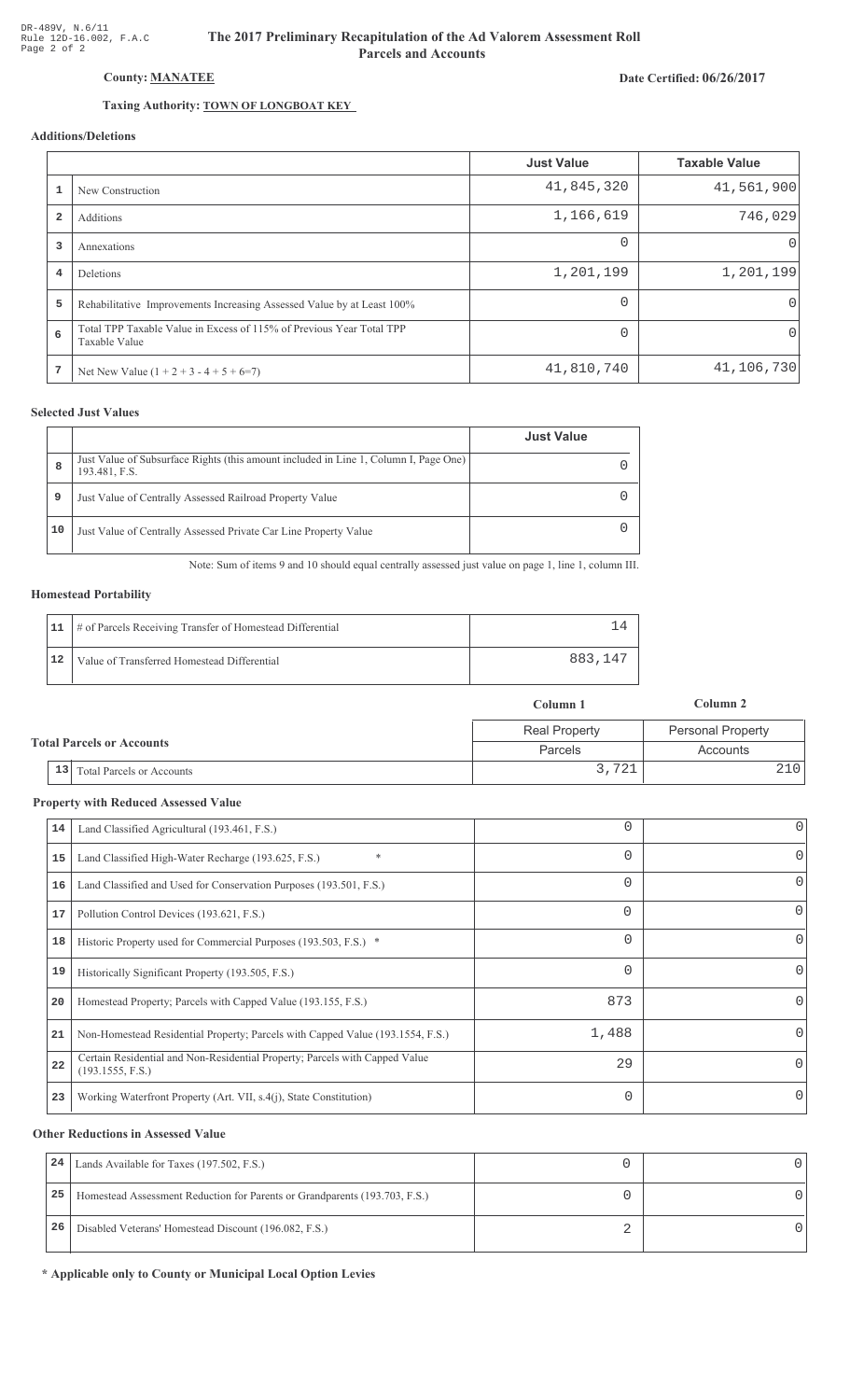## The 2017 Preliminary Recapitulation of the Ad Valorem Assessment Roll **Value Data**

# Taxing Authority: LONGBOAT KEY BEACH EROSION DIST A County: MANATEE

Date Certified: 06/26/2017

|                     | Check one of the following:<br>County $x_{\text{max}}$ Municipality                                                               | Column I                                  | Column II                  | Column III                | Column IV                     |                                  |  |
|---------------------|-----------------------------------------------------------------------------------------------------------------------------------|-------------------------------------------|----------------------------|---------------------------|-------------------------------|----------------------------------|--|
|                     | Independent Special District<br>School District<br>Separate Reports for MSTUs, Dependent Districts and                            | <b>Real Property Including</b>            | Personal                   | <b>Centrally Assessed</b> | <b>Total Property</b>         |                                  |  |
|                     | <b>Just Value</b><br>Water Management Basins are not required<br>1 Just Value (193.011, F.S.)                                     | <b>Subsurface Rights</b><br>1,088,434,445 | Property<br>8, 353, 442    | Property<br>0             | $1,096,787,887$ 1             |                                  |  |
|                     | Just Value of All Property in the Following Categories                                                                            |                                           |                            |                           |                               |                                  |  |
|                     | 2 Just Value of Land Classified Agricultural<br>(193.461, F.S.)                                                                   |                                           | 0                          | $\mathbf{0}$              |                               | $0\vert 2$                       |  |
|                     | 3 Just Value of Land Classified High-Water Recharge (193.625, F.S.)                                                               |                                           | 0                          | $\mathbf{0}$              |                               | 0 3                              |  |
|                     | 4 Just Value of Land Classified and Used for Conservation Purposes                                                                |                                           | $\Omega$                   | $\bigcap$                 |                               | $0 \mid 4$                       |  |
|                     | (193.501, F.S.)                                                                                                                   |                                           |                            |                           |                               |                                  |  |
| 5<br>$\overline{6}$ | Just Value of Pollution Control Devices (193.621, F.S.)                                                                           |                                           | 0                          | $\mathbf{0}$              |                               | $0\overline{5}$                  |  |
|                     | Just Value of Historic Property used for Commercial Purposes<br>(193.503, F.S.)                                                   |                                           | 0                          | $\circ$                   | $\overline{0}$                | $\epsilon$                       |  |
|                     | 7 Just Value of Historically Significant Property (193.505, F.S.)                                                                 |                                           | 0                          | $\mathbf{0}$              |                               | $0\overline{7}$                  |  |
| 8                   | Just Value of Homestead Property (193.155, F.S.)                                                                                  | 236,630,248                               | 0                          | $\mathbf 0$               | $236,630,248$ 8               |                                  |  |
|                     | 9 Just Value of Non-Homestead Residential Property (193.1554, F.S.)                                                               | 781,612,251                               | 0                          | $\mathbf 0$               | $781,612,251$ 9               |                                  |  |
|                     | 10 Just Value of Certain Residential and Non-Residential Property<br>(193.1555, F.S.)                                             | 70,191,946                                | 0                          | $\mathbf 0$               | $70,191,946$ <sup>10</sup>    |                                  |  |
|                     | 11 Just Value of Working Waterfront Property                                                                                      |                                           | 0                          | $\mathbf{0}$              |                               | 0 11                             |  |
|                     | (Art. VII, s.4(j), State Constitution)<br><b>Assessed Value of Differentials</b>                                                  |                                           |                            |                           |                               |                                  |  |
| 12                  | Homestead Assessment Differential: Just Value Minus Capped                                                                        | 53,570,944                                | $\mathbf 0$                | $\mathbf{0}$              | 53, 570, 944 12               |                                  |  |
|                     | Value (193.155, F.S.)                                                                                                             |                                           |                            |                           |                               |                                  |  |
|                     | 13 Nonhomestead Residential Property Differential: Just Value<br>Minus Capped Value (193.1554, F.S.)                              | 31, 514, 377                              | $\mathbf 0$                | $\mathbf{0}$              | 31, 514, 377 13               |                                  |  |
|                     | 14 Certain Res. and Nonres. Real Property differential: Just Value                                                                | 6,402,012                                 | $\mathbf{0}$               | $\mathbf{0}$              | $6,402,012$ <sup>14</sup>     |                                  |  |
|                     | Minus Capped Value (193.1555, F.S.)<br>Assessed Value of All Property in the Following Categories                                 |                                           |                            |                           |                               |                                  |  |
|                     | 15 Assessed Value of Land Classified Agricultural (193.461, F.S.)                                                                 | $\mathsf 0$                               | $\mathsf{O}\xspace$        | $\mathsf{O}\xspace$       |                               | 0 15                             |  |
|                     | 16 Assessed Value of Land Classified High-Water Recharge                                                                          | $\Omega$                                  | $\mathbf 0$                | $\Omega$                  |                               | 0 16                             |  |
|                     | (193.625, F.S.)                                                                                                                   |                                           |                            |                           |                               |                                  |  |
|                     | 17 Assessed Value of Land Classified and used for Conservation<br>Purposes (193.501, F.S.)                                        | 0                                         | $\mathbf 0$                | 0                         |                               | 017                              |  |
|                     | 18 Assessed Value of Pollution Control Devices (193.621, F.S.)                                                                    | $\mathbf 0$                               | $\mathbf 0$                | 0                         |                               | 018                              |  |
|                     | 19 Assessed Value of Historic Property used for Commercial                                                                        | $\Omega$                                  | $\mathbf 0$                | $\Omega$                  |                               | $0$ <sup>19</sup>                |  |
|                     | Purposes (193.503, F.S.)                                                                                                          |                                           |                            |                           |                               | 0 20                             |  |
|                     | 20 Assessed Value of Historically Significant Property (193.505, F.S.)<br>21 Assessed Value of Homestead Property (193.155, F.S.) | 183,059,304                               | $\mathbf 0$<br>$\mathbf 0$ | O<br>$\Omega$             | $183,059,304$ 21              |                                  |  |
|                     | 22 Assessed Value of Non-Homestead Residential Property                                                                           | 750,097,874                               | 0                          | 0                         | $750,097,874$ 22              |                                  |  |
|                     | (193.1554, F.S.)<br>23 Assessed Value of Certain Residential and Non-Residential                                                  |                                           |                            |                           |                               |                                  |  |
|                     | Property (193.1555, F.S.)                                                                                                         | 63,789,934                                | $\mathbf 0$                | $\Omega$                  | 63, 789, 934 23               |                                  |  |
|                     | 24 Assessed Value of Working Waterfront Property<br>(Art. VII, s.4(j), State Constitution)                                        | 0                                         | $\mathbf 0$                | O                         |                               | 0 24                             |  |
|                     | <b>Total Assessed Value</b>                                                                                                       |                                           |                            |                           |                               |                                  |  |
|                     | 25 Total Assessed Value                                                                                                           |                                           |                            |                           |                               |                                  |  |
|                     | [Line 1 minus $(2 \text{ through } 11)$ plus $(15 \text{ through } 24)$ ]                                                         | 996, 947, 112                             | 8,353,442                  | $\Omega$                  | $1,005,300,554$ 25            |                                  |  |
|                     | <b>Exemptions</b>                                                                                                                 |                                           |                            |                           |                               |                                  |  |
|                     | 26 \$25,000 Homestead Exemption $(196.031(1)(a), F.S.)$                                                                           | 6, 225, 000                               | 0                          | $\circ$                   | $6,225,000$ 26                |                                  |  |
|                     | $27$ Additional \$25,000 Homestead Exemption (196.031(1)(b), F.S.)<br>28 Additional Homestead Exemption Age 65 & Older up to      | 6, 225, 000                               | 0                          | $\mathbf 0$               | $6,225,000$ 27                |                                  |  |
|                     | \$50,000 (196.075, F.S.)                                                                                                          |                                           | 0                          | $\mathbf 0$               |                               | $0\,$ 28                         |  |
|                     | 29 Tangible Personal Property \$25,000 Exemption (196.183, F.S.)                                                                  | $\Omega$                                  | 821,958                    | $\circ$                   | 821,958 29                    |                                  |  |
|                     | 30 Governmental Exemption (196.199, 196.1993, F.S.)<br>31 Institutional Exemptions - Charitable, Religious, Scientific,           | 14, 464, 348                              | 0                          | $\circ$                   | 14, 464, 348 30               |                                  |  |
|                     | Literary, Educational (196.196, 196.197, 196.1975, 196.1977,                                                                      | 2,731,404                                 | 0                          | $\Omega$                  | 2,731,404 31                  |                                  |  |
|                     | 196.1978, 196.198, 196.1983, 196.1985, 196.1986, 196.1987,<br>196.1999, 196.2001, 196.2002, F.S.)                                 |                                           |                            |                           |                               |                                  |  |
|                     | 32 Widows / Widowers Exemption (196.202, F.S.)                                                                                    | 26,500                                    | 0                          | $\mathbf 0$               | $26,500$ 32                   |                                  |  |
|                     | 33 Disability / Blind Exemptions<br>(196.081, 196.091, 196.101, 196.202, 196.24, F.S.)                                            | 430,343                                   | 0                          | $\mathbf{0}$              | 430, 343 33                   |                                  |  |
|                     | 34 Land Dedicated in Perpetuity for Conservation Purposes                                                                         |                                           | 0                          | $\mathbf 0$               |                               | 0 <sub>34</sub>                  |  |
|                     | (196.26, F.S)                                                                                                                     |                                           |                            |                           |                               |                                  |  |
| 35                  | Historic Property Exemption (196.1961, 196.1997,<br>196.1998, F.S.)                                                               | $\Omega$                                  | 0                          | $\mathbf{0}$              |                               | $0 \overline{\smash{\big)}\ 35}$ |  |
|                     | 36 Econ. Dev. Exemption (196.1995, F.S.), Licensed Child Care                                                                     | $\Omega$                                  | 0                          | $\mathbf 0$               |                               | 0 36                             |  |
|                     | Facility in Ent. Zone (196.095, F.S.)<br>37 Lands Available for Taxes (197.502, F.S.)                                             | $\mathbf 0$                               | 0                          | $\mathbf{0}$              |                               | 0 <sub>37</sub>                  |  |
|                     | 38 Homestead Assessment Reduction for Parents or Grandparents                                                                     | $\Omega$                                  | 0                          | $\mathbf{0}$              |                               | 0 <sup>38</sup>                  |  |
|                     | (193.703, F.S.)                                                                                                                   |                                           |                            |                           |                               |                                  |  |
|                     | 39 Disabled Veterans' Homestead Discount (196.082, F.S.)                                                                          | 0<br>$\Omega$                             | 0<br>0                     | $\circ$<br>$\mathbf 0$    |                               | $0$ 39<br>0 40                   |  |
|                     | 40 Deployed Service Member's Homestead Exemption (196.173, F.S.)<br>Additional Homestead Exemption Age 65 and Older and 25 Year   | $\Omega$                                  | $\mathbf{0}$               | $\mathbf{0}$              | 0                             | 41                               |  |
| 41                  | Residence (196.075, F.S.)                                                                                                         |                                           |                            |                           |                               |                                  |  |
|                     | <b>Total Exempt Value</b><br>42 Total Exempt Value (add 26 through 41)                                                            | 30,102,595                                | 821,958                    | $\mathsf{O}\xspace$       | 30,924,553                    | 42                               |  |
|                     | <b>Total Taxable Value</b>                                                                                                        |                                           |                            |                           |                               |                                  |  |
|                     | $ 43 $ Total Taxable Value (25 minus 42)                                                                                          | 966, 844, 517                             | 7,531,484                  | $\mathbb O$               | $\overline{974, 376, 001}$ 43 |                                  |  |

\* Applicable only to County or Municipal Local Option Levies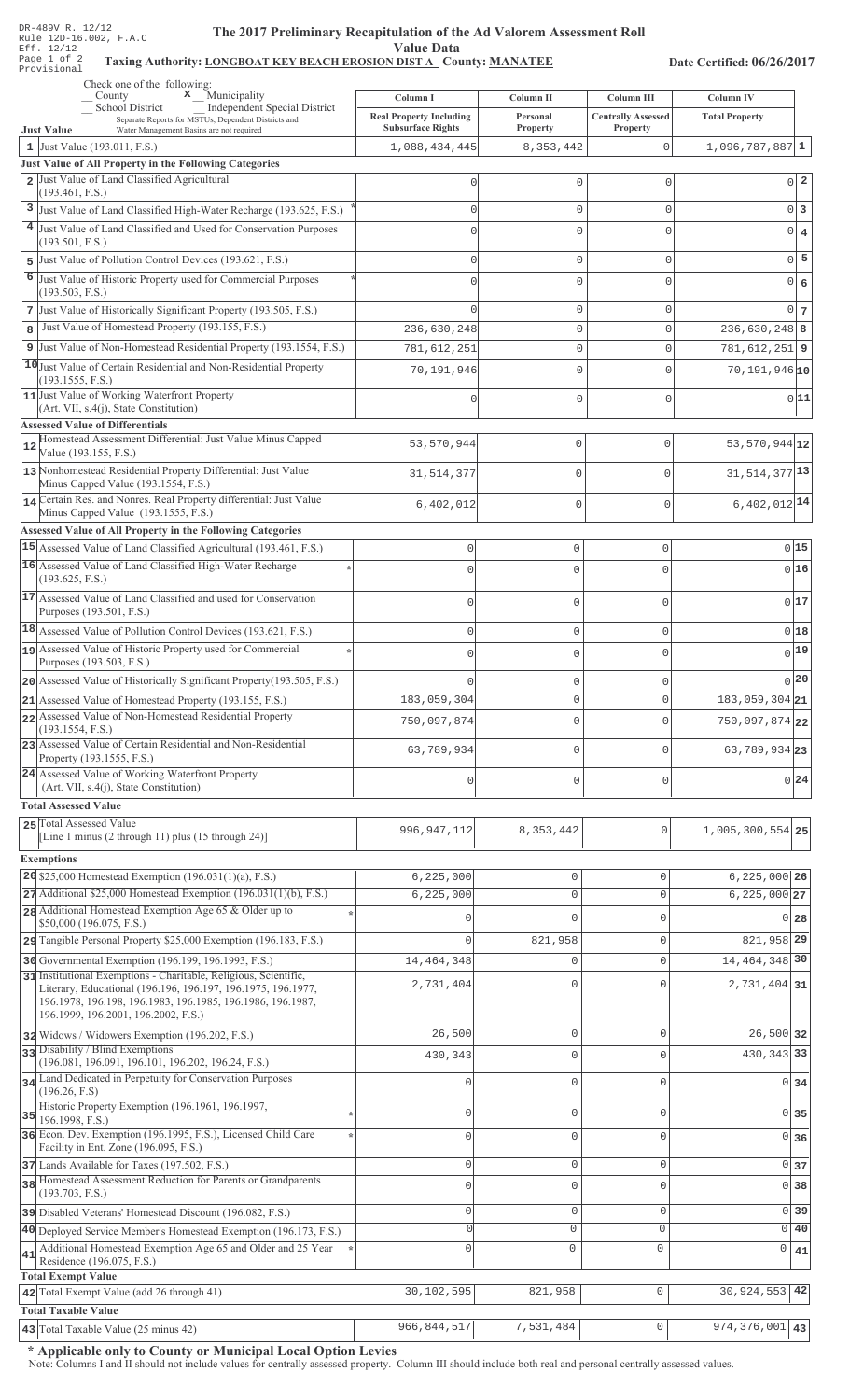# The 2017 Preliminary Recapitulation of the Ad Valorem Assessment Roll **Parcels and Accounts**

# Date Certified: 06/26/2017

# Taxing Authority: LONGBOAT KEY BEACH EROSION DIST A

# Additions/Deletions

|                         |                                                                                       | <b>Just Value</b> | <b>Taxable Value</b> |
|-------------------------|---------------------------------------------------------------------------------------|-------------------|----------------------|
|                         | New Construction                                                                      | 35,860,047        | 35,710,047           |
| $\overline{\mathbf{2}}$ | Additions                                                                             | 320,479           | 303,409              |
| 3                       | Annexations                                                                           | $\Omega$          | $\Omega$             |
| $\overline{4}$          | Deletions                                                                             | 141,801           | 141,801              |
| 5                       | Rehabilitative Improvements Increasing Assessed Value by at Least 100%                |                   | 0'                   |
| 6                       | Total TPP Taxable Value in Excess of 115% of Previous Year Total TPP<br>Taxable Value |                   | 0                    |
| 7                       | Net New Value $(1 + 2 + 3 - 4 + 5 + 6=7)$                                             | 36,038,725        | 35,871,655           |

### **Selected Just Values**

|    |                                                                                                       | <b>Just Value</b> |
|----|-------------------------------------------------------------------------------------------------------|-------------------|
| 8  | Just Value of Subsurface Rights (this amount included in Line 1, Column I, Page One)<br>193.481, F.S. |                   |
| 9  | Just Value of Centrally Assessed Railroad Property Value                                              |                   |
| 10 | Just Value of Centrally Assessed Private Car Line Property Value                                      |                   |

Note: Sum of items 9 and 10 should equal centrally assessed just value on page 1, line 1, column III.

#### **Homestead Portability**

|    | 11   # of Parcels Receiving Transfer of Homestead Differential |         |
|----|----------------------------------------------------------------|---------|
| 12 | Value of Transferred Homestead Differential                    | 373,079 |

|                                  |                                      | Column 1             | Column 2          |
|----------------------------------|--------------------------------------|----------------------|-------------------|
| <b>Total Parcels or Accounts</b> |                                      | <b>Real Property</b> | Personal Property |
|                                  |                                      | Parcels              | Accounts          |
|                                  | $\vert$ 13 Total Parcels or Accounts | 1,613                | 1251              |

#### **Property with Reduced Assessed Value**

| 14 | Land Classified Agricultural (193.461, F.S.)                                                    |          | 0        |
|----|-------------------------------------------------------------------------------------------------|----------|----------|
| 15 | $\ast$<br>Land Classified High-Water Recharge (193.625, F.S.)                                   | 0        | 0        |
| 16 | Land Classified and Used for Conservation Purposes (193.501, F.S.)                              | 0        | 0        |
| 17 | Pollution Control Devices (193.621, F.S.)                                                       | $\Omega$ | 0        |
| 18 | Historic Property used for Commercial Purposes (193.503, F.S.) *                                | 0        | 0        |
| 19 | Historically Significant Property (193.505, F.S.)                                               |          | 0        |
| 20 | Homestead Property; Parcels with Capped Value (193.155, F.S.)                                   | 227      | 0        |
| 21 | Non-Homestead Residential Property; Parcels with Capped Value (193.1554, F.S.)                  | 776      | 0        |
| 22 | Certain Residential and Non-Residential Property; Parcels with Capped Value<br>(193.1555, F.S.) | 19       | $\Omega$ |
| 23 | Working Waterfront Property (Art. VII, s.4(j), State Constitution)                              | 0        | $\Omega$ |
|    |                                                                                                 |          |          |

#### **Other Reductions in Assessed Value**

| 24 | Lands Available for Taxes (197.502, F.S.)                                  |  |
|----|----------------------------------------------------------------------------|--|
| 25 | Homestead Assessment Reduction for Parents or Grandparents (193.703, F.S.) |  |
| 26 | Disabled Veterans' Homestead Discount (196.082, F.S.)                      |  |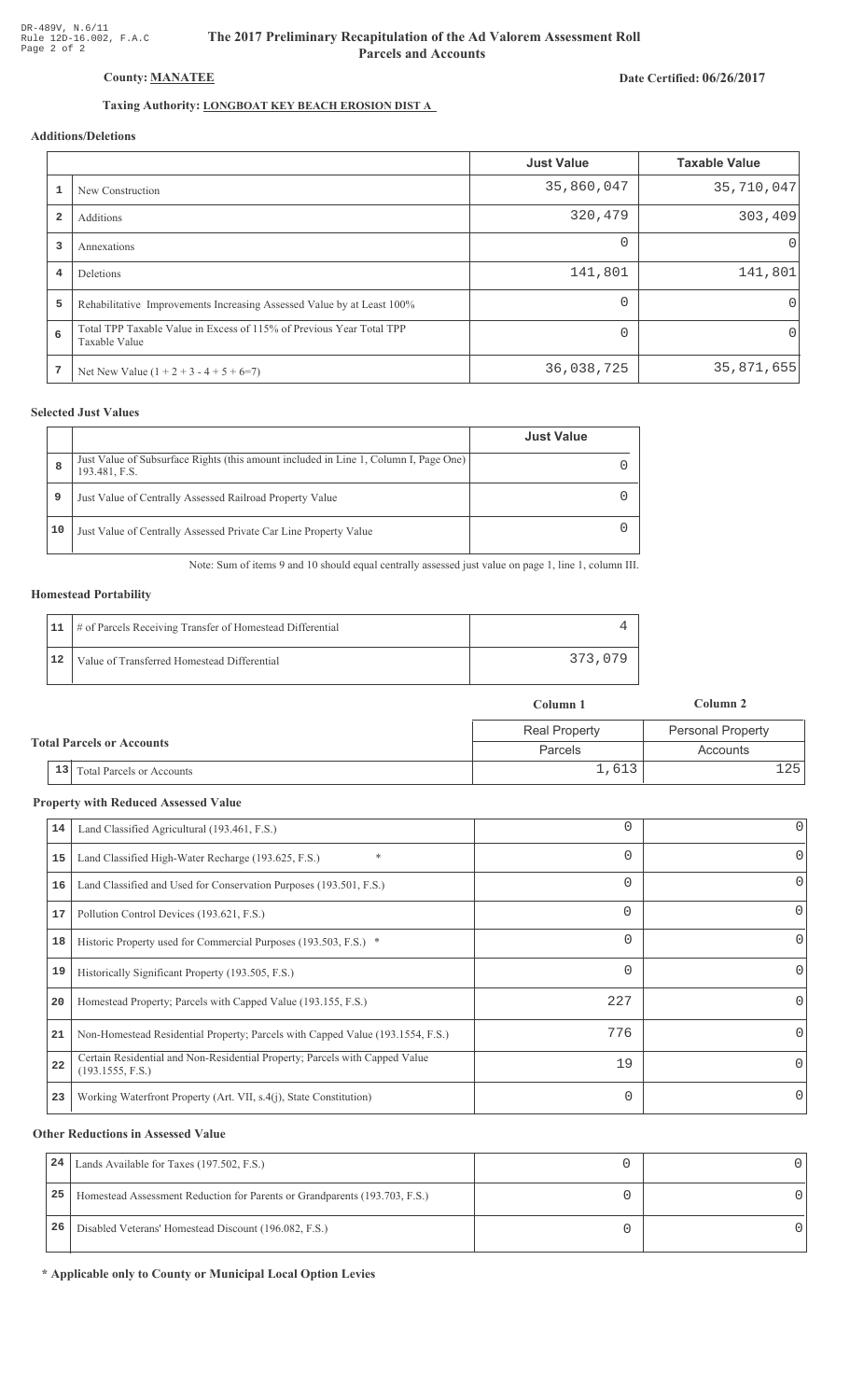## The 2017 Preliminary Recapitulation of the Ad Valorem Assessment Roll **Value Data**

## Taxing Authority: LONGBOAT KEY BEACH EROSION DIST B County: MANATEE

Date Certified: 06/26/2017

|    | Check one of the following:<br>$\begin{array}{c}\n\mathbf{x} \\ \end{array}$ Municipality                                                                               | Column I                                                   | Column II                          | Column III                            | <b>Column IV</b>                 |                   |
|----|-------------------------------------------------------------------------------------------------------------------------------------------------------------------------|------------------------------------------------------------|------------------------------------|---------------------------------------|----------------------------------|-------------------|
|    | School District<br>Independent Special District<br>Separate Reports for MSTUs, Dependent Districts and<br>Water Management Basins are not required<br><b>Just Value</b> | <b>Real Property Including</b><br><b>Subsurface Rights</b> | Personal<br>Property               | <b>Centrally Assessed</b><br>Property | <b>Total Property</b>            |                   |
|    | 1 Just Value $(193.011, F.S.)$                                                                                                                                          | 893, 121, 041                                              | 397,758                            | 0                                     | $893,518,799$ 1                  |                   |
|    | Just Value of All Property in the Following Categories                                                                                                                  |                                                            |                                    |                                       |                                  |                   |
|    | 2 Just Value of Land Classified Agricultural<br>(193.461, F.S.)                                                                                                         |                                                            | 0                                  | $\circ$                               |                                  | $0^{\vert}2$      |
| 3  | Just Value of Land Classified High-Water Recharge (193.625, F.S.)                                                                                                       |                                                            | 0                                  | $\mathbf 0$                           |                                  | $0\vert 3$        |
|    | 4 Just Value of Land Classified and Used for Conservation Purposes                                                                                                      |                                                            | 0                                  | $\mathbf 0$                           |                                  | $0 \mid 4$        |
|    | (193.501, F.S.)                                                                                                                                                         |                                                            |                                    |                                       |                                  | $0\overline{5}$   |
| 6  | 5 Just Value of Pollution Control Devices (193.621, F.S.)<br>Just Value of Historic Property used for Commercial Purposes                                               |                                                            | 0                                  | $\mathbf{0}$                          |                                  |                   |
|    | (193.503, F.S.)                                                                                                                                                         |                                                            | 0                                  | $\mathbf{0}$                          | $\overline{0}$                   | $\epsilon$        |
|    | 7 Just Value of Historically Significant Property (193.505, F.S.)                                                                                                       |                                                            | 0                                  | $\mathbf 0$                           |                                  | $0 \vert 7 \vert$ |
| 8  | Just Value of Homestead Property (193.155, F.S.)                                                                                                                        | 383, 796, 831                                              | 0                                  | $\mathbf 0$                           | $383, 796, 831$ 8                |                   |
| 9  | Just Value of Non-Homestead Residential Property (193.1554, F.S.)                                                                                                       | 481, 338, 762                                              | 0                                  | $\mathbf{0}$                          | 481, 338, 762 9                  |                   |
|    | 10 Just Value of Certain Residential and Non-Residential Property<br>(193.1555, F.S.)                                                                                   | 27,985,448                                                 | 0                                  | $\mathbf{0}$                          | $27,985,448$ <sub>10</sub>       |                   |
|    | 11 Just Value of Working Waterfront Property                                                                                                                            |                                                            | 0                                  | $\mathbf{0}$                          |                                  | 0 11              |
|    | $(Art. VII, s.4(j), State Constitution)$                                                                                                                                |                                                            |                                    |                                       |                                  |                   |
|    | <b>Assessed Value of Differentials</b><br>Homestead Assessment Differential: Just Value Minus Capped                                                                    | 92,034,360                                                 | $\mathbf{0}$                       | $\mathbf{0}$                          | 92,034,360 12                    |                   |
| 12 | Value (193.155, F.S.)                                                                                                                                                   |                                                            |                                    |                                       |                                  |                   |
|    | 13 Nonhomestead Residential Property Differential: Just Value<br>Minus Capped Value (193.1554, F.S.)                                                                    | 17,931,531                                                 | $\mathbf 0$                        | $\mathbf{0}$                          | 17,931,531 13                    |                   |
|    | 14 Certain Res. and Nonres. Real Property differential: Just Value<br>Minus Capped Value (193.1555, F.S.)                                                               | 6,823,615                                                  | $\mathbf 0$                        | $\mathbf 0$                           | 6,823,615 14                     |                   |
|    | Assessed Value of All Property in the Following Categories                                                                                                              |                                                            |                                    |                                       |                                  |                   |
|    | 15 Assessed Value of Land Classified Agricultural (193.461, F.S.)                                                                                                       | $\mathbb O$                                                | $\mathbb O$                        | $\mathsf{O}\xspace$                   |                                  | 0 15              |
|    | 16 Assessed Value of Land Classified High-Water Recharge                                                                                                                | $\Omega$                                                   | $\mathbf 0$                        | $\Omega$                              | 0 16                             |                   |
|    | (193.625, F.S.)<br>17 Assessed Value of Land Classified and used for Conservation                                                                                       |                                                            |                                    |                                       |                                  |                   |
|    | Purposes (193.501, F.S.)                                                                                                                                                | 0                                                          | $\mathbf 0$                        | $\Omega$                              | 0 17                             |                   |
|    | 18 Assessed Value of Pollution Control Devices (193.621, F.S.)                                                                                                          | $\mathsf 0$                                                | $\mathbf 0$                        | $\mathbb O$                           | 0 18                             |                   |
|    | 19 Assessed Value of Historic Property used for Commercial                                                                                                              | 0                                                          | $\mathbf 0$                        | 0                                     | $0$ 19                           |                   |
|    | Purposes (193.503, F.S.)<br>20 Assessed Value of Historically Significant Property (193.505, F.S.)                                                                      |                                                            |                                    |                                       | 0 20                             |                   |
|    | 21 Assessed Value of Homestead Property (193.155, F.S.)                                                                                                                 | 291,762,471                                                | $\mathbf 0$<br>$\mathbf 0$         | 0<br>$\mathbf 0$                      | 291, 762, 471 21                 |                   |
|    | 22 Assessed Value of Non-Homestead Residential Property                                                                                                                 | 463, 407, 231                                              | $\mathbf 0$                        | $\Omega$                              | 463, 407, 231 22                 |                   |
|    | (193.1554, F.S.)<br>23 Assessed Value of Certain Residential and Non-Residential                                                                                        |                                                            |                                    |                                       |                                  |                   |
|    | Property (193.1555, F.S.)                                                                                                                                               | 21, 161, 833                                               | $\mathbf 0$                        | $\Omega$                              | 21, 161, 833 23                  |                   |
|    | 24 Assessed Value of Working Waterfront Property<br>(Art. VII, s.4(j), State Constitution)                                                                              | 0                                                          | $\mathsf 0$                        | $\mathbf{0}$                          | 0 24                             |                   |
|    | <b>Total Assessed Value</b>                                                                                                                                             |                                                            |                                    |                                       |                                  |                   |
|    | 25 Total Assessed Value                                                                                                                                                 | 776, 331, 535                                              | 397,758                            | $\mathbf 0$                           | $776, 729, 293$ 25               |                   |
|    | [Line 1 minus (2 through 11) plus (15 through 24)]                                                                                                                      |                                                            |                                    |                                       |                                  |                   |
|    | <b>Exemptions</b>                                                                                                                                                       |                                                            |                                    |                                       |                                  |                   |
|    | 26 \$25,000 Homestead Exemption $(196.031(1)(a), F.S.)$<br>$27$ Additional \$25,000 Homestead Exemption (196.031(1)(b), F.S.)                                           | 17,400,000<br>17,329,540                                   | $\mathsf{O}\xspace$<br>$\mathbf 0$ | $\mathbf{0}$<br>$\mathbf 0$           | 17,400,000 26<br>17, 329, 540 27 |                   |
|    | 28 Additional Homestead Exemption Age 65 & Older up to                                                                                                                  |                                                            |                                    |                                       |                                  |                   |
|    | \$50,000 (196.075, F.S.)                                                                                                                                                | 596,768                                                    | 0                                  | $\mathbf{0}$                          | 596,768 28                       |                   |
|    | 29 Tangible Personal Property \$25,000 Exemption (196.183, F.S.)                                                                                                        | $\Omega$                                                   | 237,530                            | $\mathbf 0$                           | 237,530 29                       |                   |
|    | 30 Governmental Exemption (196.199, 196.1993, F.S.)<br>31 Institutional Exemptions - Charitable, Religious, Scientific,                                                 | 6,541,883                                                  | 0                                  | $\mathbf 0$                           | $6, 541, 883$ 30                 |                   |
|    | Literary, Educational (196.196, 196.197, 196.1975, 196.1977,<br>196.1978, 196.198, 196.1983, 196.1985, 196.1986, 196.1987,                                              | 9,344,909                                                  | 22,034                             | $\mathbf{0}$                          | $9,366,943$ 31                   |                   |
|    | 196.1999, 196.2001, 196.2002, F.S.)                                                                                                                                     | 65,500                                                     | 0                                  | $\mathbf{0}$                          | 65,500 32                        |                   |
|    | 32 Widows / Widowers Exemption (196.202, F.S.)<br>33 Disability / Blind Exemptions                                                                                      |                                                            |                                    |                                       | 3,023,782 33                     |                   |
|    | (196.081, 196.091, 196.101, 196.202, 196.24, F.S.)                                                                                                                      | 3,023,782                                                  | $\mathsf 0$                        | $\mathbf{0}$                          |                                  |                   |
|    | 34 Land Dedicated in Perpetuity for Conservation Purposes<br>(196.26, F.S)                                                                                              |                                                            | 0                                  | $\mathbf 0$                           | $0 \overline{\smash{34}}$        |                   |
|    | Historic Property Exemption (196.1961, 196.1997,<br>$35$ 196.1998, F.S.)                                                                                                | $\Omega$                                                   | 0                                  | $\circ$                               | $0 \overline{\smash)35}$         |                   |
|    | 36 Econ. Dev. Exemption (196.1995, F.S.), Licensed Child Care                                                                                                           | $\Omega$                                                   | 0                                  | $\mathbf{0}$                          | 0 <sub>36</sub>                  |                   |
|    | Facility in Ent. Zone (196.095, F.S.)<br>37 Lands Available for Taxes (197.502, F.S.)                                                                                   | $\mathbf 0$                                                | $\mathsf{O}\xspace$                | $\mathbf 0$                           | 0 <sub>37</sub>                  |                   |
|    | 38 Homestead Assessment Reduction for Parents or Grandparents                                                                                                           |                                                            | 0                                  | $\mathbf{0}$                          | 0 38                             |                   |
|    | (193.703, F.S.)                                                                                                                                                         |                                                            |                                    |                                       |                                  |                   |
|    | 39 Disabled Veterans' Homestead Discount (196.082, F.S.)                                                                                                                | 159,251                                                    | $\mathsf 0$<br>$\mathbf{0}$        | $\mathbf 0$<br>$\mathbf{0}$           | 159, 251 39<br>0 40              |                   |
|    | 40 Deployed Service Member's Homestead Exemption (196.173, F.S.)<br>Additional Homestead Exemption Age 65 and Older and 25 Year                                         | $\Omega$                                                   | $\circ$                            | $\mathbf 0$                           | 0                                |                   |
| 41 | Residence (196.075, F.S.)                                                                                                                                               |                                                            |                                    |                                       |                                  | 41                |
|    | <b>Total Exempt Value</b><br>42 Total Exempt Value (add 26 through 41)                                                                                                  | 54, 461, 633                                               | 259,564                            | $\mathsf{O}\xspace$                   | 54, 721, 197                     | 42                |
|    | <b>Total Taxable Value</b>                                                                                                                                              |                                                            |                                    |                                       |                                  |                   |
|    | $\vert$ 43 Total Taxable Value (25 minus 42)                                                                                                                            | 721,869,902                                                | 138,194                            | $\circ$                               | $\overline{722}$ , 008, 096 43   |                   |

\* Applicable only to County or Municipal Local Option Levies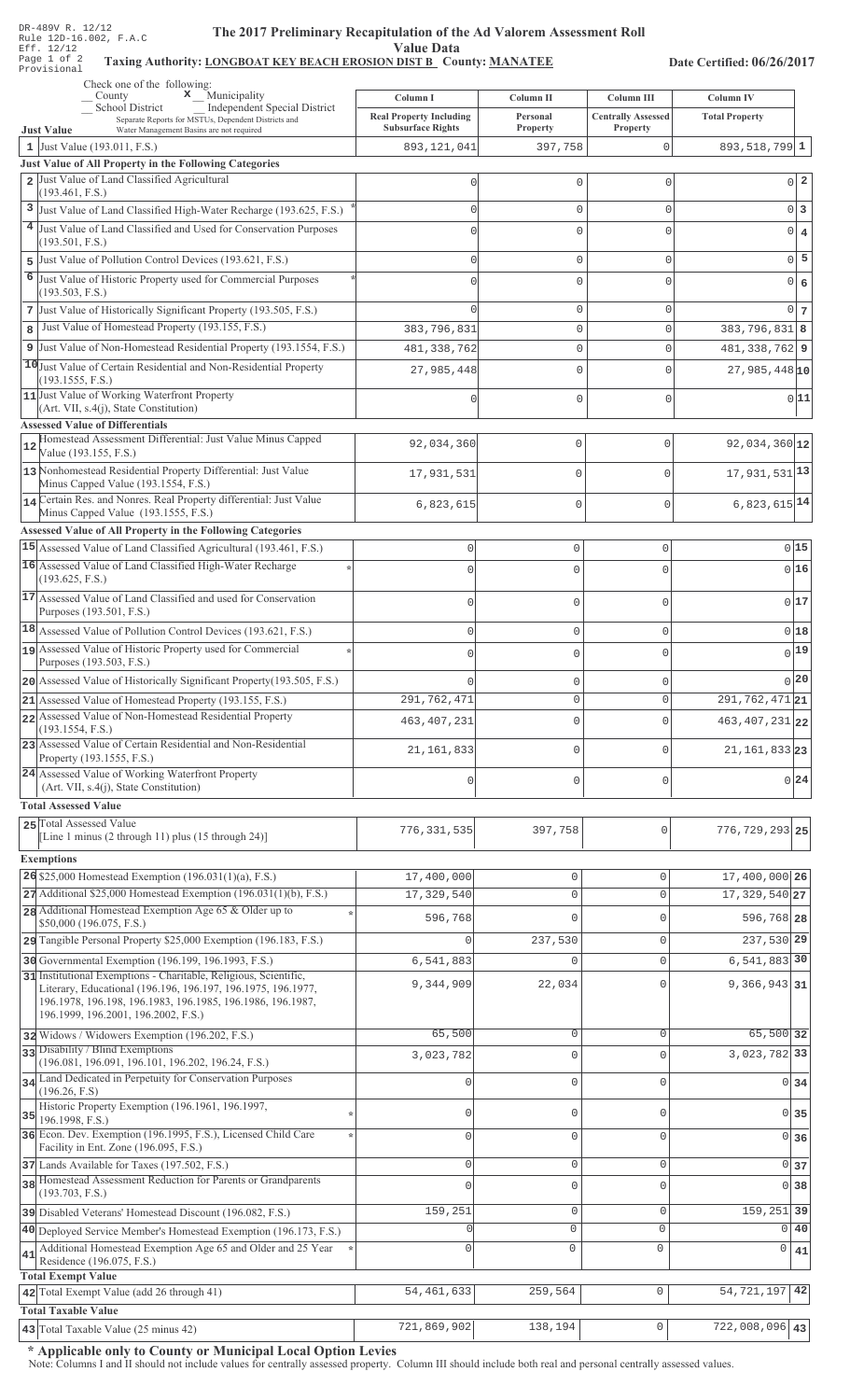# The 2017 Preliminary Recapitulation of the Ad Valorem Assessment Roll **Parcels and Accounts**

# Date Certified: 06/26/2017

# Taxing Authority: LONGBOAT KEY BEACH EROSION DIST B

# Additions/Deletions

|                         |                                                                                       | <b>Just Value</b> | <b>Taxable Value</b> |
|-------------------------|---------------------------------------------------------------------------------------|-------------------|----------------------|
|                         | New Construction                                                                      | 5,985,273         | 5,851,853            |
| $\overline{\mathbf{2}}$ | Additions                                                                             | 846,140           | 442,620              |
| 3                       | Annexations                                                                           | $\Omega$          | $\Omega$             |
| $\overline{4}$          | Deletions                                                                             | 1,059,398         | 1,059,398            |
| 5                       | Rehabilitative Improvements Increasing Assessed Value by at Least 100%                |                   | 0'                   |
| 6                       | Total TPP Taxable Value in Excess of 115% of Previous Year Total TPP<br>Taxable Value |                   | 0                    |
| 7                       | Net New Value $(1 + 2 + 3 - 4 + 5 + 6=7)$                                             | 5,772,015         | 5, 235, 075          |

### **Selected Just Values**

|    |                                                                                                       | <b>Just Value</b> |
|----|-------------------------------------------------------------------------------------------------------|-------------------|
| 8  | Just Value of Subsurface Rights (this amount included in Line 1, Column I, Page One)<br>193.481, F.S. |                   |
| 9  | Just Value of Centrally Assessed Railroad Property Value                                              |                   |
| 10 | Just Value of Centrally Assessed Private Car Line Property Value                                      |                   |

Note: Sum of items 9 and 10 should equal centrally assessed just value on page 1, line 1, column III.

#### **Homestead Portability**

|    | 11   # of Parcels Receiving Transfer of Homestead Differential |         |
|----|----------------------------------------------------------------|---------|
| 12 | Value of Transferred Homestead Differential                    | 510,068 |

|                                  |                                           | Column 1             | Column 2                 |
|----------------------------------|-------------------------------------------|----------------------|--------------------------|
| <b>Total Parcels or Accounts</b> |                                           | <b>Real Property</b> | <b>Personal Property</b> |
|                                  |                                           | <b>Parcels</b>       | Accounts                 |
|                                  | <sup>1</sup> 13 Total Parcels or Accounts | 2,108                | 85 I                     |

#### **Property with Reduced Assessed Value**

| 14 | Land Classified Agricultural (193.461, F.S.)                                                    |          | 0        |
|----|-------------------------------------------------------------------------------------------------|----------|----------|
| 15 | $\ast$<br>Land Classified High-Water Recharge (193.625, F.S.)                                   | 0        | 0        |
| 16 | Land Classified and Used for Conservation Purposes (193.501, F.S.)                              |          | 0        |
| 17 | Pollution Control Devices (193.621, F.S.)                                                       | $\Omega$ | 0        |
| 18 | Historic Property used for Commercial Purposes (193.503, F.S.) *                                | 0        | 0        |
| 19 | Historically Significant Property (193.505, F.S.)                                               |          | 0        |
| 20 | Homestead Property; Parcels with Capped Value (193.155, F.S.)                                   | 646      | 0        |
| 21 | Non-Homestead Residential Property; Parcels with Capped Value (193.1554, F.S.)                  | 712      | 0        |
| 22 | Certain Residential and Non-Residential Property; Parcels with Capped Value<br>(193.1555, F.S.) | 10       | $\Omega$ |
| 23 | Working Waterfront Property (Art. VII, s.4(j), State Constitution)                              | 0        | 0        |
|    |                                                                                                 |          |          |

#### **Other Reductions in Assessed Value**

| 24 | Lands Available for Taxes (197.502, F.S.)                                  |  |
|----|----------------------------------------------------------------------------|--|
| 25 | Homestead Assessment Reduction for Parents or Grandparents (193.703, F.S.) |  |
| 26 | Disabled Veterans' Homestead Discount (196.082, F.S.)                      |  |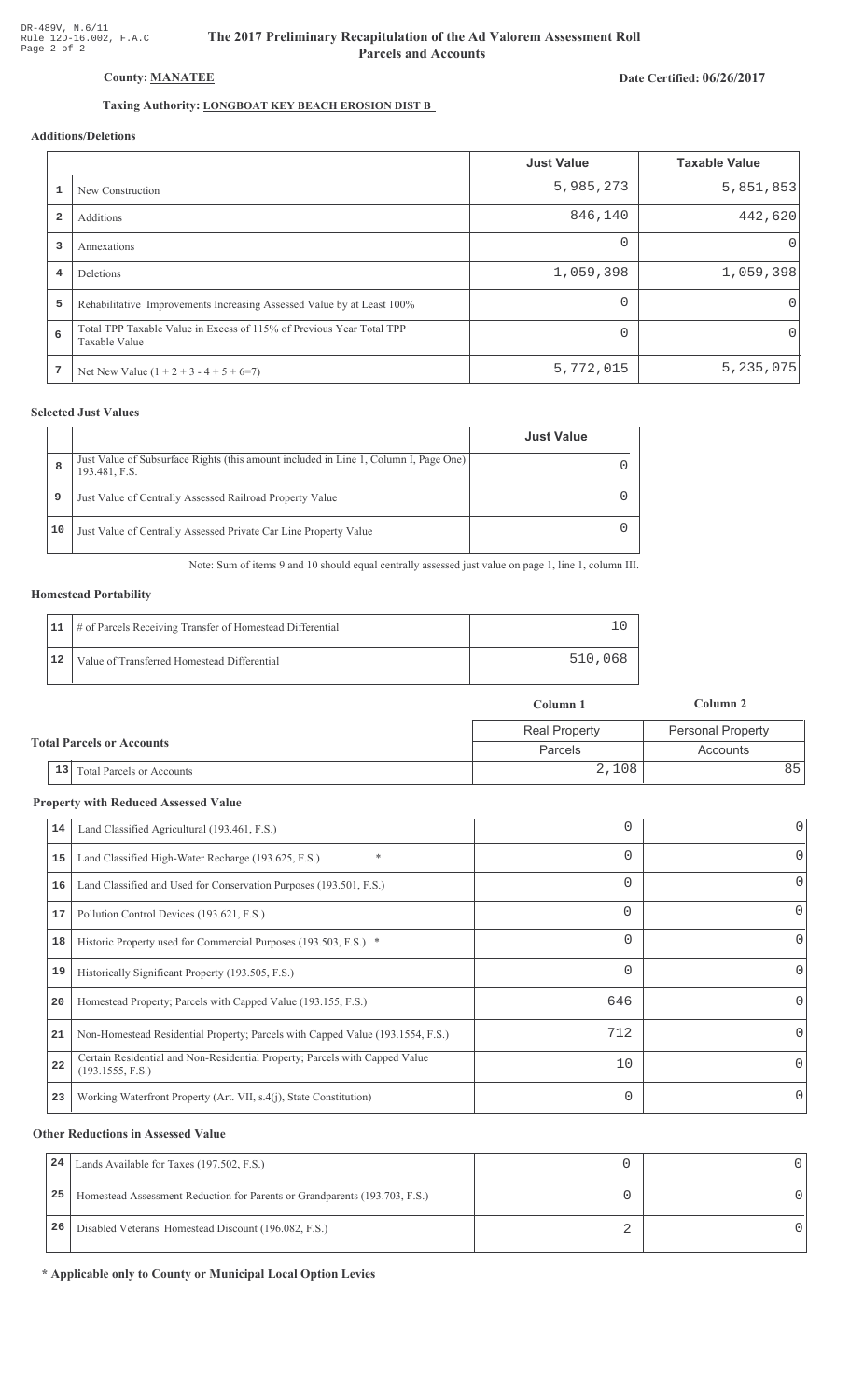| DR-489V R. 12/12<br>The 2017 Preliminary Recapitulation of the Ad Valorem Assessment Roll<br>Rule 12D-16.002, F.A.C                                                                                                                   |                                            |                                |                                            |                                           |                                        |
|---------------------------------------------------------------------------------------------------------------------------------------------------------------------------------------------------------------------------------------|--------------------------------------------|--------------------------------|--------------------------------------------|-------------------------------------------|----------------------------------------|
| Eff. 12/12<br>Page 1 of 2<br><b>Taxing Authority: CITY OF PALMETTO</b><br>Provisional                                                                                                                                                 | <b>Value Data</b>                          | <b>County: MANATEE</b>         |                                            | Date Certified: 06/26/2017                |                                        |
| Check one of the following:                                                                                                                                                                                                           |                                            |                                |                                            |                                           |                                        |
| <b>x</b> Municipality<br>County<br>School District<br>Independent Special District                                                                                                                                                    | Column I<br><b>Real Property Including</b> | Column II<br>Personal          | Column III<br><b>Centrally Assessed</b>    | <b>Column IV</b><br><b>Total Property</b> |                                        |
| Separate Reports for MSTUs, Dependent Districts and<br>Water Management Basins are not required<br><b>Just Value</b>                                                                                                                  | <b>Subsurface Rights</b>                   | <b>Property</b>                | Property                                   |                                           |                                        |
| 1 Just Value $(193.011, F.S.)$<br>Just Value of All Property in the Following Categories                                                                                                                                              | 1,150,024,679                              | 54,629,765                     | 703,807                                    | $1, 205, 358, 251$ 1                      |                                        |
| 2 Just Value of Land Classified Agricultural                                                                                                                                                                                          | 5,356,580                                  | 0                              | $\Omega$                                   | $5,356,580$   2                           |                                        |
| (193.461, F.S.)                                                                                                                                                                                                                       |                                            |                                |                                            |                                           |                                        |
| 3 Just Value of Land Classified High-Water Recharge (193.625, F.S.)<br>4 Just Value of Land Classified and Used for Conservation Purposes                                                                                             | $\mathbf 0$<br>$\Omega$                    | 0<br>$\Omega$                  | $\mathbf 0$<br>$\Omega$                    | $\mathbf 0$                               | 0 <br>3                                |
| (193.501, F.S.)                                                                                                                                                                                                                       |                                            |                                |                                            |                                           | $\overline{4}$                         |
| 5 Just Value of Pollution Control Devices (193.621, F.S.)                                                                                                                                                                             | $\mathbf 0$                                | 19,130                         | $\mathbf 0$                                | $19,130$ 5                                |                                        |
| 6 Just Value of Historic Property used for Commercial Purposes<br>(193.503, F.S.)                                                                                                                                                     | $\Omega$                                   | $\mathbf 0$                    | $\Omega$                                   | $\mathbf{0}$                              | 6                                      |
| 7 Just Value of Historically Significant Property (193.505, F.S.)                                                                                                                                                                     | $\Omega$                                   | 0                              | $\mathbf 0$                                | $\mathbf 0$                               | 7                                      |
| Just Value of Homestead Property (193.155, F.S.)<br>8                                                                                                                                                                                 | 423, 574, 171                              | 0                              | $\mathbf 0$                                | $423,574,171$ 8                           |                                        |
| 9 Just Value of Non-Homestead Residential Property (193.1554, F.S.)<br>10 Just Value of Certain Residential and Non-Residential Property                                                                                              | 325, 438, 711                              | 0                              | $\mathbf 0$                                | $325, 438, 711$ 9                         |                                        |
| (193.1555, F.S.)                                                                                                                                                                                                                      | 395,655,217                                | $\mathbf 0$                    | 410,929                                    | $396,066,146$ <sub>10</sub>               |                                        |
| 11 Just Value of Working Waterfront Property<br>(Art. VII, s.4(j), State Constitution)                                                                                                                                                | $\mathbf 0$                                | $\mathbf 0$                    | $\mathbf{0}$                               |                                           | 0 11                                   |
| <b>Assessed Value of Differentials</b><br>Homestead Assessment Differential: Just Value Minus Capped                                                                                                                                  |                                            |                                |                                            |                                           |                                        |
| 12<br>Value (193.155, F.S.)                                                                                                                                                                                                           | 99,770,295                                 | $\mathsf{O}\xspace$            | $\mathbf 0$                                | 99, 770, 295 12                           |                                        |
| 13 Nonhomestead Residential Property Differential: Just Value<br>Minus Capped Value (193.1554, F.S.)                                                                                                                                  | 18, 444, 430                               | $\mathbb O$                    | $\mathbf 0$                                | 18, 444, 430 13                           |                                        |
| 14 Certain Res. and Nonres. Real Property differential: Just Value                                                                                                                                                                    | 12,751,399                                 | $\mathbb O$                    | $\mathbf{0}$                               | 12, 751, 399 14                           |                                        |
| Minus Capped Value (193.1555, F.S.)<br><b>Assessed Value of All Property in the Following Categories</b>                                                                                                                              |                                            |                                |                                            |                                           |                                        |
| 15 Assessed Value of Land Classified Agricultural (193.461, F.S.)                                                                                                                                                                     | 130,377                                    | $\mathbf 0$                    | 0                                          | 130, 377 15                               |                                        |
| 16 Assessed Value of Land Classified High-Water Recharge                                                                                                                                                                              |                                            | $\mathbf 0$                    | $\Omega$                                   |                                           | 0 16                                   |
| (193.625, F.S.)<br>17 Assessed Value of Land Classified and used for Conservation                                                                                                                                                     | $\cap$                                     | $\Omega$                       | 0                                          |                                           | 017                                    |
| Purposes (193.501, F.S.)                                                                                                                                                                                                              |                                            |                                |                                            |                                           |                                        |
| 18 Assessed Value of Pollution Control Devices (193.621, F.S.)<br>19 Assessed Value of Historic Property used for Commercial                                                                                                          | 0                                          | 1,913                          | 0                                          | 1,913 18                                  |                                        |
| Purposes (193.503, F.S.)                                                                                                                                                                                                              |                                            | $\mathbf 0$                    | U                                          |                                           | $0$ 19                                 |
| 20 Assessed Value of Historically Significant Property (193.505, F.S.)                                                                                                                                                                |                                            | $\mathbf 0$                    | 0                                          |                                           | 0 <sup>20</sup>                        |
| 21 Assessed Value of Homestead Property (193.155, F.S.)<br>22 Assessed Value of Non-Homestead Residential Property                                                                                                                    | 323,803,876                                | $\mathbf 0$                    | 0                                          | 323,803,876 21                            |                                        |
| (193.1554, F.S.)                                                                                                                                                                                                                      | 306,994,281                                | $\mathbb O$                    | $\Omega$                                   | 306, 994, 281 22                          |                                        |
| 23 Assessed Value of Certain Residential and Non-Residential<br>Property (193.1555, F.S.)                                                                                                                                             | 382,903,818                                | $\mathbb O$                    | 410,929                                    | 383, 314, 747 23                          |                                        |
| 24 Assessed Value of Working Waterfront Property<br>(Art. VII, s.4(j), State Constitution)                                                                                                                                            | $\cap$                                     | $\mathbf 0$                    | 0                                          |                                           | 0 24                                   |
| <b>Total Assessed Value</b>                                                                                                                                                                                                           |                                            |                                |                                            |                                           |                                        |
| 25 Total Assessed Value                                                                                                                                                                                                               | 1,013,832,352                              | 54,612,548                     | 703,807                                    | 1,069,148,707 25                          |                                        |
| [Line 1 minus (2 through 11) plus (15 through 24)]                                                                                                                                                                                    |                                            |                                |                                            |                                           |                                        |
| <b>Exemptions</b><br>26 \$25,000 Homestead Exemption $(196.031(1)(a), F.S.)$                                                                                                                                                          | 57,710,515                                 | 0                              | 0                                          | 57, 710, 515 26                           |                                        |
| 27 Additional \$25,000 Homestead Exemption (196.031(1)(b), F.S.)                                                                                                                                                                      | 42,963,310                                 | 0                              | $\circ$                                    | 42, 963, 310 27                           |                                        |
| 28 Additional Homestead Exemption Age 65 & Older up to<br>\$50,000 (196.075, F.S.)                                                                                                                                                    |                                            | 0                              | $\Omega$                                   |                                           | 0 28                                   |
| 29 Tangible Personal Property \$25,000 Exemption (196.183, F.S.)                                                                                                                                                                      | $\Omega$                                   | 6,269,436                      | 98,661                                     | 6, 368, 097 29                            |                                        |
| 30 Governmental Exemption (196.199, 196.1993, F.S.)                                                                                                                                                                                   | 73,877,402                                 | 0                              | $\circ$                                    | 73,877,402 30                             |                                        |
| 31 Institutional Exemptions - Charitable, Religious, Scientific,<br>Literary, Educational (196.196, 196.197, 196.1975, 196.1977,<br>196.1978, 196.198, 196.1983, 196.1985, 196.1986, 196.1987,<br>196.1999, 196.2001, 196.2002, F.S.) | 69,664,403                                 | 2,395,180                      | $\Omega$                                   | 72,059,583 31                             |                                        |
| 32 Widows / Widowers Exemption (196.202, F.S.)                                                                                                                                                                                        | 155,937                                    | 1,070                          | $\circ$                                    | 157,007 32                                |                                        |
| 33 Disability / Blind Exemptions<br>(196.081, 196.091, 196.101, 196.202, 196.24, F.S.)                                                                                                                                                | 3,859,730                                  | 920                            | $\mathbf 0$                                | 3,860,650 33                              |                                        |
| 34 Land Dedicated in Perpetuity for Conservation Purposes<br>(196.26, F.S)                                                                                                                                                            | $\Omega$                                   | $\overline{0}$                 | $\mathbf 0$                                |                                           | 0 34                                   |
| Historic Property Exemption (196.1961, 196.1997,<br>$35$ 196.1998, F.S.)                                                                                                                                                              | $\cap$                                     | 0                              | $\mathbf 0$                                |                                           | 0 35                                   |
| 36 Econ. Dev. Exemption (196.1995, F.S.), Licensed Child Care                                                                                                                                                                         | $\Omega$                                   | $\overline{0}$                 | $\mathbf 0$                                |                                           | $0 \overline{\smash{\big)}\ 36}$       |
| Facility in Ent. Zone (196.095, F.S.)                                                                                                                                                                                                 | $\mathbf 0$                                | $\mathsf{O}\xspace$            | $\mathbf 0$                                |                                           |                                        |
| 37 Lands Available for Taxes (197.502, F.S.)<br>38 Homestead Assessment Reduction for Parents or Grandparents                                                                                                                         | $\cap$                                     | 0                              | $\Omega$                                   | $\Omega$                                  | $0 \overline{\smash{\big)}\ 37}$<br>38 |
| (193.703, F.S.)                                                                                                                                                                                                                       |                                            |                                |                                            |                                           |                                        |
| 39 Disabled Veterans' Homestead Discount (196.082, F.S.)<br>40 Deployed Service Member's Homestead Exemption (196.173, F.S.)                                                                                                          | 563,528<br>O                               | $\mathsf{O}\xspace$<br>$\circ$ | $\mathsf{O}\xspace$<br>$\mathsf{O}\xspace$ | 563, 528 39<br>0                          | 40                                     |
| Additional Homestead Exemption Age 65 and Older and 25 Year<br>41<br>Residence (196.075, F.S.)                                                                                                                                        | $\Omega$                                   | $\circ$                        | 0                                          | 0                                         | 41                                     |
| <b>Total Exempt Value</b><br>42 Total Exempt Value (add 26 through 41)                                                                                                                                                                | 248,794,825                                | 8,666,606                      | 98,661                                     | 257,560,092                               | 42                                     |
| <b>Total Taxable Value</b>                                                                                                                                                                                                            |                                            |                                |                                            |                                           |                                        |
| 43 Total Taxable Value (25 minus 42)                                                                                                                                                                                                  | 765,037,527                                | 45, 945, 942                   | 605,146                                    | $811,588,615$ 43                          |                                        |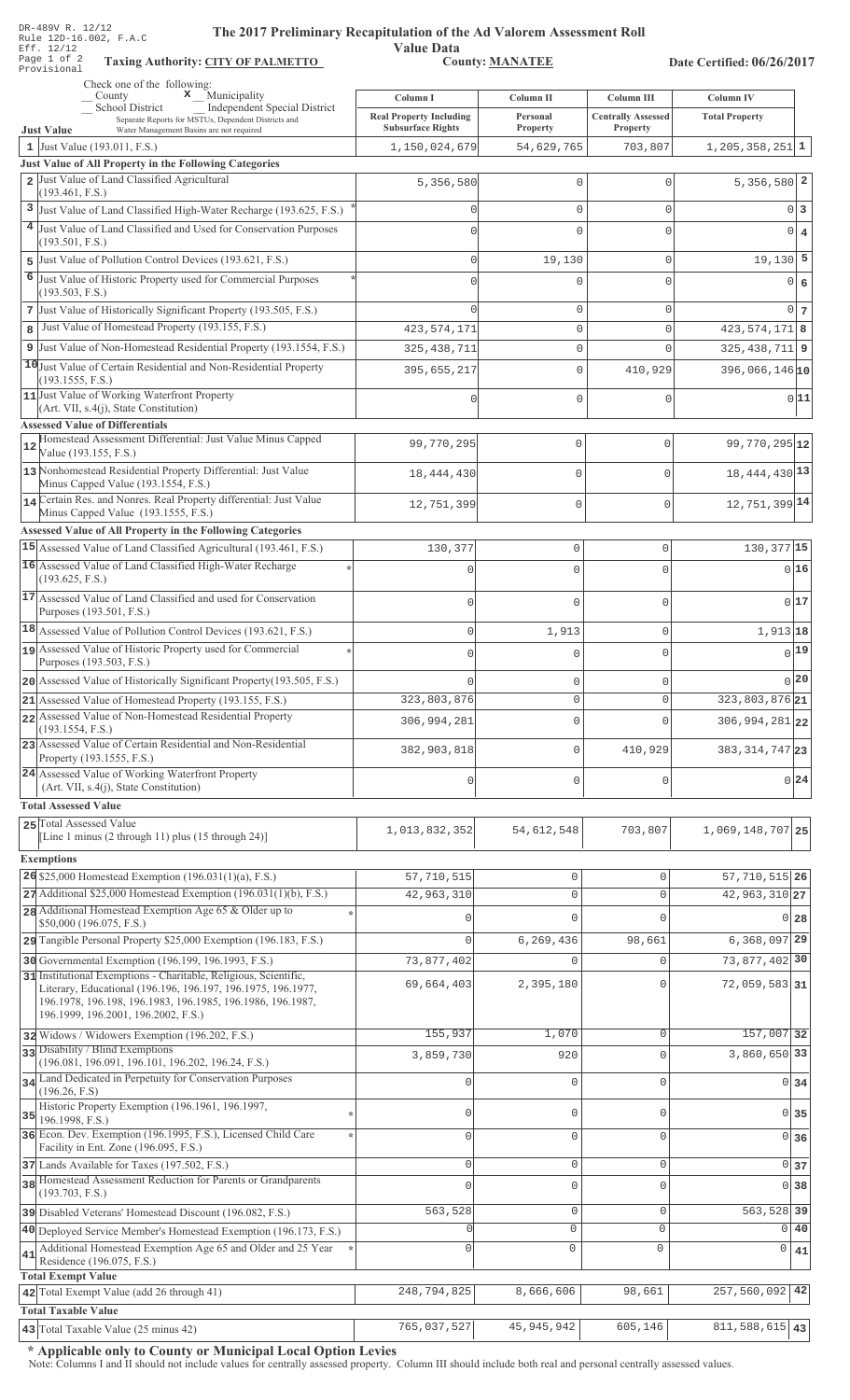# Date Certified: 06/26/2017

# County: MANATEE

## Taxing Authority: CITY OF PALMETTO

## **Additions/Deletions**

|                |                                                                                       | <b>Just Value</b> | <b>Taxable Value</b> |
|----------------|---------------------------------------------------------------------------------------|-------------------|----------------------|
|                | New Construction                                                                      | 3,589,466         | 3,339,466            |
| $\overline{a}$ | Additions                                                                             | 373,691           | 169,348              |
| 3              | Annexations                                                                           | $\Omega$          | $\Omega$             |
| 4              | Deletions                                                                             | 515,349           | 515,349              |
| 5              | Rehabilitative Improvements Increasing Assessed Value by at Least 100%                | $\Omega$          | $\Omega$             |
| 6              | Total TPP Taxable Value in Excess of 115% of Previous Year Total TPP<br>Taxable Value | $\Omega$          | $\Omega$             |
| 7              | Net New Value $(1 + 2 + 3 - 4 + 5 + 6=7)$                                             | 3,447,808         | 2,993,465            |

## **Selected Just Values**

|    |                                                                                                       | <b>Just Value</b> |
|----|-------------------------------------------------------------------------------------------------------|-------------------|
| 8  | Just Value of Subsurface Rights (this amount included in Line 1, Column I, Page One)<br>193.481, F.S. | 35                |
| 9  | Just Value of Centrally Assessed Railroad Property Value                                              | 486,468           |
| 10 | Just Value of Centrally Assessed Private Car Line Property Value                                      | 217,339           |

Note: Sum of items 9 and 10 should equal centrally assessed just value on page 1, line 1, column III.

#### **Homestead Portability**

|    | 11   # of Parcels Receiving Transfer of Homestead Differential |           |
|----|----------------------------------------------------------------|-----------|
| 12 | Value of Transferred Homestead Differential                    | 1,908,687 |

|                                  |                              | Column 1             | Column 2                 |
|----------------------------------|------------------------------|----------------------|--------------------------|
| <b>Total Parcels or Accounts</b> |                              | <b>Real Property</b> | <b>Personal Property</b> |
|                                  |                              | <b>Parcels</b>       | Accounts                 |
|                                  | 13 Total Parcels or Accounts | 6,192                | 2,178                    |

#### **Property with Reduced Assessed Value**

| 14 | Land Classified Agricultural (193.461, F.S.)                                                    | 10       | 0        |
|----|-------------------------------------------------------------------------------------------------|----------|----------|
| 15 | $\ast$<br>Land Classified High-Water Recharge (193.625, F.S.)                                   | 0        | 0        |
| 16 | Land Classified and Used for Conservation Purposes (193.501, F.S.)                              | 0        | 0        |
| 17 | Pollution Control Devices (193.621, F.S.)                                                       | $\Omega$ | 2        |
| 18 | Historic Property used for Commercial Purposes (193.503, F.S.) *                                | 0        | 0        |
| 19 | Historically Significant Property (193.505, F.S.)                                               | 0        | $\Omega$ |
| 20 | Homestead Property; Parcels with Capped Value (193.155, F.S.)                                   | 2,168    | 0        |
| 21 | Non-Homestead Residential Property; Parcels with Capped Value (193.1554, F.S.)                  | 1,691    | 0        |
| 22 | Certain Residential and Non-Residential Property; Parcels with Capped Value<br>(193.1555, F.S.) | 232      | $\Omega$ |
| 23 | Working Waterfront Property (Art. VII, s.4(j), State Constitution)                              | 0        | $\Omega$ |
|    |                                                                                                 |          |          |

#### **Other Reductions in Assessed Value**

| 24 | Lands Available for Taxes (197.502, F.S.)                                  |  |
|----|----------------------------------------------------------------------------|--|
| 25 | Homestead Assessment Reduction for Parents or Grandparents (193.703, F.S.) |  |
| 26 | Disabled Veterans' Homestead Discount (196.082, F.S.)                      |  |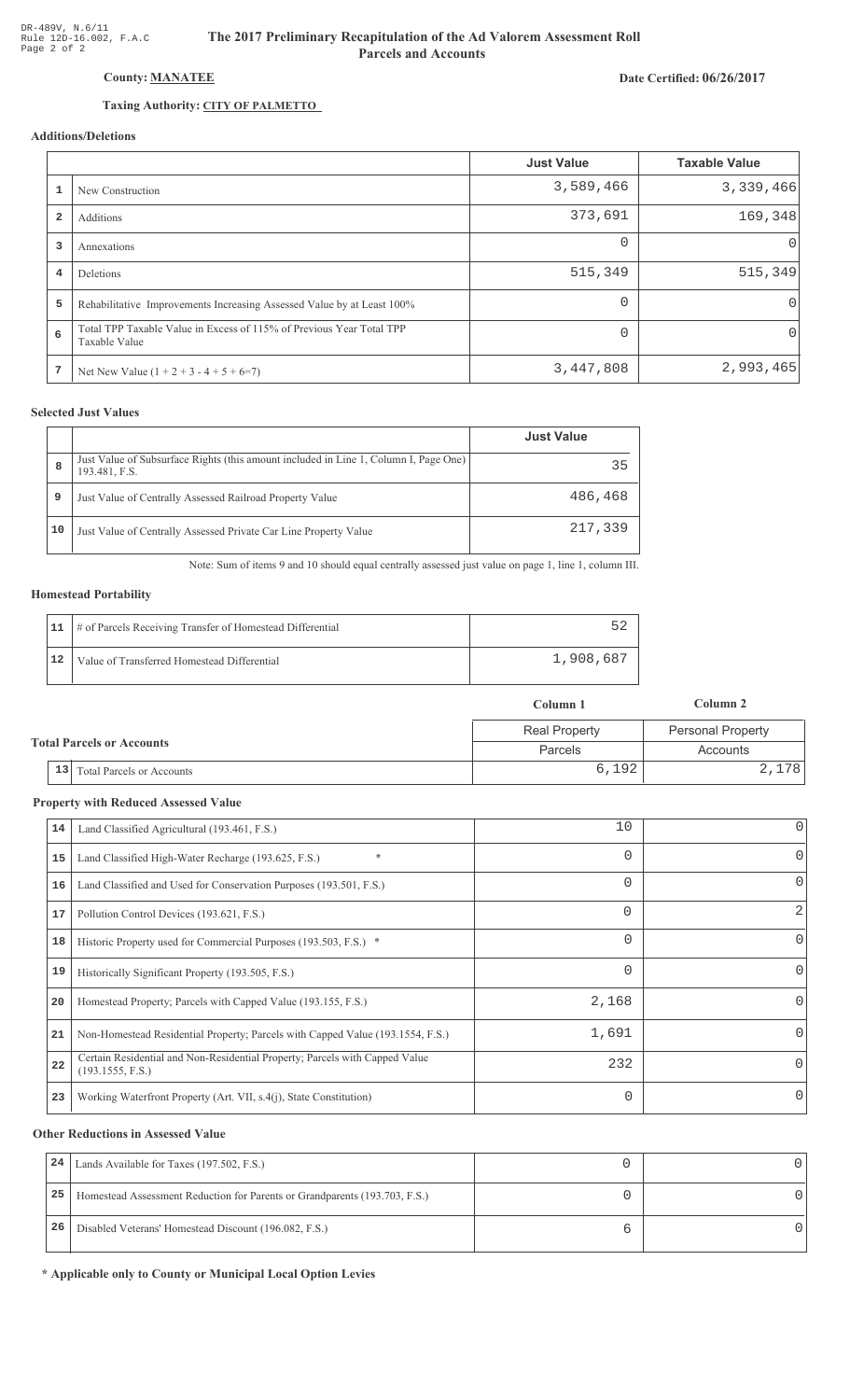| DR-489V R. 12/12 |  |  |                        |
|------------------|--|--|------------------------|
|                  |  |  | Rule 12D-16.002, F.A.C |
| Eff. 12/12       |  |  |                        |
| Page 1 of 2      |  |  | Taxing                 |
| Provisional      |  |  |                        |

# The 2017 Preliminary Recapitulation of the Ad Valorem Assessment Roll

Value Data<br>County: MANATEE

Taxing Authority: CEDAR HAMMOCK FIRE RESCUE County: MANATEE

Date Certified: 06/26/2017

| Check one of the following:<br>Municipality                                                                                |                                                            |                             |                                       |                             |                |
|----------------------------------------------------------------------------------------------------------------------------|------------------------------------------------------------|-----------------------------|---------------------------------------|-----------------------------|----------------|
| County<br>School District<br>x _ Independent Special District                                                              | Column I                                                   | Column II                   | Column III                            | <b>Column IV</b>            |                |
| Separate Reports for MSTUs, Dependent Districts and<br><b>Just Value</b><br>Water Management Basins are not required       | <b>Real Property Including</b><br><b>Subsurface Rights</b> | Personal<br><b>Property</b> | <b>Centrally Assessed</b><br>Property | <b>Total Property</b>       |                |
| 1 Just Value $(193.011, F.S.)$                                                                                             | 3,857,455,661                                              | $\mathbf 0$                 | 0                                     | $3,857,455,661$ 1           |                |
| Just Value of All Property in the Following Categories                                                                     |                                                            |                             |                                       |                             |                |
| 2 Just Value of Land Classified Agricultural<br>(193.461, F.S.)                                                            | 27, 433, 277                                               | $\mathbf{0}$                | $\mathbf 0$                           | $27,433,277$ 2              |                |
| 3 Just Value of Land Classified High-Water Recharge (193.625, F.S.)                                                        | $\Omega$                                                   | $\mathbf 0$                 | $\mathbf 0$                           |                             | $0\vert 3$     |
| 4 Just Value of Land Classified and Used for Conservation Purposes                                                         | $\Omega$                                                   | $\Omega$                    | $\Omega$                              | $0 \mid 4$                  |                |
| (193.501, F.S.)                                                                                                            |                                                            |                             |                                       |                             |                |
| Just Value of Pollution Control Devices (193.621, F.S.)<br>5                                                               | $\Omega$                                                   | $\mathbf 0$                 | $\mathbf 0$                           |                             | $0\vert 5$     |
| 6 Just Value of Historic Property used for Commercial Purposes<br>(193.503, F.S.)                                          | $\Omega$                                                   | $\Omega$                    | $\Omega$                              | $0 \big  6$                 |                |
| 7 Just Value of Historically Significant Property (193.505, F.S.)                                                          |                                                            | $\mathbf 0$                 | $\mathbf 0$                           |                             | 0 <sub>7</sub> |
| Just Value of Homestead Property (193.155, F.S.)<br>8                                                                      | 1,258,590,539                                              | $\mathbf{0}$                | $\circ$                               | $1,258,590,539$ 8           |                |
| 9 Just Value of Non-Homestead Residential Property (193.1554, F.S.)                                                        | 1, 174, 448, 406                                           | $\mathbb O$                 | $\mathbf 0$                           | $1, 174, 448, 406$ 9        |                |
| 10 Just Value of Certain Residential and Non-Residential Property                                                          | 1,396,983,439                                              | $\mathbf 0$                 | $\circ$                               | $1,396,983,439$ 10          |                |
| (193.1555, F.S.)<br>11 Just Value of Working Waterfront Property                                                           |                                                            |                             |                                       |                             |                |
| (Art. VII, s.4(j), State Constitution)                                                                                     |                                                            | $\Omega$                    | $\mathbf 0$                           | 0 11                        |                |
| <b>Assessed Value of Differentials</b>                                                                                     |                                                            |                             |                                       |                             |                |
| Homestead Assessment Differential: Just Value Minus Capped<br>Value (193.155, F.S.)                                        | 330,506,578                                                | 0                           | $\mathsf{O}\xspace$                   | 330,506,578 12              |                |
| 13 Nonhomestead Residential Property Differential: Just Value                                                              |                                                            |                             |                                       | $116,508,363$ <sup>13</sup> |                |
| Minus Capped Value (193.1554, F.S.)                                                                                        | 116,508,363                                                | 0                           | $\mathsf{O}\xspace$                   |                             |                |
| 14 Certain Res. and Nonres. Real Property differential: Just Value<br>Minus Capped Value (193.1555, F.S.)                  | 37, 323, 411                                               | 0                           | $\mathbf{0}$                          | 37, 323, 411 14             |                |
| <b>Assessed Value of All Property in the Following Categories</b>                                                          |                                                            |                             |                                       |                             |                |
| 15 Assessed Value of Land Classified Agricultural (193.461, F.S.)                                                          | 1,083,128                                                  | $\mathbf 0$                 | 0                                     | 1,083,128 15                |                |
| 16 Assessed Value of Land Classified High-Water Recharge                                                                   |                                                            | $\Omega$                    | $\Omega$                              | 0 16                        |                |
| (193.625, F.S.)                                                                                                            |                                                            |                             |                                       |                             |                |
| 17 Assessed Value of Land Classified and used for Conservation<br>Purposes (193.501, F.S.)                                 |                                                            | $\Omega$                    | O                                     | 0 17                        |                |
| 18 Assessed Value of Pollution Control Devices (193.621, F.S.)                                                             |                                                            |                             |                                       |                             |                |
| 19 Assessed Value of Historic Property used for Commercial                                                                 | $\Omega$                                                   | $\mathbf 0$                 | 0                                     | 0 18<br>$0$ <sup>19</sup>   |                |
| Purposes (193.503, F.S.)                                                                                                   | $\bigcap$                                                  | $\mathbf 0$                 | $\Omega$                              |                             |                |
| 20 Assessed Value of Historically Significant Property (193.505, F.S.)                                                     |                                                            | $\mathbf{0}$                |                                       | 0 20                        |                |
| 21 Assessed Value of Homestead Property (193.155, F.S.)                                                                    | 928,083,961                                                | O                           | U                                     | $928,083,961$ 21            |                |
| 22 Assessed Value of Non-Homestead Residential Property<br>(193.1554, F.S.)                                                | 1,057,940,043                                              | $\Omega$                    | $\Omega$                              | 1,057,940,043 22            |                |
| 23 Assessed Value of Certain Residential and Non-Residential                                                               | 1,359,660,028                                              | $\mathbf{0}$                | 0                                     | $1,359,660,028$  23         |                |
| Property (193.1555, F.S.)                                                                                                  |                                                            |                             |                                       |                             |                |
| 24 Assessed Value of Working Waterfront Property<br>(Art. VII, s.4(j), State Constitution)                                 | 0                                                          | $\mathbf 0$                 | 0                                     | $0\,24$                     |                |
| <b>Total Assessed Value</b>                                                                                                |                                                            |                             |                                       |                             |                |
| 25 Total Assessed Value                                                                                                    | 3, 346, 767, 160                                           | 0                           | 0                                     | 3, 346, 767, 160 25         |                |
| [Line 1 minus $(2 \text{ through } 11)$ plus $(15 \text{ through } 24)$ ]                                                  |                                                            |                             |                                       |                             |                |
| <b>Exemptions</b>                                                                                                          |                                                            |                             |                                       |                             |                |
| 26 \$25,000 Homestead Exemption (196.031(1)(a), F.S.)                                                                      | 236,695,787                                                | $\mathbf 0$                 | $\Omega$                              | 236,695,787 26              |                |
| 27 Additional \$25,000 Homestead Exemption (196.031(1)(b), F.S.)                                                           | 142, 557, 437                                              | $\mathbb O$                 | $\mathbf 0$                           | $142, 557, 437$ 27          |                |
| 28 Additional Homestead Exemption Age 65 & Older up to<br>\$50,000 (196.075, F.S.)                                         | 0                                                          | $\mathbf{0}$                | $\Omega$                              | 0 <sub>28</sub>             |                |
| 29 Tangible Personal Property \$25,000 Exemption (196.183, F.S.)                                                           |                                                            | $\mathbf{0}$                | $\mathbf 0$                           | 0 <sub>29</sub>             |                |
| 30 Governmental Exemption (196.199, 196.1993, F.S.)                                                                        | 201,074,995                                                | $\mathbf{0}$                | $\Omega$                              | 201,074,995 30              |                |
| 31 Institutional Exemptions - Charitable, Religious, Scientific,                                                           | 120,025,586                                                | $\mathbf 0$                 | $\Omega$                              | 120,025,586 31              |                |
| Literary, Educational (196.196, 196.197, 196.1975, 196.1977,<br>196.1978, 196.198, 196.1983, 196.1985, 196.1986, 196.1987, |                                                            |                             |                                       |                             |                |
| 196.1999, 196.2001, 196.2002, F.S.)                                                                                        |                                                            |                             |                                       |                             |                |
| 32 Widows / Widowers Exemption (196.202, F.S.)                                                                             | 747,748                                                    | $\circ$                     | $\mathbf 0$                           | 747,748 32                  |                |
| 33 Disability / Blind Exemptions<br>(196.081, 196.091, 196.101, 196.202, 196.24, F.S.)                                     | 11,718,222                                                 | $\mathbf{0}$                | $\Omega$                              | 11,718,222 33               |                |
| 34 Land Dedicated in Perpetuity for Conservation Purposes                                                                  | $\mathbf{0}$                                               | $\mathbf 0$                 | $\mathbf{0}$                          | 0 34                        |                |
| (196.26, F.S)<br>Historic Property Exemption (196.1961, 196.1997,                                                          |                                                            |                             |                                       |                             |                |
| $35$ 196.1998, F.S.)                                                                                                       | $\mathbf{0}$                                               | $\mathbb O$                 | $\Omega$                              | $0\overline{35}$            |                |
| 36 Econ. Dev. Exemption (196.1995, F.S.), Licensed Child Care                                                              | $\Omega$                                                   | $\mathbf 0$                 | $\Omega$                              | 0 36                        |                |
| Facility in Ent. Zone (196.095, F.S.)<br>37 Lands Available for Taxes (197.502, F.S.)                                      | $\mathbf 0$                                                | $\mathbb O$                 | $\mathbf 0$                           | 0 <sub>37</sub>             |                |
| 38 Homestead Assessment Reduction for Parents or Grandparents                                                              | $\cap$                                                     | $\mathbf 0$                 | $\Omega$                              | 0 38                        |                |
| (193.703, F.S.)                                                                                                            |                                                            |                             |                                       |                             |                |
| 39 Disabled Veterans' Homestead Discount (196.082, F.S.)                                                                   | 196,073                                                    | $\mathbb O$                 | $\mathbf{0}$                          | 196,073 39                  |                |
| 40 Deployed Service Member's Homestead Exemption (196.173, F.S.)                                                           |                                                            | $\circ$                     | $\mathbf 0$                           | $0$ 40                      |                |
| Additional Homestead Exemption Age 65 and Older and 25 Year<br>41<br>Residence (196.075, F.S.)                             | $\mathbf{0}$                                               | $\mathsf 0$                 | $\overline{0}$                        | 0                           | 41             |
| <b>Total Exempt Value</b>                                                                                                  |                                                            |                             |                                       |                             |                |
| 42 Total Exempt Value (add 26 through 41)                                                                                  | 713,015,848                                                | $\circ$                     | $\mathbf{0}$                          | 713,015,848 42              |                |
| <b>Total Taxable Value</b>                                                                                                 |                                                            |                             |                                       |                             |                |
| 43 Total Taxable Value (25 minus 42)                                                                                       | 2,633,751,312                                              | $\mathsf{O}\xspace$         | $\mathsf{O}\xspace$                   | $2,633,751,312$ 43          |                |

\* Applicable only to County or Municipal Local Option Levies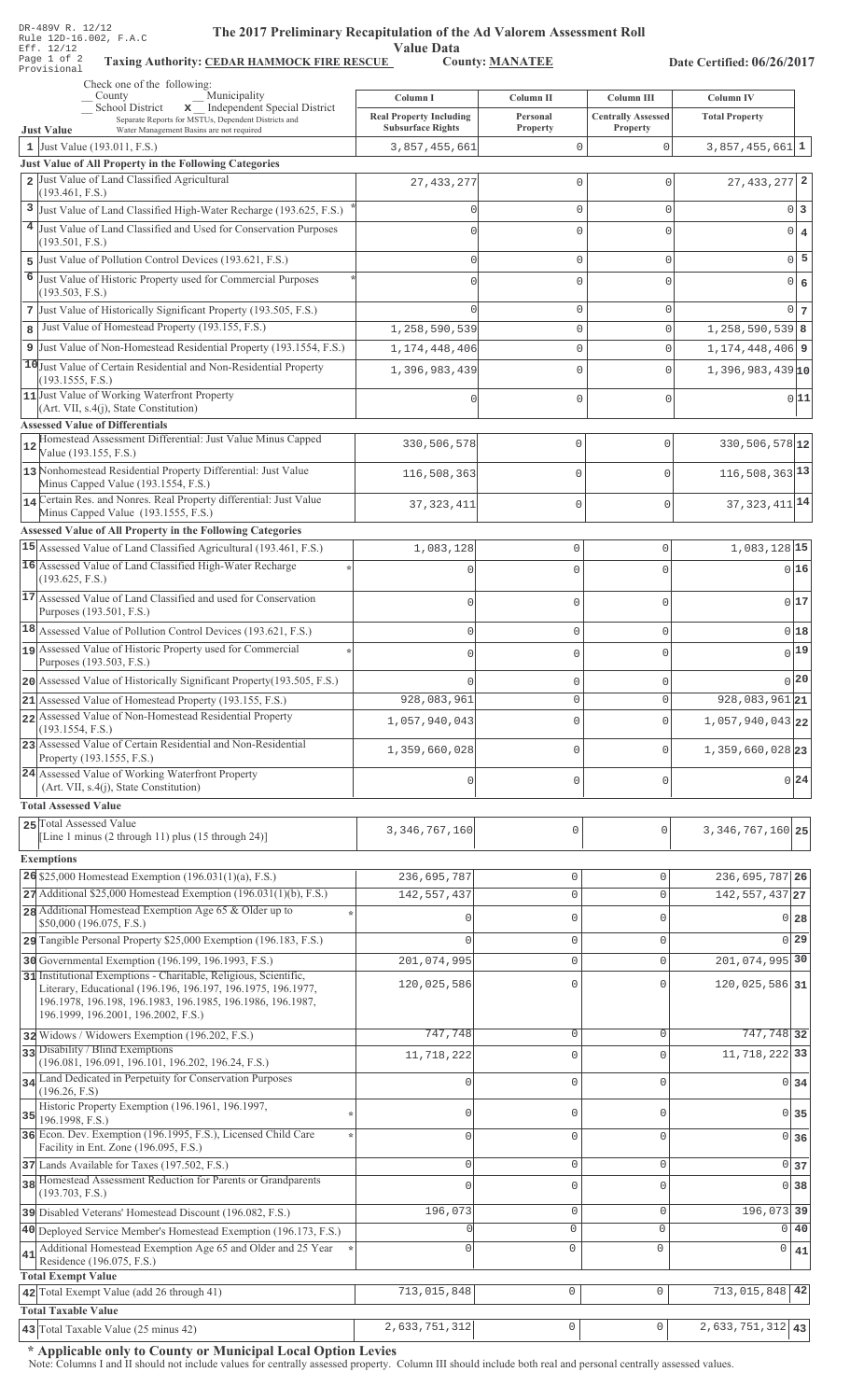# The 2017 Preliminary Recapitulation of the Ad Valorem Assessment Roll **Parcels and Accounts**

# Date Certified: 06/26/2017

# Taxing Authority: CEDAR HAMMOCK FIRE RESCUE

# **Additions/Deletions**

|                |                                                                                       | <b>Just Value</b> | <b>Taxable Value</b> |
|----------------|---------------------------------------------------------------------------------------|-------------------|----------------------|
|                | New Construction                                                                      | 72,890,809        | 61, 914, 368         |
| $\overline{2}$ | Additions                                                                             | 1,051,758         | 826,932              |
| 3              | Annexations                                                                           | $\Omega$          | $\Omega$             |
| 4              | Deletions                                                                             | 2,900,654         | 2,900,654            |
| 5              | Rehabilitative Improvements Increasing Assessed Value by at Least 100%                | $\Omega$          | 0                    |
| 6              | Total TPP Taxable Value in Excess of 115% of Previous Year Total TPP<br>Taxable Value | $\cap$            | 0                    |
| -7             | Net New Value $(1 + 2 + 3 - 4 + 5 + 6=7)$                                             | 71,041,913        | 59,840,646           |

## **Selected Just Values**

|    |                                                                                                       | <b>Just Value</b> |
|----|-------------------------------------------------------------------------------------------------------|-------------------|
| 8  | Just Value of Subsurface Rights (this amount included in Line 1, Column I, Page One)<br>193.481, F.S. | 235               |
| 9  | Just Value of Centrally Assessed Railroad Property Value                                              |                   |
| 10 | Just Value of Centrally Assessed Private Car Line Property Value                                      |                   |

Note: Sum of items 9 and 10 should equal centrally assessed just value on page 1, line 1, column III.

#### **Homestead Portability**

|    | 11   # of Parcels Receiving Transfer of Homestead Differential | 155       |
|----|----------------------------------------------------------------|-----------|
| 12 | Value of Transferred Homestead Differential                    | 4,592,980 |

|                                  |                                           | Column 1             | Column 2                 |
|----------------------------------|-------------------------------------------|----------------------|--------------------------|
| <b>Total Parcels or Accounts</b> |                                           | <b>Real Property</b> | <b>Personal Property</b> |
|                                  |                                           | <b>Parcels</b>       | Accounts                 |
|                                  | <sup>1</sup> 13 Total Parcels or Accounts | 23,712               |                          |

#### **Property with Reduced Assessed Value**

| 14 | Land Classified Agricultural (193.461, F.S.)                                                    | 11       | 0        |
|----|-------------------------------------------------------------------------------------------------|----------|----------|
| 15 | $\ast$<br>Land Classified High-Water Recharge (193.625, F.S.)                                   | 0        | 0        |
| 16 | Land Classified and Used for Conservation Purposes (193.501, F.S.)                              | 0        | 0        |
| 17 | Pollution Control Devices (193.621, F.S.)                                                       | $\Omega$ | 0        |
| 18 | Historic Property used for Commercial Purposes (193.503, F.S.) *                                | 0        | 0        |
| 19 | Historically Significant Property (193.505, F.S.)                                               | 0        | $\Omega$ |
| 20 | Homestead Property; Parcels with Capped Value (193.155, F.S.)                                   | 9,036    | 0        |
| 21 | Non-Homestead Residential Property; Parcels with Capped Value (193.1554, F.S.)                  | 8,310    | 0        |
| 22 | Certain Residential and Non-Residential Property; Parcels with Capped Value<br>(193.1555, F.S.) | 370      | 0        |
| 23 | Working Waterfront Property (Art. VII, s.4(j), State Constitution)                              | 0        | O        |

#### **Other Reductions in Assessed Value**

| 24 | Lands Available for Taxes (197.502, F.S.)                                  |  |
|----|----------------------------------------------------------------------------|--|
| 25 | Homestead Assessment Reduction for Parents or Grandparents (193.703, F.S.) |  |
| 26 | Disabled Veterans' Homestead Discount (196.082, F.S.)                      |  |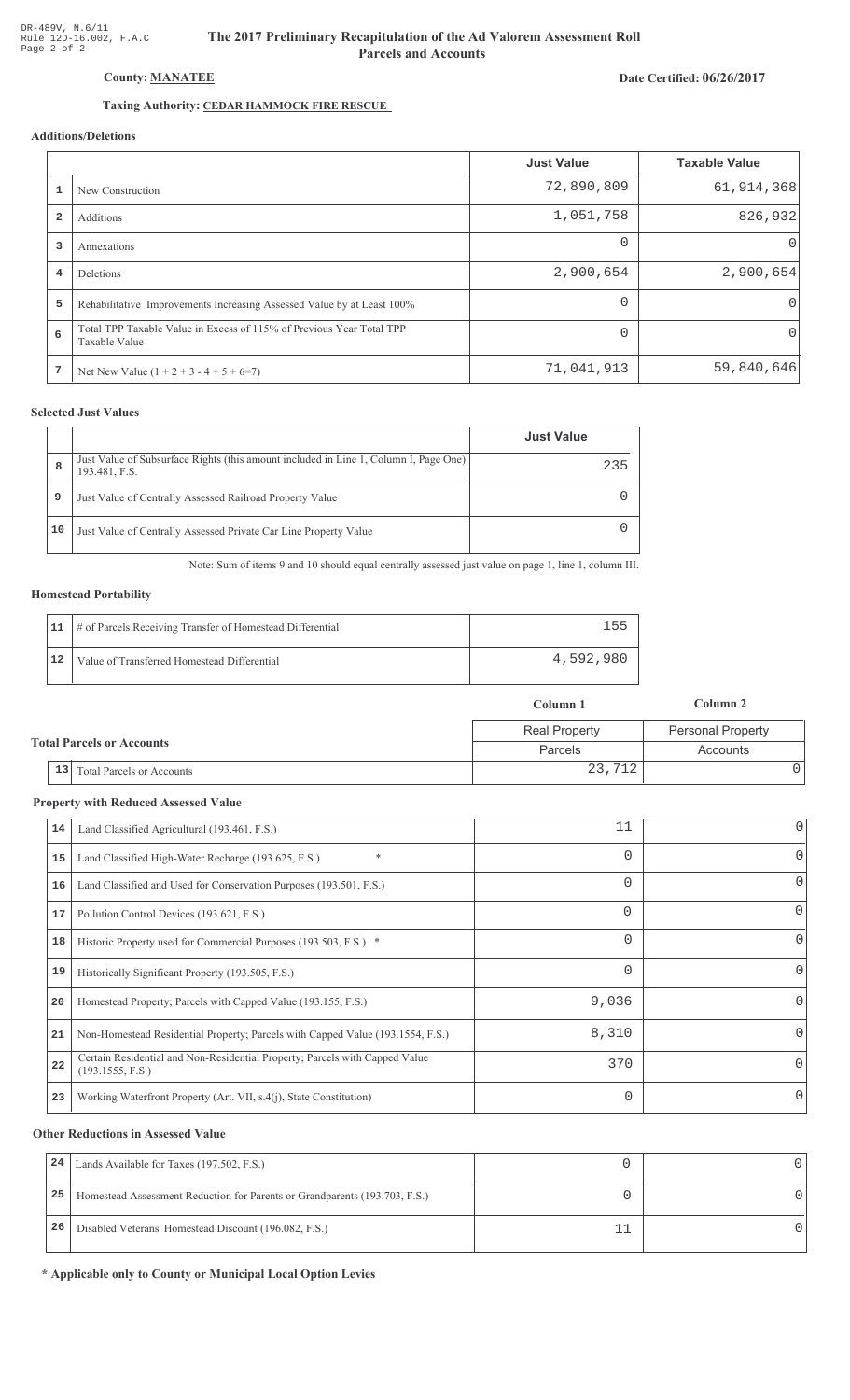| DR-489V R. 14/14<br>The 2017 Preliminary Recapitulation of the Ad Valorem Assessment Roll<br>Rule 12D-16.002, F.A.C<br>Eff. 12/12<br>Page 1 of 2<br><b>Taxing Authority: SOUTHERN MAN FIRE RESCUE</b><br>Provisional                  | <b>Value Data</b>                                                      | <b>County: MANATEE</b>            |                                                     | Date Certified: 06/26/2017         |
|---------------------------------------------------------------------------------------------------------------------------------------------------------------------------------------------------------------------------------------|------------------------------------------------------------------------|-----------------------------------|-----------------------------------------------------|------------------------------------|
| Check one of the following:<br>Municipality<br>County                                                                                                                                                                                 |                                                                        |                                   |                                                     |                                    |
| x Independent Special District<br>School District<br>Separate Reports for MSTUs, Dependent Districts and<br><b>Just Value</b><br>Water Management Basins are not required                                                             | Column I<br><b>Real Property Including</b><br><b>Subsurface Rights</b> | Column II<br>Personal<br>Property | Column III<br><b>Centrally Assessed</b><br>Property | Column IV<br><b>Total Property</b> |
| 1 Just Value (193.011, F.S.)                                                                                                                                                                                                          | 6,284,963,801                                                          | 0                                 | 0                                                   | $6, 284, 963, 801$ 1               |
| Just Value of All Property in the Following Categories                                                                                                                                                                                |                                                                        |                                   |                                                     |                                    |
| 2 Just Value of Land Classified Agricultural                                                                                                                                                                                          | 22,571,244                                                             | $\Omega$                          | $\Omega$                                            | $22,571,244$ 2                     |
| (193.461, F.S.)<br>3 Just Value of Land Classified High-Water Recharge (193.625, F.S.)                                                                                                                                                |                                                                        | $\mathbf 0$                       | $\Omega$                                            | $0\vert 3$                         |
| 4 Just Value of Land Classified and Used for Conservation Purposes                                                                                                                                                                    |                                                                        | $\Omega$                          | $\Omega$                                            |                                    |
| (193.501, F.S.)                                                                                                                                                                                                                       | O                                                                      |                                   |                                                     | $\overline{0}$<br>$\overline{4}$   |
| Just Value of Pollution Control Devices (193.621, F.S.)<br>5                                                                                                                                                                          | $\Omega$                                                               | $\mathbf 0$                       | $\Omega$                                            | $0$ 5                              |
| 6 Just Value of Historic Property used for Commercial Purposes<br>(193.503, F.S.)                                                                                                                                                     | O                                                                      | $\Omega$                          | $\Omega$                                            | $\circ$<br>6                       |
| 7 Just Value of Historically Significant Property (193.505, F.S.)                                                                                                                                                                     |                                                                        | $\mathbf 0$                       | $\Omega$                                            | $0\vert 7$                         |
| Just Value of Homestead Property (193.155, F.S.)<br>8                                                                                                                                                                                 | 3,089,450,894                                                          | $\mathbb O$                       | $\overline{0}$                                      | $3,089,450,894$ 8                  |
| 9 Just Value of Non-Homestead Residential Property (193.1554, F.S.)                                                                                                                                                                   | 1,627,982,095                                                          | $\mathbf 0$                       | 0                                                   | $1,627,982,095$ 9                  |
| 10 Just Value of Certain Residential and Non-Residential Property                                                                                                                                                                     | 1,544,959,568                                                          | $\mathbf 0$                       | 0                                                   | $1,544,959,568$ <sup>10</sup>      |
| (193.1555, F.S.)<br>11 Just Value of Working Waterfront Property                                                                                                                                                                      |                                                                        |                                   |                                                     | 0 11                               |
| (Art. VII, s.4(j), State Constitution)                                                                                                                                                                                                | n                                                                      | $\mathbf 0$                       | $\Omega$                                            |                                    |
| <b>Assessed Value of Differentials</b>                                                                                                                                                                                                |                                                                        |                                   |                                                     |                                    |
| Homestead Assessment Differential: Just Value Minus Capped<br>12<br>Value (193.155, F.S.)                                                                                                                                             | 654, 314, 940                                                          | $\mathbf 0$                       | 0                                                   | 654, 314, 940 12                   |
| 13 Nonhomestead Residential Property Differential: Just Value<br>Minus Capped Value (193.1554, F.S.)                                                                                                                                  | 94, 468, 143                                                           | $\mathbf 0$                       | 0                                                   | 94, 468, 143 13                    |
| 14 Certain Res. and Nonres. Real Property differential: Just Value<br>Minus Capped Value (193.1555, F.S.)                                                                                                                             | 52, 715, 767                                                           | $\mathbf 0$                       | 0                                                   | 52, 715, 767 <sup>14</sup>         |
| Assessed Value of All Property in the Following Categories                                                                                                                                                                            |                                                                        |                                   |                                                     |                                    |
| 15 Assessed Value of Land Classified Agricultural (193.461, F.S.)                                                                                                                                                                     | 519,362                                                                | $\mathsf{O}\xspace$               | 0                                                   | $519,362$ 15                       |
| 16 Assessed Value of Land Classified High-Water Recharge<br>(193.625, F.S.)                                                                                                                                                           |                                                                        | $\mathbf 0$                       | $\cap$                                              | 0 16                               |
| 17 Assessed Value of Land Classified and used for Conservation                                                                                                                                                                        |                                                                        |                                   |                                                     |                                    |
| Purposes (193.501, F.S.)                                                                                                                                                                                                              | O                                                                      | $\mathsf{O}\xspace$               | $\Omega$                                            | 0 17                               |
| 18 Assessed Value of Pollution Control Devices (193.621, F.S.)                                                                                                                                                                        | 0                                                                      | $\mathbb O$                       | 0                                                   | 0 18                               |
| 19 Assessed Value of Historic Property used for Commercial                                                                                                                                                                            |                                                                        | 0                                 | O                                                   | $\sqrt{19}$                        |
| Purposes (193.503, F.S.)                                                                                                                                                                                                              |                                                                        |                                   |                                                     |                                    |
| 20 Assessed Value of Historically Significant Property (193.505, F.S.)                                                                                                                                                                |                                                                        | 0                                 | $\cap$                                              | 0 20                               |
| 21 Assessed Value of Homestead Property (193.155, F.S.)<br>22 Assessed Value of Non-Homestead Residential Property                                                                                                                    | 2, 435, 135, 954                                                       | $\circ$                           | $\mathbf{0}$                                        | $2,435,135,954$ 21                 |
| (193.1554, F.S.)                                                                                                                                                                                                                      | 1,533,513,952                                                          | $\mathsf{O}\xspace$               | $\Omega$                                            | $1,533,513,952$ 22                 |
| 23 Assessed Value of Certain Residential and Non-Residential<br>Property (193.1555, F.S.)                                                                                                                                             | 1,492,243,801                                                          | $\circ$                           | $\mathbf{0}$                                        | 1,492,243,801 23                   |
| 24 Assessed Value of Working Waterfront Property<br>(Art. VII, s.4(j), State Constitution)                                                                                                                                            | U                                                                      | $\circ$                           | $\Omega$                                            | 0 24                               |
| <b>Total Assessed Value</b>                                                                                                                                                                                                           |                                                                        |                                   |                                                     |                                    |
| 25 Total Assessed Value                                                                                                                                                                                                               | 5,461,413,069                                                          | $\mathbf 0$                       | $\mathbf 0$                                         | $5,461,413,069$ 25                 |
| [Line 1 minus (2 through 11) plus (15 through 24)]                                                                                                                                                                                    |                                                                        |                                   |                                                     |                                    |
| <b>Exemptions</b>                                                                                                                                                                                                                     |                                                                        |                                   |                                                     |                                    |
| 26 \$25,000 Homestead Exemption $(196.031(1)(a), F.S.)$<br>$27$ Additional \$25,000 Homestead Exemption (196.031(1)(b), F.S.)                                                                                                         | 377, 439, 649<br>315,048,955                                           | 0<br>$\mathbf{0}$                 | $\mathsf{O}\xspace$<br>$\mathsf{O}\xspace$          | 377, 439, 649 26<br>315,048,955 27 |
| 28 Additional Homestead Exemption Age 65 & Older up to                                                                                                                                                                                |                                                                        |                                   |                                                     |                                    |
| \$50,000 (196.075, F.S.)                                                                                                                                                                                                              |                                                                        | $\mathbb O$                       | 0                                                   | 0 28                               |
| 29 Tangible Personal Property \$25,000 Exemption (196.183, F.S.)                                                                                                                                                                      | $\Omega$                                                               | $\mathsf{O}\xspace$               | $\mathsf{O}\xspace$                                 | 0 29                               |
| 30 Governmental Exemption (196.199, 196.1993, F.S.)                                                                                                                                                                                   | 133,934,061                                                            | $\mathbb O$                       | $\mathsf{O}\xspace$                                 | 133, 934, 061 30                   |
| 31 Institutional Exemptions - Charitable, Religious, Scientific,<br>Literary, Educational (196.196, 196.197, 196.1975, 196.1977,<br>196.1978, 196.198, 196.1983, 196.1985, 196.1986, 196.1987,<br>196.1999, 196.2001, 196.2002, F.S.) | 82,599,931                                                             | $\mathbf{0}$                      | 0                                                   | 82,599,931 31                      |
| 32 Widows / Widowers Exemption (196.202, F.S.)                                                                                                                                                                                        | 1,015,477                                                              | 0                                 | 0                                                   | $1,015,477$ 32                     |
| 33 Disability / Blind Exemptions<br>(196.081, 196.091, 196.101, 196.202, 196.24, F.S.)                                                                                                                                                | 25, 113, 649                                                           | $\mathbf{0}$                      | $\mathbf{0}$                                        | 25, 113, 649 33                    |
| 34 Land Dedicated in Perpetuity for Conservation Purposes                                                                                                                                                                             | $\Omega$                                                               | $\mathbf{0}$                      | $\mathsf{O}\xspace$                                 | 0 34                               |
| (196.26, F.S)<br>Historic Property Exemption (196.1961, 196.1997,                                                                                                                                                                     | U                                                                      | 0                                 | 0                                                   |                                    |
| 35<br>196.1998, F.S.)<br>36 Econ. Dev. Exemption (196.1995, F.S.), Licensed Child Care                                                                                                                                                |                                                                        |                                   |                                                     | 0 35                               |
| Facility in Ent. Zone (196.095, F.S.)                                                                                                                                                                                                 | $\cap$                                                                 | $\mathbf 0$                       | $\mathsf{O}\xspace$                                 | 0 36                               |
| 37 Lands Available for Taxes (197.502, F.S.)                                                                                                                                                                                          | 6,678                                                                  | $\mathsf{O}\xspace$               | $\mathsf{O}\xspace$                                 | 6,678 37                           |
| 38 Homestead Assessment Reduction for Parents or Grandparents<br>(193.703, F.S.)                                                                                                                                                      | 60,554                                                                 | $\mathbf 0$                       | $\mathsf{O}\xspace$                                 | 60,554 38                          |
| 39 Disabled Veterans' Homestead Discount (196.082, F.S.)                                                                                                                                                                              | 1,796,682                                                              | $\mathsf{O}\xspace$               | 0                                                   | 1,796,682 39                       |
| 40 Deployed Service Member's Homestead Exemption (196.173, F.S.)                                                                                                                                                                      | $\Omega$                                                               | $\circ$                           | $\mathbf 0$                                         | $\Omega$<br>40                     |
| Additional Homestead Exemption Age 65 and Older and 25 Year<br>41                                                                                                                                                                     | 0                                                                      | $\mathbf 0$                       | $\circ$                                             | 0<br>41                            |
| Residence (196.075, F.S.)<br><b>Total Exempt Value</b>                                                                                                                                                                                |                                                                        |                                   |                                                     |                                    |
| 42 Total Exempt Value (add 26 through 41)                                                                                                                                                                                             | 937,015,636                                                            | $\mathsf{O}\xspace$               | $\mathbb O$                                         | $937,015,636$ 42                   |
| <b>Total Taxable Value</b>                                                                                                                                                                                                            |                                                                        |                                   |                                                     |                                    |
| 43 Total Taxable Value (25 minus 42)                                                                                                                                                                                                  | 4,524,397,433                                                          | $\mathsf{O}\xspace$               | $\mathsf{O}\xspace$                                 | 4,524,397,433 43                   |

DR-489V R. 12/12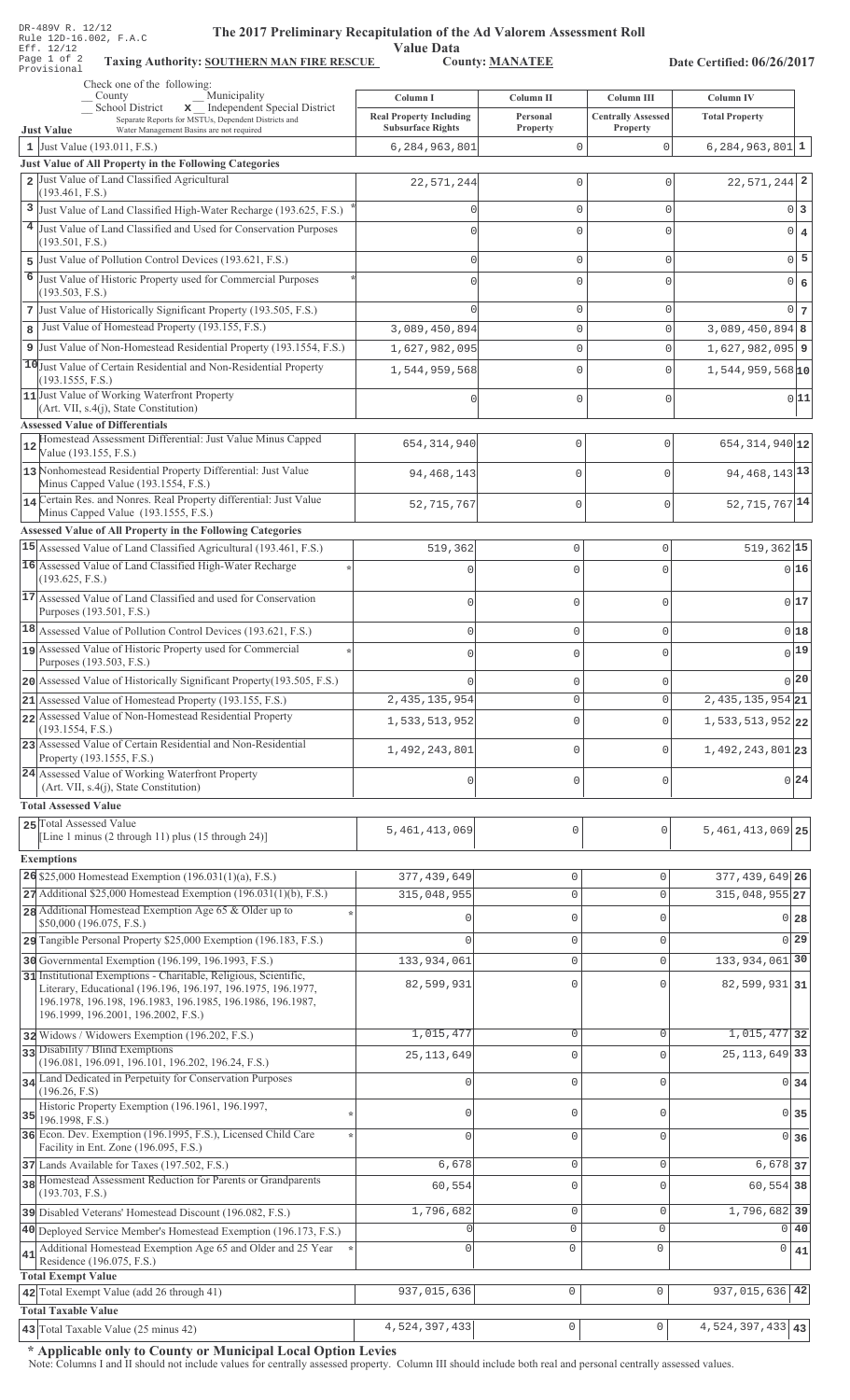# The 2017 Preliminary Recapitulation of the Ad Valorem Assessment Roll **Parcels and Accounts**

## Date Certified: 06/26/2017

# Taxing Authority: SOUTHERN MAN FIRE RESCUE

## Additions/Deletions

|                |                                                                                       | <b>Just Value</b> | <b>Taxable Value</b> |
|----------------|---------------------------------------------------------------------------------------|-------------------|----------------------|
|                | New Construction                                                                      | 97,859,708        | 81, 441, 131         |
| $\overline{2}$ | Additions                                                                             | 2,096,313         | 1,685,130            |
| 3              | Annexations                                                                           | $\Omega$          | $\Omega$             |
| 4              | Deletions                                                                             | 1,785,928         | 1,785,928            |
| 5              | Rehabilitative Improvements Increasing Assessed Value by at Least 100%                | $\Omega$          | $\Omega$             |
| 6              | Total TPP Taxable Value in Excess of 115% of Previous Year Total TPP<br>Taxable Value | $\Omega$          | $\Omega$             |
| 7              | Net New Value $(1 + 2 + 3 - 4 + 5 + 6=7)$                                             | 98,170,093        | 81, 340, 333         |

### **Selected Just Values**

|    |                                                                                                       | <b>Just Value</b> |
|----|-------------------------------------------------------------------------------------------------------|-------------------|
| 8  | Just Value of Subsurface Rights (this amount included in Line 1, Column I, Page One)<br>193.481, F.S. | 7,265             |
| 9  | Just Value of Centrally Assessed Railroad Property Value                                              |                   |
| 10 | Just Value of Centrally Assessed Private Car Line Property Value                                      |                   |

Note: Sum of items 9 and 10 should equal centrally assessed just value on page 1, line 1, column III.

#### **Homestead Portability**

|    | 11   # of Parcels Receiving Transfer of Homestead Differential | 295        |
|----|----------------------------------------------------------------|------------|
| 12 | Value of Transferred Homestead Differential                    | 11,722,938 |

|                                      | Column 1             | Column 2                 |
|--------------------------------------|----------------------|--------------------------|
|                                      | <b>Real Property</b> | <b>Personal Property</b> |
| <b>Total Parcels or Accounts</b>     | Parcels              | Accounts                 |
| $\vert$ 13 Total Parcels or Accounts | 31,415               |                          |

#### **Property with Reduced Assessed Value**

| 14 | Land Classified Agricultural (193.461, F.S.)                                                    | 54       | 0        |
|----|-------------------------------------------------------------------------------------------------|----------|----------|
| 15 | $\ast$<br>Land Classified High-Water Recharge (193.625, F.S.)                                   | 0        | 0        |
| 16 | Land Classified and Used for Conservation Purposes (193.501, F.S.)                              | 0        | 0        |
| 17 | Pollution Control Devices (193.621, F.S.)                                                       | $\Omega$ | 0        |
| 18 | Historic Property used for Commercial Purposes (193.503, F.S.) *                                | 0        | 0        |
| 19 | Historically Significant Property (193.505, F.S.)                                               | $\Omega$ | $\Omega$ |
| 20 | Homestead Property; Parcels with Capped Value (193.155, F.S.)                                   | 14,029   | 0        |
| 21 | Non-Homestead Residential Property; Parcels with Capped Value (193.1554, F.S.)                  | 6,318    | 0        |
| 22 | Certain Residential and Non-Residential Property; Parcels with Capped Value<br>(193.1555, F.S.) | 1,065    | $\Omega$ |
| 23 | Working Waterfront Property (Art. VII, s.4(j), State Constitution)                              | 0        | 0        |
|    |                                                                                                 |          |          |

#### **Other Reductions in Assessed Value**

| 24 | Lands Available for Taxes (197.502, F.S.)                                  |    |  |
|----|----------------------------------------------------------------------------|----|--|
| 25 | Homestead Assessment Reduction for Parents or Grandparents (193.703, F.S.) |    |  |
| 26 | Disabled Veterans' Homestead Discount (196.082, F.S.)                      | 26 |  |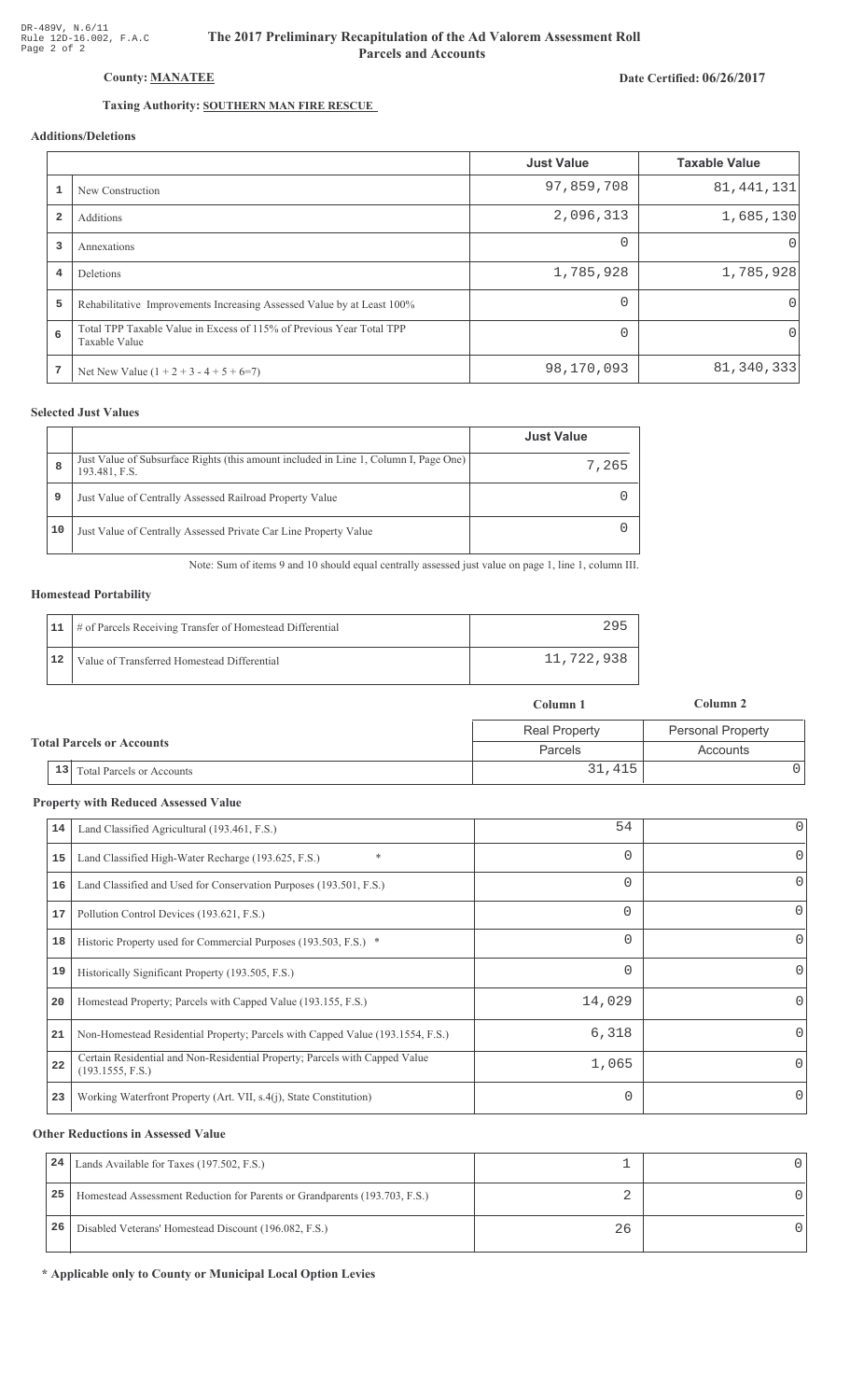| DR-489V R. 12/12<br>The 2017 Preliminary Recapitulation of the Ad Valorem Assessment Roll<br>Rule 12D-16.002, F.A.C<br><b>Value Data</b><br>Eff. 12/12<br>Page 1 of 2<br><b>County: MANATEE</b><br><b>Taxing Authority: EAST MANATEE FIRE RESCUE</b><br>Date Certified: 06/26/2017<br>Provisional |                                               |                         |                                         |                                           |                                  |
|---------------------------------------------------------------------------------------------------------------------------------------------------------------------------------------------------------------------------------------------------------------------------------------------------|-----------------------------------------------|-------------------------|-----------------------------------------|-------------------------------------------|----------------------------------|
| Check one of the following:<br>Municipality<br>County                                                                                                                                                                                                                                             |                                               |                         |                                         |                                           |                                  |
| x Independent Special District<br>School District<br>Separate Reports for MSTUs, Dependent Districts and                                                                                                                                                                                          | Column I<br><b>Real Property Including</b>    | Column II<br>Personal   | Column III<br><b>Centrally Assessed</b> | <b>Column IV</b><br><b>Total Property</b> |                                  |
| <b>Just Value</b><br>Water Management Basins are not required<br>1 Just Value (193.011, F.S.)                                                                                                                                                                                                     | <b>Subsurface Rights</b><br>10, 914, 225, 359 | Property<br>$\mathbf 0$ | Property<br>$\mathbf{0}$                | $10,914,225,359$ 1                        |                                  |
| <b>Just Value of All Property in the Following Categories</b><br>2 Just Value of Land Classified Agricultural                                                                                                                                                                                     |                                               |                         |                                         |                                           |                                  |
| (193.461, F.S.)                                                                                                                                                                                                                                                                                   | 203, 647, 582                                 | $\mathbf 0$             | $\Omega$                                | $203,647,582$ <sup>2</sup>                |                                  |
| 3 Just Value of Land Classified High-Water Recharge (193.625, F.S.)                                                                                                                                                                                                                               | O                                             | $\mathbf{0}$            | 0                                       |                                           | 0 3                              |
| 4 Just Value of Land Classified and Used for Conservation Purposes<br>(193.501, F.S.)                                                                                                                                                                                                             |                                               | $\mathbf 0$             | $\Omega$                                |                                           | $\overline{0}$<br>$\overline{4}$ |
| 5 Just Value of Pollution Control Devices (193.621, F.S.)                                                                                                                                                                                                                                         | $\Omega$                                      | $\mathbf{0}$            | 0                                       |                                           | 5<br> 0                          |
| 6 Just Value of Historic Property used for Commercial Purposes<br>(193.503, F.S.)                                                                                                                                                                                                                 |                                               | $\mathbf 0$             | $\Omega$                                |                                           | $\overline{0}$<br>6              |
| 7 Just Value of Historically Significant Property (193.505, F.S.)                                                                                                                                                                                                                                 |                                               | $\mathbf 0$             | 0                                       |                                           | $0\vert 7$                       |
| Just Value of Homestead Property (193.155, F.S.)<br>8                                                                                                                                                                                                                                             | 6,179,915,410                                 | $\mathbf 0$             | $\mathbf 0$                             | $6, 179, 915, 410$ 8                      |                                  |
| 9 Just Value of Non-Homestead Residential Property (193.1554, F.S.)                                                                                                                                                                                                                               | 3,029,947,639                                 | $\mathbf 0$             | 0                                       | $3,029,947,639$ 9                         |                                  |
| 10 Just Value of Certain Residential and Non-Residential Property<br>(193.1555, F.S.)                                                                                                                                                                                                             | 1,500,714,728                                 | $\mathbf 0$             | 0                                       | $1,500,714,728$ <sub>10</sub>             |                                  |
| 11 Just Value of Working Waterfront Property<br>(Art. VII, s.4(j), State Constitution)                                                                                                                                                                                                            | O                                             | $\mathbf 0$             | $\mathbf 0$                             |                                           | 0 11                             |
| <b>Assessed Value of Differentials</b><br>Homestead Assessment Differential: Just Value Minus Capped<br>12                                                                                                                                                                                        | 1,102,531,212                                 | 0                       | $\mathbf 0$                             | $1,102,531,212$ <sub>12</sub>             |                                  |
| Value (193.155, F.S.)<br>13 Nonhomestead Residential Property Differential: Just Value                                                                                                                                                                                                            | 59,509,797                                    | $\mathbf 0$             | $\cap$                                  | 59,509,797 13                             |                                  |
| Minus Capped Value (193.1554, F.S.)<br>14 Certain Res. and Nonres. Real Property differential: Just Value                                                                                                                                                                                         |                                               |                         |                                         | 28,856,048 14                             |                                  |
| Minus Capped Value (193.1555, F.S.)                                                                                                                                                                                                                                                               | 28,856,048                                    | 0                       | $\mathbf{0}$                            |                                           |                                  |
| <b>Assessed Value of All Property in the Following Categories</b>                                                                                                                                                                                                                                 |                                               |                         |                                         |                                           |                                  |
| 15 Assessed Value of Land Classified Agricultural (193.461, F.S.)                                                                                                                                                                                                                                 | 9,037,752                                     | $\mathbb O$             | 0                                       | $9,037,752$ 15                            |                                  |
| 16 Assessed Value of Land Classified High-Water Recharge<br>(193.625, F.S.)                                                                                                                                                                                                                       | $\mathbf{0}$                                  | $\mathbf 0$             | $\mathbf{0}$                            |                                           | 016                              |
| 17 Assessed Value of Land Classified and used for Conservation<br>Purposes (193.501, F.S.)                                                                                                                                                                                                        | 0                                             | $\mathbb O$             | $\mathbf 0$                             |                                           | 017                              |
| 18 Assessed Value of Pollution Control Devices (193.621, F.S.)                                                                                                                                                                                                                                    | 0                                             | $\mathbb O$             | $\circ$                                 |                                           | 0 18                             |
| assessed Value of Historic Property used for Commercial<br>Purposes (193.503, F.S.)                                                                                                                                                                                                               |                                               |                         | C                                       |                                           | 0 19                             |
| 20 Assessed Value of Historically Significant Property (193.505, F.S.)                                                                                                                                                                                                                            |                                               | 0                       | $\circ$                                 |                                           | 0 20                             |
| 21 Assessed Value of Homestead Property (193.155, F.S.)                                                                                                                                                                                                                                           | 5,077,384,198                                 | $\circ$                 | $\mathbf 0$                             | $\overline{5,077,384,198}$ 21             |                                  |
| 22 Assessed Value of Non-Homestead Residential Property<br>(193.1554, F.S.)                                                                                                                                                                                                                       | 2,970,437,842                                 | $\mathbf 0$             | $\mathbf 0$                             | 2,970,437,842 22                          |                                  |
| 23 Assessed Value of Certain Residential and Non-Residential<br>Property (193.1555, F.S.)                                                                                                                                                                                                         | 1,471,858,680                                 | $\mathsf{O}\xspace$     | $\circ$                                 | 1,471,858,680 23                          |                                  |
| 24 Assessed Value of Working Waterfront Property<br>(Art. VII, s.4(j), State Constitution)                                                                                                                                                                                                        | 0                                             | $\circ$                 | $\circ$                                 |                                           | 0 24                             |
| <b>Total Assessed Value</b>                                                                                                                                                                                                                                                                       |                                               |                         |                                         |                                           |                                  |
| 25 Total Assessed Value                                                                                                                                                                                                                                                                           |                                               |                         |                                         |                                           |                                  |
| [Line 1 minus (2 through 11) plus (15 through 24)]                                                                                                                                                                                                                                                | 9,528,718,472                                 | 0                       | $\mathsf{O}\xspace$                     | 9,528,718,472 25                          |                                  |
| <b>Exemptions</b><br>26 \$25,000 Homestead Exemption $(196.031(1)(a), F.S.)$                                                                                                                                                                                                                      | 462,859,085                                   | $\mathbb O$             | 0                                       | 462,859,085 26                            |                                  |
| $27$ Additional \$25,000 Homestead Exemption (196.031(1)(b), F.S.)                                                                                                                                                                                                                                | 455, 149, 999                                 | $\mathbb O$             | $\mathsf{O}\xspace$                     | 455, 149, 999 27                          |                                  |
| 28 Additional Homestead Exemption Age 65 & Older up to                                                                                                                                                                                                                                            |                                               | $\mathbf{0}$            | $\mathbf 0$                             |                                           |                                  |
| \$50,000 (196.075, F.S.)                                                                                                                                                                                                                                                                          |                                               |                         |                                         |                                           | 0 <sub>28</sub>                  |
| 29 Tangible Personal Property \$25,000 Exemption (196.183, F.S.)                                                                                                                                                                                                                                  |                                               | $\mathbb O$             | $\mathbf 0$                             |                                           | $0$ 29                           |
| 30 Governmental Exemption (196.199, 196.1993, F.S.)<br>31 Institutional Exemptions - Charitable, Religious, Scientific,                                                                                                                                                                           | 169,058,406                                   | $\mathbb O$             | $\mathsf{O}\xspace$                     | 169,058,406 30                            |                                  |
| Literary, Educational (196.196, 196.197, 196.1975, 196.1977,<br>196.1978, 196.198, 196.1983, 196.1985, 196.1986, 196.1987,<br>196.1999, 196.2001, 196.2002, F.S.)                                                                                                                                 | 152,517,909                                   | $\mathbf 0$             | $\Omega$                                | 152, 517, 909 31                          |                                  |
| 32 Widows / Widowers Exemption (196.202, F.S.)                                                                                                                                                                                                                                                    | 699,500                                       | $\mathbb O$             | $\mathbf 0$                             | 699,500 32                                |                                  |
| 33 Disability / Blind Exemptions<br>(196.081, 196.091, 196.101, 196.202, 196.24, F.S.)                                                                                                                                                                                                            | 47,076,567                                    | $\mathbf 0$             | $\Omega$                                | 47,076,567 33                             |                                  |
| 34 Land Dedicated in Perpetuity for Conservation Purposes                                                                                                                                                                                                                                         | $\Omega$                                      | $\mathbf{0}$            | $\mathbf 0$                             |                                           | $0\overline{34}$                 |
| (196.26, F.S)<br>Historic Property Exemption (196.1961, 196.1997,                                                                                                                                                                                                                                 | $\cap$                                        | $\mathbf 0$             | $\mathbf 0$                             |                                           | 0 35                             |
| $35$ 196.1998, F.S.)<br>36 Econ. Dev. Exemption (196.1995, F.S.), Licensed Child Care                                                                                                                                                                                                             | $\cap$                                        | $\mathbf 0$             | $\mathbf 0$                             |                                           | $0 \overline{\smash{\big)}\ 36}$ |
| Facility in Ent. Zone (196.095, F.S.)<br>37 Lands Available for Taxes (197.502, F.S.)                                                                                                                                                                                                             | $\Omega$                                      | $\mathsf{O}\xspace$     | $\mathbf 0$                             |                                           | 0 <sub>37</sub>                  |
| 38 Homestead Assessment Reduction for Parents or Grandparents<br>(193.703, F.S.)                                                                                                                                                                                                                  | 299,192                                       | $\mathsf{O}\xspace$     | 0                                       | 299, 192 38                               |                                  |
| 39 Disabled Veterans' Homestead Discount (196.082, F.S.)                                                                                                                                                                                                                                          | 7,742,714                                     | $\mathbb O$             | $\mathsf{O}\xspace$                     | 7, 742, 714 39                            |                                  |
| 40 Deployed Service Member's Homestead Exemption (196.173, F.S.)                                                                                                                                                                                                                                  |                                               | $\circ$                 | $\mathbf 0$                             |                                           | 0 40                             |
| Additional Homestead Exemption Age 65 and Older and 25 Year<br>41<br>Residence (196.075, F.S.)                                                                                                                                                                                                    | Λ                                             | 0                       | $\mathsf 0$                             | 0                                         | 41                               |
| <b>Total Exempt Value</b><br>42 Total Exempt Value (add 26 through 41)                                                                                                                                                                                                                            | 1, 295, 403, 372                              | $\mathbb O$             | $\mathbb O$                             | 1,295,403,372                             | 42                               |
| <b>Total Taxable Value</b><br>43 Total Taxable Value (25 minus 42)                                                                                                                                                                                                                                | 8, 233, 315, 100                              | $\mathsf{O}\xspace$     | $\hbox{O}$                              | 8, 233, 315, 100   43                     |                                  |
|                                                                                                                                                                                                                                                                                                   |                                               |                         |                                         |                                           |                                  |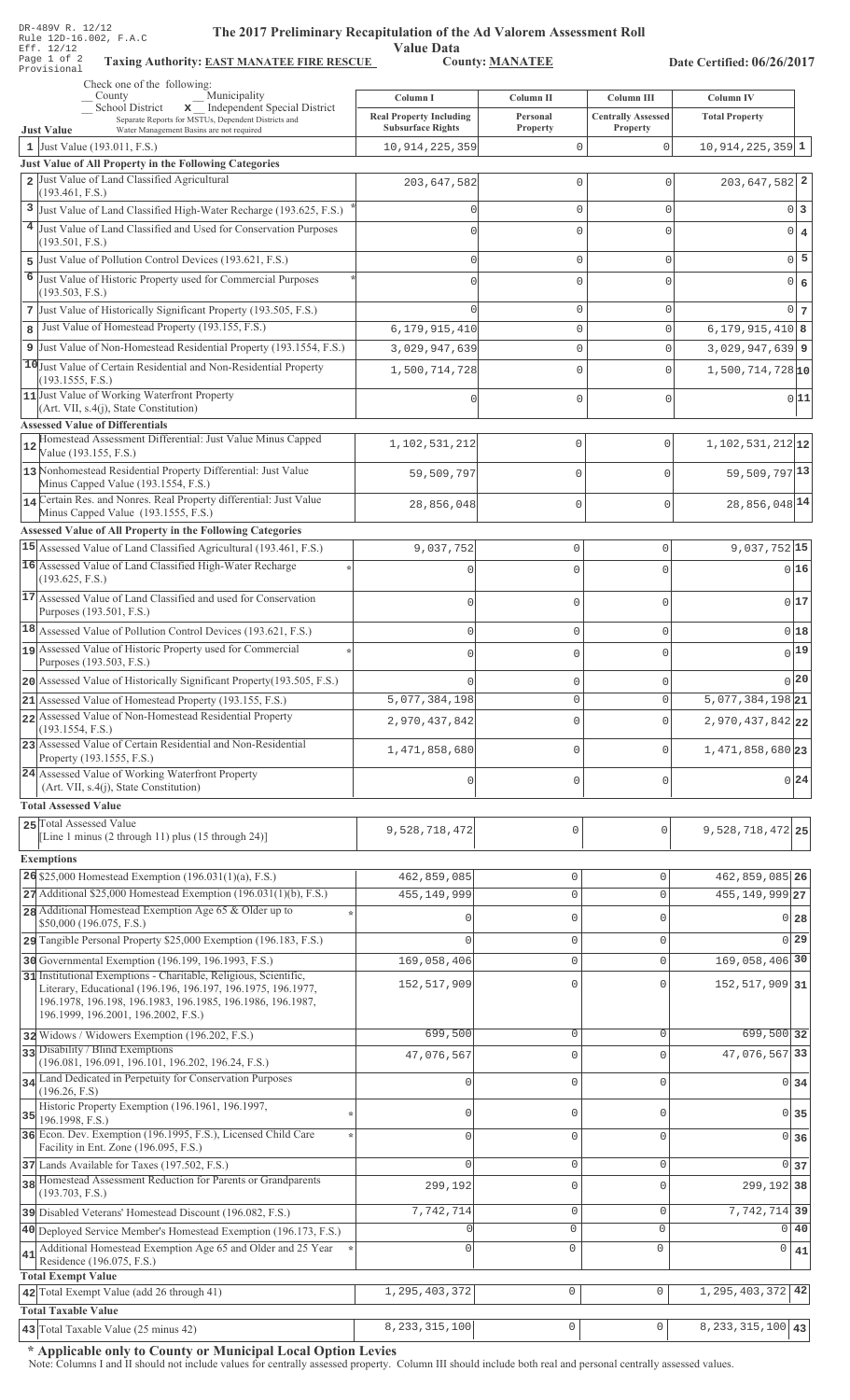Date Certified: 06/26/2017

# Taxing Authority: **EAST MANATEE FIRE RESCUE**

County: MANATEE

# Additions/Deletions

|                         |                                                                                       | <b>Just Value</b> | <b>Taxable Value</b> |
|-------------------------|---------------------------------------------------------------------------------------|-------------------|----------------------|
|                         | New Construction                                                                      | 552,811,021       | 496, 265, 200        |
| $\overline{\mathbf{2}}$ | Additions                                                                             | 1,382,104         | 436,564              |
| 3                       | Annexations                                                                           | $-531,787$        | $-531,787$           |
| 4                       | <b>Deletions</b>                                                                      | 1,997,316         | 1,997,316            |
| 5                       | Rehabilitative Improvements Increasing Assessed Value by at Least 100%                | $\Omega$          | $\Omega$             |
| 6                       | Total TPP Taxable Value in Excess of 115% of Previous Year Total TPP<br>Taxable Value | $\Omega$          | 0                    |
| 7                       | Net New Value $(1 + 2 + 3 - 4 + 5 + 6=7)$                                             | 551,664,022       | 494, 172, 661        |

## **Selected Just Values**

|    |                                                                                                       | <b>Just Value</b> |
|----|-------------------------------------------------------------------------------------------------------|-------------------|
| 8  | Just Value of Subsurface Rights (this amount included in Line 1, Column I, Page One)<br>193.481, F.S. | 21,822            |
| 9  | Just Value of Centrally Assessed Railroad Property Value                                              |                   |
| 10 | Just Value of Centrally Assessed Private Car Line Property Value                                      |                   |

Note: Sum of items 9 and 10 should equal centrally assessed just value on page 1, line 1, column III.

## **Homestead Portability**

|    | 11   # of Parcels Receiving Transfer of Homestead Differential | 762        |
|----|----------------------------------------------------------------|------------|
| 12 | Value of Transferred Homestead Differential                    | 40,012,097 |

|                                      | Column 1             | Column 2                 |
|--------------------------------------|----------------------|--------------------------|
|                                      | <b>Real Property</b> | <b>Personal Property</b> |
| <b>Total Parcels or Accounts</b>     | Parcels              | Accounts                 |
| $\vert$ 13 Total Parcels or Accounts | 38,143               |                          |

#### **Property with Reduced Assessed Value**

| 14 | Land Classified Agricultural (193.461, F.S.)                                                    | 284      | 0        |
|----|-------------------------------------------------------------------------------------------------|----------|----------|
| 15 | $\ast$<br>Land Classified High-Water Recharge (193.625, F.S.)                                   | 0        | 0        |
| 16 | Land Classified and Used for Conservation Purposes (193.501, F.S.)                              | 0        | 0        |
| 17 | Pollution Control Devices (193.621, F.S.)                                                       | $\Omega$ | 0        |
| 18 | Historic Property used for Commercial Purposes (193.503, F.S.) *                                | 0        | 0        |
| 19 | Historically Significant Property (193.505, F.S.)                                               | $\Omega$ | $\Omega$ |
| 20 | Homestead Property; Parcels with Capped Value (193.155, F.S.)                                   | 16,068   | 0        |
| 21 | Non-Homestead Residential Property; Parcels with Capped Value (193.1554, F.S.)                  | 2,965    | 0        |
| 22 | Certain Residential and Non-Residential Property; Parcels with Capped Value<br>(193.1555, F.S.) | 437      | $\Omega$ |
| 23 | Working Waterfront Property (Art. VII, s.4(j), State Constitution)                              | 0        | $\Omega$ |
|    |                                                                                                 |          |          |

#### **Other Reductions in Assessed Value**

| 24 | Lands Available for Taxes (197.502, F.S.)                                  |    |  |
|----|----------------------------------------------------------------------------|----|--|
| 25 | Homestead Assessment Reduction for Parents or Grandparents (193.703, F.S.) |    |  |
| 26 | Disabled Veterans' Homestead Discount (196.082, F.S.)                      | 48 |  |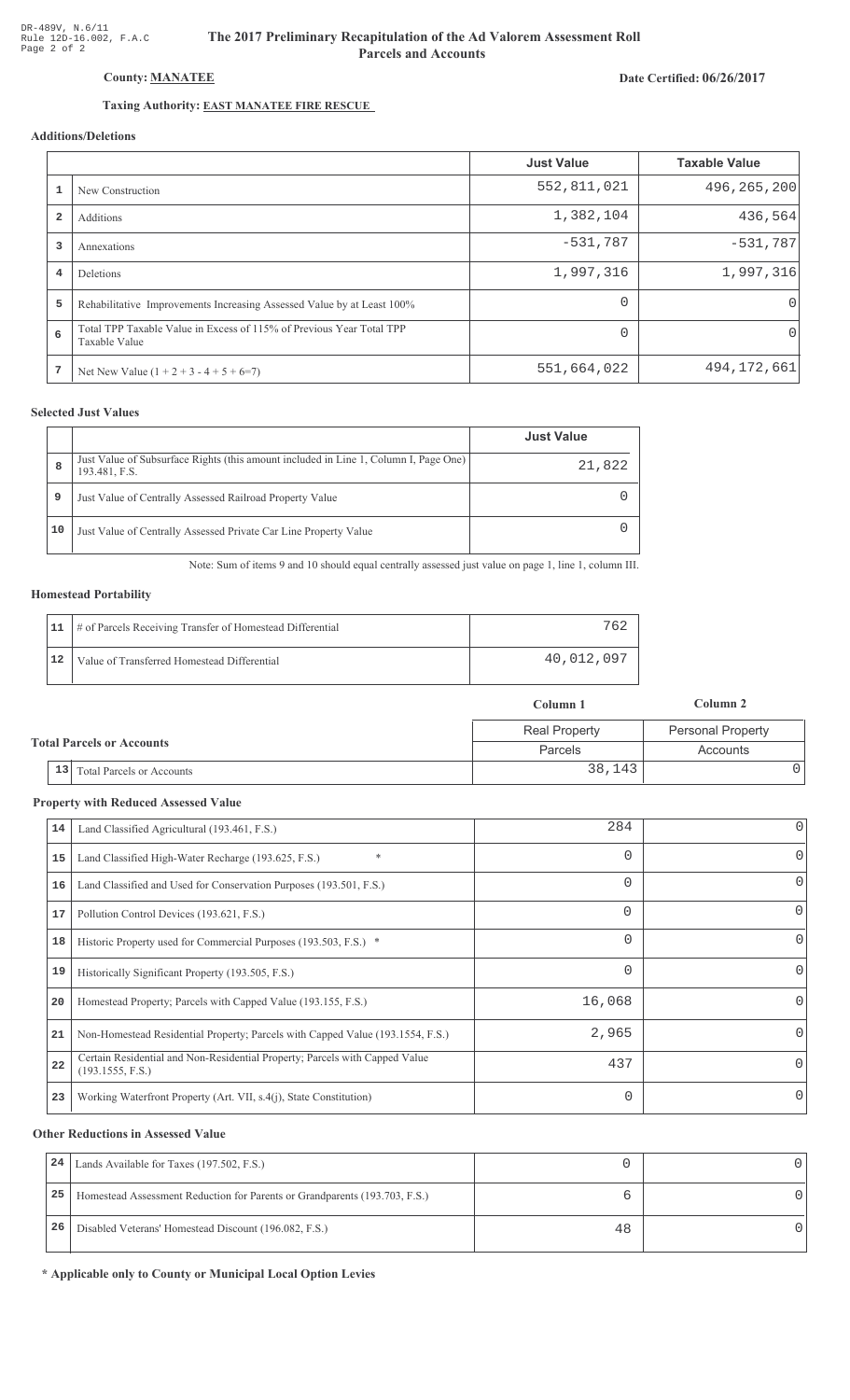| DR-489V R. 12/12<br>The 2017 Preliminary Recapitulation of the Ad Valorem Assessment Roll<br>Rule 12D-16.002, F.A.C<br>Eff. 12/12<br>Page 1 of 2<br>Taxing Authority: MOSQUITO CONTROL DISTRICT<br>Provisional | <b>Value Data</b>                          | <b>County: MANATEE</b>     |                                       | Date Certified: 06/26/2017                |                   |
|----------------------------------------------------------------------------------------------------------------------------------------------------------------------------------------------------------------|--------------------------------------------|----------------------------|---------------------------------------|-------------------------------------------|-------------------|
| Check one of the following:                                                                                                                                                                                    |                                            |                            |                                       |                                           |                   |
| Municipality<br>County<br>School District<br>x _ Independent Special District                                                                                                                                  | Column I<br><b>Real Property Including</b> | Column II<br>Personal      | <b>Column III</b>                     | <b>Column IV</b><br><b>Total Property</b> |                   |
| Separate Reports for MSTUs, Dependent Districts and<br>Water Management Basins are not required<br><b>Just Value</b>                                                                                           | <b>Subsurface Rights</b>                   | <b>Property</b>            | <b>Centrally Assessed</b><br>Property |                                           |                   |
| 1 Just Value $(193.011, F.S.)$                                                                                                                                                                                 | 42, 943, 888, 689                          | 2,935,000,398              | 9,012,007                             | $45,887,901,094$ 1                        |                   |
| Just Value of All Property in the Following Categories<br>2 Just Value of Land Classified Agricultural                                                                                                         |                                            |                            |                                       |                                           |                   |
| (193.461, F.S.)                                                                                                                                                                                                | 1,067,618,339                              | $\mathbf 0$                |                                       | $1,067,618,339$ 2                         |                   |
| 3 Just Value of Land Classified High-Water Recharge (193.625, F.S.)                                                                                                                                            | C                                          | $\mathbf 0$                | 0                                     |                                           | 0 <sup>3</sup>    |
| 4 Just Value of Land Classified and Used for Conservation Purposes                                                                                                                                             |                                            | $\mathbf 0$                | $\Omega$                              | $\overline{0}$                            | $\overline{4}$    |
| (193.501, F.S.)<br>Just Value of Pollution Control Devices (193.621, F.S.)<br>5.                                                                                                                               | 73,280                                     | 243,990,685                | 0                                     | $244,063,965$ 5                           |                   |
| 6<br>Just Value of Historic Property used for Commercial Purposes                                                                                                                                              |                                            | $\Omega$                   | $\Omega$                              |                                           | 0 6               |
| (193.503, F.S.)                                                                                                                                                                                                |                                            |                            |                                       |                                           |                   |
| Just Value of Historically Significant Property (193.505, F.S.)                                                                                                                                                |                                            | $\mathbf 0$                | $\mathbf 0$                           |                                           | 0 <sub>7</sub>    |
| Just Value of Homestead Property (193.155, F.S.)                                                                                                                                                               | 19,895,316,067                             | $\mathbf 0$                | $\mathbf 0$                           | 19,895,316,067 8                          |                   |
| 9 Just Value of Non-Homestead Residential Property (193.1554, F.S.)                                                                                                                                            | 13,672,894,309                             | $\mathbf 0$                | $\mathbf{0}$                          | 13,672,894,309 9                          |                   |
| 10 Just Value of Certain Residential and Non-Residential Property<br>(193.1555, F.S.)                                                                                                                          | 8,308,109,667                              | $\mathbf 0$                | 5,186,916                             | $8,313,296,583$ <sup>10</sup>             |                   |
| 11 Just Value of Working Waterfront Property                                                                                                                                                                   |                                            | $\mathbf 0$                | 0                                     |                                           | 0 11              |
| (Art. VII, s.4(j), State Constitution)                                                                                                                                                                         |                                            |                            |                                       |                                           |                   |
| <b>Assessed Value of Differentials</b><br>Homestead Assessment Differential: Just Value Minus Capped                                                                                                           |                                            |                            |                                       |                                           |                   |
| 12<br>Value (193.155, F.S.)                                                                                                                                                                                    | 4, 376, 207, 152                           | 0                          | $\Omega$                              | 4, 376, 207, 152 12                       |                   |
| 13 Nonhomestead Residential Property Differential: Just Value                                                                                                                                                  | 680,510,131                                | 0                          | $\Omega$                              | 680, 510, 131 13                          |                   |
| Minus Capped Value (193.1554, F.S.)<br>14 Certain Res. and Nonres. Real Property differential: Just Value                                                                                                      |                                            |                            |                                       |                                           |                   |
| Minus Capped Value (193.1555, F.S.)                                                                                                                                                                            | 299,819,162                                | $\mathbf 0$                | $\Omega$                              | 299, 819, 162 14                          |                   |
| <b>Assessed Value of All Property in the Following Categories</b>                                                                                                                                              |                                            |                            |                                       |                                           |                   |
| 15 Assessed Value of Land Classified Agricultural (193.461, F.S.)                                                                                                                                              | 133, 785, 211                              | 0                          | $\mathbf 0$                           | 133, 785, 211 15                          |                   |
| 16 Assessed Value of Land Classified High-Water Recharge<br>(193.625, F.S.)                                                                                                                                    | $\Omega$                                   | $\mathbf 0$                | $\Omega$                              |                                           | 0 16              |
| 17 Assessed Value of Land Classified and used for Conservation                                                                                                                                                 | $\Omega$                                   | 0                          | $\mathbf{0}$                          |                                           | 017               |
| Purposes (193.501, F.S.)                                                                                                                                                                                       |                                            |                            |                                       |                                           |                   |
| 18 Assessed Value of Pollution Control Devices (193.621, F.S.)                                                                                                                                                 | 73,280                                     | 10,097,544                 | $\mathbf 0$                           | $10, 170, 824$ 18                         |                   |
| assessed Value of Historic Property used for Commercial<br>Purposes (193.503, F.S.)                                                                                                                            |                                            | 0                          | $\Omega$                              |                                           | $0$ <sup>19</sup> |
| 20 Assessed Value of Historically Significant Property (193.505, F.S.)                                                                                                                                         |                                            | 0                          | $\mathbf{0}$                          |                                           | 0 20              |
| 21 Assessed Value of Homestead Property (193.155, F.S.)                                                                                                                                                        | 15, 519, 108, 915                          | 0                          | $\mathbf 0$                           | $15,519,108,915$ <sub>21</sub>            |                   |
| 22 Assessed Value of Non-Homestead Residential Property                                                                                                                                                        | 12,992,384,178                             | $\mathsf 0$                | $\mathbf 0$                           | 12,992,384,178 22                         |                   |
| (193.1554, F.S.)<br>23 Assessed Value of Certain Residential and Non-Residential                                                                                                                               |                                            |                            |                                       |                                           |                   |
| Property (193.1555, F.S.)                                                                                                                                                                                      | 8,008,290,505                              | 0                          | 5,186,916                             | 8, 013, 477, 421 23                       |                   |
| 24 Assessed Value of Working Waterfront Property                                                                                                                                                               | $\mathbf 0$                                | 0                          | $\mathbf{0}$                          |                                           | 0.24              |
| (Art. VII, s.4(j), State Constitution)<br><b>Total Assessed Value</b>                                                                                                                                          |                                            |                            |                                       |                                           |                   |
| 25 Total Assessed Value                                                                                                                                                                                        |                                            |                            |                                       |                                           |                   |
| [Line 1 minus (2 through 11) plus (15 through 24)]                                                                                                                                                             | 36, 653, 519, 116                          | 2,701,107,257              | 9,012,007                             | 39, 363, 638, 380 25                      |                   |
| <b>Exemptions</b>                                                                                                                                                                                              |                                            |                            |                                       |                                           |                   |
| 26 \$25,000 Homestead Exemption $(196.031(1)(a), F.S.)$                                                                                                                                                        | 2,075,991,342                              | 0                          | $\circ$                               | 2,075,991,342 26                          |                   |
| 27 Additional \$25,000 Homestead Exemption (196.031(1)(b), F.S.)                                                                                                                                               | 1,769,154,736                              | $\mathbf{0}$               | $\circ$                               | 1,769,154,736 27                          |                   |
| 28 Additional Homestead Exemption Age 65 & Older up to<br>\$50,000 (196.075, F.S.)                                                                                                                             | $\Omega$                                   | $\mathbf{0}$               | $\mathbf{0}$                          |                                           | $0\,28$           |
| 29 Tangible Personal Property \$25,000 Exemption (196.183, F.S.)                                                                                                                                               | $\Omega$                                   | 139,450,500                | 1,058,597                             | 140,509,097 29                            |                   |
| 30 Governmental Exemption (196.199, 196.1993, F.S.)                                                                                                                                                            | 1,156,606,260                              | 5,818,741                  | 0                                     | 1, 162, 425, 001 30                       |                   |
| 31 Institutional Exemptions - Charitable, Religious, Scientific,                                                                                                                                               | 746,983,605                                | 23, 246, 826               | $\mathbf{0}$                          | 770, 230, 431 31                          |                   |
| Literary, Educational (196.196, 196.197, 196.1975, 196.1977,<br>196.1978, 196.198, 196.1983, 196.1985, 196.1986, 196.1987,                                                                                     |                                            |                            |                                       |                                           |                   |
| 196.1999, 196.2001, 196.2002, F.S.)                                                                                                                                                                            |                                            |                            |                                       |                                           |                   |
| 32 Widows / Widowers Exemption (196.202, F.S.)                                                                                                                                                                 | 5,042,160                                  | 35,010                     | $\circ$                               | 5,077,170 32                              |                   |
| 33 Disability / Blind Exemptions<br>(196.081, 196.091, 196.101, 196.202, 196.24, F.S.)                                                                                                                         | 173, 143, 066                              | 33,925                     | $\mathbf 0$                           | 173, 176, 991 33                          |                   |
| 34 Land Dedicated in Perpetuity for Conservation Purposes                                                                                                                                                      | $\cap$                                     | $\mathbf 0$                | $\mathbf 0$                           |                                           | 0 34              |
| (196.26, F.S)<br>Historic Property Exemption (196.1961, 196.1997,                                                                                                                                              |                                            |                            |                                       |                                           |                   |
| $35$ 196.1998, F.S.)                                                                                                                                                                                           | $\Omega$                                   | $\mathbf 0$                | $\mathbf{0}$                          | $\Omega$                                  | 35                |
| 36 Econ. Dev. Exemption (196.1995, F.S.), Licensed Child Care<br>Facility in Ent. Zone (196.095, F.S.)                                                                                                         | $\cap$                                     | $\mathbf 0$                | $\mathbf{0}$                          | $\Omega$                                  | 36                |
| 37 Lands Available for Taxes (197.502, F.S.)                                                                                                                                                                   | 12,078                                     | $\mathbb O$                | $\mathsf{O}\xspace$                   | 12,078 37                                 |                   |
| 38 Homestead Assessment Reduction for Parents or Grandparents                                                                                                                                                  | 442,375                                    | $\mathbf 0$                | $\mathbf 0$                           | 442, 375 38                               |                   |
| (193.703, F.S.)                                                                                                                                                                                                |                                            |                            |                                       |                                           |                   |
| 39 Disabled Veterans' Homestead Discount (196.082, F.S.)                                                                                                                                                       | 15,575,001<br>392,818                      | $\mathbb O$<br>$\mathbf 0$ | $\circ$<br>$\mathsf{O}\xspace$        | 15,575,001 39<br>392,818 40               |                   |
| 40 Deployed Service Member's Homestead Exemption (196.173, F.S.)<br>Additional Homestead Exemption Age 65 and Older and 25 Year                                                                                |                                            | $\circ$                    | $\mathbf 0$                           | 0                                         |                   |
| 41<br>Residence (196.075, F.S.)                                                                                                                                                                                |                                            |                            |                                       |                                           | 41                |
| <b>Total Exempt Value</b>                                                                                                                                                                                      |                                            |                            |                                       |                                           |                   |
| 42 Total Exempt Value (add 26 through 41)                                                                                                                                                                      | 5, 943, 343, 441                           | 168,585,002                | 1,058,597                             | 6,112,987,040                             | 42                |
| <b>Total Taxable Value</b><br>43 Total Taxable Value (25 minus 42)                                                                                                                                             | 30, 710, 175, 675                          | 2,532,522,255              | 7,953,410                             | 33, 250, 651, 340   43                    |                   |
|                                                                                                                                                                                                                |                                            |                            |                                       |                                           |                   |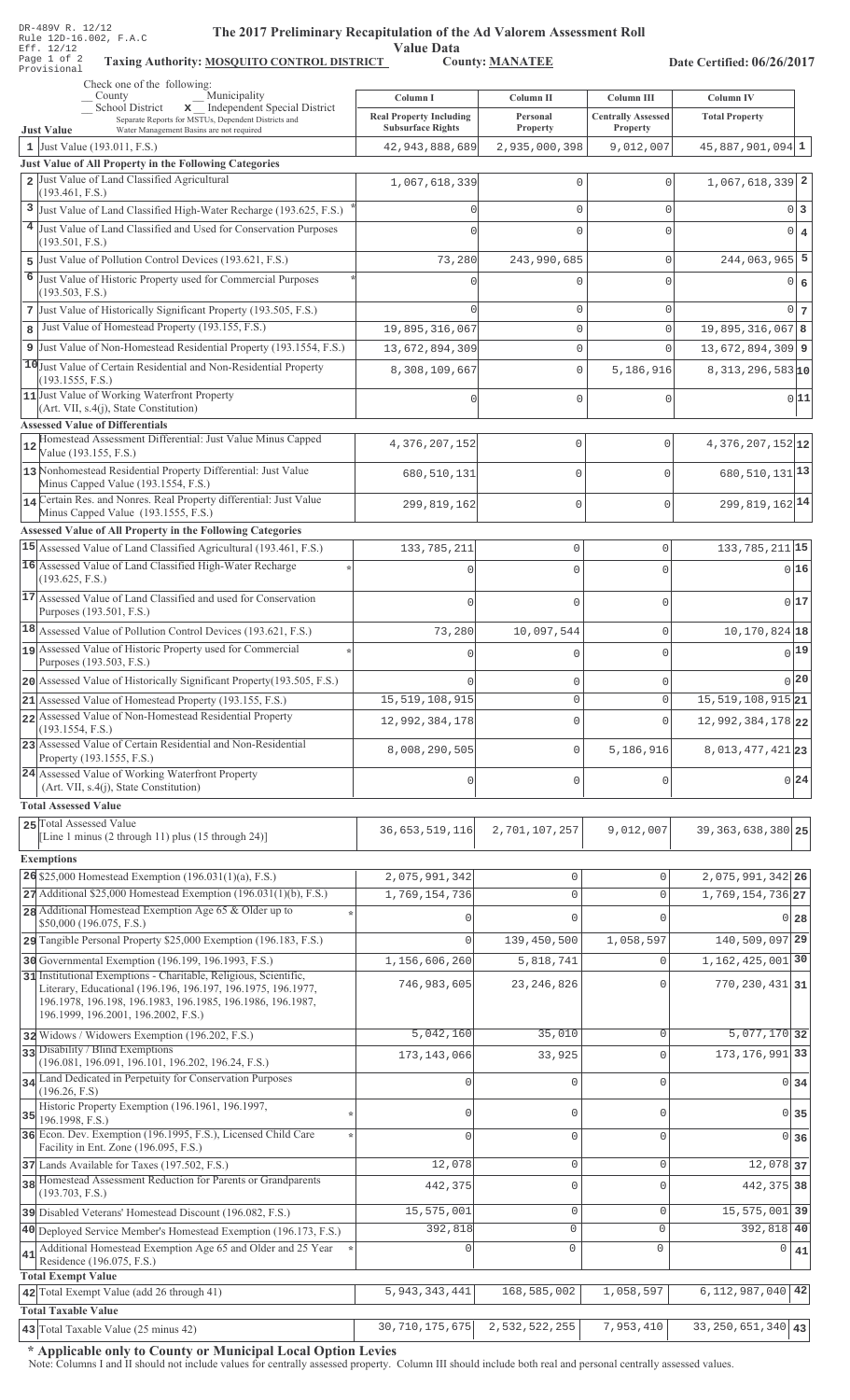# The 2017 Preliminary Recapitulation of the Ad Valorem Assessment Roll **Parcels and Accounts**

## Date Certified: 06/26/2017

# Taxing Authority: **MOSQUITO CONTROL DISTRICT**

## Additions/Deletions

|                         |                                                                                       | <b>Just Value</b> | <b>Taxable Value</b> |
|-------------------------|---------------------------------------------------------------------------------------|-------------------|----------------------|
|                         | New Construction                                                                      | 1,090,997,953     | 963, 136, 426        |
| $\overline{\mathbf{2}}$ | Additions                                                                             | 16, 127, 388      | 10,635,752           |
| 3                       | Annexations                                                                           | $\Omega$          | $\left( \right)$     |
| 4                       | Deletions                                                                             | 20,139,262        | 20, 139, 262         |
| 5                       | Rehabilitative Improvements Increasing Assessed Value by at Least 100%                | $\Omega$          | $\Omega$             |
| 6                       | Total TPP Taxable Value in Excess of 115% of Previous Year Total TPP<br>Taxable Value | $\Omega$          | $\Omega$             |
| 7                       | Net New Value $(1 + 2 + 3 - 4 + 5 + 6=7)$                                             | 1,086,986,079     | 953,632,916          |

## **Selected Just Values**

|    |                                                                                                       | <b>Just Value</b> |
|----|-------------------------------------------------------------------------------------------------------|-------------------|
| 8  | Just Value of Subsurface Rights (this amount included in Line 1, Column I, Page One)<br>193.481, F.S. | 994,829           |
| 9  | Just Value of Centrally Assessed Railroad Property Value                                              | 6,545,621         |
| 10 | Just Value of Centrally Assessed Private Car Line Property Value                                      | 2,466,386         |

Note: Sum of items 9 and 10 should equal centrally assessed just value on page 1, line 1, column III.

#### **Homestead Portability**

| 11 | # of Parcels Receiving Transfer of Homestead Differential | 2.129      |
|----|-----------------------------------------------------------|------------|
| 12 | Value of Transferred Homestead Differential               | 96,683,037 |

|                                  |                              | Column 1             | Column 2          |
|----------------------------------|------------------------------|----------------------|-------------------|
| <b>Total Parcels or Accounts</b> |                              | <b>Real Property</b> | Personal Property |
|                                  |                              | Parcels              | Accounts          |
|                                  | 13 Total Parcels or Accounts | 183,802              | 27,603            |

#### **Property with Reduced Assessed Value**

| 14 | Land Classified Agricultural (193.461, F.S.)                                                    | 2,302    | 0            |
|----|-------------------------------------------------------------------------------------------------|----------|--------------|
| 15 | *<br>Land Classified High-Water Recharge (193.625, F.S.)                                        |          | 0            |
| 16 | Land Classified and Used for Conservation Purposes (193.501, F.S.)                              | 0        | 0            |
| 17 | Pollution Control Devices (193.621, F.S.)                                                       |          | 21           |
| 18 | Historic Property used for Commercial Purposes (193.503, F.S.) *                                | 0        | $\mathbf{0}$ |
| 19 | Historically Significant Property (193.505, F.S.)                                               | $\Omega$ | $\Omega$     |
| 20 | Homestead Property; Parcels with Capped Value (193.155, F.S.)                                   | 76,327   | 0            |
| 21 | Non-Homestead Residential Property; Parcels with Capped Value (193.1554, F.S.)                  | 36,619   | 0            |
| 22 | Certain Residential and Non-Residential Property; Parcels with Capped Value<br>(193.1555, F.S.) | 4,184    | 0            |
| 23 | Working Waterfront Property (Art. VII, s.4(j), State Constitution)                              | 0        | $\Omega$     |

#### **Other Reductions in Assessed Value**

| 24 | Lands Available for Taxes (197.502, F.S.)                                  |     |  |
|----|----------------------------------------------------------------------------|-----|--|
| 25 | Homestead Assessment Reduction for Parents or Grandparents (193.703, F.S.) |     |  |
| 26 | Disabled Veterans' Homestead Discount (196.082, F.S.)                      | 163 |  |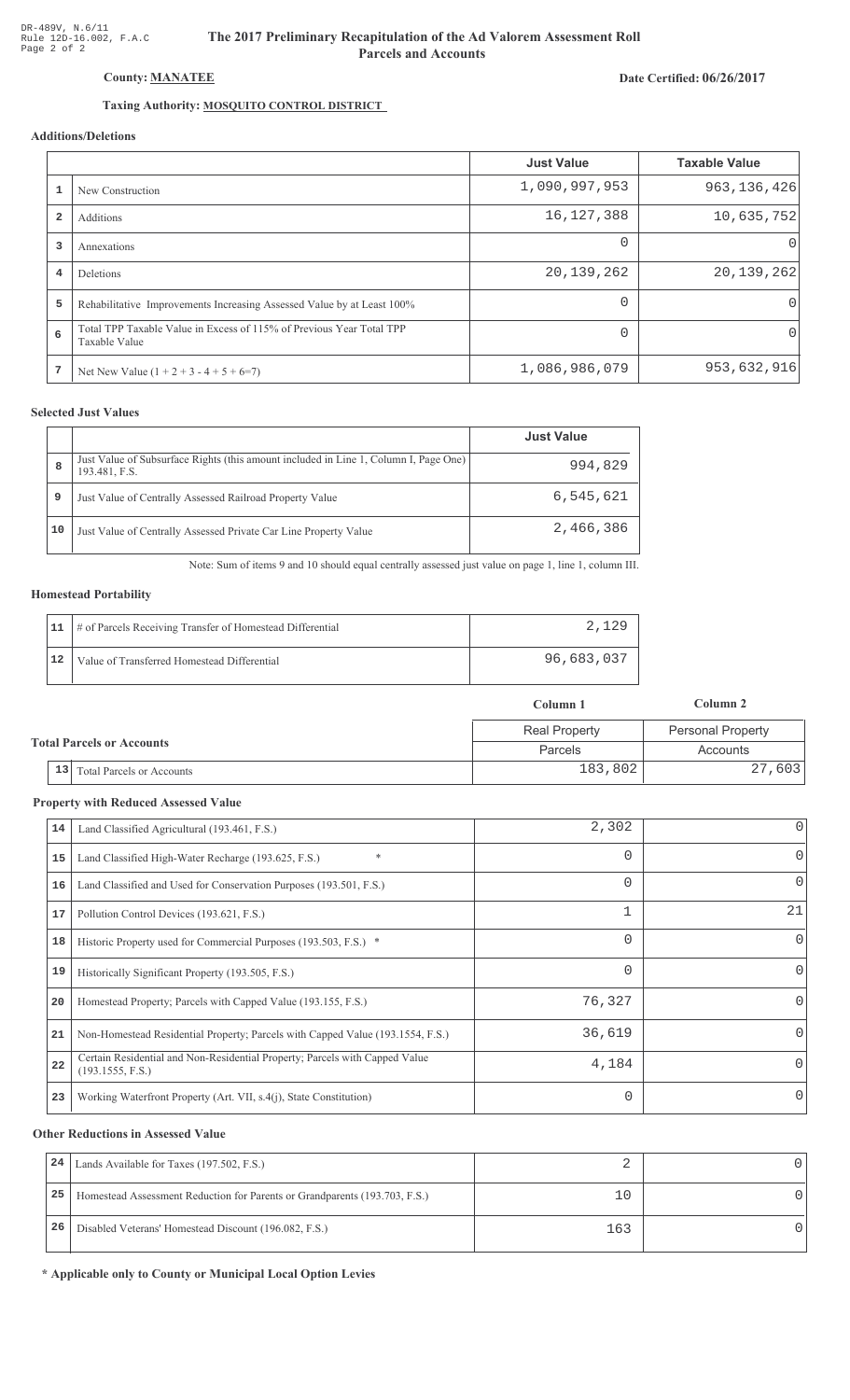| Page 1 of 2<br><b>Taxing Authority: PALMS OF TERRA CEIA</b><br><b>County: MANATEE</b><br>Provisional<br>Check one of the following:<br>Municipality<br>County<br>Column IV<br>Column I<br>Column II<br>Column III<br>x _ Independent Special District<br>School District<br><b>Real Property Including</b><br><b>Centrally Assessed</b><br><b>Total Property</b><br>Personal<br>Separate Reports for MSTUs, Dependent Districts and<br><b>Subsurface Rights</b><br>Property<br><b>Property</b><br>Water Management Basins are not required<br><b>Just Value</b><br>1 Just Value $(193.011, F.S.)$<br>$\mathbf 0$<br>103,634,891<br>118,809<br>$103, 753, 700$ 1<br>Just Value of All Property in the Following Categories<br>Just Value of Land Classified Agricultural<br>$\overline{a}$<br>$560, 561$ 2<br>560,561<br>$\mathbb O$<br>$\mathbf 0$<br>(193.461, F.S.)<br>Just Value of Land Classified High-Water Recharge (193.625, F.S.)<br>3<br>$\mathbb O$<br>$\circ$<br>$\mathbf{0}$<br>3<br>$\cap$<br>Just Value of Land Classified and Used for Conservation Purposes<br>$\mathbf 0$<br>$\circ$<br>$\Omega$<br>$\overline{4}$<br>(193.501, F.S.)<br>5<br>Just Value of Pollution Control Devices (193.621, F.S.)<br>$\circ$<br>$\mathbf 0$<br>$\mathbf{0}$<br>$\cap$<br>5<br>6<br>Just Value of Historic Property used for Commercial Purposes<br>$\mathbf 0$<br>0 6<br>$\mathbf{0}$<br>$\cap$<br>(193.503, F.S.)<br>7 Just Value of Historically Significant Property (193.505, F.S.)<br>$\mathbb O$<br>$\mathbf{0}$<br>$\overline{0}$<br>7<br>Just Value of Homestead Property (193.155, F.S.)<br>$57,657,322$ 8<br>57,657,322<br>$\mathbf 0$<br>8<br>$\mathbf 0$<br>Just Value of Non-Homestead Residential Property (193.1554, F.S.)<br>44, 260, 506 9<br>9<br>44,260,506<br>$\mathbf 0$<br>$\mathbf{0}$<br>10 Just Value of Certain Residential and Non-Residential Property<br>$\mathbf 0$<br>$\mathbf{0}$<br>$1,156,502 $ 10<br>1,156,502<br>(193.1555, F.S.)<br>11 Just Value of Working Waterfront Property<br>0 11<br>$\mathbb O$<br>$\mathbf 0$<br>0<br>(Art. VII, s.4(j), State Constitution)<br><b>Assessed Value of Differentials</b><br>Homestead Assessment Differential: Just Value Minus Capped<br>12,875,700<br>$\mathbb O$<br>$\Omega$<br>12,875,700 12<br>12<br>Value (193.155, F.S.)<br>13 Nonhomestead Residential Property Differential: Just Value<br>$2,631,741$ <sup>13</sup><br>$\mathbf 0$<br>2,631,741<br>$\mathbb O$<br>Minus Capped Value (193.1554, F.S.)<br>14 Certain Res. and Nonres. Real Property differential: Just Value<br>$270,903$ <sup>14</sup><br>270,903<br>$\mathbf{0}$<br>$\mathbf{0}$<br>Minus Capped Value (193.1555, F.S.)<br><b>Assessed Value of All Property in the Following Categories</b><br>15 Assessed Value of Land Classified Agricultural (193.461, F.S.)<br>$9,941$ 15<br>9,941<br>$\circ$<br>$\circ$<br>16 Assessed Value of Land Classified High-Water Recharge<br>016<br>$\circ$<br>$\mathbf{0}$<br>$\Omega$<br>(193.625, F.S.)<br>17 Assessed Value of Land Classified and used for Conservation<br>017<br>$\mathbf 0$<br>$\circ$<br>$\mathbf 0$<br>Purposes (193.501, F.S.)<br>18 Assessed Value of Pollution Control Devices (193.621, F.S.)<br>018<br>$\mathbf 0$<br>$\circ$<br>$\circ$<br>19 Assessed Value of Historic Property used for Commercial<br>$0$ 19<br>$\mathbf{0}$<br>$\mathbf 0$<br>$\Omega$<br>Purposes (193.503, F.S.)<br>0 20<br>20 Assessed Value of Historically Significant Property (193.505, F.S.)<br>$\circ$<br>$\mathbb O$<br>$\Omega$<br>$\mathbb O$<br>$\circ$<br>44,781,622<br>44,781,622 21<br>21 Assessed Value of Homestead Property (193.155, F.S.)<br>22 Assessed Value of Non-Homestead Residential Property<br>$\circ$<br>41,628,765<br>$\circ$<br>41,628,765 22<br>(193.1554, F.S.)<br>23 Assessed Value of Certain Residential and Non-Residential<br>$\mathbf 0$<br>885,599<br>$\mathbf 0$<br>885,599 23<br>Property (193.1555, F.S.)<br>24 Assessed Value of Working Waterfront Property<br>0 24<br>$\circ$<br>$\circ$<br>0<br>(Art. VII, s.4(j), State Constitution)<br><b>Total Assessed Value</b><br>25 Total Assessed Value<br>0<br>87, 305, 927<br>118,809<br>87, 424, 736 25<br>[Line 1 minus (2 through 11) plus (15 through 24)]<br><b>Exemptions</b><br>26 \$25,000 Homestead Exemption $(196.031(1)(a), F.S.)$<br>7,750,000<br>$\mathbb O$<br>$\circ$<br>7,750,000 26<br>27 Additional \$25,000 Homestead Exemption (196.031(1)(b), F.S.)<br>7,311,412<br>$\mathbf 0$<br>$\mathbf 0$<br>$7,311,412$ 27<br>28 Additional Homestead Exemption Age 65 & Older up to<br>0<br>$\Omega$<br>$\Omega$<br>28<br>\$50,000 (196.075, F.S.)<br>29 Tangible Personal Property \$25,000 Exemption (196.183, F.S.)<br>66,642<br>66,642 29<br>$\mathbf 0$<br>$\mathbf{0}$<br>30 Governmental Exemption (196.199, 196.1993, F.S.)<br>$2,900$ 30<br>2,900<br>$\mathbf 0$<br>$\mathbf{0}$<br>31 Institutional Exemptions - Charitable, Religious, Scientific,<br>35,000<br>$35,000$ 31<br>0<br>$\Omega$<br>Literary, Educational (196.196, 196.197, 196.1975, 196.1977,<br>196.1978, 196.198, 196.1983, 196.1985, 196.1986, 196.1987,<br>196.1999, 196.2001, 196.2002, F.S.)<br>41,500<br>$\mathbb O$<br>$\mathbf 0$<br>41,500 32<br>32 Widows / Widowers Exemption (196.202, F.S.)<br>33 Disability / Blind Exemptions<br>908,014 33<br>$\mathbf 0$<br>$\Omega$<br>908,014<br>(196.081, 196.091, 196.101, 196.202, 196.24, F.S.)<br>34 Land Dedicated in Perpetuity for Conservation Purposes<br>$\mathbf 0$<br>$\mathbf 0$<br>$\circ$<br>34<br>(196.26, F.S)<br>Historic Property Exemption (196.1961, 196.1997,<br>0<br>$\mathbf 0$<br>$\circ$<br>35<br>$35$ 196.1998, F.S.)<br>36 Econ. Dev. Exemption (196.1995, F.S.), Licensed Child Care<br>$\mathbf 0$<br>$\mathbf{0}$<br>$\Omega$<br>$\cap$<br>36<br>Facility in Ent. Zone (196.095, F.S.)<br>$\mathsf 0$<br>$\mathbf 0$<br>$\mathbf 0$<br>$\circ$<br>37 Lands Available for Taxes (197.502, F.S.)<br>37<br>38 Homestead Assessment Reduction for Parents or Grandparents<br>$\mathbf 0$<br>38<br>$\mathbf{0}$<br>$\Omega$<br>(193.703, F.S.)<br>14,926<br>14,926<br>$\mathbf 0$<br>$\mathbf{0}$<br>39<br>39 Disabled Veterans' Homestead Discount (196.082, F.S.)<br>$\mathsf{O}\xspace$<br>$\mathbf 0$<br>$\Omega$<br>40<br>40 Deployed Service Member's Homestead Exemption (196.173, F.S.)<br>Additional Homestead Exemption Age 65 and Older and 25 Year<br>$\circ$<br>$\mathbf 0$<br>$\cap$<br>0<br>41<br>41<br>Residence (196.075, F.S.)<br><b>Total Exempt Value</b><br>42 Total Exempt Value (add 26 through 41)<br>16,063,752<br>66,642<br>$\circ$<br>16, 130, 394<br>42 | DR-489V R. 12/12<br>The 2017 Preliminary Recapitulation of the Ad Valorem Assessment Roll<br>Rule 12D-16.002, F.A.C<br>Eff. 12/12 | <b>Value Data</b> |  |  |  |
|--------------------------------------------------------------------------------------------------------------------------------------------------------------------------------------------------------------------------------------------------------------------------------------------------------------------------------------------------------------------------------------------------------------------------------------------------------------------------------------------------------------------------------------------------------------------------------------------------------------------------------------------------------------------------------------------------------------------------------------------------------------------------------------------------------------------------------------------------------------------------------------------------------------------------------------------------------------------------------------------------------------------------------------------------------------------------------------------------------------------------------------------------------------------------------------------------------------------------------------------------------------------------------------------------------------------------------------------------------------------------------------------------------------------------------------------------------------------------------------------------------------------------------------------------------------------------------------------------------------------------------------------------------------------------------------------------------------------------------------------------------------------------------------------------------------------------------------------------------------------------------------------------------------------------------------------------------------------------------------------------------------------------------------------------------------------------------------------------------------------------------------------------------------------------------------------------------------------------------------------------------------------------------------------------------------------------------------------------------------------------------------------------------------------------------------------------------------------------------------------------------------------------------------------------------------------------------------------------------------------------------------------------------------------------------------------------------------------------------------------------------------------------------------------------------------------------------------------------------------------------------------------------------------------------------------------------------------------------------------------------------------------------------------------------------------------------------------------------------------------------------------------------------------------------------------------------------------------------------------------------------------------------------------------------------------------------------------------------------------------------------------------------------------------------------------------------------------------------------------------------------------------------------------------------------------------------------------------------------------------------------------------------------------------------------------------------------------------------------------------------------------------------------------------------------------------------------------------------------------------------------------------------------------------------------------------------------------------------------------------------------------------------------------------------------------------------------------------------------------------------------------------------------------------------------------------------------------------------------------------------------------------------------------------------------------------------------------------------------------------------------------------------------------------------------------------------------------------------------------------------------------------------------------------------------------------------------------------------------------------------------------------------------------------------------------------------------------------------------------------------------------------------------------------------------------------------------------------------------------------------------------------------------------------------------------------------------------------------------------------------------------------------------------------------------------------------------------------------------------------------------------------------------------------------------------------------------------------------------------------------------------------------------------------------------------------------------------------------------------------------------------------------------------------------------------------------------------------------------------------------------------------------------------------------------------------------------------------------------------------------------------------------------------------------------------------------------------------------------------------------------------------------------------------------------------------------------------------------------------------------------------------------------------------------------------------------------------------------------------------------------------------------------------------------------------------------------------------------------------------------------------------------------------------------------------------------------------------------------------------------------------------------------------------------------------------------------------------------------------------------------------------------------------------------------------------------------------------------------------------------------------------------------------------------------------------------------------------------------------------------------------------------------|-----------------------------------------------------------------------------------------------------------------------------------|-------------------|--|--|--|
|                                                                                                                                                                                                                                                                                                                                                                                                                                                                                                                                                                                                                                                                                                                                                                                                                                                                                                                                                                                                                                                                                                                                                                                                                                                                                                                                                                                                                                                                                                                                                                                                                                                                                                                                                                                                                                                                                                                                                                                                                                                                                                                                                                                                                                                                                                                                                                                                                                                                                                                                                                                                                                                                                                                                                                                                                                                                                                                                                                                                                                                                                                                                                                                                                                                                                                                                                                                                                                                                                                                                                                                                                                                                                                                                                                                                                                                                                                                                                                                                                                                                                                                                                                                                                                                                                                                                                                                                                                                                                                                                                                                                                                                                                                                                                                                                                                                                                                                                                                                                                                                                                                                                                                                                                                                                                                                                                                                                                                                                                                                                                                                                                                                                                                                                                                                                                                                                                                                                                                                                                                                                                                                                                                                                                                                                                                                                                                                                                                                                                                                                                                                                                                                        | Date Certified: 06/26/2017                                                                                                        |                   |  |  |  |
|                                                                                                                                                                                                                                                                                                                                                                                                                                                                                                                                                                                                                                                                                                                                                                                                                                                                                                                                                                                                                                                                                                                                                                                                                                                                                                                                                                                                                                                                                                                                                                                                                                                                                                                                                                                                                                                                                                                                                                                                                                                                                                                                                                                                                                                                                                                                                                                                                                                                                                                                                                                                                                                                                                                                                                                                                                                                                                                                                                                                                                                                                                                                                                                                                                                                                                                                                                                                                                                                                                                                                                                                                                                                                                                                                                                                                                                                                                                                                                                                                                                                                                                                                                                                                                                                                                                                                                                                                                                                                                                                                                                                                                                                                                                                                                                                                                                                                                                                                                                                                                                                                                                                                                                                                                                                                                                                                                                                                                                                                                                                                                                                                                                                                                                                                                                                                                                                                                                                                                                                                                                                                                                                                                                                                                                                                                                                                                                                                                                                                                                                                                                                                                                        |                                                                                                                                   |                   |  |  |  |
|                                                                                                                                                                                                                                                                                                                                                                                                                                                                                                                                                                                                                                                                                                                                                                                                                                                                                                                                                                                                                                                                                                                                                                                                                                                                                                                                                                                                                                                                                                                                                                                                                                                                                                                                                                                                                                                                                                                                                                                                                                                                                                                                                                                                                                                                                                                                                                                                                                                                                                                                                                                                                                                                                                                                                                                                                                                                                                                                                                                                                                                                                                                                                                                                                                                                                                                                                                                                                                                                                                                                                                                                                                                                                                                                                                                                                                                                                                                                                                                                                                                                                                                                                                                                                                                                                                                                                                                                                                                                                                                                                                                                                                                                                                                                                                                                                                                                                                                                                                                                                                                                                                                                                                                                                                                                                                                                                                                                                                                                                                                                                                                                                                                                                                                                                                                                                                                                                                                                                                                                                                                                                                                                                                                                                                                                                                                                                                                                                                                                                                                                                                                                                                                        |                                                                                                                                   |                   |  |  |  |
|                                                                                                                                                                                                                                                                                                                                                                                                                                                                                                                                                                                                                                                                                                                                                                                                                                                                                                                                                                                                                                                                                                                                                                                                                                                                                                                                                                                                                                                                                                                                                                                                                                                                                                                                                                                                                                                                                                                                                                                                                                                                                                                                                                                                                                                                                                                                                                                                                                                                                                                                                                                                                                                                                                                                                                                                                                                                                                                                                                                                                                                                                                                                                                                                                                                                                                                                                                                                                                                                                                                                                                                                                                                                                                                                                                                                                                                                                                                                                                                                                                                                                                                                                                                                                                                                                                                                                                                                                                                                                                                                                                                                                                                                                                                                                                                                                                                                                                                                                                                                                                                                                                                                                                                                                                                                                                                                                                                                                                                                                                                                                                                                                                                                                                                                                                                                                                                                                                                                                                                                                                                                                                                                                                                                                                                                                                                                                                                                                                                                                                                                                                                                                                                        |                                                                                                                                   |                   |  |  |  |
|                                                                                                                                                                                                                                                                                                                                                                                                                                                                                                                                                                                                                                                                                                                                                                                                                                                                                                                                                                                                                                                                                                                                                                                                                                                                                                                                                                                                                                                                                                                                                                                                                                                                                                                                                                                                                                                                                                                                                                                                                                                                                                                                                                                                                                                                                                                                                                                                                                                                                                                                                                                                                                                                                                                                                                                                                                                                                                                                                                                                                                                                                                                                                                                                                                                                                                                                                                                                                                                                                                                                                                                                                                                                                                                                                                                                                                                                                                                                                                                                                                                                                                                                                                                                                                                                                                                                                                                                                                                                                                                                                                                                                                                                                                                                                                                                                                                                                                                                                                                                                                                                                                                                                                                                                                                                                                                                                                                                                                                                                                                                                                                                                                                                                                                                                                                                                                                                                                                                                                                                                                                                                                                                                                                                                                                                                                                                                                                                                                                                                                                                                                                                                                                        |                                                                                                                                   |                   |  |  |  |
|                                                                                                                                                                                                                                                                                                                                                                                                                                                                                                                                                                                                                                                                                                                                                                                                                                                                                                                                                                                                                                                                                                                                                                                                                                                                                                                                                                                                                                                                                                                                                                                                                                                                                                                                                                                                                                                                                                                                                                                                                                                                                                                                                                                                                                                                                                                                                                                                                                                                                                                                                                                                                                                                                                                                                                                                                                                                                                                                                                                                                                                                                                                                                                                                                                                                                                                                                                                                                                                                                                                                                                                                                                                                                                                                                                                                                                                                                                                                                                                                                                                                                                                                                                                                                                                                                                                                                                                                                                                                                                                                                                                                                                                                                                                                                                                                                                                                                                                                                                                                                                                                                                                                                                                                                                                                                                                                                                                                                                                                                                                                                                                                                                                                                                                                                                                                                                                                                                                                                                                                                                                                                                                                                                                                                                                                                                                                                                                                                                                                                                                                                                                                                                                        |                                                                                                                                   |                   |  |  |  |
|                                                                                                                                                                                                                                                                                                                                                                                                                                                                                                                                                                                                                                                                                                                                                                                                                                                                                                                                                                                                                                                                                                                                                                                                                                                                                                                                                                                                                                                                                                                                                                                                                                                                                                                                                                                                                                                                                                                                                                                                                                                                                                                                                                                                                                                                                                                                                                                                                                                                                                                                                                                                                                                                                                                                                                                                                                                                                                                                                                                                                                                                                                                                                                                                                                                                                                                                                                                                                                                                                                                                                                                                                                                                                                                                                                                                                                                                                                                                                                                                                                                                                                                                                                                                                                                                                                                                                                                                                                                                                                                                                                                                                                                                                                                                                                                                                                                                                                                                                                                                                                                                                                                                                                                                                                                                                                                                                                                                                                                                                                                                                                                                                                                                                                                                                                                                                                                                                                                                                                                                                                                                                                                                                                                                                                                                                                                                                                                                                                                                                                                                                                                                                                                        |                                                                                                                                   |                   |  |  |  |
|                                                                                                                                                                                                                                                                                                                                                                                                                                                                                                                                                                                                                                                                                                                                                                                                                                                                                                                                                                                                                                                                                                                                                                                                                                                                                                                                                                                                                                                                                                                                                                                                                                                                                                                                                                                                                                                                                                                                                                                                                                                                                                                                                                                                                                                                                                                                                                                                                                                                                                                                                                                                                                                                                                                                                                                                                                                                                                                                                                                                                                                                                                                                                                                                                                                                                                                                                                                                                                                                                                                                                                                                                                                                                                                                                                                                                                                                                                                                                                                                                                                                                                                                                                                                                                                                                                                                                                                                                                                                                                                                                                                                                                                                                                                                                                                                                                                                                                                                                                                                                                                                                                                                                                                                                                                                                                                                                                                                                                                                                                                                                                                                                                                                                                                                                                                                                                                                                                                                                                                                                                                                                                                                                                                                                                                                                                                                                                                                                                                                                                                                                                                                                                                        |                                                                                                                                   |                   |  |  |  |
|                                                                                                                                                                                                                                                                                                                                                                                                                                                                                                                                                                                                                                                                                                                                                                                                                                                                                                                                                                                                                                                                                                                                                                                                                                                                                                                                                                                                                                                                                                                                                                                                                                                                                                                                                                                                                                                                                                                                                                                                                                                                                                                                                                                                                                                                                                                                                                                                                                                                                                                                                                                                                                                                                                                                                                                                                                                                                                                                                                                                                                                                                                                                                                                                                                                                                                                                                                                                                                                                                                                                                                                                                                                                                                                                                                                                                                                                                                                                                                                                                                                                                                                                                                                                                                                                                                                                                                                                                                                                                                                                                                                                                                                                                                                                                                                                                                                                                                                                                                                                                                                                                                                                                                                                                                                                                                                                                                                                                                                                                                                                                                                                                                                                                                                                                                                                                                                                                                                                                                                                                                                                                                                                                                                                                                                                                                                                                                                                                                                                                                                                                                                                                                                        |                                                                                                                                   |                   |  |  |  |
|                                                                                                                                                                                                                                                                                                                                                                                                                                                                                                                                                                                                                                                                                                                                                                                                                                                                                                                                                                                                                                                                                                                                                                                                                                                                                                                                                                                                                                                                                                                                                                                                                                                                                                                                                                                                                                                                                                                                                                                                                                                                                                                                                                                                                                                                                                                                                                                                                                                                                                                                                                                                                                                                                                                                                                                                                                                                                                                                                                                                                                                                                                                                                                                                                                                                                                                                                                                                                                                                                                                                                                                                                                                                                                                                                                                                                                                                                                                                                                                                                                                                                                                                                                                                                                                                                                                                                                                                                                                                                                                                                                                                                                                                                                                                                                                                                                                                                                                                                                                                                                                                                                                                                                                                                                                                                                                                                                                                                                                                                                                                                                                                                                                                                                                                                                                                                                                                                                                                                                                                                                                                                                                                                                                                                                                                                                                                                                                                                                                                                                                                                                                                                                                        |                                                                                                                                   |                   |  |  |  |
|                                                                                                                                                                                                                                                                                                                                                                                                                                                                                                                                                                                                                                                                                                                                                                                                                                                                                                                                                                                                                                                                                                                                                                                                                                                                                                                                                                                                                                                                                                                                                                                                                                                                                                                                                                                                                                                                                                                                                                                                                                                                                                                                                                                                                                                                                                                                                                                                                                                                                                                                                                                                                                                                                                                                                                                                                                                                                                                                                                                                                                                                                                                                                                                                                                                                                                                                                                                                                                                                                                                                                                                                                                                                                                                                                                                                                                                                                                                                                                                                                                                                                                                                                                                                                                                                                                                                                                                                                                                                                                                                                                                                                                                                                                                                                                                                                                                                                                                                                                                                                                                                                                                                                                                                                                                                                                                                                                                                                                                                                                                                                                                                                                                                                                                                                                                                                                                                                                                                                                                                                                                                                                                                                                                                                                                                                                                                                                                                                                                                                                                                                                                                                                                        |                                                                                                                                   |                   |  |  |  |
|                                                                                                                                                                                                                                                                                                                                                                                                                                                                                                                                                                                                                                                                                                                                                                                                                                                                                                                                                                                                                                                                                                                                                                                                                                                                                                                                                                                                                                                                                                                                                                                                                                                                                                                                                                                                                                                                                                                                                                                                                                                                                                                                                                                                                                                                                                                                                                                                                                                                                                                                                                                                                                                                                                                                                                                                                                                                                                                                                                                                                                                                                                                                                                                                                                                                                                                                                                                                                                                                                                                                                                                                                                                                                                                                                                                                                                                                                                                                                                                                                                                                                                                                                                                                                                                                                                                                                                                                                                                                                                                                                                                                                                                                                                                                                                                                                                                                                                                                                                                                                                                                                                                                                                                                                                                                                                                                                                                                                                                                                                                                                                                                                                                                                                                                                                                                                                                                                                                                                                                                                                                                                                                                                                                                                                                                                                                                                                                                                                                                                                                                                                                                                                                        |                                                                                                                                   |                   |  |  |  |
|                                                                                                                                                                                                                                                                                                                                                                                                                                                                                                                                                                                                                                                                                                                                                                                                                                                                                                                                                                                                                                                                                                                                                                                                                                                                                                                                                                                                                                                                                                                                                                                                                                                                                                                                                                                                                                                                                                                                                                                                                                                                                                                                                                                                                                                                                                                                                                                                                                                                                                                                                                                                                                                                                                                                                                                                                                                                                                                                                                                                                                                                                                                                                                                                                                                                                                                                                                                                                                                                                                                                                                                                                                                                                                                                                                                                                                                                                                                                                                                                                                                                                                                                                                                                                                                                                                                                                                                                                                                                                                                                                                                                                                                                                                                                                                                                                                                                                                                                                                                                                                                                                                                                                                                                                                                                                                                                                                                                                                                                                                                                                                                                                                                                                                                                                                                                                                                                                                                                                                                                                                                                                                                                                                                                                                                                                                                                                                                                                                                                                                                                                                                                                                                        |                                                                                                                                   |                   |  |  |  |
|                                                                                                                                                                                                                                                                                                                                                                                                                                                                                                                                                                                                                                                                                                                                                                                                                                                                                                                                                                                                                                                                                                                                                                                                                                                                                                                                                                                                                                                                                                                                                                                                                                                                                                                                                                                                                                                                                                                                                                                                                                                                                                                                                                                                                                                                                                                                                                                                                                                                                                                                                                                                                                                                                                                                                                                                                                                                                                                                                                                                                                                                                                                                                                                                                                                                                                                                                                                                                                                                                                                                                                                                                                                                                                                                                                                                                                                                                                                                                                                                                                                                                                                                                                                                                                                                                                                                                                                                                                                                                                                                                                                                                                                                                                                                                                                                                                                                                                                                                                                                                                                                                                                                                                                                                                                                                                                                                                                                                                                                                                                                                                                                                                                                                                                                                                                                                                                                                                                                                                                                                                                                                                                                                                                                                                                                                                                                                                                                                                                                                                                                                                                                                                                        |                                                                                                                                   |                   |  |  |  |
|                                                                                                                                                                                                                                                                                                                                                                                                                                                                                                                                                                                                                                                                                                                                                                                                                                                                                                                                                                                                                                                                                                                                                                                                                                                                                                                                                                                                                                                                                                                                                                                                                                                                                                                                                                                                                                                                                                                                                                                                                                                                                                                                                                                                                                                                                                                                                                                                                                                                                                                                                                                                                                                                                                                                                                                                                                                                                                                                                                                                                                                                                                                                                                                                                                                                                                                                                                                                                                                                                                                                                                                                                                                                                                                                                                                                                                                                                                                                                                                                                                                                                                                                                                                                                                                                                                                                                                                                                                                                                                                                                                                                                                                                                                                                                                                                                                                                                                                                                                                                                                                                                                                                                                                                                                                                                                                                                                                                                                                                                                                                                                                                                                                                                                                                                                                                                                                                                                                                                                                                                                                                                                                                                                                                                                                                                                                                                                                                                                                                                                                                                                                                                                                        |                                                                                                                                   |                   |  |  |  |
|                                                                                                                                                                                                                                                                                                                                                                                                                                                                                                                                                                                                                                                                                                                                                                                                                                                                                                                                                                                                                                                                                                                                                                                                                                                                                                                                                                                                                                                                                                                                                                                                                                                                                                                                                                                                                                                                                                                                                                                                                                                                                                                                                                                                                                                                                                                                                                                                                                                                                                                                                                                                                                                                                                                                                                                                                                                                                                                                                                                                                                                                                                                                                                                                                                                                                                                                                                                                                                                                                                                                                                                                                                                                                                                                                                                                                                                                                                                                                                                                                                                                                                                                                                                                                                                                                                                                                                                                                                                                                                                                                                                                                                                                                                                                                                                                                                                                                                                                                                                                                                                                                                                                                                                                                                                                                                                                                                                                                                                                                                                                                                                                                                                                                                                                                                                                                                                                                                                                                                                                                                                                                                                                                                                                                                                                                                                                                                                                                                                                                                                                                                                                                                                        |                                                                                                                                   |                   |  |  |  |
|                                                                                                                                                                                                                                                                                                                                                                                                                                                                                                                                                                                                                                                                                                                                                                                                                                                                                                                                                                                                                                                                                                                                                                                                                                                                                                                                                                                                                                                                                                                                                                                                                                                                                                                                                                                                                                                                                                                                                                                                                                                                                                                                                                                                                                                                                                                                                                                                                                                                                                                                                                                                                                                                                                                                                                                                                                                                                                                                                                                                                                                                                                                                                                                                                                                                                                                                                                                                                                                                                                                                                                                                                                                                                                                                                                                                                                                                                                                                                                                                                                                                                                                                                                                                                                                                                                                                                                                                                                                                                                                                                                                                                                                                                                                                                                                                                                                                                                                                                                                                                                                                                                                                                                                                                                                                                                                                                                                                                                                                                                                                                                                                                                                                                                                                                                                                                                                                                                                                                                                                                                                                                                                                                                                                                                                                                                                                                                                                                                                                                                                                                                                                                                                        |                                                                                                                                   |                   |  |  |  |
|                                                                                                                                                                                                                                                                                                                                                                                                                                                                                                                                                                                                                                                                                                                                                                                                                                                                                                                                                                                                                                                                                                                                                                                                                                                                                                                                                                                                                                                                                                                                                                                                                                                                                                                                                                                                                                                                                                                                                                                                                                                                                                                                                                                                                                                                                                                                                                                                                                                                                                                                                                                                                                                                                                                                                                                                                                                                                                                                                                                                                                                                                                                                                                                                                                                                                                                                                                                                                                                                                                                                                                                                                                                                                                                                                                                                                                                                                                                                                                                                                                                                                                                                                                                                                                                                                                                                                                                                                                                                                                                                                                                                                                                                                                                                                                                                                                                                                                                                                                                                                                                                                                                                                                                                                                                                                                                                                                                                                                                                                                                                                                                                                                                                                                                                                                                                                                                                                                                                                                                                                                                                                                                                                                                                                                                                                                                                                                                                                                                                                                                                                                                                                                                        |                                                                                                                                   |                   |  |  |  |
|                                                                                                                                                                                                                                                                                                                                                                                                                                                                                                                                                                                                                                                                                                                                                                                                                                                                                                                                                                                                                                                                                                                                                                                                                                                                                                                                                                                                                                                                                                                                                                                                                                                                                                                                                                                                                                                                                                                                                                                                                                                                                                                                                                                                                                                                                                                                                                                                                                                                                                                                                                                                                                                                                                                                                                                                                                                                                                                                                                                                                                                                                                                                                                                                                                                                                                                                                                                                                                                                                                                                                                                                                                                                                                                                                                                                                                                                                                                                                                                                                                                                                                                                                                                                                                                                                                                                                                                                                                                                                                                                                                                                                                                                                                                                                                                                                                                                                                                                                                                                                                                                                                                                                                                                                                                                                                                                                                                                                                                                                                                                                                                                                                                                                                                                                                                                                                                                                                                                                                                                                                                                                                                                                                                                                                                                                                                                                                                                                                                                                                                                                                                                                                                        |                                                                                                                                   |                   |  |  |  |
|                                                                                                                                                                                                                                                                                                                                                                                                                                                                                                                                                                                                                                                                                                                                                                                                                                                                                                                                                                                                                                                                                                                                                                                                                                                                                                                                                                                                                                                                                                                                                                                                                                                                                                                                                                                                                                                                                                                                                                                                                                                                                                                                                                                                                                                                                                                                                                                                                                                                                                                                                                                                                                                                                                                                                                                                                                                                                                                                                                                                                                                                                                                                                                                                                                                                                                                                                                                                                                                                                                                                                                                                                                                                                                                                                                                                                                                                                                                                                                                                                                                                                                                                                                                                                                                                                                                                                                                                                                                                                                                                                                                                                                                                                                                                                                                                                                                                                                                                                                                                                                                                                                                                                                                                                                                                                                                                                                                                                                                                                                                                                                                                                                                                                                                                                                                                                                                                                                                                                                                                                                                                                                                                                                                                                                                                                                                                                                                                                                                                                                                                                                                                                                                        |                                                                                                                                   |                   |  |  |  |
|                                                                                                                                                                                                                                                                                                                                                                                                                                                                                                                                                                                                                                                                                                                                                                                                                                                                                                                                                                                                                                                                                                                                                                                                                                                                                                                                                                                                                                                                                                                                                                                                                                                                                                                                                                                                                                                                                                                                                                                                                                                                                                                                                                                                                                                                                                                                                                                                                                                                                                                                                                                                                                                                                                                                                                                                                                                                                                                                                                                                                                                                                                                                                                                                                                                                                                                                                                                                                                                                                                                                                                                                                                                                                                                                                                                                                                                                                                                                                                                                                                                                                                                                                                                                                                                                                                                                                                                                                                                                                                                                                                                                                                                                                                                                                                                                                                                                                                                                                                                                                                                                                                                                                                                                                                                                                                                                                                                                                                                                                                                                                                                                                                                                                                                                                                                                                                                                                                                                                                                                                                                                                                                                                                                                                                                                                                                                                                                                                                                                                                                                                                                                                                                        |                                                                                                                                   |                   |  |  |  |
|                                                                                                                                                                                                                                                                                                                                                                                                                                                                                                                                                                                                                                                                                                                                                                                                                                                                                                                                                                                                                                                                                                                                                                                                                                                                                                                                                                                                                                                                                                                                                                                                                                                                                                                                                                                                                                                                                                                                                                                                                                                                                                                                                                                                                                                                                                                                                                                                                                                                                                                                                                                                                                                                                                                                                                                                                                                                                                                                                                                                                                                                                                                                                                                                                                                                                                                                                                                                                                                                                                                                                                                                                                                                                                                                                                                                                                                                                                                                                                                                                                                                                                                                                                                                                                                                                                                                                                                                                                                                                                                                                                                                                                                                                                                                                                                                                                                                                                                                                                                                                                                                                                                                                                                                                                                                                                                                                                                                                                                                                                                                                                                                                                                                                                                                                                                                                                                                                                                                                                                                                                                                                                                                                                                                                                                                                                                                                                                                                                                                                                                                                                                                                                                        |                                                                                                                                   |                   |  |  |  |
|                                                                                                                                                                                                                                                                                                                                                                                                                                                                                                                                                                                                                                                                                                                                                                                                                                                                                                                                                                                                                                                                                                                                                                                                                                                                                                                                                                                                                                                                                                                                                                                                                                                                                                                                                                                                                                                                                                                                                                                                                                                                                                                                                                                                                                                                                                                                                                                                                                                                                                                                                                                                                                                                                                                                                                                                                                                                                                                                                                                                                                                                                                                                                                                                                                                                                                                                                                                                                                                                                                                                                                                                                                                                                                                                                                                                                                                                                                                                                                                                                                                                                                                                                                                                                                                                                                                                                                                                                                                                                                                                                                                                                                                                                                                                                                                                                                                                                                                                                                                                                                                                                                                                                                                                                                                                                                                                                                                                                                                                                                                                                                                                                                                                                                                                                                                                                                                                                                                                                                                                                                                                                                                                                                                                                                                                                                                                                                                                                                                                                                                                                                                                                                                        |                                                                                                                                   |                   |  |  |  |
|                                                                                                                                                                                                                                                                                                                                                                                                                                                                                                                                                                                                                                                                                                                                                                                                                                                                                                                                                                                                                                                                                                                                                                                                                                                                                                                                                                                                                                                                                                                                                                                                                                                                                                                                                                                                                                                                                                                                                                                                                                                                                                                                                                                                                                                                                                                                                                                                                                                                                                                                                                                                                                                                                                                                                                                                                                                                                                                                                                                                                                                                                                                                                                                                                                                                                                                                                                                                                                                                                                                                                                                                                                                                                                                                                                                                                                                                                                                                                                                                                                                                                                                                                                                                                                                                                                                                                                                                                                                                                                                                                                                                                                                                                                                                                                                                                                                                                                                                                                                                                                                                                                                                                                                                                                                                                                                                                                                                                                                                                                                                                                                                                                                                                                                                                                                                                                                                                                                                                                                                                                                                                                                                                                                                                                                                                                                                                                                                                                                                                                                                                                                                                                                        |                                                                                                                                   |                   |  |  |  |
|                                                                                                                                                                                                                                                                                                                                                                                                                                                                                                                                                                                                                                                                                                                                                                                                                                                                                                                                                                                                                                                                                                                                                                                                                                                                                                                                                                                                                                                                                                                                                                                                                                                                                                                                                                                                                                                                                                                                                                                                                                                                                                                                                                                                                                                                                                                                                                                                                                                                                                                                                                                                                                                                                                                                                                                                                                                                                                                                                                                                                                                                                                                                                                                                                                                                                                                                                                                                                                                                                                                                                                                                                                                                                                                                                                                                                                                                                                                                                                                                                                                                                                                                                                                                                                                                                                                                                                                                                                                                                                                                                                                                                                                                                                                                                                                                                                                                                                                                                                                                                                                                                                                                                                                                                                                                                                                                                                                                                                                                                                                                                                                                                                                                                                                                                                                                                                                                                                                                                                                                                                                                                                                                                                                                                                                                                                                                                                                                                                                                                                                                                                                                                                                        |                                                                                                                                   |                   |  |  |  |
|                                                                                                                                                                                                                                                                                                                                                                                                                                                                                                                                                                                                                                                                                                                                                                                                                                                                                                                                                                                                                                                                                                                                                                                                                                                                                                                                                                                                                                                                                                                                                                                                                                                                                                                                                                                                                                                                                                                                                                                                                                                                                                                                                                                                                                                                                                                                                                                                                                                                                                                                                                                                                                                                                                                                                                                                                                                                                                                                                                                                                                                                                                                                                                                                                                                                                                                                                                                                                                                                                                                                                                                                                                                                                                                                                                                                                                                                                                                                                                                                                                                                                                                                                                                                                                                                                                                                                                                                                                                                                                                                                                                                                                                                                                                                                                                                                                                                                                                                                                                                                                                                                                                                                                                                                                                                                                                                                                                                                                                                                                                                                                                                                                                                                                                                                                                                                                                                                                                                                                                                                                                                                                                                                                                                                                                                                                                                                                                                                                                                                                                                                                                                                                                        |                                                                                                                                   |                   |  |  |  |
|                                                                                                                                                                                                                                                                                                                                                                                                                                                                                                                                                                                                                                                                                                                                                                                                                                                                                                                                                                                                                                                                                                                                                                                                                                                                                                                                                                                                                                                                                                                                                                                                                                                                                                                                                                                                                                                                                                                                                                                                                                                                                                                                                                                                                                                                                                                                                                                                                                                                                                                                                                                                                                                                                                                                                                                                                                                                                                                                                                                                                                                                                                                                                                                                                                                                                                                                                                                                                                                                                                                                                                                                                                                                                                                                                                                                                                                                                                                                                                                                                                                                                                                                                                                                                                                                                                                                                                                                                                                                                                                                                                                                                                                                                                                                                                                                                                                                                                                                                                                                                                                                                                                                                                                                                                                                                                                                                                                                                                                                                                                                                                                                                                                                                                                                                                                                                                                                                                                                                                                                                                                                                                                                                                                                                                                                                                                                                                                                                                                                                                                                                                                                                                                        |                                                                                                                                   |                   |  |  |  |
|                                                                                                                                                                                                                                                                                                                                                                                                                                                                                                                                                                                                                                                                                                                                                                                                                                                                                                                                                                                                                                                                                                                                                                                                                                                                                                                                                                                                                                                                                                                                                                                                                                                                                                                                                                                                                                                                                                                                                                                                                                                                                                                                                                                                                                                                                                                                                                                                                                                                                                                                                                                                                                                                                                                                                                                                                                                                                                                                                                                                                                                                                                                                                                                                                                                                                                                                                                                                                                                                                                                                                                                                                                                                                                                                                                                                                                                                                                                                                                                                                                                                                                                                                                                                                                                                                                                                                                                                                                                                                                                                                                                                                                                                                                                                                                                                                                                                                                                                                                                                                                                                                                                                                                                                                                                                                                                                                                                                                                                                                                                                                                                                                                                                                                                                                                                                                                                                                                                                                                                                                                                                                                                                                                                                                                                                                                                                                                                                                                                                                                                                                                                                                                                        |                                                                                                                                   |                   |  |  |  |
|                                                                                                                                                                                                                                                                                                                                                                                                                                                                                                                                                                                                                                                                                                                                                                                                                                                                                                                                                                                                                                                                                                                                                                                                                                                                                                                                                                                                                                                                                                                                                                                                                                                                                                                                                                                                                                                                                                                                                                                                                                                                                                                                                                                                                                                                                                                                                                                                                                                                                                                                                                                                                                                                                                                                                                                                                                                                                                                                                                                                                                                                                                                                                                                                                                                                                                                                                                                                                                                                                                                                                                                                                                                                                                                                                                                                                                                                                                                                                                                                                                                                                                                                                                                                                                                                                                                                                                                                                                                                                                                                                                                                                                                                                                                                                                                                                                                                                                                                                                                                                                                                                                                                                                                                                                                                                                                                                                                                                                                                                                                                                                                                                                                                                                                                                                                                                                                                                                                                                                                                                                                                                                                                                                                                                                                                                                                                                                                                                                                                                                                                                                                                                                                        |                                                                                                                                   |                   |  |  |  |
|                                                                                                                                                                                                                                                                                                                                                                                                                                                                                                                                                                                                                                                                                                                                                                                                                                                                                                                                                                                                                                                                                                                                                                                                                                                                                                                                                                                                                                                                                                                                                                                                                                                                                                                                                                                                                                                                                                                                                                                                                                                                                                                                                                                                                                                                                                                                                                                                                                                                                                                                                                                                                                                                                                                                                                                                                                                                                                                                                                                                                                                                                                                                                                                                                                                                                                                                                                                                                                                                                                                                                                                                                                                                                                                                                                                                                                                                                                                                                                                                                                                                                                                                                                                                                                                                                                                                                                                                                                                                                                                                                                                                                                                                                                                                                                                                                                                                                                                                                                                                                                                                                                                                                                                                                                                                                                                                                                                                                                                                                                                                                                                                                                                                                                                                                                                                                                                                                                                                                                                                                                                                                                                                                                                                                                                                                                                                                                                                                                                                                                                                                                                                                                                        |                                                                                                                                   |                   |  |  |  |
|                                                                                                                                                                                                                                                                                                                                                                                                                                                                                                                                                                                                                                                                                                                                                                                                                                                                                                                                                                                                                                                                                                                                                                                                                                                                                                                                                                                                                                                                                                                                                                                                                                                                                                                                                                                                                                                                                                                                                                                                                                                                                                                                                                                                                                                                                                                                                                                                                                                                                                                                                                                                                                                                                                                                                                                                                                                                                                                                                                                                                                                                                                                                                                                                                                                                                                                                                                                                                                                                                                                                                                                                                                                                                                                                                                                                                                                                                                                                                                                                                                                                                                                                                                                                                                                                                                                                                                                                                                                                                                                                                                                                                                                                                                                                                                                                                                                                                                                                                                                                                                                                                                                                                                                                                                                                                                                                                                                                                                                                                                                                                                                                                                                                                                                                                                                                                                                                                                                                                                                                                                                                                                                                                                                                                                                                                                                                                                                                                                                                                                                                                                                                                                                        |                                                                                                                                   |                   |  |  |  |
|                                                                                                                                                                                                                                                                                                                                                                                                                                                                                                                                                                                                                                                                                                                                                                                                                                                                                                                                                                                                                                                                                                                                                                                                                                                                                                                                                                                                                                                                                                                                                                                                                                                                                                                                                                                                                                                                                                                                                                                                                                                                                                                                                                                                                                                                                                                                                                                                                                                                                                                                                                                                                                                                                                                                                                                                                                                                                                                                                                                                                                                                                                                                                                                                                                                                                                                                                                                                                                                                                                                                                                                                                                                                                                                                                                                                                                                                                                                                                                                                                                                                                                                                                                                                                                                                                                                                                                                                                                                                                                                                                                                                                                                                                                                                                                                                                                                                                                                                                                                                                                                                                                                                                                                                                                                                                                                                                                                                                                                                                                                                                                                                                                                                                                                                                                                                                                                                                                                                                                                                                                                                                                                                                                                                                                                                                                                                                                                                                                                                                                                                                                                                                                                        |                                                                                                                                   |                   |  |  |  |
|                                                                                                                                                                                                                                                                                                                                                                                                                                                                                                                                                                                                                                                                                                                                                                                                                                                                                                                                                                                                                                                                                                                                                                                                                                                                                                                                                                                                                                                                                                                                                                                                                                                                                                                                                                                                                                                                                                                                                                                                                                                                                                                                                                                                                                                                                                                                                                                                                                                                                                                                                                                                                                                                                                                                                                                                                                                                                                                                                                                                                                                                                                                                                                                                                                                                                                                                                                                                                                                                                                                                                                                                                                                                                                                                                                                                                                                                                                                                                                                                                                                                                                                                                                                                                                                                                                                                                                                                                                                                                                                                                                                                                                                                                                                                                                                                                                                                                                                                                                                                                                                                                                                                                                                                                                                                                                                                                                                                                                                                                                                                                                                                                                                                                                                                                                                                                                                                                                                                                                                                                                                                                                                                                                                                                                                                                                                                                                                                                                                                                                                                                                                                                                                        |                                                                                                                                   |                   |  |  |  |
|                                                                                                                                                                                                                                                                                                                                                                                                                                                                                                                                                                                                                                                                                                                                                                                                                                                                                                                                                                                                                                                                                                                                                                                                                                                                                                                                                                                                                                                                                                                                                                                                                                                                                                                                                                                                                                                                                                                                                                                                                                                                                                                                                                                                                                                                                                                                                                                                                                                                                                                                                                                                                                                                                                                                                                                                                                                                                                                                                                                                                                                                                                                                                                                                                                                                                                                                                                                                                                                                                                                                                                                                                                                                                                                                                                                                                                                                                                                                                                                                                                                                                                                                                                                                                                                                                                                                                                                                                                                                                                                                                                                                                                                                                                                                                                                                                                                                                                                                                                                                                                                                                                                                                                                                                                                                                                                                                                                                                                                                                                                                                                                                                                                                                                                                                                                                                                                                                                                                                                                                                                                                                                                                                                                                                                                                                                                                                                                                                                                                                                                                                                                                                                                        |                                                                                                                                   |                   |  |  |  |
|                                                                                                                                                                                                                                                                                                                                                                                                                                                                                                                                                                                                                                                                                                                                                                                                                                                                                                                                                                                                                                                                                                                                                                                                                                                                                                                                                                                                                                                                                                                                                                                                                                                                                                                                                                                                                                                                                                                                                                                                                                                                                                                                                                                                                                                                                                                                                                                                                                                                                                                                                                                                                                                                                                                                                                                                                                                                                                                                                                                                                                                                                                                                                                                                                                                                                                                                                                                                                                                                                                                                                                                                                                                                                                                                                                                                                                                                                                                                                                                                                                                                                                                                                                                                                                                                                                                                                                                                                                                                                                                                                                                                                                                                                                                                                                                                                                                                                                                                                                                                                                                                                                                                                                                                                                                                                                                                                                                                                                                                                                                                                                                                                                                                                                                                                                                                                                                                                                                                                                                                                                                                                                                                                                                                                                                                                                                                                                                                                                                                                                                                                                                                                                                        |                                                                                                                                   |                   |  |  |  |
|                                                                                                                                                                                                                                                                                                                                                                                                                                                                                                                                                                                                                                                                                                                                                                                                                                                                                                                                                                                                                                                                                                                                                                                                                                                                                                                                                                                                                                                                                                                                                                                                                                                                                                                                                                                                                                                                                                                                                                                                                                                                                                                                                                                                                                                                                                                                                                                                                                                                                                                                                                                                                                                                                                                                                                                                                                                                                                                                                                                                                                                                                                                                                                                                                                                                                                                                                                                                                                                                                                                                                                                                                                                                                                                                                                                                                                                                                                                                                                                                                                                                                                                                                                                                                                                                                                                                                                                                                                                                                                                                                                                                                                                                                                                                                                                                                                                                                                                                                                                                                                                                                                                                                                                                                                                                                                                                                                                                                                                                                                                                                                                                                                                                                                                                                                                                                                                                                                                                                                                                                                                                                                                                                                                                                                                                                                                                                                                                                                                                                                                                                                                                                                                        |                                                                                                                                   |                   |  |  |  |
|                                                                                                                                                                                                                                                                                                                                                                                                                                                                                                                                                                                                                                                                                                                                                                                                                                                                                                                                                                                                                                                                                                                                                                                                                                                                                                                                                                                                                                                                                                                                                                                                                                                                                                                                                                                                                                                                                                                                                                                                                                                                                                                                                                                                                                                                                                                                                                                                                                                                                                                                                                                                                                                                                                                                                                                                                                                                                                                                                                                                                                                                                                                                                                                                                                                                                                                                                                                                                                                                                                                                                                                                                                                                                                                                                                                                                                                                                                                                                                                                                                                                                                                                                                                                                                                                                                                                                                                                                                                                                                                                                                                                                                                                                                                                                                                                                                                                                                                                                                                                                                                                                                                                                                                                                                                                                                                                                                                                                                                                                                                                                                                                                                                                                                                                                                                                                                                                                                                                                                                                                                                                                                                                                                                                                                                                                                                                                                                                                                                                                                                                                                                                                                                        |                                                                                                                                   |                   |  |  |  |
|                                                                                                                                                                                                                                                                                                                                                                                                                                                                                                                                                                                                                                                                                                                                                                                                                                                                                                                                                                                                                                                                                                                                                                                                                                                                                                                                                                                                                                                                                                                                                                                                                                                                                                                                                                                                                                                                                                                                                                                                                                                                                                                                                                                                                                                                                                                                                                                                                                                                                                                                                                                                                                                                                                                                                                                                                                                                                                                                                                                                                                                                                                                                                                                                                                                                                                                                                                                                                                                                                                                                                                                                                                                                                                                                                                                                                                                                                                                                                                                                                                                                                                                                                                                                                                                                                                                                                                                                                                                                                                                                                                                                                                                                                                                                                                                                                                                                                                                                                                                                                                                                                                                                                                                                                                                                                                                                                                                                                                                                                                                                                                                                                                                                                                                                                                                                                                                                                                                                                                                                                                                                                                                                                                                                                                                                                                                                                                                                                                                                                                                                                                                                                                                        |                                                                                                                                   |                   |  |  |  |
|                                                                                                                                                                                                                                                                                                                                                                                                                                                                                                                                                                                                                                                                                                                                                                                                                                                                                                                                                                                                                                                                                                                                                                                                                                                                                                                                                                                                                                                                                                                                                                                                                                                                                                                                                                                                                                                                                                                                                                                                                                                                                                                                                                                                                                                                                                                                                                                                                                                                                                                                                                                                                                                                                                                                                                                                                                                                                                                                                                                                                                                                                                                                                                                                                                                                                                                                                                                                                                                                                                                                                                                                                                                                                                                                                                                                                                                                                                                                                                                                                                                                                                                                                                                                                                                                                                                                                                                                                                                                                                                                                                                                                                                                                                                                                                                                                                                                                                                                                                                                                                                                                                                                                                                                                                                                                                                                                                                                                                                                                                                                                                                                                                                                                                                                                                                                                                                                                                                                                                                                                                                                                                                                                                                                                                                                                                                                                                                                                                                                                                                                                                                                                                                        |                                                                                                                                   |                   |  |  |  |
|                                                                                                                                                                                                                                                                                                                                                                                                                                                                                                                                                                                                                                                                                                                                                                                                                                                                                                                                                                                                                                                                                                                                                                                                                                                                                                                                                                                                                                                                                                                                                                                                                                                                                                                                                                                                                                                                                                                                                                                                                                                                                                                                                                                                                                                                                                                                                                                                                                                                                                                                                                                                                                                                                                                                                                                                                                                                                                                                                                                                                                                                                                                                                                                                                                                                                                                                                                                                                                                                                                                                                                                                                                                                                                                                                                                                                                                                                                                                                                                                                                                                                                                                                                                                                                                                                                                                                                                                                                                                                                                                                                                                                                                                                                                                                                                                                                                                                                                                                                                                                                                                                                                                                                                                                                                                                                                                                                                                                                                                                                                                                                                                                                                                                                                                                                                                                                                                                                                                                                                                                                                                                                                                                                                                                                                                                                                                                                                                                                                                                                                                                                                                                                                        |                                                                                                                                   |                   |  |  |  |
|                                                                                                                                                                                                                                                                                                                                                                                                                                                                                                                                                                                                                                                                                                                                                                                                                                                                                                                                                                                                                                                                                                                                                                                                                                                                                                                                                                                                                                                                                                                                                                                                                                                                                                                                                                                                                                                                                                                                                                                                                                                                                                                                                                                                                                                                                                                                                                                                                                                                                                                                                                                                                                                                                                                                                                                                                                                                                                                                                                                                                                                                                                                                                                                                                                                                                                                                                                                                                                                                                                                                                                                                                                                                                                                                                                                                                                                                                                                                                                                                                                                                                                                                                                                                                                                                                                                                                                                                                                                                                                                                                                                                                                                                                                                                                                                                                                                                                                                                                                                                                                                                                                                                                                                                                                                                                                                                                                                                                                                                                                                                                                                                                                                                                                                                                                                                                                                                                                                                                                                                                                                                                                                                                                                                                                                                                                                                                                                                                                                                                                                                                                                                                                                        |                                                                                                                                   |                   |  |  |  |
|                                                                                                                                                                                                                                                                                                                                                                                                                                                                                                                                                                                                                                                                                                                                                                                                                                                                                                                                                                                                                                                                                                                                                                                                                                                                                                                                                                                                                                                                                                                                                                                                                                                                                                                                                                                                                                                                                                                                                                                                                                                                                                                                                                                                                                                                                                                                                                                                                                                                                                                                                                                                                                                                                                                                                                                                                                                                                                                                                                                                                                                                                                                                                                                                                                                                                                                                                                                                                                                                                                                                                                                                                                                                                                                                                                                                                                                                                                                                                                                                                                                                                                                                                                                                                                                                                                                                                                                                                                                                                                                                                                                                                                                                                                                                                                                                                                                                                                                                                                                                                                                                                                                                                                                                                                                                                                                                                                                                                                                                                                                                                                                                                                                                                                                                                                                                                                                                                                                                                                                                                                                                                                                                                                                                                                                                                                                                                                                                                                                                                                                                                                                                                                                        |                                                                                                                                   |                   |  |  |  |
|                                                                                                                                                                                                                                                                                                                                                                                                                                                                                                                                                                                                                                                                                                                                                                                                                                                                                                                                                                                                                                                                                                                                                                                                                                                                                                                                                                                                                                                                                                                                                                                                                                                                                                                                                                                                                                                                                                                                                                                                                                                                                                                                                                                                                                                                                                                                                                                                                                                                                                                                                                                                                                                                                                                                                                                                                                                                                                                                                                                                                                                                                                                                                                                                                                                                                                                                                                                                                                                                                                                                                                                                                                                                                                                                                                                                                                                                                                                                                                                                                                                                                                                                                                                                                                                                                                                                                                                                                                                                                                                                                                                                                                                                                                                                                                                                                                                                                                                                                                                                                                                                                                                                                                                                                                                                                                                                                                                                                                                                                                                                                                                                                                                                                                                                                                                                                                                                                                                                                                                                                                                                                                                                                                                                                                                                                                                                                                                                                                                                                                                                                                                                                                                        |                                                                                                                                   |                   |  |  |  |
|                                                                                                                                                                                                                                                                                                                                                                                                                                                                                                                                                                                                                                                                                                                                                                                                                                                                                                                                                                                                                                                                                                                                                                                                                                                                                                                                                                                                                                                                                                                                                                                                                                                                                                                                                                                                                                                                                                                                                                                                                                                                                                                                                                                                                                                                                                                                                                                                                                                                                                                                                                                                                                                                                                                                                                                                                                                                                                                                                                                                                                                                                                                                                                                                                                                                                                                                                                                                                                                                                                                                                                                                                                                                                                                                                                                                                                                                                                                                                                                                                                                                                                                                                                                                                                                                                                                                                                                                                                                                                                                                                                                                                                                                                                                                                                                                                                                                                                                                                                                                                                                                                                                                                                                                                                                                                                                                                                                                                                                                                                                                                                                                                                                                                                                                                                                                                                                                                                                                                                                                                                                                                                                                                                                                                                                                                                                                                                                                                                                                                                                                                                                                                                                        |                                                                                                                                   |                   |  |  |  |
|                                                                                                                                                                                                                                                                                                                                                                                                                                                                                                                                                                                                                                                                                                                                                                                                                                                                                                                                                                                                                                                                                                                                                                                                                                                                                                                                                                                                                                                                                                                                                                                                                                                                                                                                                                                                                                                                                                                                                                                                                                                                                                                                                                                                                                                                                                                                                                                                                                                                                                                                                                                                                                                                                                                                                                                                                                                                                                                                                                                                                                                                                                                                                                                                                                                                                                                                                                                                                                                                                                                                                                                                                                                                                                                                                                                                                                                                                                                                                                                                                                                                                                                                                                                                                                                                                                                                                                                                                                                                                                                                                                                                                                                                                                                                                                                                                                                                                                                                                                                                                                                                                                                                                                                                                                                                                                                                                                                                                                                                                                                                                                                                                                                                                                                                                                                                                                                                                                                                                                                                                                                                                                                                                                                                                                                                                                                                                                                                                                                                                                                                                                                                                                                        |                                                                                                                                   |                   |  |  |  |
|                                                                                                                                                                                                                                                                                                                                                                                                                                                                                                                                                                                                                                                                                                                                                                                                                                                                                                                                                                                                                                                                                                                                                                                                                                                                                                                                                                                                                                                                                                                                                                                                                                                                                                                                                                                                                                                                                                                                                                                                                                                                                                                                                                                                                                                                                                                                                                                                                                                                                                                                                                                                                                                                                                                                                                                                                                                                                                                                                                                                                                                                                                                                                                                                                                                                                                                                                                                                                                                                                                                                                                                                                                                                                                                                                                                                                                                                                                                                                                                                                                                                                                                                                                                                                                                                                                                                                                                                                                                                                                                                                                                                                                                                                                                                                                                                                                                                                                                                                                                                                                                                                                                                                                                                                                                                                                                                                                                                                                                                                                                                                                                                                                                                                                                                                                                                                                                                                                                                                                                                                                                                                                                                                                                                                                                                                                                                                                                                                                                                                                                                                                                                                                                        |                                                                                                                                   |                   |  |  |  |
|                                                                                                                                                                                                                                                                                                                                                                                                                                                                                                                                                                                                                                                                                                                                                                                                                                                                                                                                                                                                                                                                                                                                                                                                                                                                                                                                                                                                                                                                                                                                                                                                                                                                                                                                                                                                                                                                                                                                                                                                                                                                                                                                                                                                                                                                                                                                                                                                                                                                                                                                                                                                                                                                                                                                                                                                                                                                                                                                                                                                                                                                                                                                                                                                                                                                                                                                                                                                                                                                                                                                                                                                                                                                                                                                                                                                                                                                                                                                                                                                                                                                                                                                                                                                                                                                                                                                                                                                                                                                                                                                                                                                                                                                                                                                                                                                                                                                                                                                                                                                                                                                                                                                                                                                                                                                                                                                                                                                                                                                                                                                                                                                                                                                                                                                                                                                                                                                                                                                                                                                                                                                                                                                                                                                                                                                                                                                                                                                                                                                                                                                                                                                                                                        |                                                                                                                                   |                   |  |  |  |
|                                                                                                                                                                                                                                                                                                                                                                                                                                                                                                                                                                                                                                                                                                                                                                                                                                                                                                                                                                                                                                                                                                                                                                                                                                                                                                                                                                                                                                                                                                                                                                                                                                                                                                                                                                                                                                                                                                                                                                                                                                                                                                                                                                                                                                                                                                                                                                                                                                                                                                                                                                                                                                                                                                                                                                                                                                                                                                                                                                                                                                                                                                                                                                                                                                                                                                                                                                                                                                                                                                                                                                                                                                                                                                                                                                                                                                                                                                                                                                                                                                                                                                                                                                                                                                                                                                                                                                                                                                                                                                                                                                                                                                                                                                                                                                                                                                                                                                                                                                                                                                                                                                                                                                                                                                                                                                                                                                                                                                                                                                                                                                                                                                                                                                                                                                                                                                                                                                                                                                                                                                                                                                                                                                                                                                                                                                                                                                                                                                                                                                                                                                                                                                                        |                                                                                                                                   |                   |  |  |  |
|                                                                                                                                                                                                                                                                                                                                                                                                                                                                                                                                                                                                                                                                                                                                                                                                                                                                                                                                                                                                                                                                                                                                                                                                                                                                                                                                                                                                                                                                                                                                                                                                                                                                                                                                                                                                                                                                                                                                                                                                                                                                                                                                                                                                                                                                                                                                                                                                                                                                                                                                                                                                                                                                                                                                                                                                                                                                                                                                                                                                                                                                                                                                                                                                                                                                                                                                                                                                                                                                                                                                                                                                                                                                                                                                                                                                                                                                                                                                                                                                                                                                                                                                                                                                                                                                                                                                                                                                                                                                                                                                                                                                                                                                                                                                                                                                                                                                                                                                                                                                                                                                                                                                                                                                                                                                                                                                                                                                                                                                                                                                                                                                                                                                                                                                                                                                                                                                                                                                                                                                                                                                                                                                                                                                                                                                                                                                                                                                                                                                                                                                                                                                                                                        |                                                                                                                                   |                   |  |  |  |
|                                                                                                                                                                                                                                                                                                                                                                                                                                                                                                                                                                                                                                                                                                                                                                                                                                                                                                                                                                                                                                                                                                                                                                                                                                                                                                                                                                                                                                                                                                                                                                                                                                                                                                                                                                                                                                                                                                                                                                                                                                                                                                                                                                                                                                                                                                                                                                                                                                                                                                                                                                                                                                                                                                                                                                                                                                                                                                                                                                                                                                                                                                                                                                                                                                                                                                                                                                                                                                                                                                                                                                                                                                                                                                                                                                                                                                                                                                                                                                                                                                                                                                                                                                                                                                                                                                                                                                                                                                                                                                                                                                                                                                                                                                                                                                                                                                                                                                                                                                                                                                                                                                                                                                                                                                                                                                                                                                                                                                                                                                                                                                                                                                                                                                                                                                                                                                                                                                                                                                                                                                                                                                                                                                                                                                                                                                                                                                                                                                                                                                                                                                                                                                                        |                                                                                                                                   |                   |  |  |  |
|                                                                                                                                                                                                                                                                                                                                                                                                                                                                                                                                                                                                                                                                                                                                                                                                                                                                                                                                                                                                                                                                                                                                                                                                                                                                                                                                                                                                                                                                                                                                                                                                                                                                                                                                                                                                                                                                                                                                                                                                                                                                                                                                                                                                                                                                                                                                                                                                                                                                                                                                                                                                                                                                                                                                                                                                                                                                                                                                                                                                                                                                                                                                                                                                                                                                                                                                                                                                                                                                                                                                                                                                                                                                                                                                                                                                                                                                                                                                                                                                                                                                                                                                                                                                                                                                                                                                                                                                                                                                                                                                                                                                                                                                                                                                                                                                                                                                                                                                                                                                                                                                                                                                                                                                                                                                                                                                                                                                                                                                                                                                                                                                                                                                                                                                                                                                                                                                                                                                                                                                                                                                                                                                                                                                                                                                                                                                                                                                                                                                                                                                                                                                                                                        |                                                                                                                                   |                   |  |  |  |
|                                                                                                                                                                                                                                                                                                                                                                                                                                                                                                                                                                                                                                                                                                                                                                                                                                                                                                                                                                                                                                                                                                                                                                                                                                                                                                                                                                                                                                                                                                                                                                                                                                                                                                                                                                                                                                                                                                                                                                                                                                                                                                                                                                                                                                                                                                                                                                                                                                                                                                                                                                                                                                                                                                                                                                                                                                                                                                                                                                                                                                                                                                                                                                                                                                                                                                                                                                                                                                                                                                                                                                                                                                                                                                                                                                                                                                                                                                                                                                                                                                                                                                                                                                                                                                                                                                                                                                                                                                                                                                                                                                                                                                                                                                                                                                                                                                                                                                                                                                                                                                                                                                                                                                                                                                                                                                                                                                                                                                                                                                                                                                                                                                                                                                                                                                                                                                                                                                                                                                                                                                                                                                                                                                                                                                                                                                                                                                                                                                                                                                                                                                                                                                                        |                                                                                                                                   |                   |  |  |  |
|                                                                                                                                                                                                                                                                                                                                                                                                                                                                                                                                                                                                                                                                                                                                                                                                                                                                                                                                                                                                                                                                                                                                                                                                                                                                                                                                                                                                                                                                                                                                                                                                                                                                                                                                                                                                                                                                                                                                                                                                                                                                                                                                                                                                                                                                                                                                                                                                                                                                                                                                                                                                                                                                                                                                                                                                                                                                                                                                                                                                                                                                                                                                                                                                                                                                                                                                                                                                                                                                                                                                                                                                                                                                                                                                                                                                                                                                                                                                                                                                                                                                                                                                                                                                                                                                                                                                                                                                                                                                                                                                                                                                                                                                                                                                                                                                                                                                                                                                                                                                                                                                                                                                                                                                                                                                                                                                                                                                                                                                                                                                                                                                                                                                                                                                                                                                                                                                                                                                                                                                                                                                                                                                                                                                                                                                                                                                                                                                                                                                                                                                                                                                                                                        |                                                                                                                                   |                   |  |  |  |
|                                                                                                                                                                                                                                                                                                                                                                                                                                                                                                                                                                                                                                                                                                                                                                                                                                                                                                                                                                                                                                                                                                                                                                                                                                                                                                                                                                                                                                                                                                                                                                                                                                                                                                                                                                                                                                                                                                                                                                                                                                                                                                                                                                                                                                                                                                                                                                                                                                                                                                                                                                                                                                                                                                                                                                                                                                                                                                                                                                                                                                                                                                                                                                                                                                                                                                                                                                                                                                                                                                                                                                                                                                                                                                                                                                                                                                                                                                                                                                                                                                                                                                                                                                                                                                                                                                                                                                                                                                                                                                                                                                                                                                                                                                                                                                                                                                                                                                                                                                                                                                                                                                                                                                                                                                                                                                                                                                                                                                                                                                                                                                                                                                                                                                                                                                                                                                                                                                                                                                                                                                                                                                                                                                                                                                                                                                                                                                                                                                                                                                                                                                                                                                                        |                                                                                                                                   |                   |  |  |  |
|                                                                                                                                                                                                                                                                                                                                                                                                                                                                                                                                                                                                                                                                                                                                                                                                                                                                                                                                                                                                                                                                                                                                                                                                                                                                                                                                                                                                                                                                                                                                                                                                                                                                                                                                                                                                                                                                                                                                                                                                                                                                                                                                                                                                                                                                                                                                                                                                                                                                                                                                                                                                                                                                                                                                                                                                                                                                                                                                                                                                                                                                                                                                                                                                                                                                                                                                                                                                                                                                                                                                                                                                                                                                                                                                                                                                                                                                                                                                                                                                                                                                                                                                                                                                                                                                                                                                                                                                                                                                                                                                                                                                                                                                                                                                                                                                                                                                                                                                                                                                                                                                                                                                                                                                                                                                                                                                                                                                                                                                                                                                                                                                                                                                                                                                                                                                                                                                                                                                                                                                                                                                                                                                                                                                                                                                                                                                                                                                                                                                                                                                                                                                                                                        | <b>Total Taxable Value</b>                                                                                                        |                   |  |  |  |

Note: Columns I and II should not include values for centrally assessed property. Column III should include both real and personal centrally assessed values.

43 Total Taxable Value (25 minus 42) **1.242 1.242 1.242, 1.242, 1.25 1.292, 1.67 1.294, 342 43**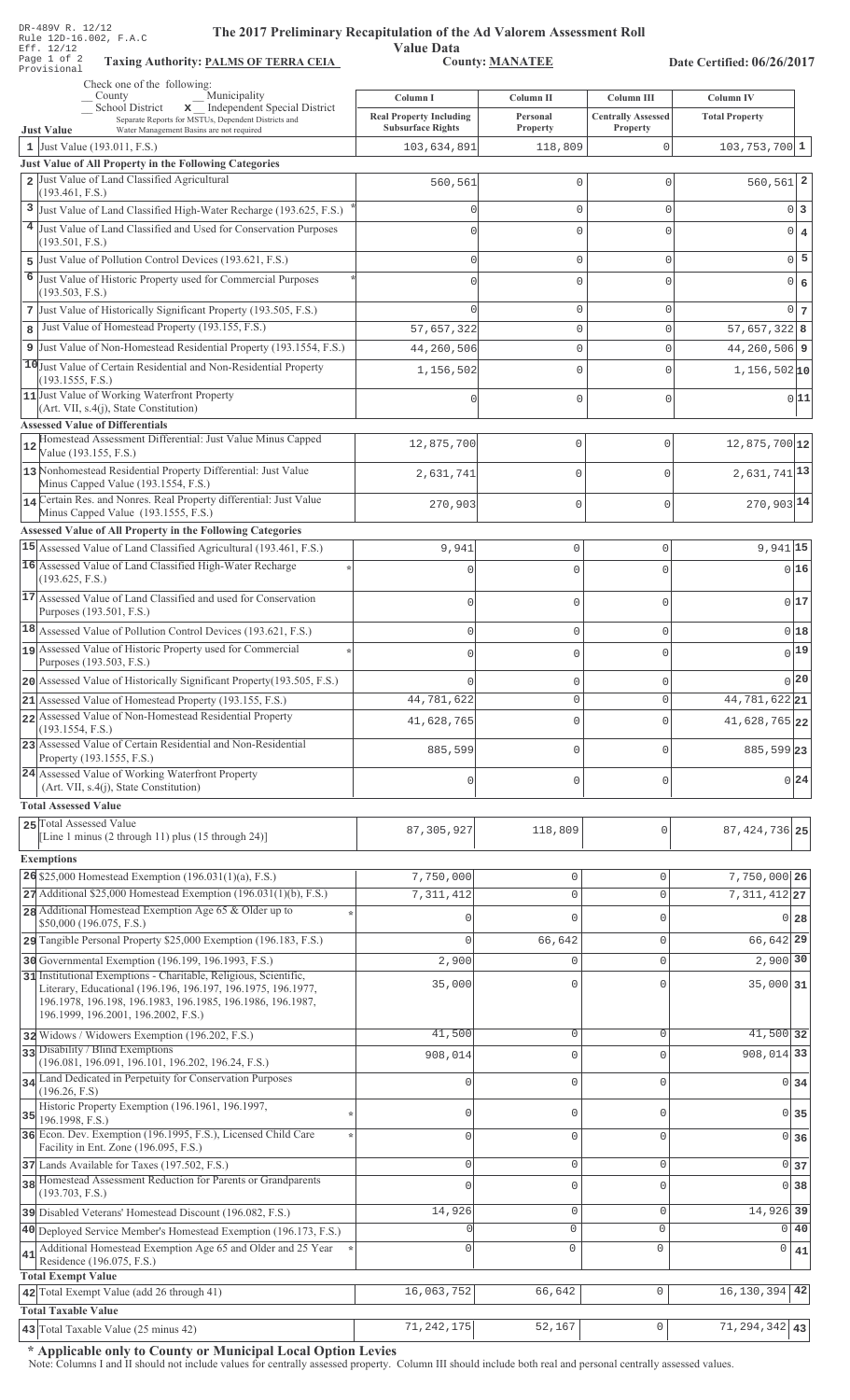# Date Certified: 06/26/2017

# **County: MANATEE**

# Taxing Authority: PALMS OF TERRA CEIA

# **Additions/Deletions**

|                |                                                                                       | <b>Just Value</b> | <b>Taxable Value</b> |
|----------------|---------------------------------------------------------------------------------------|-------------------|----------------------|
|                | New Construction                                                                      |                   | $\cup$               |
| $\overline{2}$ | Additions                                                                             |                   |                      |
| 3              | Annexations                                                                           | $\Omega$          | 0                    |
| 4              | Deletions                                                                             | $\Omega$          | 0                    |
| 5              | Rehabilitative Improvements Increasing Assessed Value by at Least 100%                | ∩                 | 0                    |
| 6              | Total TPP Taxable Value in Excess of 115% of Previous Year Total TPP<br>Taxable Value | $\cap$            |                      |
| 7              | Net New Value $(1 + 2 + 3 - 4 + 5 + 6=7)$                                             | $\Omega$          | $\left( \right)$     |

## **Selected Just Values**

|    |                                                                                                       | <b>Just Value</b> |
|----|-------------------------------------------------------------------------------------------------------|-------------------|
| 8  | Just Value of Subsurface Rights (this amount included in Line 1, Column I, Page One)<br>193.481, F.S. |                   |
| 9  | Just Value of Centrally Assessed Railroad Property Value                                              |                   |
| 10 | Just Value of Centrally Assessed Private Car Line Property Value                                      |                   |

Note: Sum of items 9 and 10 should equal centrally assessed just value on page 1, line 1, column III.

# **Homestead Portability**

|    | 11   # of Parcels Receiving Transfer of Homestead Differential |         |
|----|----------------------------------------------------------------|---------|
| 12 | Value of Transferred Homestead Differential                    | 533,295 |

|                                      | Column 1             | Column 2                 |
|--------------------------------------|----------------------|--------------------------|
|                                      | <b>Real Property</b> | <b>Personal Property</b> |
| <b>Total Parcels or Accounts</b>     | Parcels              | Accounts                 |
| $\vert$ 13 Total Parcels or Accounts | 629                  |                          |

## **Property with Reduced Assessed Value**

| 14 | Land Classified Agricultural (193.461, F.S.)                                                    |          | 0        |
|----|-------------------------------------------------------------------------------------------------|----------|----------|
| 15 | $\ast$<br>Land Classified High-Water Recharge (193.625, F.S.)                                   |          | 0        |
| 16 | Land Classified and Used for Conservation Purposes (193.501, F.S.)                              |          | 0        |
| 17 | Pollution Control Devices (193.621, F.S.)                                                       | $\Omega$ | 0        |
| 18 | Historic Property used for Commercial Purposes (193.503, F.S.) *                                |          | 0        |
| 19 | Historically Significant Property (193.505, F.S.)                                               |          | 0        |
| 20 | Homestead Property; Parcels with Capped Value (193.155, F.S.)                                   | 305      | 0        |
| 21 | Non-Homestead Residential Property; Parcels with Capped Value (193.1554, F.S.)                  | 158      | 0        |
| 22 | Certain Residential and Non-Residential Property; Parcels with Capped Value<br>(193.1555, F.S.) | п        | $\Omega$ |
| 23 | Working Waterfront Property (Art. VII, s.4(j), State Constitution)                              | 0        | 0        |
|    |                                                                                                 |          |          |

## **Other Reductions in Assessed Value**

| 24 | Lands Available for Taxes (197.502, F.S.)                                  |  |
|----|----------------------------------------------------------------------------|--|
| 25 | Homestead Assessment Reduction for Parents or Grandparents (193.703, F.S.) |  |
| 26 | Disabled Veterans' Homestead Discount (196.082, F.S.)                      |  |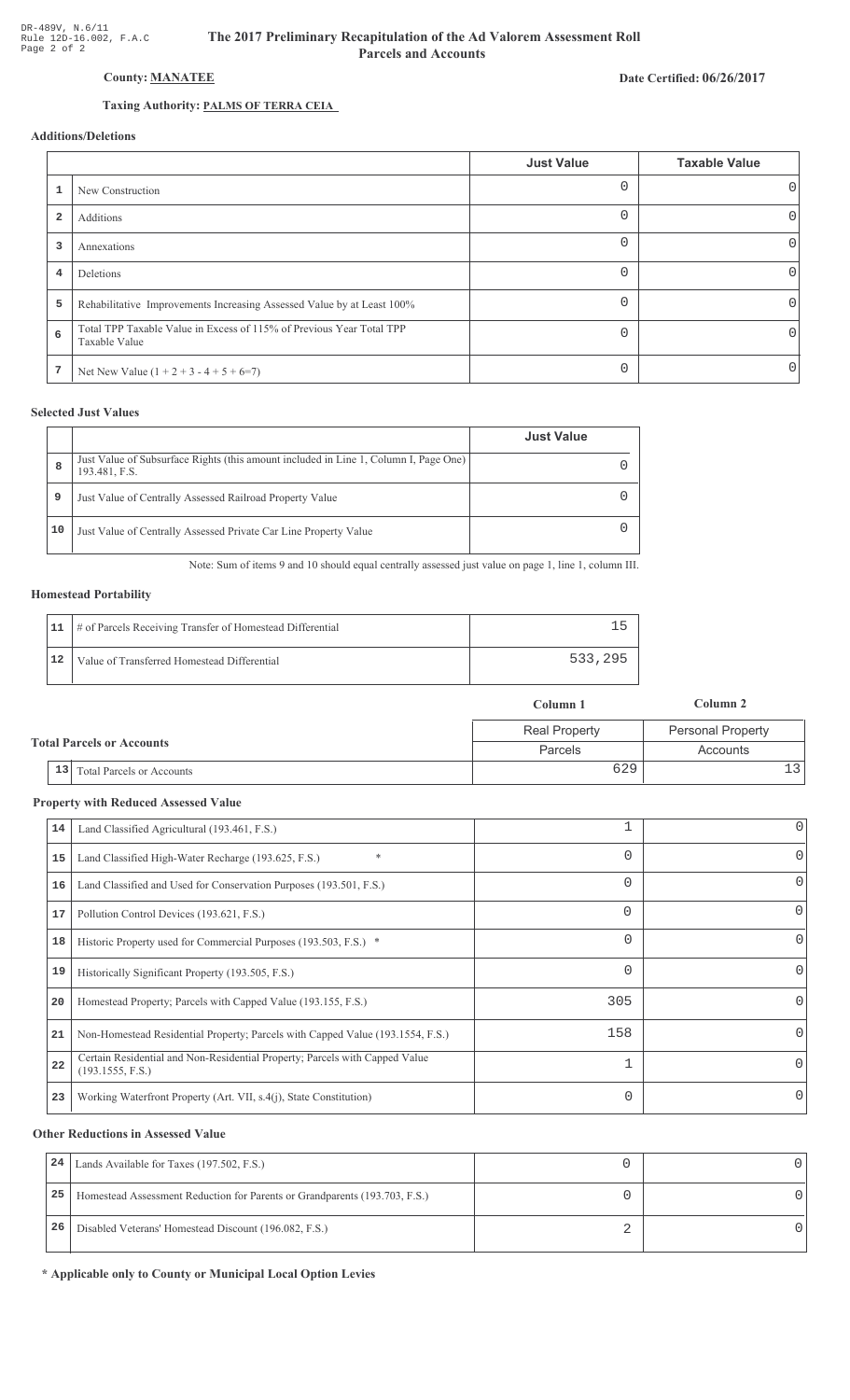| DR-489V R. 12/12 |  |  |                        |
|------------------|--|--|------------------------|
|                  |  |  | Rule 12D-16.002, F.A.C |
| Eff. 12/12       |  |  |                        |
| Page 1 of 2      |  |  | Taxing                 |
| Provisional      |  |  |                        |

# The 2017 Preliminary Recapitulation of the Ad Valorem Assessment Roll

Value Data<br>
ST County: MANATEE Taxing Authority: SOUTHWEST FLA WATER MGT DIST County: MANATEE

Date Certified: 06/26/2017

|              | Check one of the following:<br>Municipality<br>County                                                                                                                       | Column I                                                   | Column II            | Column III                                   | <b>Column IV</b>                  |    |
|--------------|-----------------------------------------------------------------------------------------------------------------------------------------------------------------------------|------------------------------------------------------------|----------------------|----------------------------------------------|-----------------------------------|----|
|              | School District<br>x _ Independent Special District<br>Separate Reports for MSTUs, Dependent Districts and<br><b>Just Value</b><br>Water Management Basins are not required | <b>Real Property Including</b><br><b>Subsurface Rights</b> | Personal<br>Property | <b>Centrally Assessed</b><br><b>Property</b> | <b>Total Property</b>             |    |
|              | 1 Just Value (193.011, F.S.)                                                                                                                                                | 42, 943, 888, 689                                          | 2,935,000,398        | 9,012,007                                    | $45,887,901,094$ 1                |    |
|              | Just Value of All Property in the Following Categories                                                                                                                      |                                                            |                      |                                              |                                   |    |
|              | 2 Just Value of Land Classified Agricultural<br>(193.461, F.S.)                                                                                                             | 1,067,618,339                                              | $\mathbf 0$          | $\mathbf 0$                                  | $1,067,618,339$ 2                 |    |
|              | 3 Just Value of Land Classified High-Water Recharge (193.625, F.S.)                                                                                                         |                                                            | $\mathbf{0}$         | 0                                            | 0 <sup>3</sup>                    |    |
|              | 4 Just Value of Land Classified and Used for Conservation Purposes                                                                                                          |                                                            | $\mathbf{0}$         | 0                                            | 0 4                               |    |
|              | (193.501, F.S.)                                                                                                                                                             |                                                            |                      |                                              |                                   |    |
|              | 5 Just Value of Pollution Control Devices (193.621, F.S.)                                                                                                                   | 73,280                                                     | 243,990,685          | 0                                            | $244,063,965$ 5                   |    |
|              | 6 Just Value of Historic Property used for Commercial Purposes<br>(193.503, F.S.)                                                                                           |                                                            | 0                    | 0                                            | $0 \mid 6$                        |    |
|              | 7 Just Value of Historically Significant Property (193.505, F.S.)                                                                                                           |                                                            | $\mathbf{0}$         | 0                                            | 0 <sub>7</sub>                    |    |
| $\mathbf{8}$ | Just Value of Homestead Property (193.155, F.S.)                                                                                                                            | 19,895,316,067                                             | $\mathbb O$          | $\mathbf 0$                                  | 19,895,316,067 8                  |    |
|              | 9 Just Value of Non-Homestead Residential Property (193.1554, F.S.)                                                                                                         | 13,672,894,309                                             | $\mathbb O$          | 0                                            | $13,672,894,309$ 9                |    |
|              | 10 Just Value of Certain Residential and Non-Residential Property<br>(193.1555, F.S.)                                                                                       | 8,308,109,667                                              | $\mathbb O$          | 5,186,916                                    | $8,313,296,583$ 10                |    |
|              | 11 Just Value of Working Waterfront Property                                                                                                                                | Ω                                                          | $\mathbf 0$          | $\mathbf 0$                                  | 0 11                              |    |
|              | $(Art. VII, s.4(j), State Constitution)$                                                                                                                                    |                                                            |                      |                                              |                                   |    |
|              | <b>Assessed Value of Differentials</b><br>Homestead Assessment Differential: Just Value Minus Capped                                                                        |                                                            |                      |                                              |                                   |    |
| 12           | Value (193.155, F.S.)                                                                                                                                                       | 4,376,207,152                                              | 0                    | 0                                            | 4, 376, 207, 152 12               |    |
|              | 13 Nonhomestead Residential Property Differential: Just Value<br>Minus Capped Value (193.1554, F.S.)                                                                        | 680,510,131                                                | 0                    | $\Omega$                                     | 680, 510, 131 13                  |    |
|              | 14 Certain Res. and Nonres. Real Property differential: Just Value                                                                                                          |                                                            |                      | $\mathbf{0}$                                 | 299, 819, 162 14                  |    |
|              | Minus Capped Value (193.1555, F.S.)                                                                                                                                         | 299,819,162                                                | 0                    |                                              |                                   |    |
|              | <b>Assessed Value of All Property in the Following Categories</b>                                                                                                           |                                                            |                      |                                              |                                   |    |
|              | 15 Assessed Value of Land Classified Agricultural (193.461, F.S.)                                                                                                           | 133,785,211                                                | $\mathbb O$          | 0                                            | 133, 785, 211 15                  |    |
|              | 16 Assessed Value of Land Classified High-Water Recharge<br>(193.625, F.S.)                                                                                                 |                                                            | $\Omega$             | $\Omega$                                     | 016                               |    |
|              | 17 Assessed Value of Land Classified and used for Conservation                                                                                                              | $\cap$                                                     | $\Omega$             | $\Omega$                                     | 017                               |    |
|              | Purposes (193.501, F.S.)                                                                                                                                                    |                                                            |                      |                                              |                                   |    |
|              | 18 Assessed Value of Pollution Control Devices (193.621, F.S.)<br>19 Assessed Value of Historic Property used for Commercial                                                | 73,280                                                     | 10,097,544           | 0                                            | 10, 170, 824 18                   |    |
|              | Purposes (193.503, F.S.)                                                                                                                                                    |                                                            | $\Omega$             | $\Omega$                                     | 0 19                              |    |
|              | 20 Assessed Value of Historically Significant Property (193.505, F.S.)                                                                                                      |                                                            | $\mathbf 0$          | 0                                            | 0 20                              |    |
|              | 21 Assessed Value of Homestead Property (193.155, F.S.)                                                                                                                     | 15, 519, 108, 915                                          | $\mathbf 0$          | 0                                            | 15, 519, 108, 915 21              |    |
|              | 22 Assessed Value of Non-Homestead Residential Property<br>(193.1554, F.S.)                                                                                                 | 12,992,384,178                                             | $\mathbf 0$          | 0                                            | 12,992,384,178 22                 |    |
|              | 23 Assessed Value of Certain Residential and Non-Residential<br>Property (193.1555, F.S.)                                                                                   | 8,008,290,505                                              | $\mathbf 0$          | 5,186,916                                    | 8, 013, 477, 421 23               |    |
|              | 24 Assessed Value of Working Waterfront Property                                                                                                                            | $\mathbf 0$                                                | $\mathbf 0$          | 0                                            | $0\vert 24$                       |    |
|              | (Art. VII, s.4(j), State Constitution)<br><b>Total Assessed Value</b>                                                                                                       |                                                            |                      |                                              |                                   |    |
|              | 25 Total Assessed Value                                                                                                                                                     |                                                            |                      |                                              |                                   |    |
|              | [Line 1 minus (2 through 11) plus (15 through 24)]                                                                                                                          | 36, 653, 519, 116                                          | 2,701,107,257        | 9,012,007                                    | 39, 363, 638, 380 25              |    |
|              | <b>Exemptions</b>                                                                                                                                                           |                                                            |                      |                                              |                                   |    |
|              | 26 \$25,000 Homestead Exemption $(196.031(1)(a), F.S.)$                                                                                                                     | 2,075,991,342                                              | $\mathsf{O}\xspace$  | $\mathsf 0$                                  | 2,075,991,342 26                  |    |
|              | 27 Additional \$25,000 Homestead Exemption (196.031(1)(b), F.S.)                                                                                                            | 1,769,154,736                                              | $\mathsf{O}\xspace$  | $\mathbf 0$                                  | $1,769,154,736$ <sub>27</sub>     |    |
|              | 28 Additional Homestead Exemption Age 65 & Older up to<br>\$50,000 (196.075, F.S.)                                                                                          |                                                            | $\Omega$             | $\cap$                                       | $0\vert 28$                       |    |
|              | 29 Tangible Personal Property \$25,000 Exemption (196.183, F.S.)                                                                                                            | $\Omega$                                                   | 139,450,500          | 1,058,597                                    | 140,509,097 29                    |    |
|              | 30 Governmental Exemption (196.199, 196.1993, F.S.)                                                                                                                         | 1,156,606,260                                              | 5,818,741            | $\Omega$                                     | 1, 162, 425, 001 30               |    |
|              | 31 Institutional Exemptions - Charitable, Religious, Scientific,<br>Literary, Educational (196.196, 196.197, 196.1975, 196.1977,                                            | 746,983,605                                                | 23, 246, 826         | $\Omega$                                     | $770, 230, 431$ 31                |    |
|              | 196.1978, 196.198, 196.1983, 196.1985, 196.1986, 196.1987,                                                                                                                  |                                                            |                      |                                              |                                   |    |
|              | 196.1999, 196.2001, 196.2002, F.S.)                                                                                                                                         |                                                            |                      |                                              |                                   |    |
|              | 32 Widows / Widowers Exemption (196.202, F.S.)<br>33 Disability / Blind Exemptions                                                                                          | 5,042,160                                                  | 35,010               | $\mathbf 0$                                  | $5,077,170$ 32                    |    |
|              | (196.081, 196.091, 196.101, 196.202, 196.24, F.S.)                                                                                                                          | 173, 143, 066                                              | 33,925               | 0                                            | 173, 176, 991 33                  |    |
|              | 34 Land Dedicated in Perpetuity for Conservation Purposes<br>(196.26, F.S)                                                                                                  |                                                            | $\mathbf 0$          | $\Omega$                                     | $0 \overline{\smash{34}}$         |    |
|              | Historic Property Exemption (196.1961, 196.1997,                                                                                                                            | $\mathbf 0$                                                | $\mathbf{0}$         | $\Omega$                                     | 0 35                              |    |
|              | $35$ 196.1998, F.S.)<br>36 Econ. Dev. Exemption (196.1995, F.S.), Licensed Child Care                                                                                       | $\Omega$                                                   |                      |                                              |                                   |    |
|              | Facility in Ent. Zone (196.095, F.S.)                                                                                                                                       |                                                            | $\mathbf 0$          | 0                                            | 0 36                              |    |
|              | 37 Lands Available for Taxes (197.502, F.S.)                                                                                                                                | 12,078                                                     | $\mathbb O$          | 0                                            | 12,078 37                         |    |
|              | 38 Homestead Assessment Reduction for Parents or Grandparents<br>(193.703, F.S.)                                                                                            | 442,375                                                    | $\mathsf{O}\xspace$  | 0                                            | 442, 375 38                       |    |
|              | 39 Disabled Veterans' Homestead Discount (196.082, F.S.)                                                                                                                    | 15,575,001                                                 | $\mathsf{O}\xspace$  | $\mathbf 0$                                  | 15,575,001 39                     |    |
|              | 40 Deployed Service Member's Homestead Exemption (196.173, F.S.)                                                                                                            | 392,818                                                    | 0                    | $\mathbf{0}$                                 | 392,818 40                        |    |
| 41           | Additional Homestead Exemption Age 65 and Older and 25 Year<br>Residence (196.075, F.S.)                                                                                    |                                                            | $\circ$              | 0                                            | $\Omega$                          | 41 |
|              | <b>Total Exempt Value</b>                                                                                                                                                   |                                                            |                      |                                              |                                   |    |
|              | 42 Total Exempt Value (add 26 through 41)                                                                                                                                   | 5, 943, 343, 441                                           | 168,585,002          | 1,058,597                                    | $6, 112, 987, 040$ 42             |    |
|              | <b>Total Taxable Value</b>                                                                                                                                                  |                                                            |                      |                                              |                                   |    |
|              | 43 Total Taxable Value (25 minus 42)                                                                                                                                        | 30, 710, 175, 675                                          | 2,532,522,255        | 7,953,410                                    | $\overline{33,250}$ , 651, 340 43 |    |

\* Applicable only to County or Municipal Local Option Levies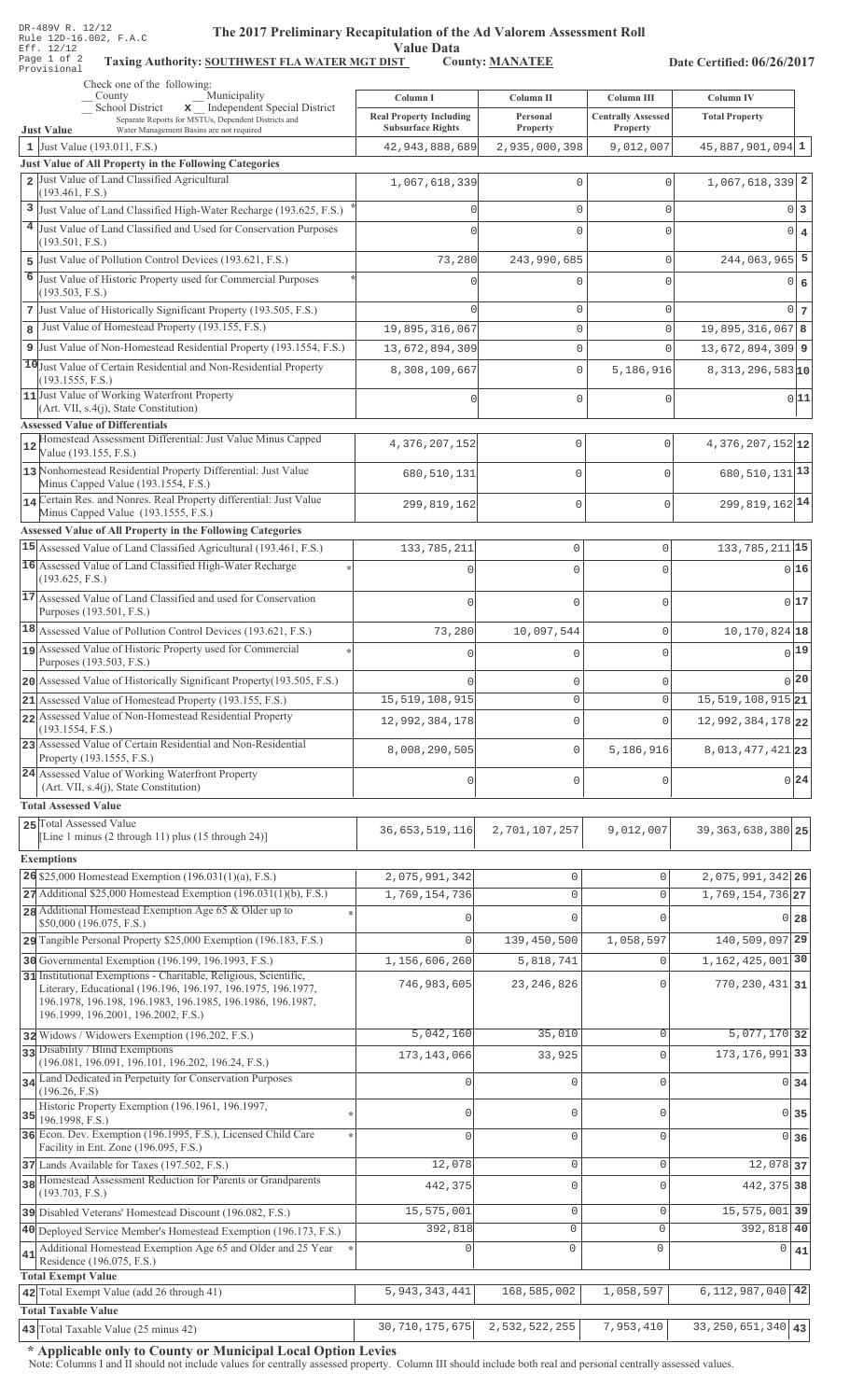# The 2017 Preliminary Recapitulation of the Ad Valorem Assessment Roll **Parcels and Accounts**

## Date Certified: 06/26/2017

# Taxing Authority: SOUTHWEST FLA WATER MGT DIST

## Additions/Deletions

|                |                                                                                       | <b>Just Value</b> | <b>Taxable Value</b> |
|----------------|---------------------------------------------------------------------------------------|-------------------|----------------------|
|                | New Construction                                                                      | 1,090,997,953     | 963, 136, 426        |
| $\overline{2}$ | Additions                                                                             | 16, 127, 388      | 10,635,752           |
| 3              | Annexations                                                                           | $\Omega$          |                      |
| 4              | <b>Deletions</b>                                                                      | 20, 139, 262      | 20,139,262           |
| 5              | Rehabilitative Improvements Increasing Assessed Value by at Least 100%                | 0                 |                      |
| 6              | Total TPP Taxable Value in Excess of 115% of Previous Year Total TPP<br>Taxable Value | $\Omega$          |                      |
| 7              | Net New Value $(1 + 2 + 3 - 4 + 5 + 6=7)$                                             | 1,086,986,079     | 953,632,916          |

### **Selected Just Values**

|    |                                                                                                       | <b>Just Value</b> |
|----|-------------------------------------------------------------------------------------------------------|-------------------|
| 8  | Just Value of Subsurface Rights (this amount included in Line 1, Column I, Page One)<br>193.481, F.S. | 994,829           |
| 9  | Just Value of Centrally Assessed Railroad Property Value                                              | 6,545,621         |
| 10 | Just Value of Centrally Assessed Private Car Line Property Value                                      | 2,466,386         |

Note: Sum of items 9 and 10 should equal centrally assessed just value on page 1, line 1, column III.

#### **Homestead Portability**

| 11 | # of Parcels Receiving Transfer of Homestead Differential | 2.129      |
|----|-----------------------------------------------------------|------------|
| 12 | Value of Transferred Homestead Differential               | 96,683,037 |

|                                  |                              | Column 1             | Column 2          |
|----------------------------------|------------------------------|----------------------|-------------------|
| <b>Total Parcels or Accounts</b> |                              | <b>Real Property</b> | Personal Property |
|                                  |                              | Parcels              | Accounts          |
|                                  | 13 Total Parcels or Accounts | 183,802              | 27,603            |

#### **Property with Reduced Assessed Value**

| 14 | Land Classified Agricultural (193.461, F.S.)                                                    | 2,302    | $\overline{0}$ |
|----|-------------------------------------------------------------------------------------------------|----------|----------------|
| 15 | *<br>Land Classified High-Water Recharge (193.625, F.S.)                                        | $\Omega$ | 0              |
| 16 | Land Classified and Used for Conservation Purposes (193.501, F.S.)                              | 0        | 0              |
| 17 | Pollution Control Devices (193.621, F.S.)                                                       | 1        | 21             |
| 18 | Historic Property used for Commercial Purposes (193.503, F.S.) *                                | $\Omega$ | 0              |
| 19 | Historically Significant Property (193.505, F.S.)                                               | $\Omega$ | 0              |
| 20 | Homestead Property; Parcels with Capped Value (193.155, F.S.)                                   | 76,327   | Λ              |
| 21 | Non-Homestead Residential Property; Parcels with Capped Value (193.1554, F.S.)                  | 36,619   | 0              |
| 22 | Certain Residential and Non-Residential Property; Parcels with Capped Value<br>(193.1555, F.S.) | 4,184    | 0              |
| 23 | Working Waterfront Property (Art. VII, s.4(j), State Constitution)                              |          |                |

#### **Other Reductions in Assessed Value**

| 24 | Lands Available for Taxes (197.502, F.S.)                                  |     |  |
|----|----------------------------------------------------------------------------|-----|--|
| 25 | Homestead Assessment Reduction for Parents or Grandparents (193.703, F.S.) |     |  |
| 26 | Disabled Veterans' Homestead Discount (196.082, F.S.)                      | 163 |  |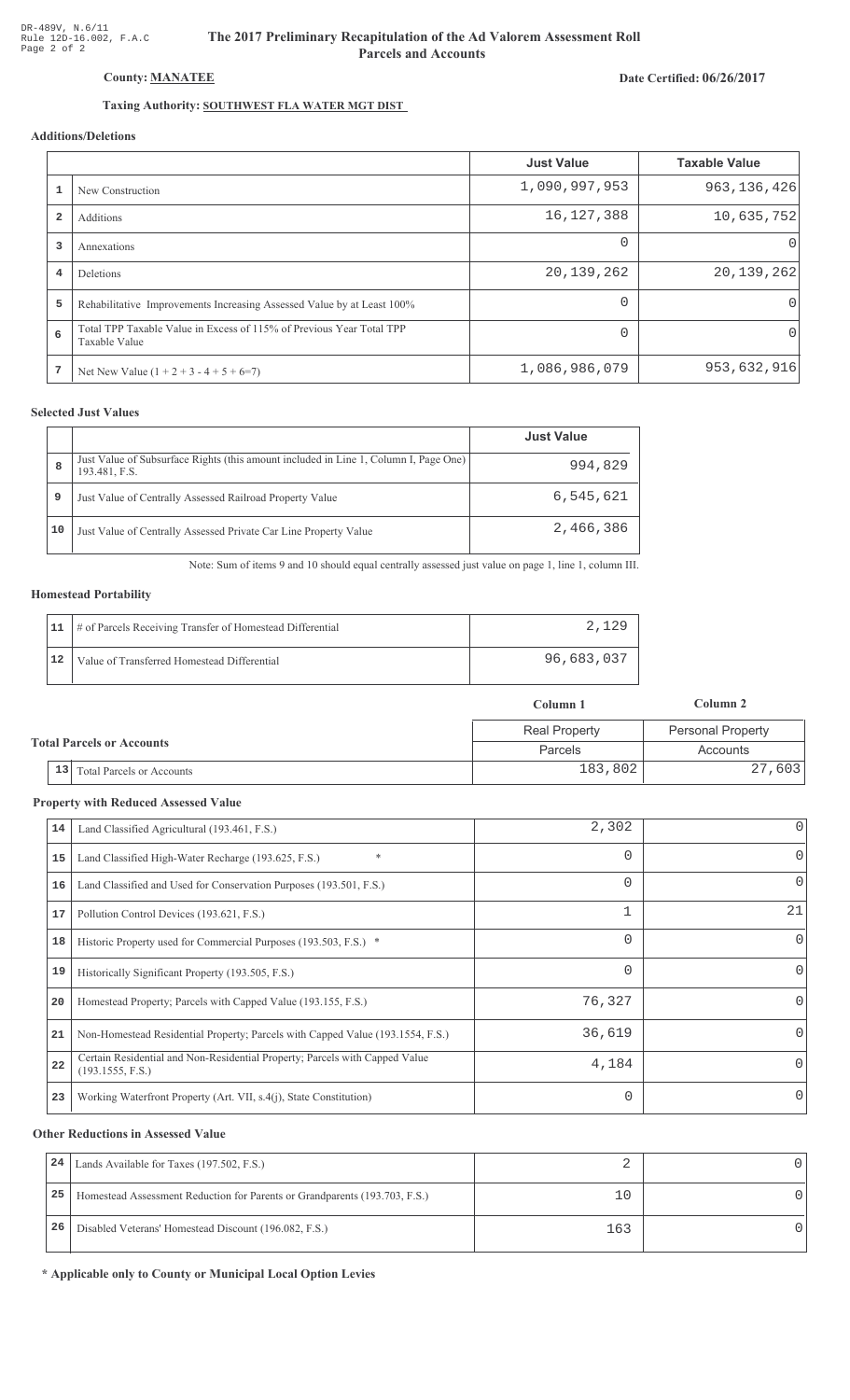## The 2017 Preliminary Recapitulation of the Ad Valorem Assessment Roll **Value Data**

## Taxing Authority: WEST COAST INLAND NAVIGATION DIST County: MANATEE

Date Certified: 06/26/2017

|    | Check one of the following:<br>Municipality<br>County                                                                                                                                                                                 | Column I                                      | Column II                 | Column III                | Column IV                     |
|----|---------------------------------------------------------------------------------------------------------------------------------------------------------------------------------------------------------------------------------------|-----------------------------------------------|---------------------------|---------------------------|-------------------------------|
|    | School District<br>x Independent Special District<br>Separate Reports for MSTUs, Dependent Districts and                                                                                                                              | <b>Real Property Including</b>                | Personal                  | <b>Centrally Assessed</b> | <b>Total Property</b>         |
|    | <b>Just Value</b><br>Water Management Basins are not required<br>1 Just Value $(193.011, F.S.)$                                                                                                                                       | <b>Subsurface Rights</b><br>42, 943, 888, 689 | Property<br>2,935,000,398 | Property<br>9,012,007     | $45,887,901,094$ 1            |
|    | Just Value of All Property in the Following Categories                                                                                                                                                                                |                                               |                           |                           |                               |
|    | 2 Just Value of Land Classified Agricultural                                                                                                                                                                                          | 1,067,618,339                                 | $\Omega$                  | $\Omega$                  | $1,067,618,339$ 2             |
|    | (193.461, F.S.)<br>3 Just Value of Land Classified High-Water Recharge (193.625, F.S.)                                                                                                                                                |                                               | $\mathbf{0}$              | 0                         | $0\vert 3$                    |
|    | 4 Just Value of Land Classified and Used for Conservation Purposes                                                                                                                                                                    |                                               | $\Omega$                  | $\mathbf 0$               | $0 \mid 4$                    |
|    | (193.501, F.S.)                                                                                                                                                                                                                       |                                               |                           |                           |                               |
| 5  | Just Value of Pollution Control Devices (193.621, F.S.)                                                                                                                                                                               | 73,280                                        | 243,990,685               | 0                         | $244,063,965$ 5               |
| 6  | Just Value of Historic Property used for Commercial Purposes<br>(193.503, F.S.)                                                                                                                                                       |                                               | $\Omega$                  | $\mathbf 0$               | 0 6                           |
|    | 7 Just Value of Historically Significant Property (193.505, F.S.)                                                                                                                                                                     |                                               | $\mathbf 0$               | 0                         | $0\vert 7$                    |
| 8  | Just Value of Homestead Property (193.155, F.S.)                                                                                                                                                                                      | 19,895,316,067                                | $\mathsf{O}\xspace$       | $\mathbf{0}$              | $19,895,316,067$ 8            |
| 9  | Just Value of Non-Homestead Residential Property (193.1554, F.S.)                                                                                                                                                                     | 13,672,894,309                                | $\mathbf{0}$              | $\mathbf 0$               | $13,672,894,309$ 9            |
|    | 10 Just Value of Certain Residential and Non-Residential Property<br>(193.1555, F.S.)                                                                                                                                                 | 8,308,109,667                                 | $\mathbf{0}$              | 5,186,916                 | $8,313,296,583$ <sub>10</sub> |
|    | 11 Just Value of Working Waterfront Property<br>(Art. VII, s.4(j), State Constitution)                                                                                                                                                |                                               | $\Omega$                  | $\mathbf{0}$              | 0 11                          |
|    | <b>Assessed Value of Differentials</b>                                                                                                                                                                                                |                                               |                           |                           |                               |
| 12 | Homestead Assessment Differential: Just Value Minus Capped<br>Value (193.155, F.S.)                                                                                                                                                   | 4,376,207,152                                 | 0                         | $\mathbf{0}$              | $4,376,207,152$ 12            |
|    | 13 Nonhomestead Residential Property Differential: Just Value<br>Minus Capped Value (193.1554, F.S.)                                                                                                                                  | 680, 510, 131                                 | $\mathbf 0$               | $\Omega$                  | $680, 510, 131$ <sup>13</sup> |
|    | 14 Certain Res. and Nonres. Real Property differential: Just Value<br>Minus Capped Value (193.1555, F.S.)                                                                                                                             | 299,819,162                                   | 0                         | $\Omega$                  | 299, 819, 162 14              |
|    | Assessed Value of All Property in the Following Categories                                                                                                                                                                            |                                               |                           |                           |                               |
|    | 15 Assessed Value of Land Classified Agricultural (193.461, F.S.)                                                                                                                                                                     | 133,785,211                                   | $\mathbf 0$               | $\mathbf{0}$              | 133, 785, 211 15              |
|    | 16 Assessed Value of Land Classified High-Water Recharge                                                                                                                                                                              |                                               | $\bigcap$                 | $\Omega$                  | 0 16                          |
|    | (193.625, F.S.)<br>17 Assessed Value of Land Classified and used for Conservation                                                                                                                                                     |                                               |                           |                           |                               |
|    | Purposes (193.501, F.S.)                                                                                                                                                                                                              |                                               | $\mathbf 0$               | $\Omega$                  | 0 17                          |
|    | 18 Assessed Value of Pollution Control Devices (193.621, F.S.)                                                                                                                                                                        | 73,280                                        | 10,097,544                | $\mathbf{0}$              | 10, 170, 824 18               |
|    | 19 Assessed Value of Historic Property used for Commercial<br>Purposes (193.503, F.S.)                                                                                                                                                |                                               | $\cap$                    | $\Omega$                  | $0^{19}$                      |
|    | 20 Assessed Value of Historically Significant Property (193.505, F.S.)                                                                                                                                                                |                                               | $\mathbf 0$               | $\mathbf{0}$              | 0 20                          |
|    | $21$ Assessed Value of Homestead Property (193.155, F.S.)                                                                                                                                                                             | 15, 519, 108, 915                             | $\Omega$                  | $\overline{0}$            | 15, 519, 108, 915 21          |
|    | 22 Assessed Value of Non-Homestead Residential Property<br>(193.1554, F.S.)                                                                                                                                                           | 12,992,384,178                                | $\mathbf 0$               | $\Omega$                  | 12,992,384,178 22             |
|    | 23 Assessed Value of Certain Residential and Non-Residential<br>Property (193.1555, F.S.)                                                                                                                                             | 8,008,290,505                                 | 0                         | 5,186,916                 | 8, 013, 477, 421 23           |
|    | 24 Assessed Value of Working Waterfront Property<br>(Art. VII, s.4(j), State Constitution)                                                                                                                                            | 0                                             | $\mathbf 0$               | $\Omega$                  | 0 24                          |
|    | <b>Total Assessed Value</b>                                                                                                                                                                                                           |                                               |                           |                           |                               |
|    | 25 Total Assessed Value                                                                                                                                                                                                               | 36, 653, 519, 116                             | 2,701,107,257             | 9,012,007                 | 39, 363, 638, 380 25          |
|    | Line 1 minus $(2 \t{through } 11)$ plus $(15 \t{through } 24)$ ]                                                                                                                                                                      |                                               |                           |                           |                               |
|    | <b>Exemptions</b>                                                                                                                                                                                                                     |                                               |                           |                           |                               |
|    | 26 \$25,000 Homestead Exemption $(196.031(1)(a), F.S.)$<br>$27$ Additional \$25,000 Homestead Exemption (196.031(1)(b), F.S.)                                                                                                         | 2,075,991,342                                 | $\mathsf{O}\xspace$       | $\mathbf 0$               | 2,075,991,342 26              |
|    | 28 Additional Homestead Exemption Age 65 & Older up to                                                                                                                                                                                | 1,769,154,736                                 | $\circ$                   | $\mathbf 0$               | 1,769,154,736 27              |
|    | \$50,000 (196.075, F.S.)                                                                                                                                                                                                              | 0                                             | $\Omega$                  | $\Omega$                  | $0\vert 28$                   |
|    | 29 Tangible Personal Property \$25,000 Exemption (196.183, F.S.)                                                                                                                                                                      | $\Omega$                                      | 139,450,500               | 1,058,597                 | 140,509,097 29                |
|    | 30 Governmental Exemption (196.199, 196.1993, F.S.)                                                                                                                                                                                   | 1,156,606,260                                 | 5,818,741                 | $\mathbf{0}$              | 1, 162, 425, 001 30           |
|    | 31 Institutional Exemptions - Charitable, Religious, Scientific,<br>Literary, Educational (196.196, 196.197, 196.1975, 196.1977,<br>196.1978, 196.198, 196.1983, 196.1985, 196.1986, 196.1987,<br>196.1999, 196.2001, 196.2002, F.S.) | 746,983,605                                   | 23, 246, 826              | $\mathbf 0$               | $770, 230, 431$ 31            |
|    | 32 Widows / Widowers Exemption (196.202, F.S.)                                                                                                                                                                                        | 5,042,160                                     | 35,010                    | $\mathbf{0}$              | $5,077,170$ 32                |
|    | 33 Disability / Blind Exemptions<br>(196.081, 196.091, 196.101, 196.202, 196.24, F.S.)                                                                                                                                                | 173, 143, 066                                 | 33,925                    | $\Omega$                  | 173, 176, 991 33              |
|    | 34 Land Dedicated in Perpetuity for Conservation Purposes<br>(196.26, F.S)                                                                                                                                                            | $\Omega$                                      | $\mathbf{0}$              | $\Omega$                  | $0 \overline{\smash{)}34}$    |
| 35 | Historic Property Exemption (196.1961, 196.1997,<br>196.1998, F.S.)                                                                                                                                                                   | $\Omega$                                      | 0                         | $\overline{0}$            | $0\overline{35}$              |
|    | 36 Econ. Dev. Exemption (196.1995, F.S.), Licensed Child Care                                                                                                                                                                         | $\Omega$                                      | $\mathbf{0}$              | $\Omega$                  | $0\overline{36}$              |
|    | Facility in Ent. Zone (196.095, F.S.)<br>37 Lands Available for Taxes (197.502, F.S.)                                                                                                                                                 | 12,078                                        | $\circ$                   | $\mathbf 0$               | 12,078 37                     |
|    | 38 Homestead Assessment Reduction for Parents or Grandparents                                                                                                                                                                         | 442,375                                       | $\mathbf 0$               | $\Omega$                  | 442, 375 38                   |
|    | (193.703, F.S.)<br>39 Disabled Veterans' Homestead Discount (196.082, F.S.)                                                                                                                                                           | 15,575,001                                    | $\circ$                   | $\mathbf 0$               | 15,575,001 39                 |
|    | 40 Deployed Service Member's Homestead Exemption (196.173, F.S.)                                                                                                                                                                      | 392,818                                       | $\circ$                   | $\Omega$                  | 392,818 40                    |
|    | Additional Homestead Exemption Age 65 and Older and 25 Year                                                                                                                                                                           | $\mathbf{0}$                                  | $\circ$                   | $\mathbf 0$               | $\mathsf{O}\xspace$<br>41     |
| 41 | Residence (196.075, F.S.)<br><b>Total Exempt Value</b>                                                                                                                                                                                |                                               |                           |                           |                               |
|    | 42 Total Exempt Value (add 26 through 41)                                                                                                                                                                                             | 5, 943, 343, 441                              | 168,585,002               | 1,058,597                 | $6,112,987,040$ 42            |
|    | <b>Total Taxable Value</b>                                                                                                                                                                                                            |                                               |                           |                           |                               |
|    | 43 Total Taxable Value (25 minus 42)                                                                                                                                                                                                  | 30,710,175,675                                | 2,532,522,255             | 7,953,410                 | 33,250,651,340 43             |

\* Applicable only to County or Municipal Local Option Levies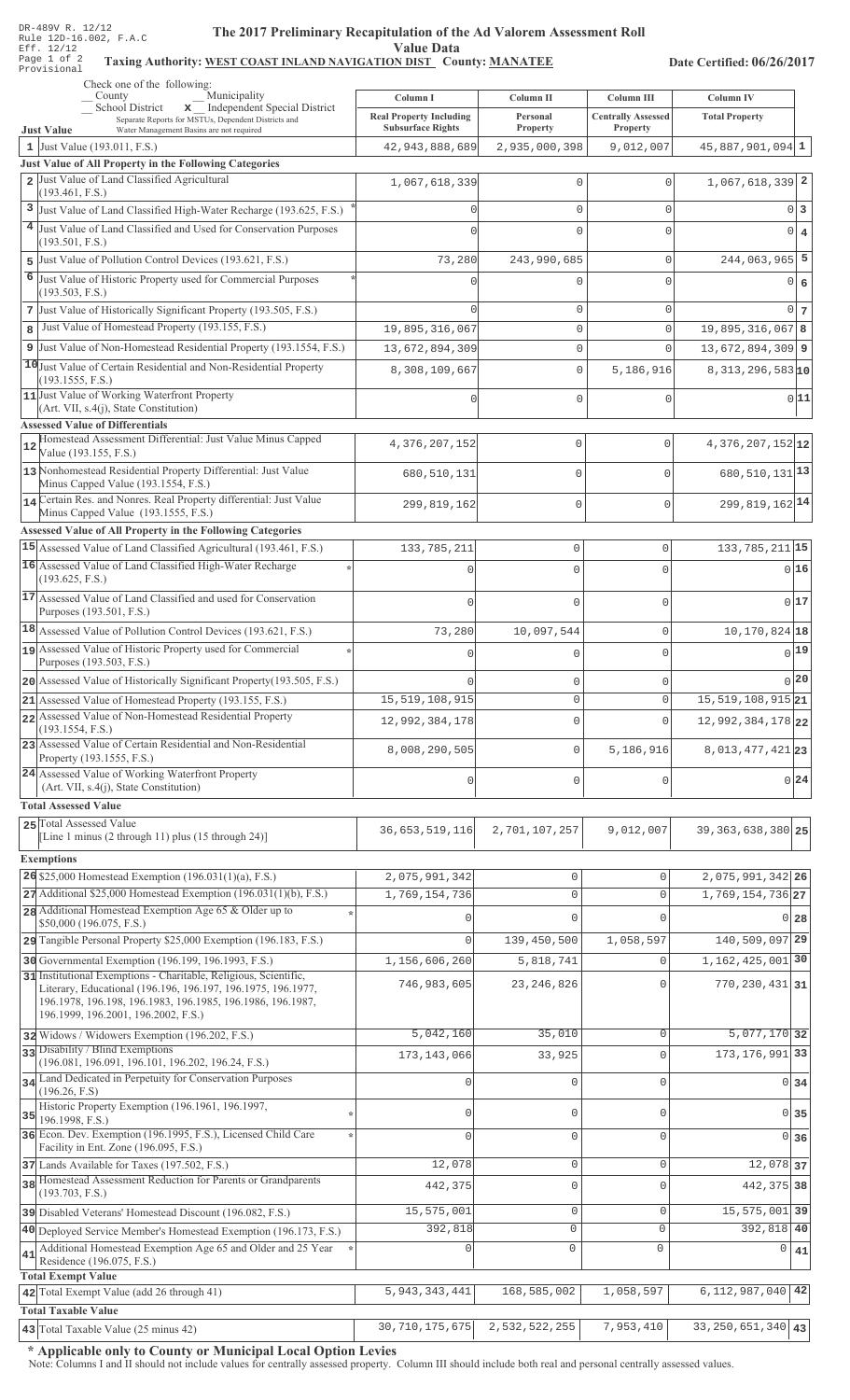# The 2017 Preliminary Recapitulation of the Ad Valorem Assessment Roll **Parcels and Accounts**

Date Certified: 06/26/2017

# Taxing Authority: WEST COAST INLAND NAVIGATION DIST

## Additions/Deletions

|                |                                                                                       | <b>Just Value</b> | <b>Taxable Value</b> |
|----------------|---------------------------------------------------------------------------------------|-------------------|----------------------|
|                | New Construction                                                                      | 1,090,997,953     | 963, 136, 426        |
| $\overline{2}$ | Additions                                                                             | 16,127,388        | 10,635,752           |
| 3              | Annexations                                                                           | $\Omega$          |                      |
| 4              | <b>Deletions</b>                                                                      | 20, 139, 262      | 20, 139, 262         |
| 5              | Rehabilitative Improvements Increasing Assessed Value by at Least 100%                | 0                 |                      |
| 6              | Total TPP Taxable Value in Excess of 115% of Previous Year Total TPP<br>Taxable Value | 0                 |                      |
|                | Net New Value $(1 + 2 + 3 - 4 + 5 + 6=7)$                                             | 1,086,986,079     | 953,632,916          |

## **Selected Just Values**

|    |                                                                                                       | <b>Just Value</b> |
|----|-------------------------------------------------------------------------------------------------------|-------------------|
| 8  | Just Value of Subsurface Rights (this amount included in Line 1, Column I, Page One)<br>193.481, F.S. | 994,829           |
| 9  | Just Value of Centrally Assessed Railroad Property Value                                              | 6,545,621         |
| 10 | Just Value of Centrally Assessed Private Car Line Property Value                                      | 2,466,386         |

Note: Sum of items 9 and 10 should equal centrally assessed just value on page 1, line 1, column III.

#### **Homestead Portability**

| 11 | # of Parcels Receiving Transfer of Homestead Differential | 2.129      |
|----|-----------------------------------------------------------|------------|
| 12 | Value of Transferred Homestead Differential               | 96,683,037 |

|                                  |                                      | Column 1             | Column 2                 |
|----------------------------------|--------------------------------------|----------------------|--------------------------|
| <b>Total Parcels or Accounts</b> |                                      | <b>Real Property</b> | <b>Personal Property</b> |
|                                  |                                      | Parcels              | Accounts                 |
|                                  | $\vert$ 13 Total Parcels or Accounts | 183,802              | 27,603                   |

#### **Property with Reduced Assessed Value**

| 14 | Land Classified Agricultural (193.461, F.S.)                                                    | 2,302    | 0            |
|----|-------------------------------------------------------------------------------------------------|----------|--------------|
| 15 | *<br>Land Classified High-Water Recharge (193.625, F.S.)                                        |          | 0            |
| 16 | Land Classified and Used for Conservation Purposes (193.501, F.S.)                              | 0        | 0            |
| 17 | Pollution Control Devices (193.621, F.S.)                                                       |          | 21           |
| 18 | Historic Property used for Commercial Purposes (193.503, F.S.) *                                | 0        | $\mathbf{0}$ |
| 19 | Historically Significant Property (193.505, F.S.)                                               | $\Omega$ | $\Omega$     |
| 20 | Homestead Property; Parcels with Capped Value (193.155, F.S.)                                   | 76,327   | 0            |
| 21 | Non-Homestead Residential Property; Parcels with Capped Value (193.1554, F.S.)                  | 36,619   | 0            |
| 22 | Certain Residential and Non-Residential Property; Parcels with Capped Value<br>(193.1555, F.S.) | 4,184    | 0            |
| 23 | Working Waterfront Property (Art. VII, s.4(j), State Constitution)                              | 0        | $\Omega$     |

#### **Other Reductions in Assessed Value**

| 24 | Lands Available for Taxes (197.502, F.S.)                                  |     |  |
|----|----------------------------------------------------------------------------|-----|--|
| 25 | Homestead Assessment Reduction for Parents or Grandparents (193.703, F.S.) |     |  |
| 26 | Disabled Veterans' Homestead Discount (196.082, F.S.)                      | 163 |  |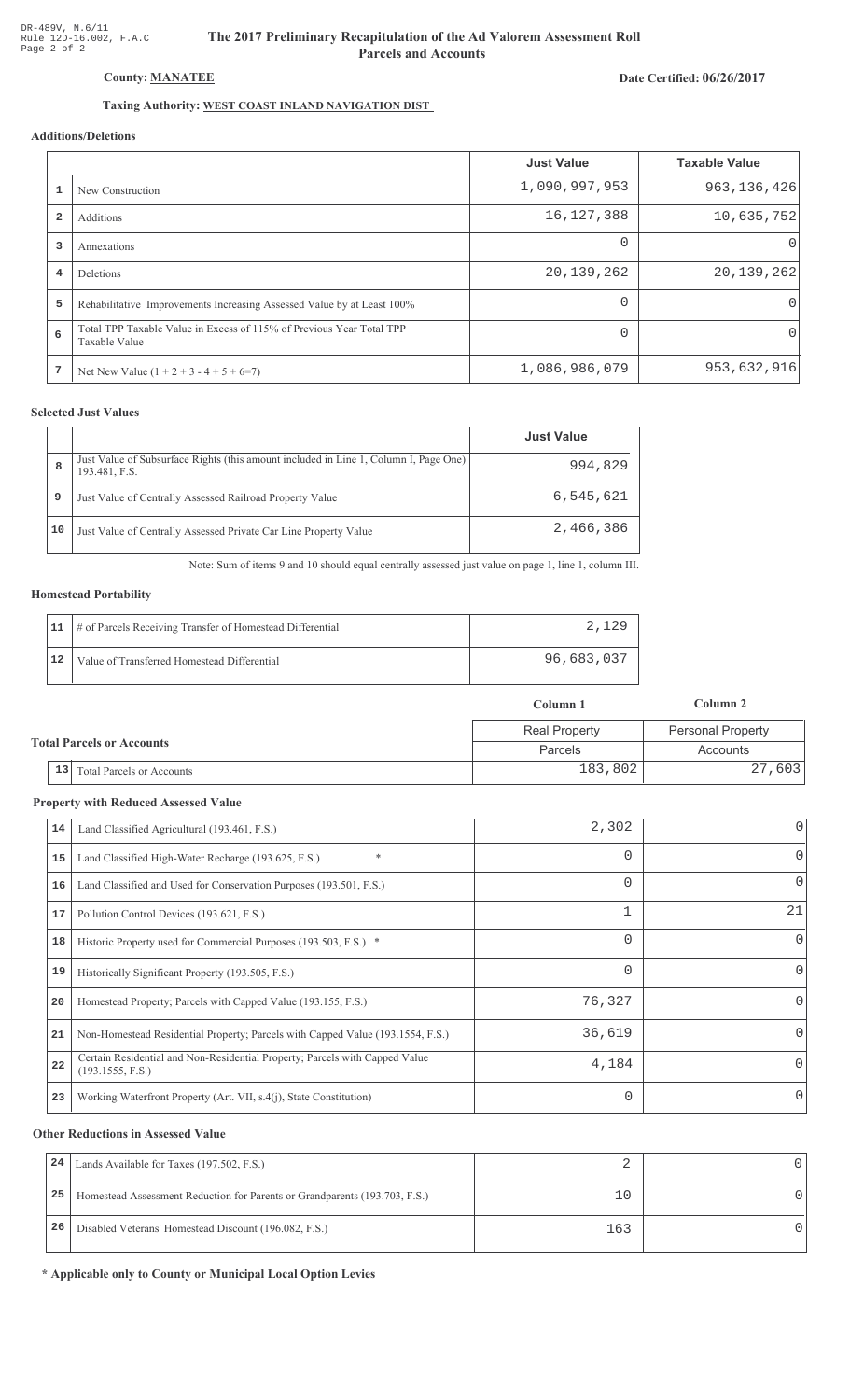| DR-489V R. 12/12 |  |  |                        |
|------------------|--|--|------------------------|
|                  |  |  | Rule 12D-16.002, F.A.C |
| Eff. 12/12       |  |  |                        |
| Page 1 of 2      |  |  | Taxing                 |
| Provisional      |  |  |                        |

# The 2017 Preliminary Recapitulation of the Ad Valorem Assessment Roll

Value Data<br><u>RD</u> County: <u>MANATEE</u> Taxing Authority: MANATEE COUNTY SCHOOL BOARD County: MANATEE

Date Certified: 06/26/2017

|    | Check one of the following:<br>Municipality<br>County                                                                                                                                                                                 | Column I                                      | Column II                  | Column III                | <b>Column IV</b>                         |                |
|----|---------------------------------------------------------------------------------------------------------------------------------------------------------------------------------------------------------------------------------------|-----------------------------------------------|----------------------------|---------------------------|------------------------------------------|----------------|
|    | <b>Independent Special District</b><br>x School District<br>Separate Reports for MSTUs, Dependent Districts and                                                                                                                       | <b>Real Property Including</b>                | Personal                   | <b>Centrally Assessed</b> | <b>Total Property</b>                    |                |
|    | <b>Just Value</b><br>Water Management Basins are not required<br>1 Just Value (193.011, F.S.)                                                                                                                                         | <b>Subsurface Rights</b><br>42, 943, 888, 689 | Property<br>2,935,000,398  | Property<br>9,012,007     | $45,887,901,094$ 1                       |                |
|    | Just Value of All Property in the Following Categories                                                                                                                                                                                |                                               |                            |                           |                                          |                |
|    | 2 Just Value of Land Classified Agricultural<br>(193.461, F.S.)                                                                                                                                                                       | 1,067,618,339                                 | $\Omega$                   | U                         | $1,067,618,339$ 2                        |                |
| 3  | Just Value of Land Classified High-Water Recharge (193.625, F.S.)                                                                                                                                                                     |                                               | $\mathbf 0$                | $\Omega$                  | $0\vert 3$                               |                |
|    | 4 Just Value of Land Classified and Used for Conservation Purposes                                                                                                                                                                    |                                               | $\Omega$                   | U                         | $\circ$                                  | $\overline{4}$ |
| 5  | (193.501, F.S.)<br>Just Value of Pollution Control Devices (193.621, F.S.)                                                                                                                                                            | 73,280                                        | 243,990,685                | 0                         | $244,063,965$ 5                          |                |
| 6  | Just Value of Historic Property used for Commercial Purposes                                                                                                                                                                          |                                               | U                          | Λ                         | $0 \big  6$                              |                |
|    | (193.503, F.S.)                                                                                                                                                                                                                       |                                               |                            |                           |                                          |                |
|    | 7 Just Value of Historically Significant Property (193.505, F.S.)                                                                                                                                                                     |                                               | $\mathbf{0}$               | $\Omega$                  | $0\vert 7$                               |                |
| 8  | Just Value of Homestead Property (193.155, F.S.)                                                                                                                                                                                      | 19,895,316,067                                | $\mathbb O$                | $\Omega$<br>$\Omega$      | $19,895,316,067$ 8                       |                |
|    | 9 Just Value of Non-Homestead Residential Property (193.1554, F.S.)<br>10 Just Value of Certain Residential and Non-Residential Property                                                                                              | 13,672,894,309                                | $\mathbb O$<br>$\mathbf 0$ |                           | $13,672,894,309$ 9<br>$8,313,296,583$ 10 |                |
|    | (193.1555, F.S.)<br>11 Just Value of Working Waterfront Property<br>(Art. VII, s.4(j), State Constitution)                                                                                                                            | 8,308,109,667<br><sup>n</sup>                 | $\mathbf{0}$               | 5,186,916<br>$\Omega$     | 0 11                                     |                |
|    | <b>Assessed Value of Differentials</b><br>Homestead Assessment Differential: Just Value Minus Capped                                                                                                                                  |                                               |                            |                           |                                          |                |
| 12 | Value (193.155, F.S.)                                                                                                                                                                                                                 | 4,376,207,152                                 | 0                          | $\mathbf{0}$              | $4,376,207,152$ <sub>12</sub>            |                |
|    | 13 Nonhomestead Residential Property Differential: Just Value<br>Minus Capped Value (193.1554, F.S.)                                                                                                                                  |                                               | $\mathbf{0}$               | $\mathbf 0$               | $0$ <sup>13</sup>                        |                |
|    | 14 Certain Res. and Nonres. Real Property differential: Just Value<br>Minus Capped Value (193.1555, F.S.)                                                                                                                             |                                               | $\Omega$                   | $\mathbf 0$               | $0$ <sup>14</sup>                        |                |
|    | Assessed Value of All Property in the Following Categories                                                                                                                                                                            |                                               |                            |                           |                                          |                |
|    | 15 Assessed Value of Land Classified Agricultural (193.461, F.S.)                                                                                                                                                                     | 133, 785, 211                                 | $\mathbf 0$                | $\mathsf{O}\xspace$       | 133, 785, 211 15                         |                |
|    | 16 Assessed Value of Land Classified High-Water Recharge<br>(193.625, F.S.)                                                                                                                                                           |                                               | $\cap$                     | 0                         | 0 16                                     |                |
|    | 17 Assessed Value of Land Classified and used for Conservation<br>Purposes (193.501, F.S.)                                                                                                                                            |                                               | $\mathbf 0$                | 0                         | 017                                      |                |
|    | 18 Assessed Value of Pollution Control Devices (193.621, F.S.)                                                                                                                                                                        | 73,280                                        | 10,097,544                 | 0                         | $10, 170, 824$ 18                        |                |
|    | 19 Assessed Value of Historic Property used for Commercial                                                                                                                                                                            |                                               | 0                          | 0                         | $0$ <sup>19</sup>                        |                |
|    | Purposes (193.503, F.S.)<br>20 Assessed Value of Historically Significant Property (193.505, F.S.)                                                                                                                                    |                                               | 0                          | 0                         | 0 20                                     |                |
|    | $21$ Assessed Value of Homestead Property (193.155, F.S.)                                                                                                                                                                             | 15, 519, 108, 915                             | $\Omega$                   | $\Omega$                  | 15, 519, 108, 915 21                     |                |
|    | 22 Assessed Value of Non-Homestead Residential Property<br>(193.1554, F.S.)                                                                                                                                                           | 13,672,894,309                                | 0                          | 0                         | 13,672,894,309 22                        |                |
|    | 23 Assessed Value of Certain Residential and Non-Residential<br>Property (193.1555, F.S.)                                                                                                                                             | 8,308,109,667                                 | $\mathsf 0$                | 5,186,916                 | 8, 313, 296, 583 23                      |                |
|    | 24 Assessed Value of Working Waterfront Property<br>(Art. VII, s.4(j), State Constitution)                                                                                                                                            |                                               | $\mathbf 0$                | 0                         | 0.24                                     |                |
|    | <b>Total Assessed Value</b>                                                                                                                                                                                                           |                                               |                            |                           |                                          |                |
|    | 25 Total Assessed Value<br>[Line 1 minus (2 through 11) plus (15 through 24)]                                                                                                                                                         | 37,633,848,409                                | 2,701,107,257              | 9,012,007                 | 40, 343, 967, 673 25                     |                |
|    | <b>Exemptions</b>                                                                                                                                                                                                                     |                                               |                            |                           |                                          |                |
|    | 26 \$25,000 Homestead Exemption $(196.031(1)(a), F.S.)$                                                                                                                                                                               | 2,075,991,342                                 | $\mathbb O$                | 0                         | 2,075,991,342 26                         |                |
|    | $27$ Additional \$25,000 Homestead Exemption (196.031(1)(b), F.S.)                                                                                                                                                                    | 0                                             | $\mathsf{O}\xspace$        | $\Omega$                  | 0 <sub>27</sub>                          |                |
|    | 28 Additional Homestead Exemption Age 65 & Older up to<br>\$50,000 (196.075, F.S.)                                                                                                                                                    | $\mathbf 0$                                   | $\Omega$                   | $\Omega$                  | $0$ 28                                   |                |
|    | 29 Tangible Personal Property \$25,000 Exemption (196.183, F.S.)                                                                                                                                                                      | $\Omega$                                      | 139,450,500                | 1,058,597                 | 140,509,097 29                           |                |
|    | 30 Governmental Exemption (196.199, 196.1993, F.S.)                                                                                                                                                                                   | 1, 274, 147, 244                              | 5,818,741                  | $\Omega$                  | 1, 279, 965, 985 30                      |                |
|    | 31 Institutional Exemptions - Charitable, Religious, Scientific,<br>Literary, Educational (196.196, 196.197, 196.1975, 196.1977,<br>196.1978, 196.198, 196.1983, 196.1985, 196.1986, 196.1987,<br>196.1999, 196.2001, 196.2002, F.S.) | 778,108,835                                   | 23, 246, 826               | $\mathbf 0$               | 801, 355, 661 31                         |                |
|    | 32 Widows / Widowers Exemption (196.202, F.S.)                                                                                                                                                                                        | 5,042,160                                     | 35,010                     | $\mathbf 0$               | $5,077,170$ 32                           |                |
|    | 33 Disability / Blind Exemptions<br>(196.081, 196.091, 196.101, 196.202, 196.24, F.S.)                                                                                                                                                | 173, 143, 066                                 | 33,925                     | $\Omega$                  | 173, 176, 991 33                         |                |
|    | 34 Land Dedicated in Perpetuity for Conservation Purposes<br>(196.26, F.S)                                                                                                                                                            | $\Omega$                                      | $\mathbf{0}$               | $\Omega$                  | $0\overline{34}$                         |                |
| 35 | Historic Property Exemption (196.1961, 196.1997,<br>196.1998, F.S.)                                                                                                                                                                   | $\Omega$                                      | 0                          | U                         | 0 35                                     |                |
|    | 36 Econ. Dev. Exemption (196.1995, F.S.), Licensed Child Care<br>Facility in Ent. Zone (196.095, F.S.)                                                                                                                                | $\Omega$                                      | $\mathbf 0$                | $\Omega$                  | $0\overline{36}$                         |                |
|    | 37 Lands Available for Taxes (197.502, F.S.)                                                                                                                                                                                          | 12,078                                        | $\mathsf{O}\xspace$        | $\Omega$                  | 12,078 37                                |                |
|    | 38 Homestead Assessment Reduction for Parents or Grandparents<br>(193.703, F.S.)                                                                                                                                                      | 442,375                                       | $\mathbb O$                | $\Omega$                  | 442, 375 38                              |                |
|    | 39 Disabled Veterans' Homestead Discount (196.082, F.S.)                                                                                                                                                                              | 17,793,595                                    | $\mathsf{O}\xspace$        | $\mathbf{0}$              | 17, 793, 595 39                          |                |
|    | 40 Deployed Service Member's Homestead Exemption (196.173, F.S.)                                                                                                                                                                      | 469,818                                       | $\circ$                    | $\Omega$                  | 469,818 40                               |                |
| 41 | Additional Homestead Exemption Age 65 and Older and 25 Year<br>Residence (196.075, F.S.)                                                                                                                                              | $\mathbf 0$                                   | $\circ$                    | $\mathbf 0$               | 0<br>41                                  |                |
|    | <b>Total Exempt Value</b><br>42 Total Exempt Value (add 26 through 41)                                                                                                                                                                | 4, 325, 150, 513                              | 168,585,002                | 1,058,597                 | 4, 494, 794, 112 42                      |                |
|    | <b>Total Taxable Value</b>                                                                                                                                                                                                            |                                               |                            |                           |                                          |                |
|    | 43 Total Taxable Value (25 minus 42)                                                                                                                                                                                                  | 33,308,697,896                                | 2,532,522,255              | 7,953,410                 | 35, 849, 173, 561 43                     |                |

\* Applicable only to County or Municipal Local Option Levies